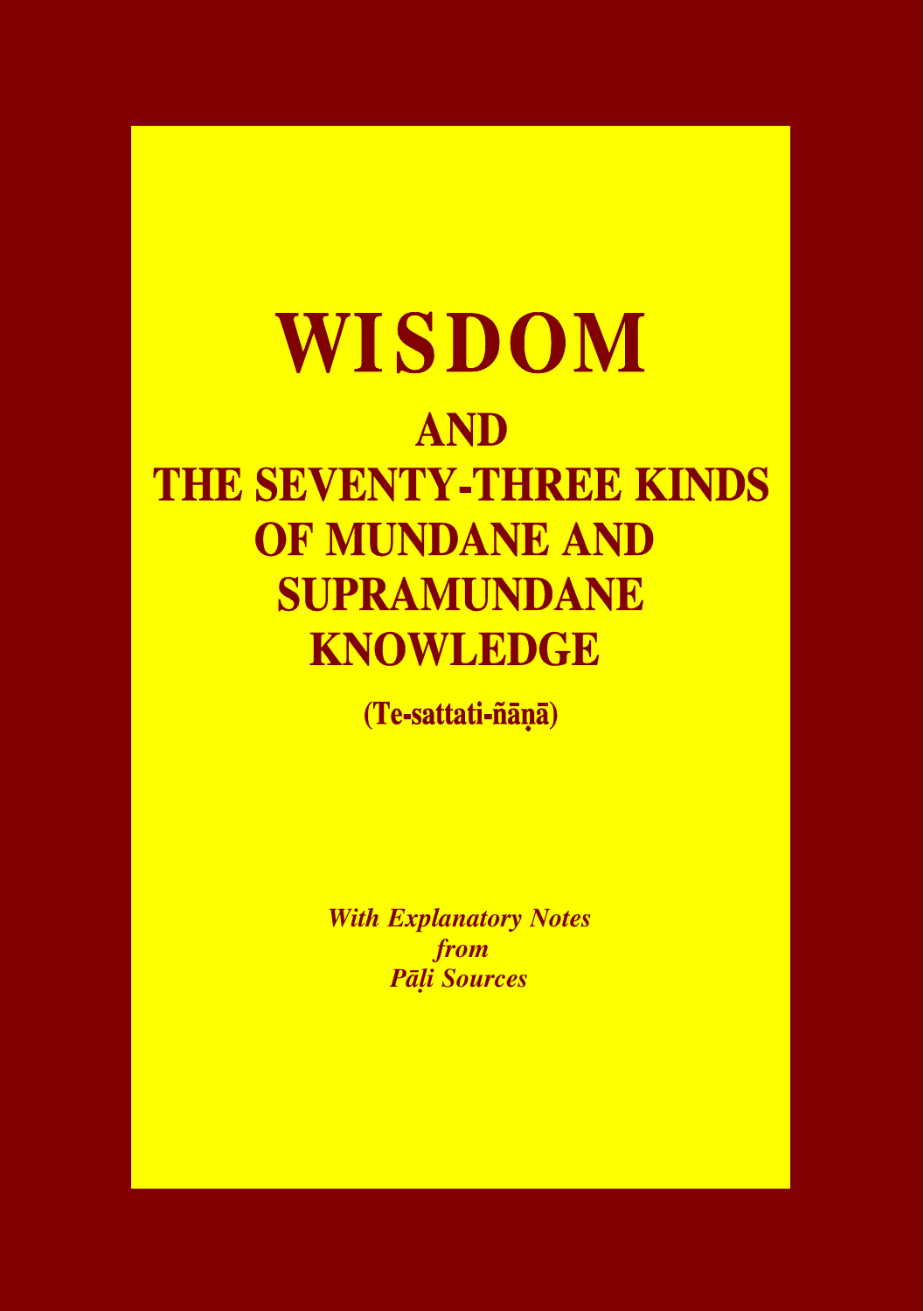# WISDOM **AND** THE SEVENTY-THREE KINDS OF MUNDANE AND SUPRAMUNDANE **KNOWLEDGE** (Te-sattati-ñāņā)

*Translation with Introduction and Explanatory Notes from Pàëi Sources by Bhikkhu ¥àõadassana*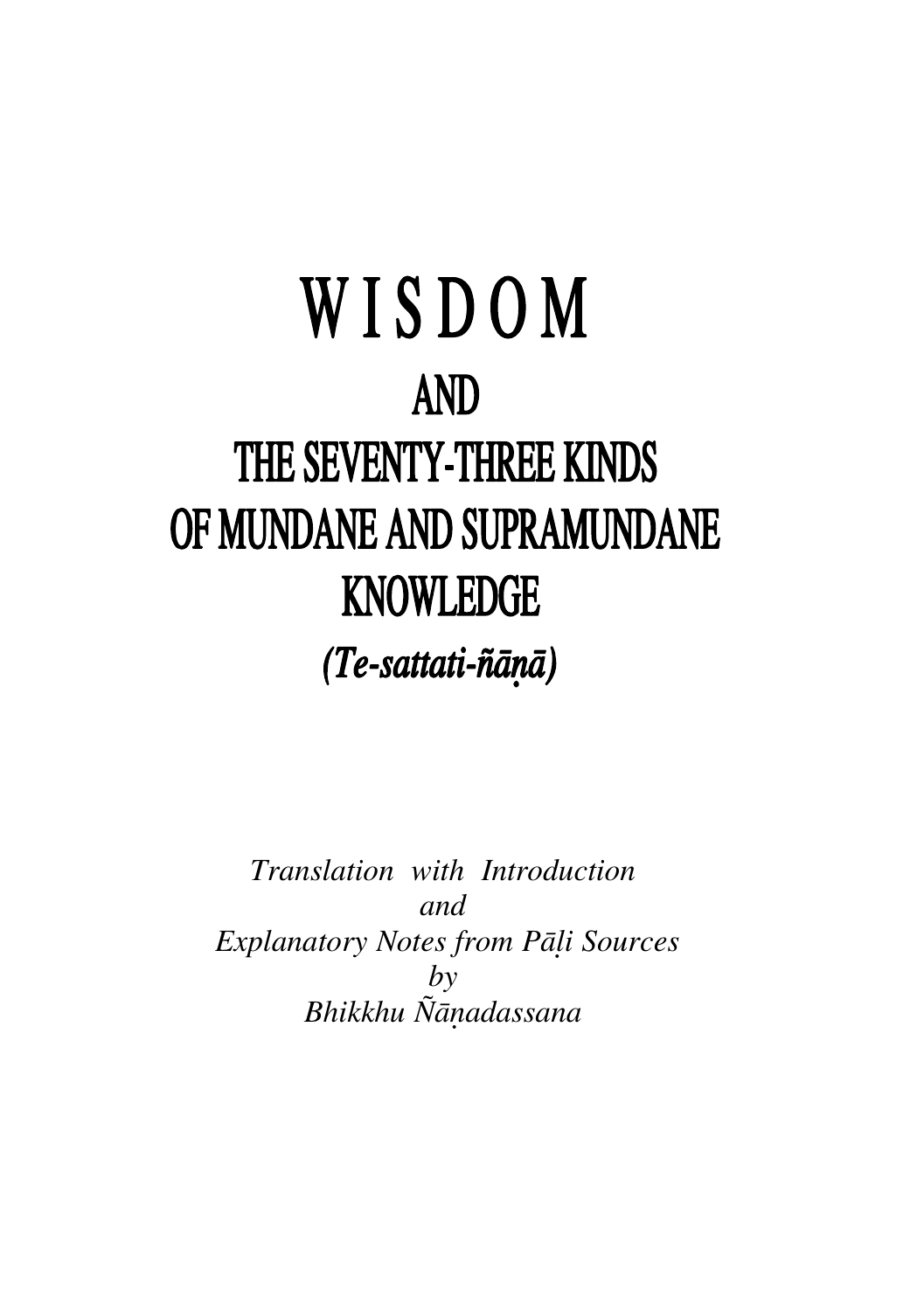### **THIS IS A DHAMMA GIFT AND IS NOT FOR SALE**

Anyone desirous of reprinting this booklet for free distribution has permission to do so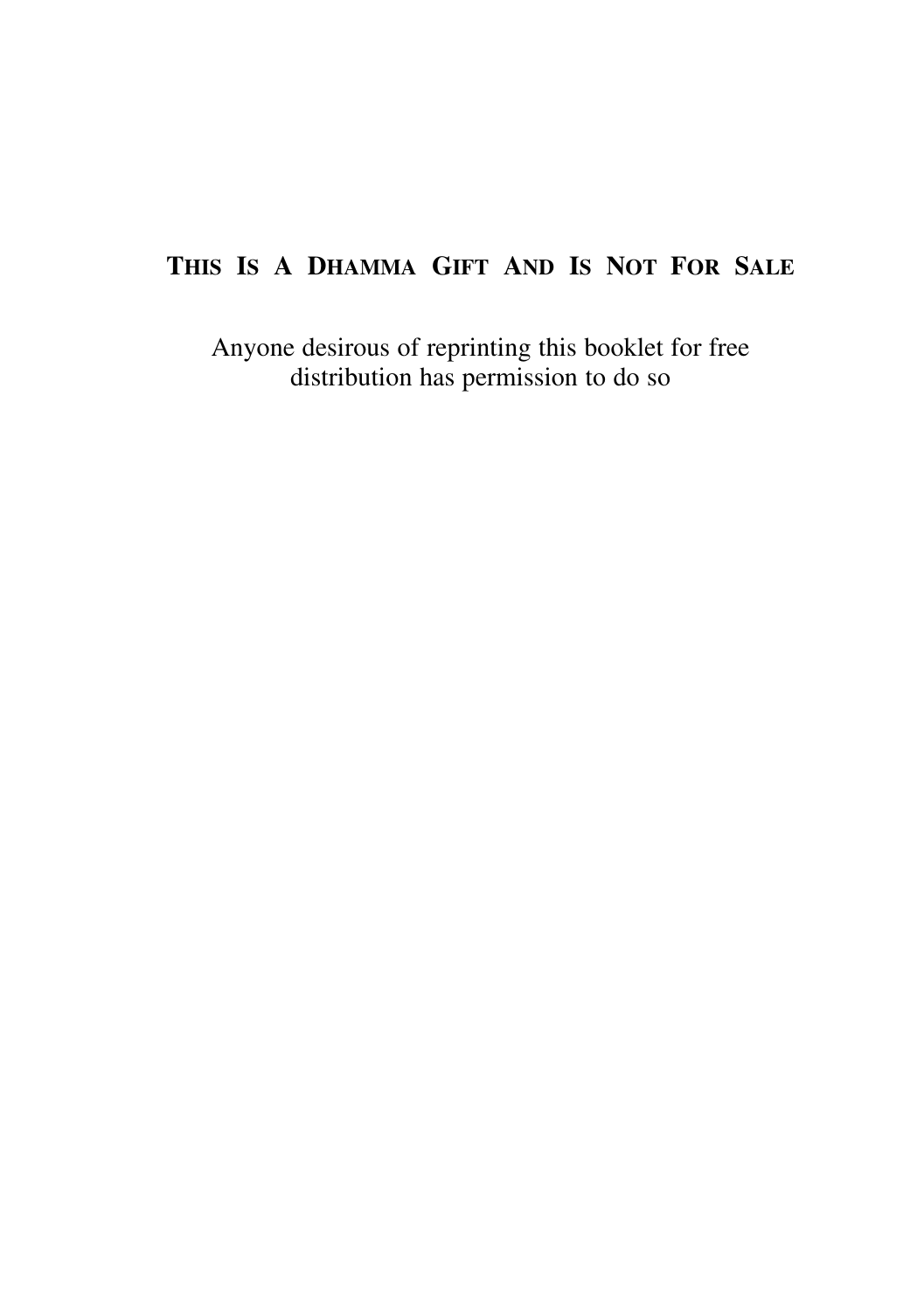#### **Contents**

| pages                                                                                                                                        |
|----------------------------------------------------------------------------------------------------------------------------------------------|
| Wisdom and the Seventy-Three Kinds of Mundane                                                                                                |
|                                                                                                                                              |
| <i>Appendix</i> 1 The Eighteen Principal Insights, TABLE 73<br>Appendix 2 Mental Fetters, etc. Abandoned by Each<br>Path-Knowledge, TABLE 74 |
| Appendix 3 Overview of the Seventy-Three Kinds of<br>Mundane and Supramundane Knowledge,                                                     |
| Appendix 4 Overview of Technical Terms of Insight                                                                                            |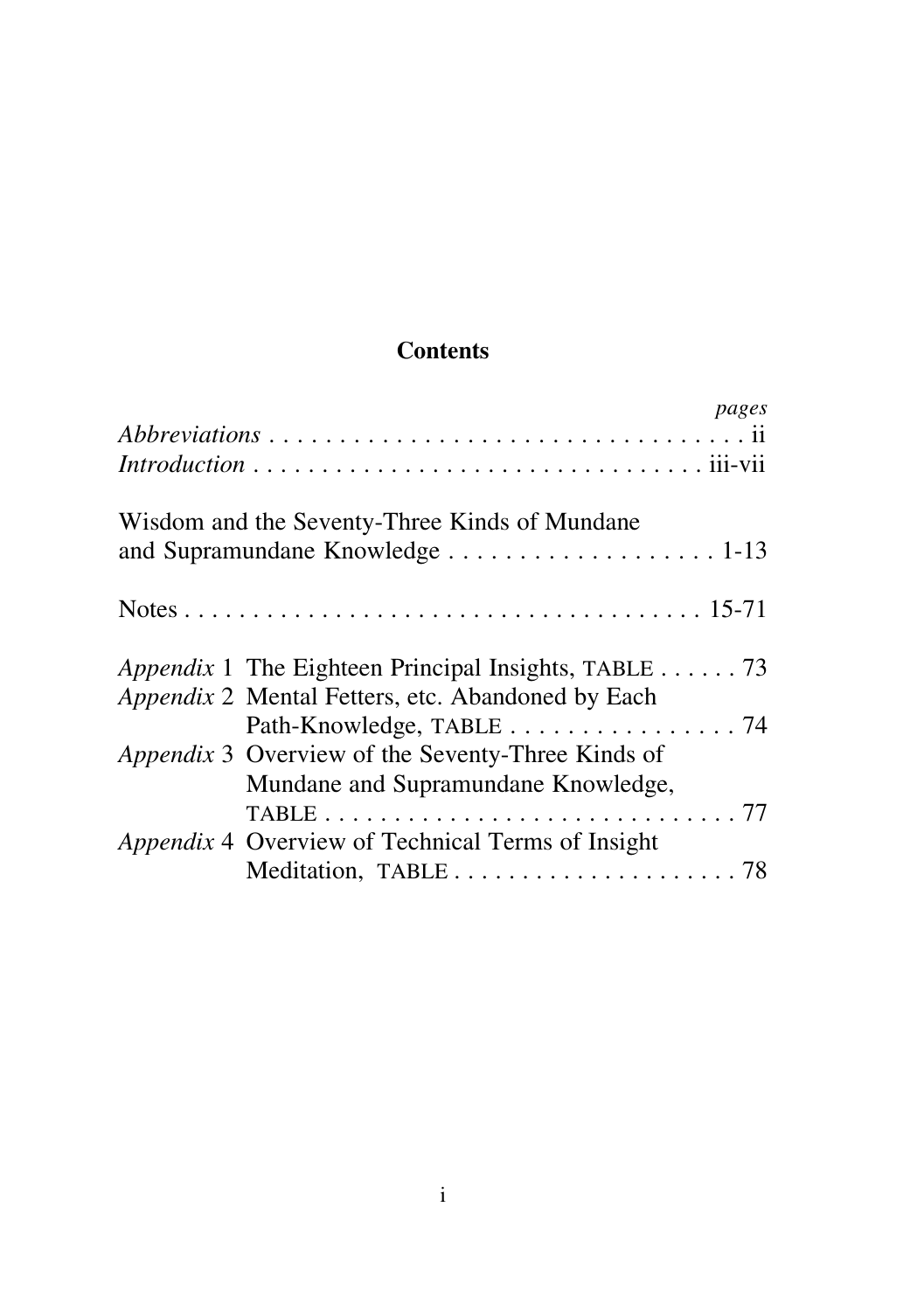#### **Abbreviations**

All references to Canonical and Post-Canonical Pāli Texts are to editions of the PTS (*Pàëi Text Society,* Oxford, England), except otherwise stated. The Pàëi-version, however, is according to the *Buddha-jàyanti* Sinhalese edition and the *Chattha Sangāyana* Burmese edition.

| n.<br>$=$   | number of a note                                                   |
|-------------|--------------------------------------------------------------------|
| Vism        | Visuddhi-magga                                                     |
| Vin         | Vinaya-pitaka                                                      |
| <b>Vbh</b>  | Vibhanga-ppakarana                                                 |
| SnA         | Suttanipāta-Atthakathā                                             |
| Sn          | Sutta-Nipāta                                                       |
| SA          | Samyutta-Nikāya-Atthakathā                                         |
| S           | Samyutta-Nikāya                                                    |
| PvA         | Petavatthu-Atthakathā                                              |
| PsA         | Patisambhidā-magga-Atthakathā, S. Hewavitarne Bequest, Sinhala ed. |
| Ps          | Patisambhidā-magga                                                 |
| Pug         | Puggala-paññati                                                    |
| PvA         | Peta-vatthu-Atthakathā                                             |
|             | Chattha Sangāyana, Burmese ed.                                     |
| Pm          | Paramattha-mañjūsā (Visuddhi-magga-Atthakathā = MahāTīkā)          |
| <b>PED</b>  | Pāli-English Dictionary                                            |
| NettA       | Netti-ppakarana-Atthakathā, S. Hewavitarne Bequest, Sinhala ed.    |
| <b>Nett</b> | Netti-ppakarana                                                    |
| Nd2         | Cullaniddesa                                                       |
| Nd1         | Mahāniddesa                                                        |
| Miln        | Milindapañha                                                       |
| MA          | Majjhima-Nikāya-Atthakathā                                         |
| M           | Majjhima-Nikāya                                                    |
| DhsA<br>JA  | Dhammasanganī-ppakarana-Atthakathā<br>Jātaka-Atthakathā            |
| Dhs         | Dhammasanganī-ppakarana                                            |
| <b>DhA</b>  | Dhammapada-Atthakathā                                              |
| DA          | Dīgha-Nikāya-Atthakathā                                            |
| D           | Dīgha-Nikāya                                                       |
| Ap          | Apadāna                                                            |
| AA          | Anguttara-Nikāya-Aṭṭhakathā (Commentary)                           |
| A           | Anguttara-Nikāya                                                   |
|             |                                                                    |

No. = number of a Knowledge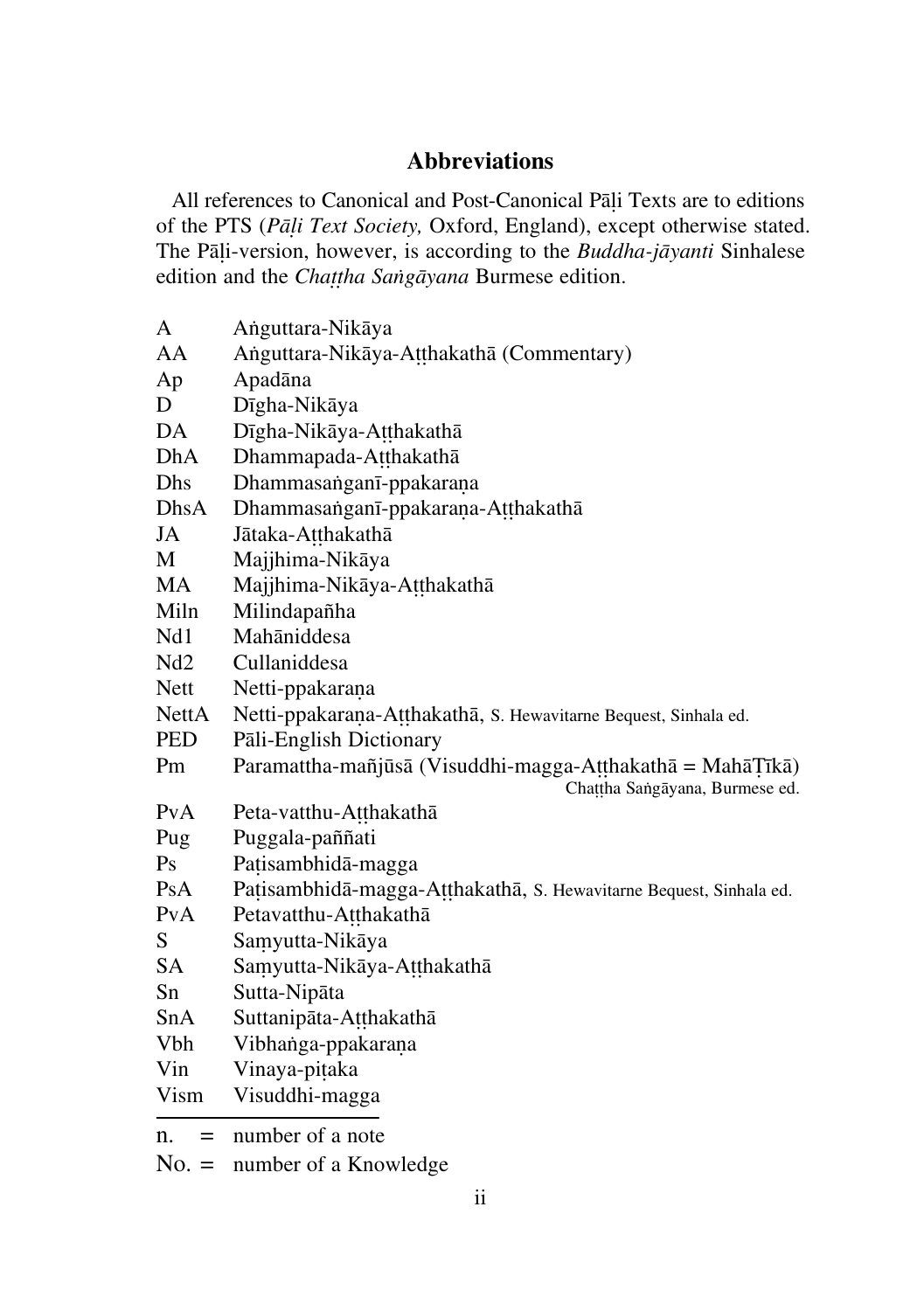#### **Introduction**

The 'Seventy Three Kinds of Knowledge' appear as a Summary or Table of Contents (*màtikà*) in the first Treatise on Knowledge ( $\tilde{N}\bar{a}na-kath\bar{a}$ ) of the Canonical book *Patisambhidā-magga* (translated by Bhikkhu Ñānamoli as *The Path of Discrimination*, PTS ed. 1982), and then explained in detail.

Expounded by The Buddha in His discourses (*suttas*) to audiences according to their level of progress in the path to deliverance (and found now scattered throughout the Pali  $Canon<sup>1</sup>$ ), these knowledges were, as it is traditionally accepted, compiled and grouped in their sequential order, dealt with under special headings and amplified (in the *Pañisambhidà-magga*) by The Buddha's chief disciple, Venerable Sàriputta, the one declared by Him foremost amongst His disciples that possess great wisdom (mahā-paññā: A i.23), and thus second in wisdom only to Himself. (SA ii.45)

The *Patisambhidā-magga* begins with the knowledges required for the development of the path to deliverance (*vimutti*), the clear understanding, insight or wisdom ( $p a \tilde{n} \tilde{n} \bar{a}$ ) which will result in freedom from any kind of attachment.

Wisdom (*paññā*) comprises a very wide field in Buddhism, ranging from understanding on the theoretical level to that gained from practice, and from the mundane to the supramundane. The specific Buddhist wisdom, however, as part of the noble eightfold path to deliverance consists in Insight Knowledge (*vipassanà-¤àõa*) associated with skilful thought. It is based on the penetration of the impermanent, suffering and impersonal (not-self) nature of all forms and phenomena of existence and culminates, when developed,

<sup>1</sup> Sutta-references of the knowledges scattered throughout the Pāli Canon are discussed at the end of the Introduction.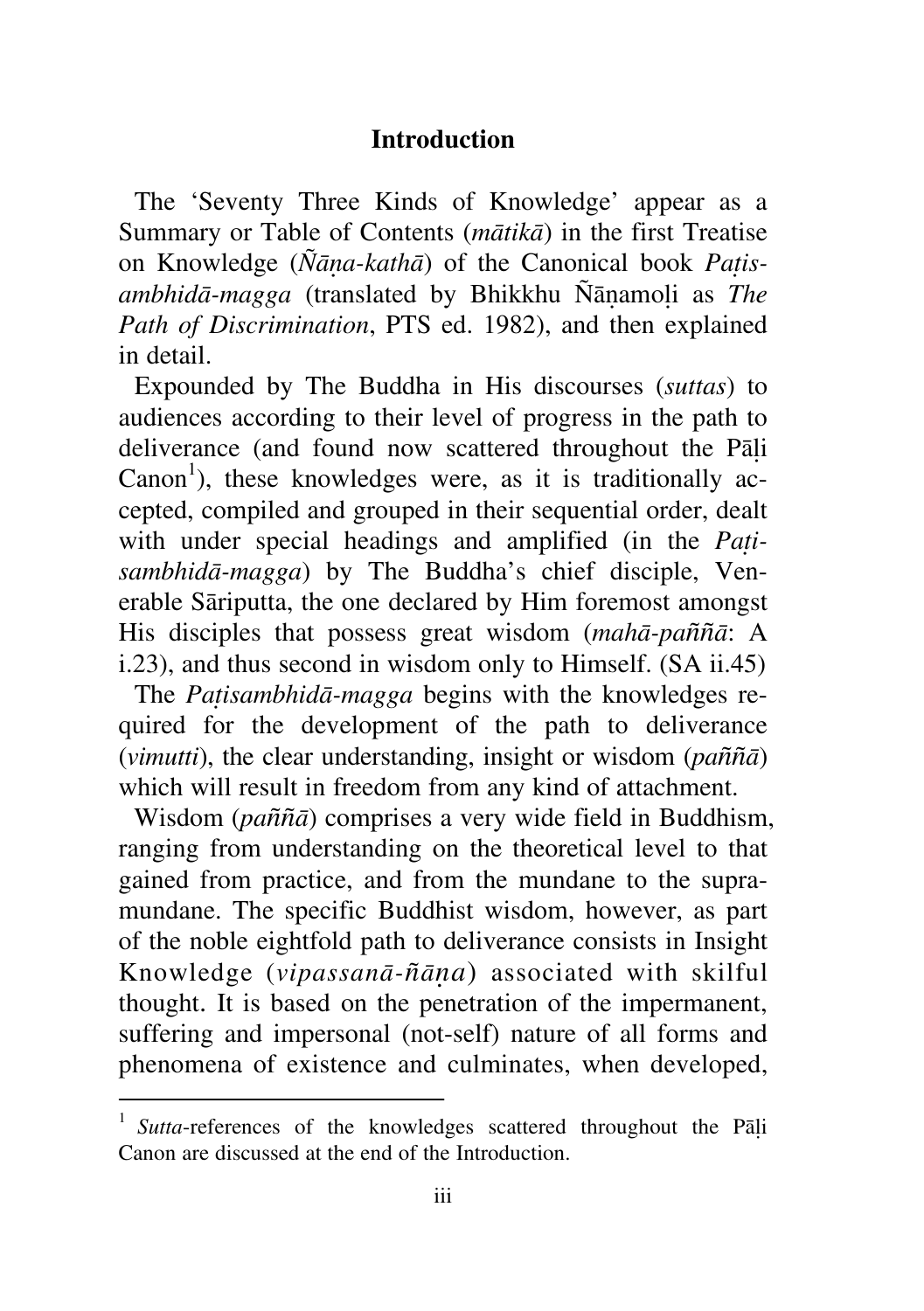#### *Introduction*

in the realization of Nibbàna in each of the four supramundane states: the fruition of Stream-entry (*sotàpatti-phala*), Once-return (*sakadàgàmi-*), Non-return (*anàgàmi-*) and Arahantship (*arahatta-phala*).

The benefits of the development of wisdom are manifold. Though briefly stated, it should be understood that one of the benefits of the mundane development of wisdom is the removal of the various mental defilements beginning with the mistaken view of an ego or personality *(sakkāya-ditthi)*, that is, that wrong view which everywhere and at all times has most misled and deluded mankind. This starts with the `Delimitation of Mentality-Materiality' (*nàma-råpa-pariccheda*). Then one of the benefits of the supramundane development of wisdom is the removal, at the path moment, of the various mental defilements beginning with the mental fetters (samyojana).

Thus, either in its mundane or supramundane level, wisdom differs from the mere 'perception' and 'cognition' that build up the basis for ordinary intelligence or intellectual thinking, since it knows visual, etc. objects in a particular mode. As it is explained in the Pāli Texts:

Wisdom is a `particular understanding' (*pa.jànana*); that is, it is knowing (*jànana*) in a particular mode separate from the mode of perceiving (*sa¤.jànana*) and cognizing (*vi.jànana*). For though knowing (*jànana*) is equally present in perception (*sa¤.¤à*), in consciousness (*vi.¤¤àõa*) and in wisdom (*pa.¤¤à*), nevertheless perception is only the mere perceiving of an object, as say, `blue' or `yellow'; it cannot bring about the penetration of its characteristics as impermanent, suffering and notself. Consciousness knows the object as blue or yellow, and it brings about the penetration of its characteristics, but it cannot bring about, by endeavouring,<sup>2</sup> the manifestation of the supramundane path. Wisdom knows the object in the way already stated, it brings about the penetration of the characteristics

 $2$  All emphases in quotations are the translator's.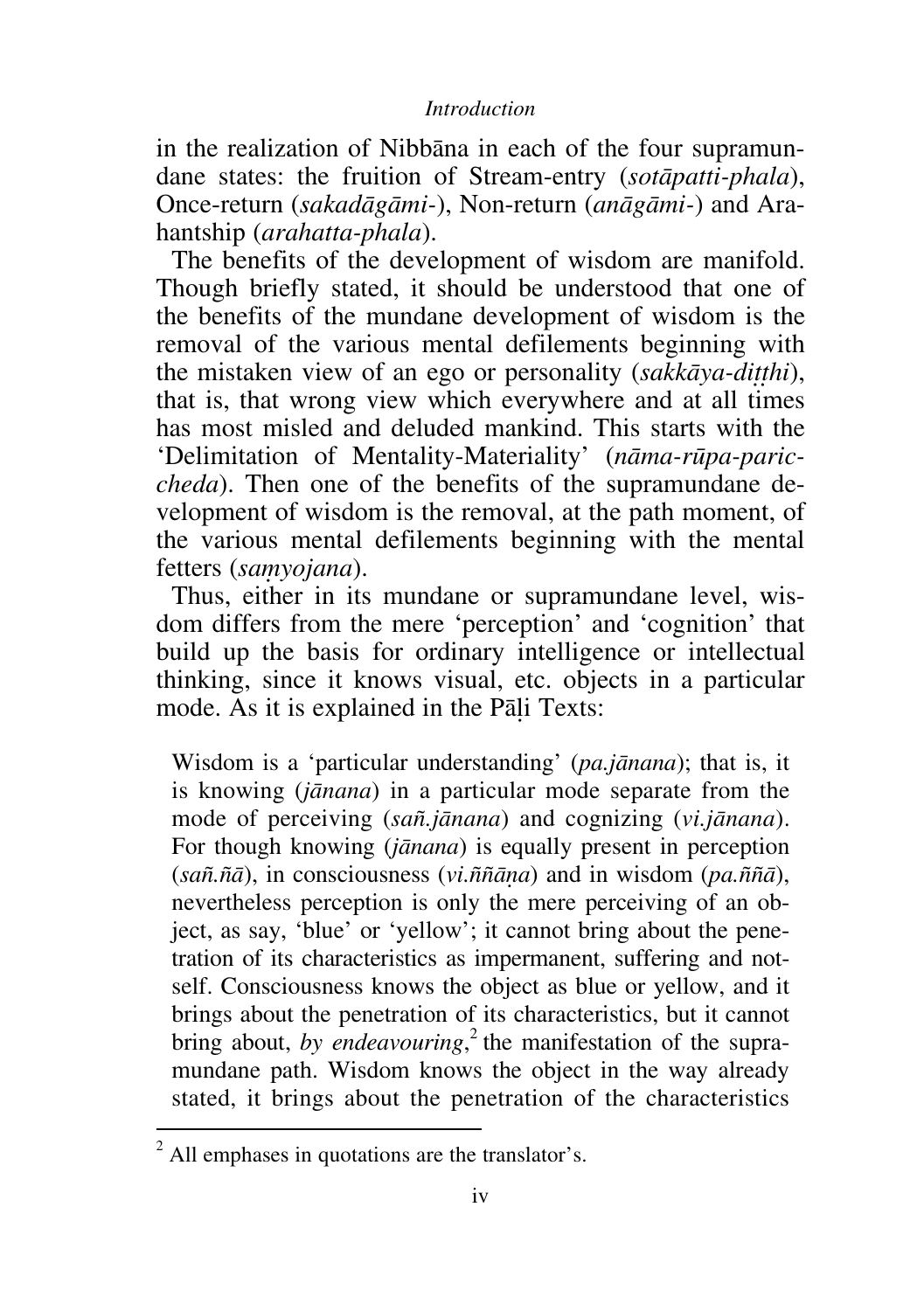and it brings about, *by endeavouring*, the manifestation of the supramundane path.

Besides that it has the characteristic of penetrating the nature of objective phenomena, wisdom's function is to dispel the darkness of delusion (*moha*), which conceals the true nature of phenomena and is manifested as non-delusion (*amoha*). Because of the words [uttered by The Buddha] "One who is mentally concentrated knows and sees things according to reality: (A v.3)<sup>n</sup> its proximate cause is mental concentration (*samādhi*). (e.g. Vism 436f)

The *Patisambhidā-magga* is a complete and thorough exposition of the way to wisdom. Great works of Buddhism like *Visuddhi-magga* (translated by Bhikkhu Ñānamoli as *The Path of Purification*), an encyclopaedic manual of Buddhist Doctrine and meditation written by the well-known translator and compiler âcariya Buddhaghosa, quote freely from the *Pañisambhidà-magga*. As A.K. Warder, the PTS editor, in his Introduction to the *The Path of Discrimination* says:

Though Buddhaghosa did not write a Commentary on the *Patisambhidā-magga*, he uses it as a foundation for the *Visuddhi-magga*. (p. xli) *Visuddhi-magga* can [thus] be considered as itself largely a Commentary on the *Pañisambhidà-magga*. (p. xlii) Buddhadatta in his manual *Abhidhammàvatara* has summarized the *Patisambhidā-magga*'s stages of insight [knowledges], or the `purifications' leading to Nibbàna, in much the same way as Buddhaghosa  $\dots$  thus connecting the system of insight directly to the *Pañisambhidà-magga*. (p. xliii) Anuruddha of Ceylon  $\ldots$  in his *Abhidhammattha-sangaha*, in the ninth chapter on insights and purifications, ... uses [also] the terms of the *Pañisambhidà-magga*. (p. xliv)

The reasons for the appeal of the *Pañisambhidà-magga* to these and other works may, perhaps, be those given by A.K. Warder in his description that:

The *Patisambhidā-magga* is insistently practical: it expounds the way or path of `discrimination' in its various aspects and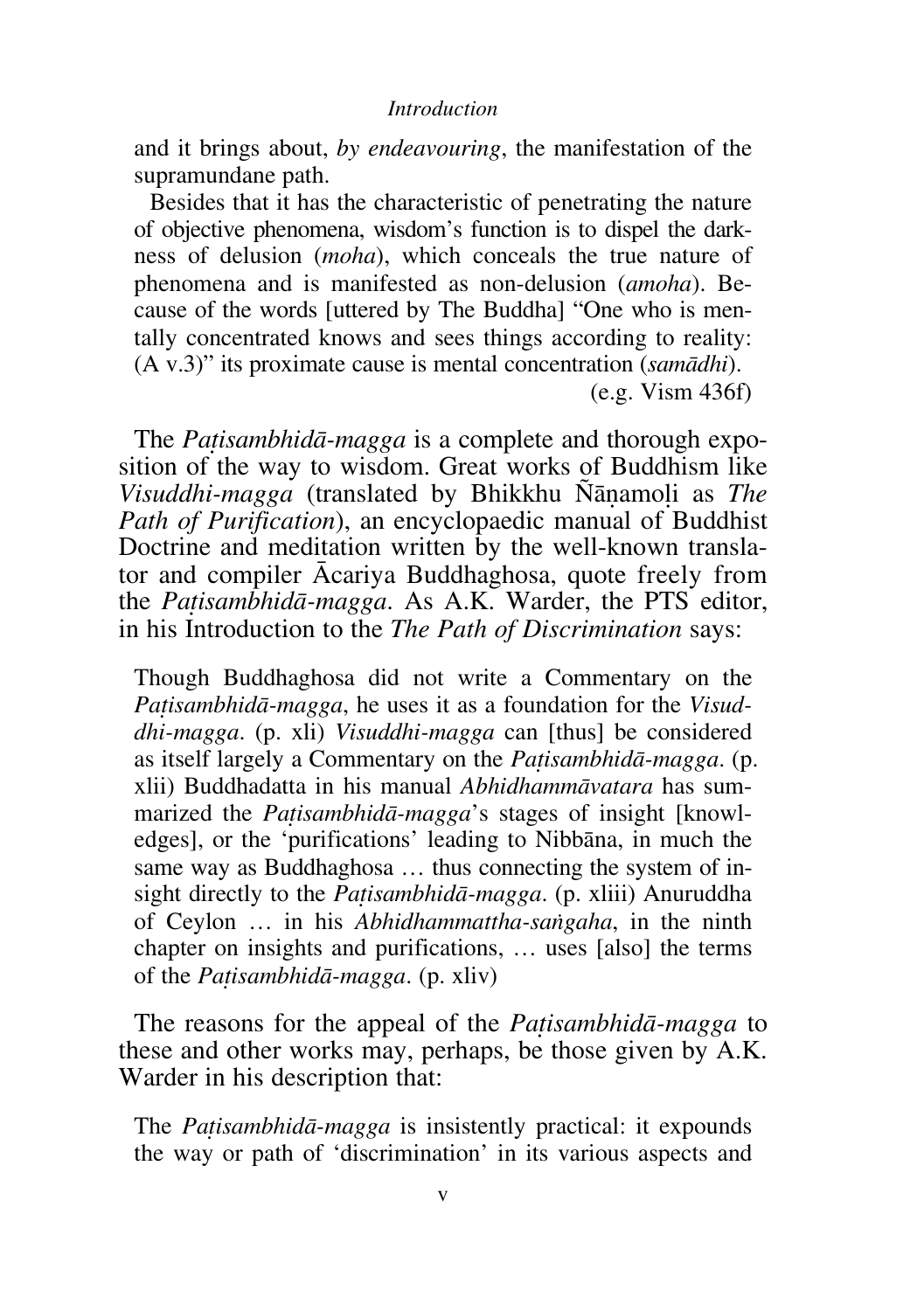#### *Introduction*

tries to show exactly how understanding [*paññā*, wisdom] takes place in a practical sense, not simply in theory. What happens, and how it happens, when someone understands or comprehends or discriminates the truth taught by the Buddha? ... the presentation here is extremely systematic and everything is brought into relation with everything else. (ibid. p. xli f.)

The `Seventy Three Kinds of Knowledge' as a Summary in the *Patisambhidā-magga*, describe *at a glance* the knowledges Buddhas and their disciples gain in the attainment of mundane and supramundane states. Since these knowledges are, as a Summary, very briefly stated, the present translation (which arose from an invitation to the translator) has explanatory notes in order to facilitate the reader understand them, at least intellectually, more easily. These explanations are based on the *Pañisambhidà-magga*, the *Visuddhi-magga* and their corresponding Commentaries, and their references are clearly distinguished. The translation of each knowledge is repeated in the Notes, in bold, for convenient reading. The Pāli is repeated too, albeit in reduced font-size.

Due to the limited scope of this booklet as an 'Introduction' to these knowledges, and the explanations focusing on only not easily understood technical terms, the reader is advised to refer to the above books for more elaborate details and explanations.

The quotations, especially, of the *Pañisambhidà-magga* are, without affecting their meaning, given usually in an abridged form that sometimes helps for clarity and an easy grasp of long passages. Explanations in square brackets within a quotation are usually from the Commentaries. In that case their reference is given immediately after the reference of the canonical book. Thus, for example, in the quotation "At the moment of the path of Stream-entry right view *emerges internally from* [*the 62 kinds of*] *wrong view.* (Ps i.69; PsA 18)," the first reference (Ps i.69) refers to the canonical quotation from the *Pañisambhidà-magga*, and the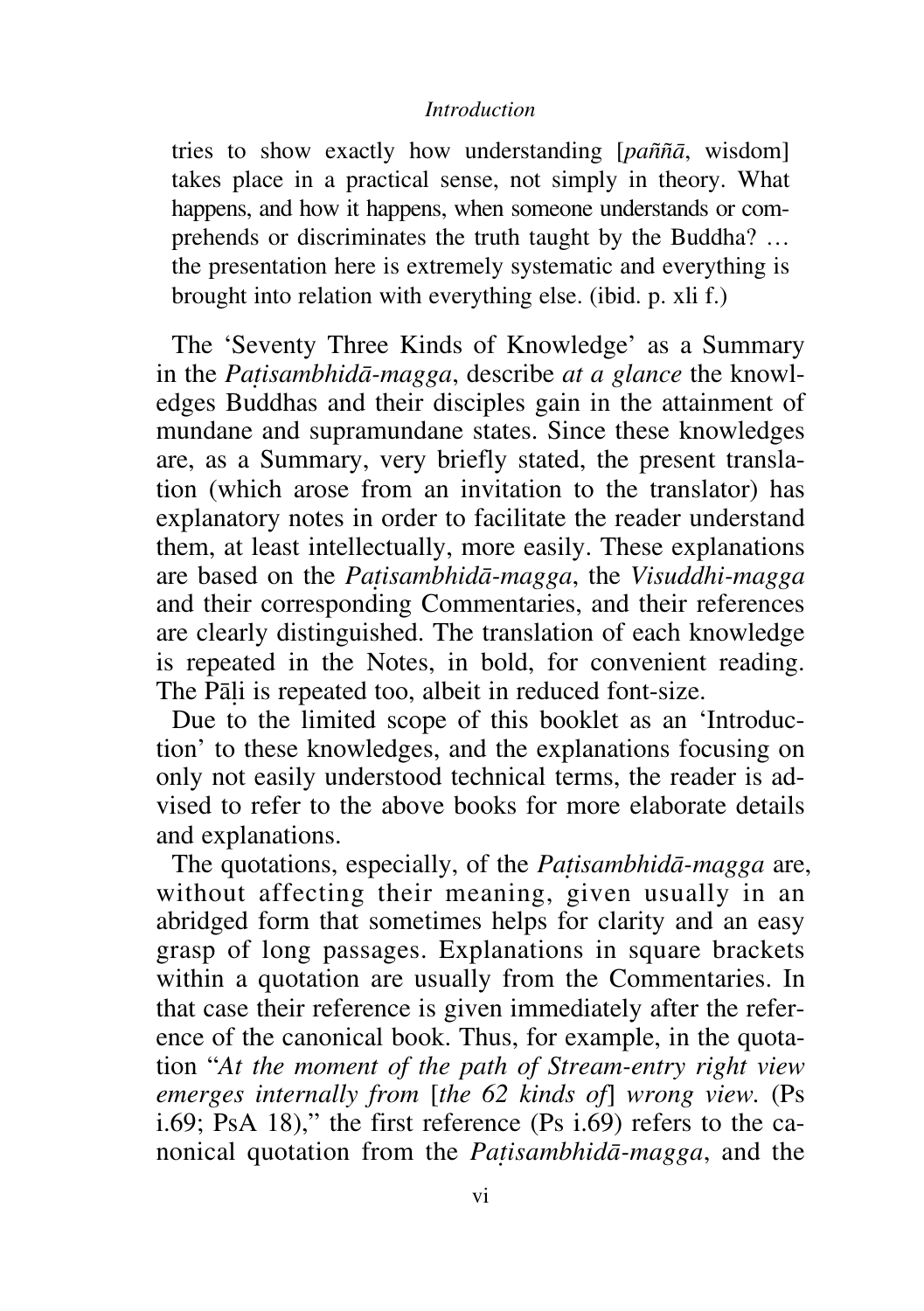#### *Introduction*

second (PsA 18) to the commentarial quotation from the *Patisambhidā-magga*'s Commentary in square brackets: [*the 62 kinds of*].

*Sutta*-references of the Knowledges and their technical terms scattered throughout the Pāli Canon are occasionally given in the Notes. References to other Knowledges can be traced in various *suttas* or sometimes in the *Abhidhammapitaka*, though not always in the same grammatical form as in the *Patisambhidā-magga*. Thus, for example, the noun *vavatthàna* (defining) may be found in its verbal form *vavatthita* as in the compound *anupada-vavatthita* (M iii. 25), or as *vavatthapeti*, *vavatthapetvà* (Vbh 193), or as a synonym thereof. Other terms were coined by the author of the *Patisambhidā-magga* in order to summarize the general idea expressed in a *sutta*.

The booklet ends with two large Tables in Appendix 3 & 4, serving as a `map' for insight meditators. The first Table gives an overview of the Seventy-three Kinds of Mundane and Supramundane Knowledge in also their relation to the Seven Stages of Purification (*satta-visuddhi*). The second gives an overview of technical terms of insight meditation (found in Pàëi Texts and especially in the *Visuddhi-magga*) that are related to the Seventy-three Kinds of Mundane and Supramundane Knowledge and the Seven Stages of Purification.

#### **ACKNOWLEDGEMENTS**

May the people who have rendered direct and indirect assistance towards the completion and publication of this booklet, by their merit, acquire a thorough knowledge of Dhamma theory and practice, and realize the stable state (*acalatthāna*), Nibbāna.

 $1.1.2003$  Bhikkhu Ñānadassana Nà-Uyana Forest Hermitage Pansiyagama, Sri Lanka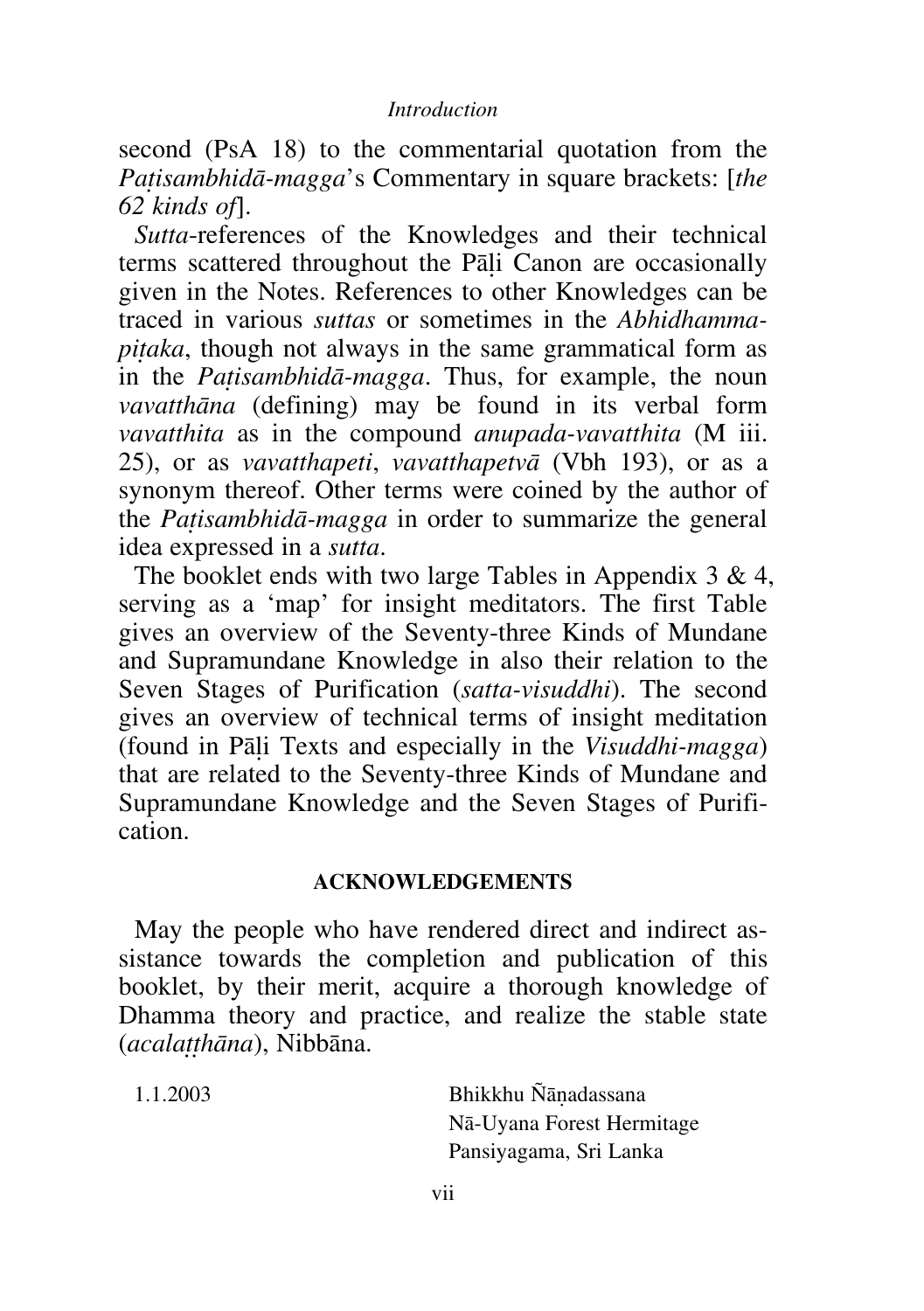#### **WISDOM AND THE SEVENTY THREE KINDS OF MUNDANE AND SUPRAMUNDANE KNOWLEDGE**

*Namo tassa Bhagavato, Arahato, Sammà Sambuddhassa*  Homage to Him, The Exalted One, The Worthy and Perfectly Enlightened One

#### [**I. MUNDANE KNOWLEDGE**

1. Learning or Erudition (*suta*)]

#### **1.** *Sot'āvadhāne paññā suta-maye ñānam.*

The wisdom *(paññā)* gained by listening attentively [to the Dhamma<sup>1</sup>] is knowledge based on what has been heard [or learnt by hearing or reading].

[2. Virtue or Morality (*sãla*)]

#### 2. *Sutvāna samvare paññā sīla-maye ñānam.*

The wisdom gained by restraining oneself [from misconduct by the body, speech and thought<sup>2</sup>] after listening to the Dhamma is knowledge based on virtue.

[3. Concentration (*samàdhi*)]

### 3. Samvaritvā samādahane paññā samādhi-bhāvanāmaye ñānam.

The wisdom gained by concentrating one's mind after restraining oneself [from misconduct] is knowledge based on the development of concentration <sup>3</sup>

> [PRELIMINARY INSIGHT MEDITATION (*PUBBABHâGA-VIPASSANâ*) 4. Dependent Origination (*Pañicca-samuppàda*)]

### **4.** *Paccaya-pariggahe pa¤¤à dhamma-ññhiti-¤àõaü.*

The wisdom gained by discerning the conditionality [of ignorance, etc. 12 links of Dependent Origination<sup>4</sup>] is knowledge of the causal relationship of phenomena.<sup>5</sup>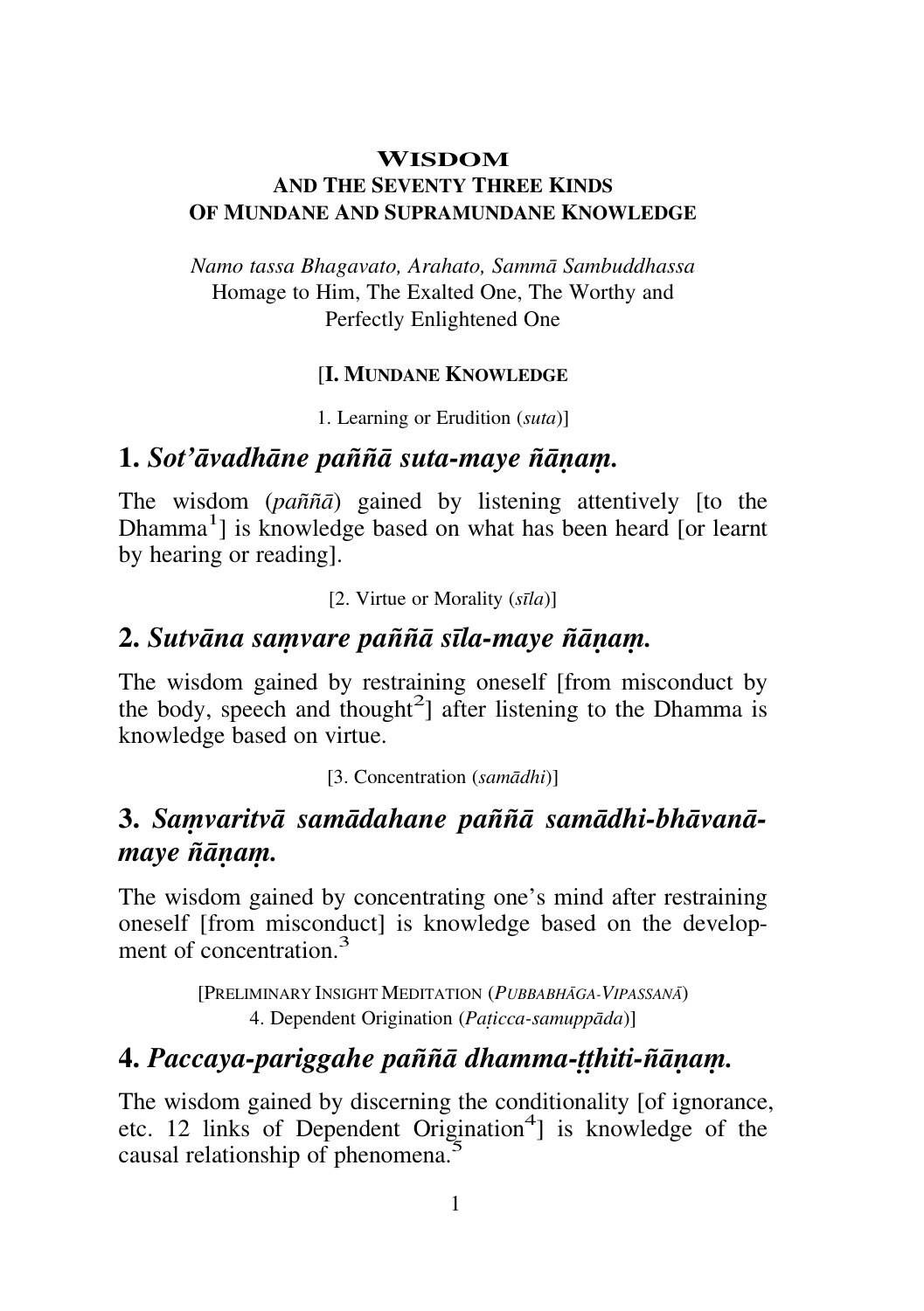### 5. Atīt'ānāgata-paccuppannānam dhammānam san*khipitvā vavatthāne paññā sammasane ñānam.*

The wisdom gained by defining [as impermanent, suffering and not-self<sup>6</sup>] the past, future and present phenomena [here: the five aggregates, etc.]<sup>7</sup> after summarizing them [in eleven instances<sup>8</sup>] is knowledge of their comprehension.<sup>9</sup>

> [ADVANCED INSIGHT METIDATION (*APARABHâGA-VIPASSANâ*) 6. Rise and Fall (*udayabbaya*)]

# 6. Paccuppannānam dhammānam vipariņām'ānu*passane pa¤¤à udaya-bbay'ànupassane ¤àõaü.*

The wisdom gained by contemplating the change of the presentlyarisen phenomena [i.e. of the five aggregates, etc.] is knowledge of contemplation of their rise and fall.<sup>10</sup>

[7. Dissolution (*bhaïga*)]

# **7.** *ârammaõaü pañisaïkhà bhaïg'ànupassane pa¤¤à vipassane ñānam.*

The wisdom gained by contemplating the dissolution [of the consciousness or knowledge $11$ ] after reflecting on the object [i.e. five aggregates, etc. that also dissolve<sup>12</sup>] is knowledge of insight.<sup>13</sup>

[8. Appearance as Fearful (*bhayat'upatthāna*)]

# 8. *Bhayat'upatthāne paññā ādīnave ñānam.*

The wisdom gained by the appearance [of all formations $14$ ] as fearful<sup>15</sup> is knowledge of their danger.<sup>16</sup>

[CULMINATION OF INSIGHT METIDATION (*SIKHâ-PATTA-VIPASSANâ*) 17 9. Equanimity towards Formations (*saïkhàr'upekkhà*)]

# 9. *Muñcitu-kamyatā, patisankhā, santitthānā paññā saïkhàr'upekkhàsu ¤àõaü.*

The wisdom gained by  $[i]$  being desirous of deliverance,  $^{18}$   $[i]$  by reflecting,<sup>19</sup> and [iii] by composing oneself<sup>20</sup> is knowledge of the kinds of equanimity towards formations. $21$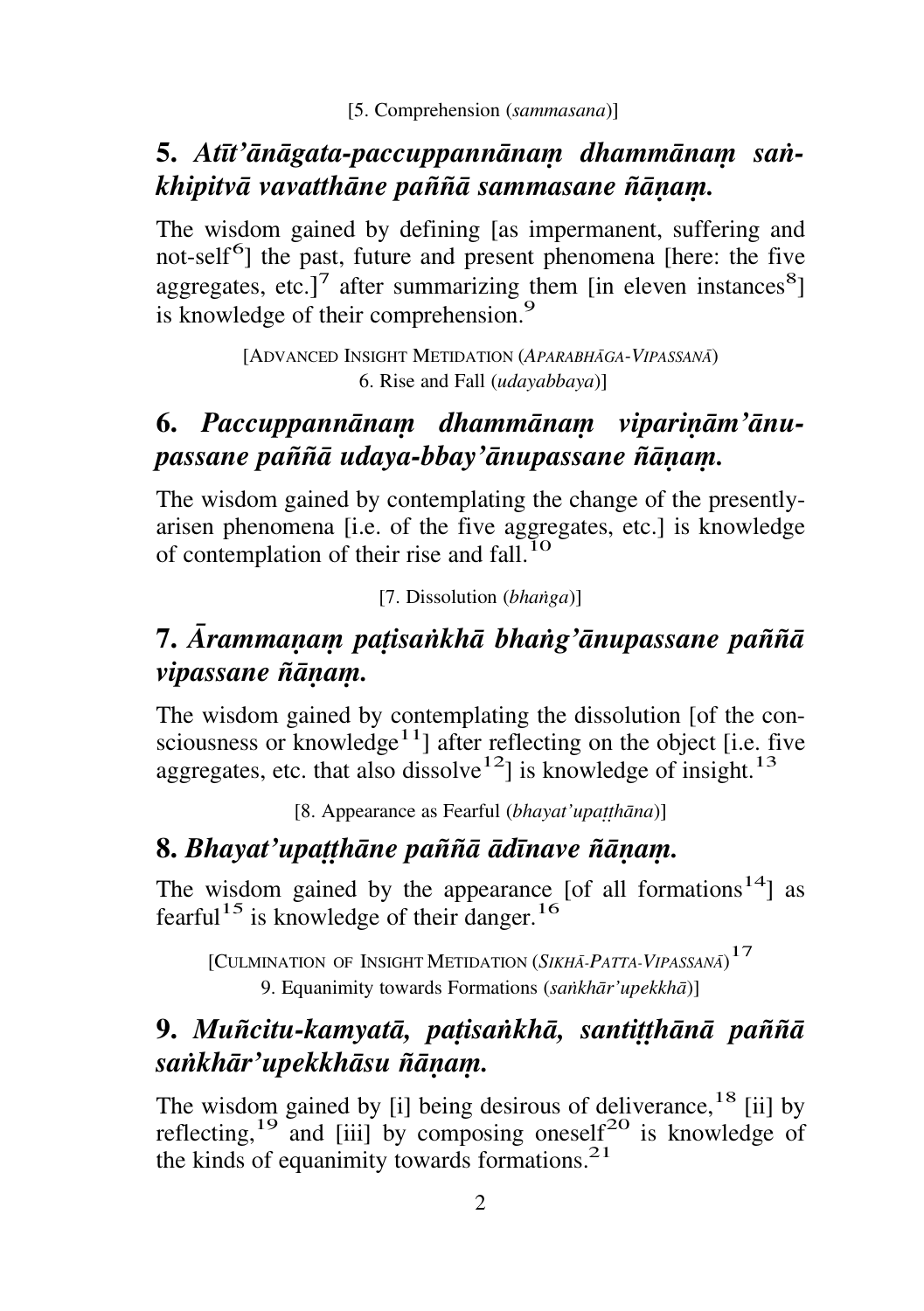# 10. Bahiddhā vutthāna-vivattane paññā gotrabhū- $\tilde{n}$ *ānam.*

The wisdom gained by emerging and turning away from the external<sup>22</sup> is knowledge of change-of-lineage.<sup>23</sup>

#### [**II. SUPRAMUNDANE KNOWLEDGE**

11. The Path (*magga*)]

### 11. Dubhato vutthāna-vivattane paññā magge ñānam.

The wisdom gained by emerging and turning away from both [the external and internal] is knowledge of the Path.<sup>24</sup>

[12. Fruition or Path-result (*phala*)]

# 12. Payoga-ppatippassaddhi paññā phale ñānam.

The wisdom gained by the tranquilizing of the effort<sup>25</sup> is knowledge of the Fruition.

[13. Deliverance (*vimutti*)]

### 13. Chinna-vatum'ānupassane paññā vimutti-ñānam.

The wisdom gained by contemplating the round of mental imperfections that are cut off is knowledge of deliverance.<sup>26</sup>

[14. Reviewing (*paccavekkhana*)]

### 14. Tadā samudāgate dhamme passane paññā pac*cavekkhane ñānam.*

The wisdom gained by seeing<sup>27</sup> the phenomena [here: the wholesome states<sup>28</sup>] that then appeared<sup>29</sup> is knowledge of reviewing.<sup>30</sup>

### [**I. <sup>M</sup>UNDANE KNOWLEDGE**<sup>31</sup>

15. Bases (*vatthu*)]

### 15. Ajjhatta-vavatthāne paññā vatthu-nānatte ñānam.

The wisdom gained by defining internally [the eye, ear, etc.  $bases<sup>32</sup>$  is knowledge of the diversity of the bases.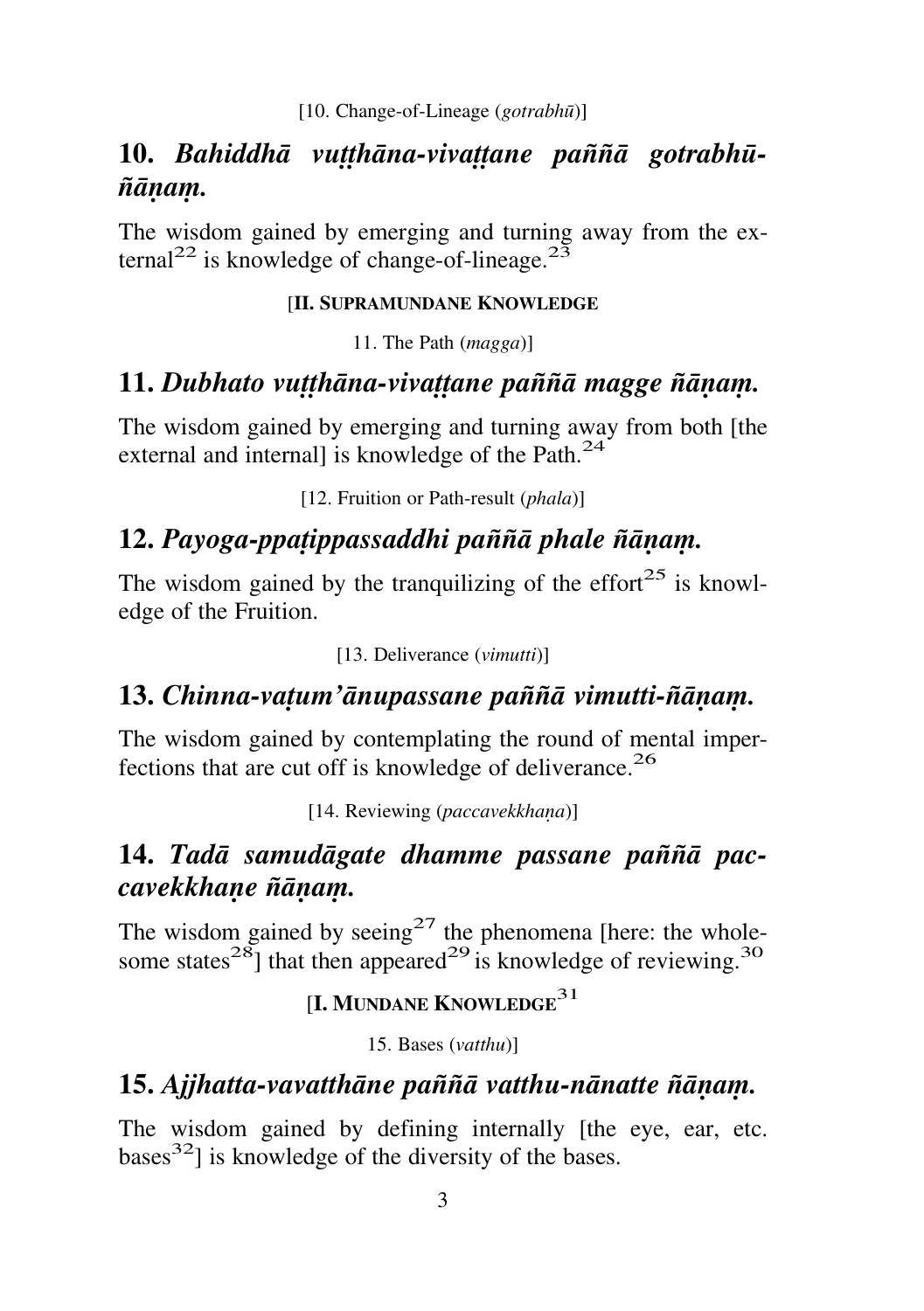### 16. *Bahiddhā-vavatthāne paññā gocara-nānatte ñānam.*

The wisdom gained by defining externally [the visible objects, sounds, etc. $33$ ] is knowledge of the diversity of the objective fields.

[17. Mental Behaviour (*cariyà*)]

### 17. Cariyā-vavatthāne paññā cariyā-nānatte ñānam.

The wisdom gained by defining the mental behaviour [of consciousness, etc. $34$ ] is knowledge of the diversity of mental behaviour.

[18. Planes of Existence (*bhåmi*)]

### **18.** *Catu-dhamma-vavatthàne pa¤¤à bhåmi-nànatte*   $\tilde{n}$ *ānam.*

The wisdom gained by defining four states [of existence] is knowledge of the diversity of the planes of existence.<sup>35</sup>

[19. States (*dhammas*)]

### **19.** *Nava-dhamma-vavatthàne pa¤¤à dhamma-nànatte*   $\tilde{n}$ *ānam.*

The wisdom gained by defining nine states is knowledge of the diversity of states.<sup>36</sup>

[20. The Pentad (20-24) of Direct-Understanding, etc. (*abhi¤¤àdi*)]

### **20.** *Abhi¤¤à-pa¤¤à ¤àtaññhe ¤àõaü.*

The wisdom gained by the direct-understanding [of the nature of phenomena<sup>37</sup> $\frac{3}{1}$  is knowledge of their known [nature].

[21. Full-Understanding (*pariñña*)]

### 21. Pariññā-paññā tīranatthe ñānam.

The wisdom gained by the full-understanding [of the general characteristics of phenomena<sup>38</sup>] is knowledge of investigating [their impermanence, etc. $39$ ]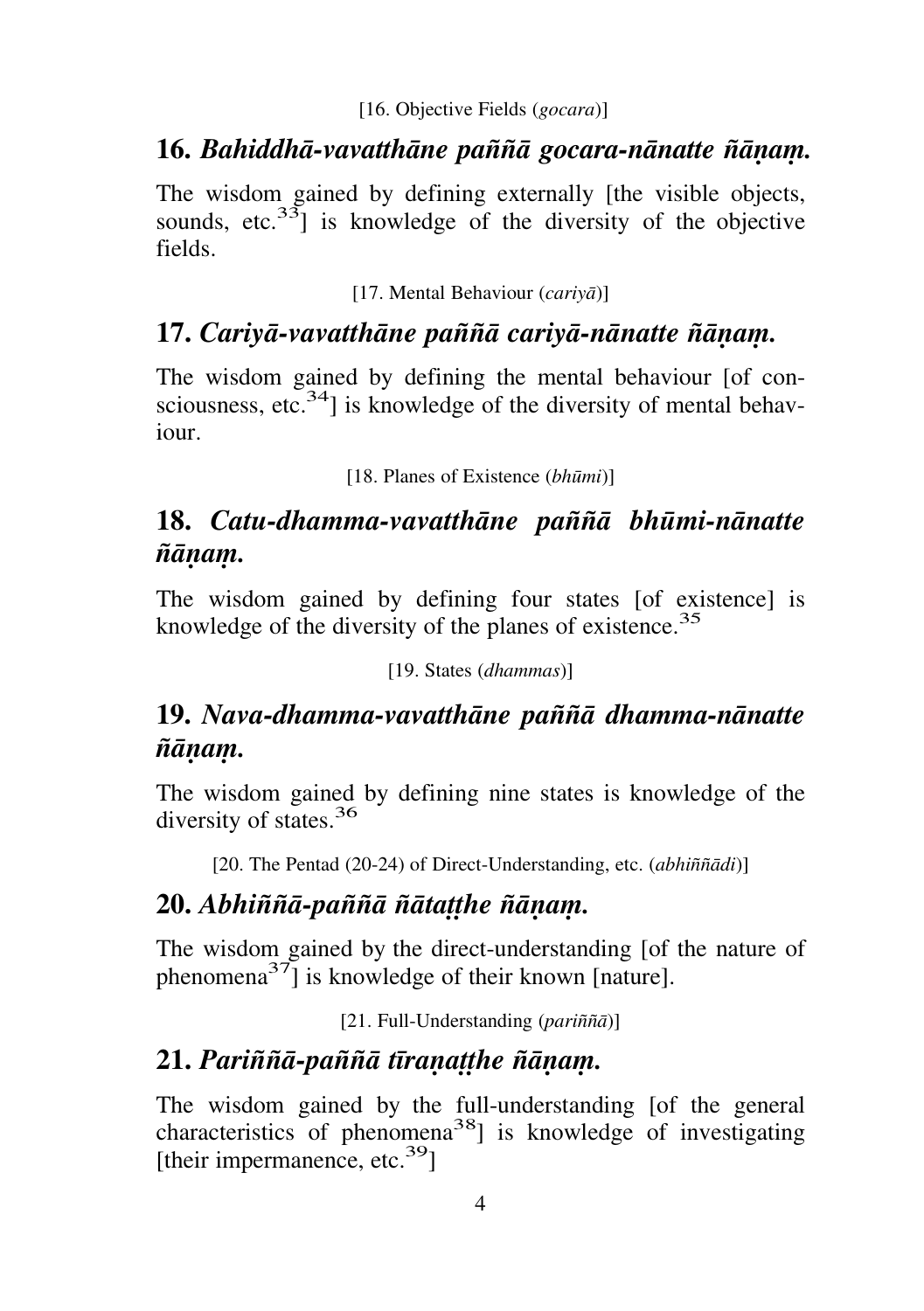### 22. Pahāne paññā pariccāgatthe ñānam.

The wisdom gained by abandoning [the perception of impermanence, etc. $40$ ] is knowledge of giving it up.

[23. Developing (*bhàvanà*)]

### 23. Bhāvanā-paññā eka-rasatthe ñānam.

The wisdom gained by developing [the contemplation of impermanence, etc.<sup>41</sup>] is knowledge of single function.<sup>42</sup>

[24. Realizing (*sacchikiriyà*)]

# 24. Sacchikirivā-paññā phussanatthe ñāņam.

The wisdom gained by realizing [the Fruition and Nibbana] $43$  is knowledge of experiencing them.<sup>44</sup>

> [25-28. The Four Discriminations (*patisambhida*)<sup>45</sup> 25. Meaning (*attha*)]

### **25.** *Attha-nànatte pa¤¤à attha-pañisambhide ¤àõaü.*

The wisdom gained by discerning the different meanings [of *dhammas* (here: the mental phenomena)] is knowledge of the discrimination of their meaning.

[26. Mental Phenomenma (*dhamma*)]

### **26.** *Dhamma-nànatte pa¤¤à dhamma-pañisambhide*   $\tilde{n}$ *ānam.*

The wisdom gained by discerning the different *dhammas* (mental phenomena) is knowledge of the discrimination of *dhammas.*

[27. Linguistic Expression (*nirutti*)]

# **27.** *Nirutti-nànatte pa¤¤à nirutti-pañisambhide ¤àõaü.*

The wisdom gained by discerning the different linguistic expressions [of *dhammas* (mental phenomena) and their meanings] is knowledge of the discrimination of their linguistic expression.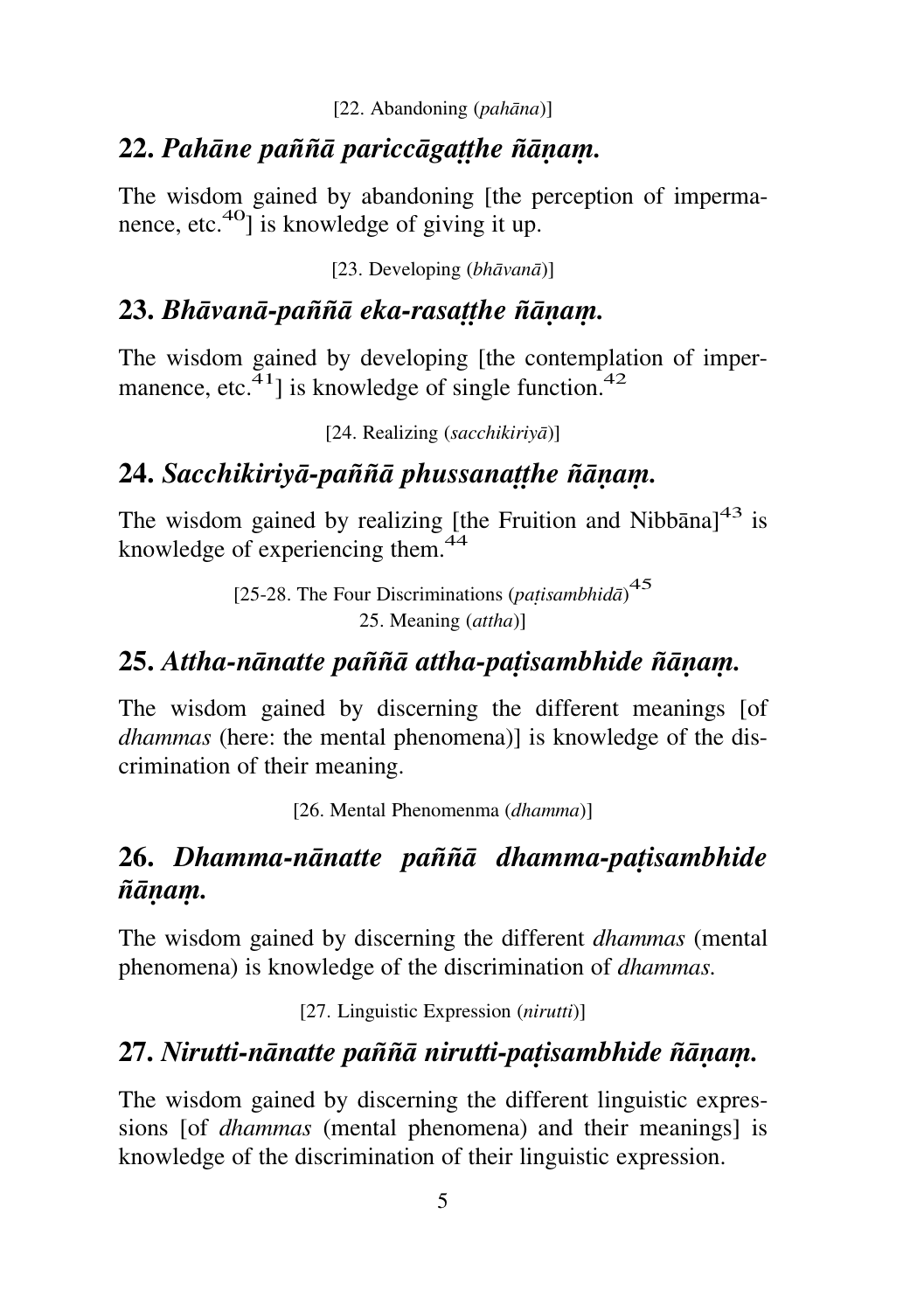### **28.** *Pañibhàna-nànatte pa¤¤à pañibhàna-pañisambhide*   $\tilde{n}$ *ānam.*

The wisdom gained by discerning with perspicacity the different [meanings, mental phenomena and linguistic expressions]] is knowledge of the discrimination by perspicacity.

> [29-31. Abidings and Attainments (*vihàra/samàpatti*) 46 29. Abidings (*vihàra*)]

### 29. *Vihāra-nānatte paññā vihāratthe ñānam.*

The wisdom gained by discerning the diversity of [insight] abidings<sup>47</sup> is knowledge of the nature of [insight] abidings.<sup>48</sup>

[30. Attainments (*samàpatti*)]

### **30.** *Samàpatti-nànatte pa¤¤à samàpattaññhe ¤àõaü.*

The wisdom gained by discerning the diversity of [Fruition] attainments<sup>49</sup> is knowledge of the nature of [Fruition] attainments.

[31. Abidings and Attainments (*vihàra-samàpatti*)]

### **31.** *Vihàra-samàpatti-nànatte pa¤¤à vihàra-samàpattatthe ñānam.*

The wisdom gained by discerning the diversity of [insight] abidings and [Fruition] attainments is knowledge of the nature of [insight] abidings and [Fruition] attainments. $50$ 

[32. Concentration with Immediate Result (*ànantarika-samàdhi*)]<sup>51</sup>

### **32.** *Avikkhepa-parisuddhattà àsava-samucchede pa¤¤à ànantarika-samàdhimhi ¤àõaü.*

The wisdom gained by cutting off the mental cankers (*àsavas*) 52 due to the purity of non-distraction [i.e. concentration] $53$  is knowledge of concentration with immediate [result].<sup>54</sup>

[33. Abiding without Conflict (*arana-vihāra*)]<sup>55</sup>

**33.** *Dassan'àdhipateyyaü santo ca vihàr'àdhigamo paõãt'àdhimuttatà pa¤¤à araõa-vihàre ¤àõaü.*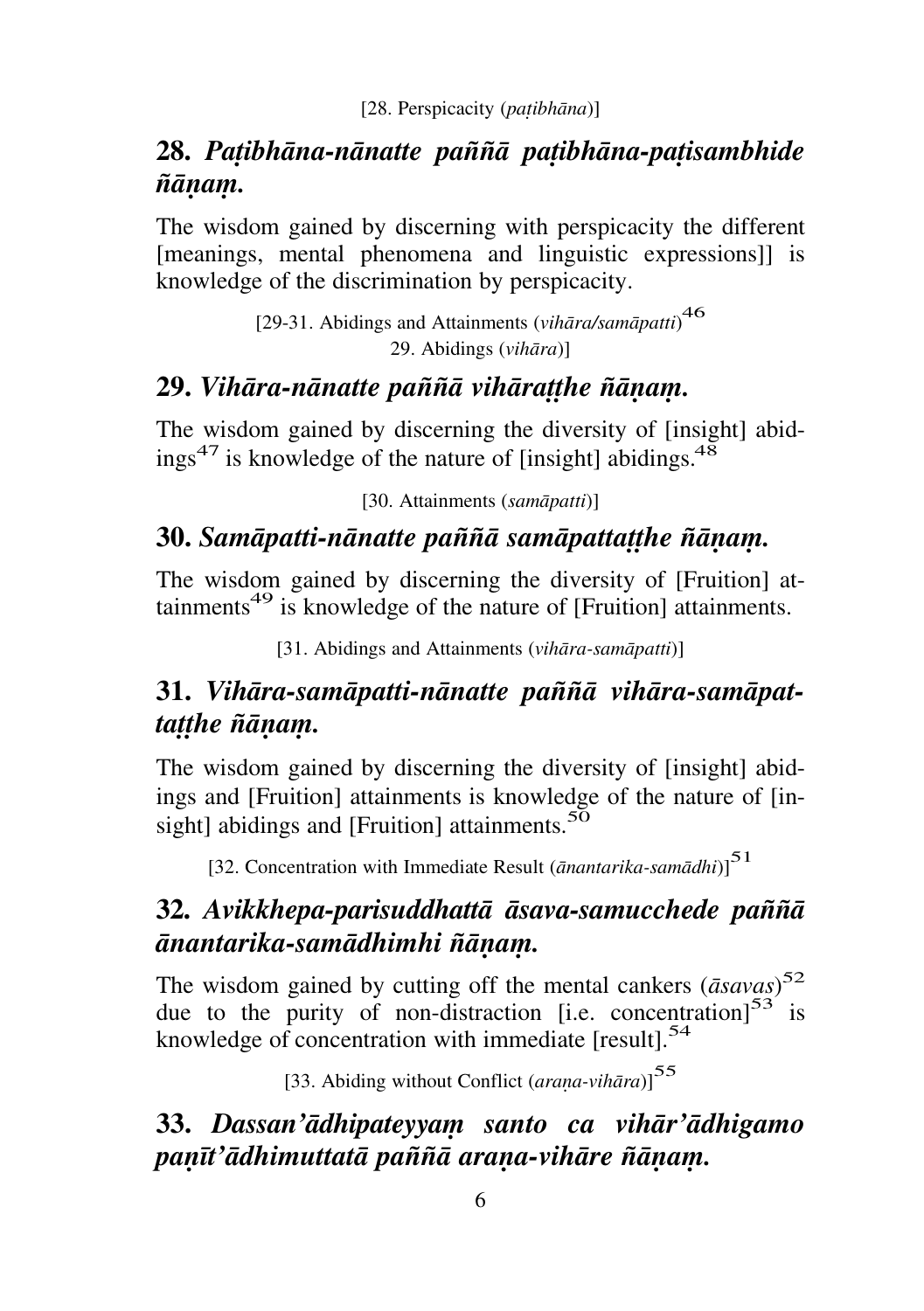The wisdom gained [i] by the predominance of seeing,<sup>56</sup> [ii] by the achievement of a peaceful abiding,  $57$  and [iii] by the resoluteness on the sublime Fruition<sup>58</sup> is knowledge of abiding without conflict.<sup>59</sup>

[34. Attainment of Cessation (*nirodha-samàpatti*)]

# **34.** *Dvãhi balehi samannàgatattà tayo ca saïkhàrànaü pañippassaddhiyà soëasahi ¤àõa-cariyàhi nava*hi samādhi-cariyāhi vasī-bhāvatā paññā nirodha*samàpattiyà ¤àõaü.*

The wisdom gained by the mastery<sup>60</sup> owing to the  $[i]$  possession of two powers,<sup>61</sup> [ii] tranquilization of three formations,<sup>62</sup> [iii] sixteen kinds of behaviour of knowledge,<sup>63</sup> and [iv] nine kinds of behaviour of concentration<sup>64</sup> is knowledge of the attainment of cessation.

[35. Extinguishment (*parinibbàna*)]

# **35.** *Sampajànassa pavatta-pariyàdàne pa¤¤à parinibbàne ¤àõaü.*

The wisdom gained by the termination of occurrence<sup>65</sup> in one who is fully aware is knowledge of extinguishment.<sup>66</sup>

[36. Simultaneous Appeasing of both Ends (sama-sīsattha)]

# **36.** *Sabba-dhammànaü sammà samucchede nirodhe ca anupaññhànatà pa¤¤à sama-sãsaññhe ¤àõaü.*

The wisdom gained [i] by the complete cutting off [of the process] of all phenomena,<sup>67</sup> [ii] by their cessation, and [iii] by their nonreappearance is knowledge of the simultaneous appeasing of both  $_{\rm ends}$  68

#### [**I. MUNDANE KNOWLEDGE**

37. Effacement (*sallekha*)]<sup>69</sup>

### 37. Puthu-nānatta-teja-pariyādāne paññā sallekhatthe  $\tilde{n}$ *ānam.*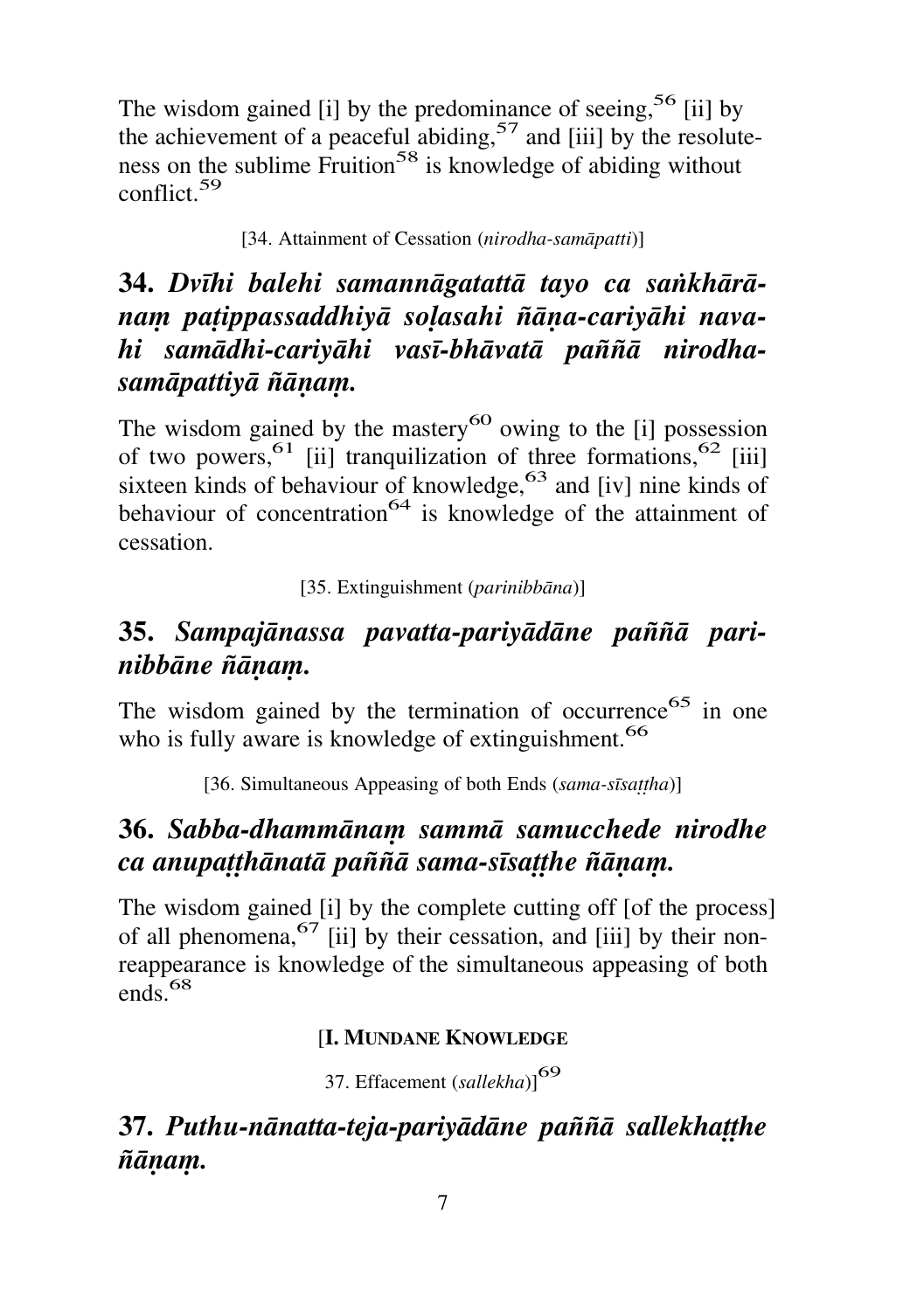The wisdom gained [i] by the separation,<sup>70</sup> [ii] by the differentiation<sup>71</sup> and unity,<sup>72</sup> and [iii] by the termination of the power<sup>73</sup> [of immorality, etc.] is knowledge of effacement.<sup>74</sup>

[38. Application of Energy (*viriy'àrambha*)]

### 38. Asallīnatta-pahitatta-paggahatthe paññā viriy- $\bar{a}$ rambhe ñ $\bar{a}$ nam.

The wisdom gained by exertion in those possessed of self-stirring and self-endeavour is knowledge of the application of energy.<sup>75</sup>

#### [**I. SUPRAMUNDANE KNOWLEDGE**

39. Demonstrating Meanings (*attha-sandassana*)]<sup>76</sup>

### **39.** *Nànà-dhamma-ppakàsanatà pa¤¤à attha-sandassane ¤àõaü.*

The wisdom gained by explaining different phenomena<sup>77</sup> is knowledge of demonstrating their meanings.<sup>78</sup>

[40. Purification of Seeing (*dassana-visuddhi*)]<sup>79</sup>

### **40.** *Sabba-dhammànaü eka-saïgahatà-nànatt'ekattapañivedhe pa¤¤à dassana-visuddhi-¤àõaü.*

The wisdom gained by penetrating the includability of all phenomena<sup>80</sup> as one,<sup>81</sup> and by the differentiation and unity,  $82$  is knowledge of purification of seeing.<sup>83</sup>

#### **[I. MUNDANE KNOWLEDGE**

41. Approval (*khanti*)]<sup>84</sup>

### **41.** *Viditattà pa¤¤à khanti-¤àõaü.*

The wisdom gained by what is recognized is knowledge of approval.<sup>85</sup>

[42. Fathoming (*pariyogàhana*)]

### **42.** *Phuññhattà pa¤¤à pariyogàhane ¤àõaü.*

The wisdom gained by what is experienced is knowledge of fathoming.<sup>86</sup>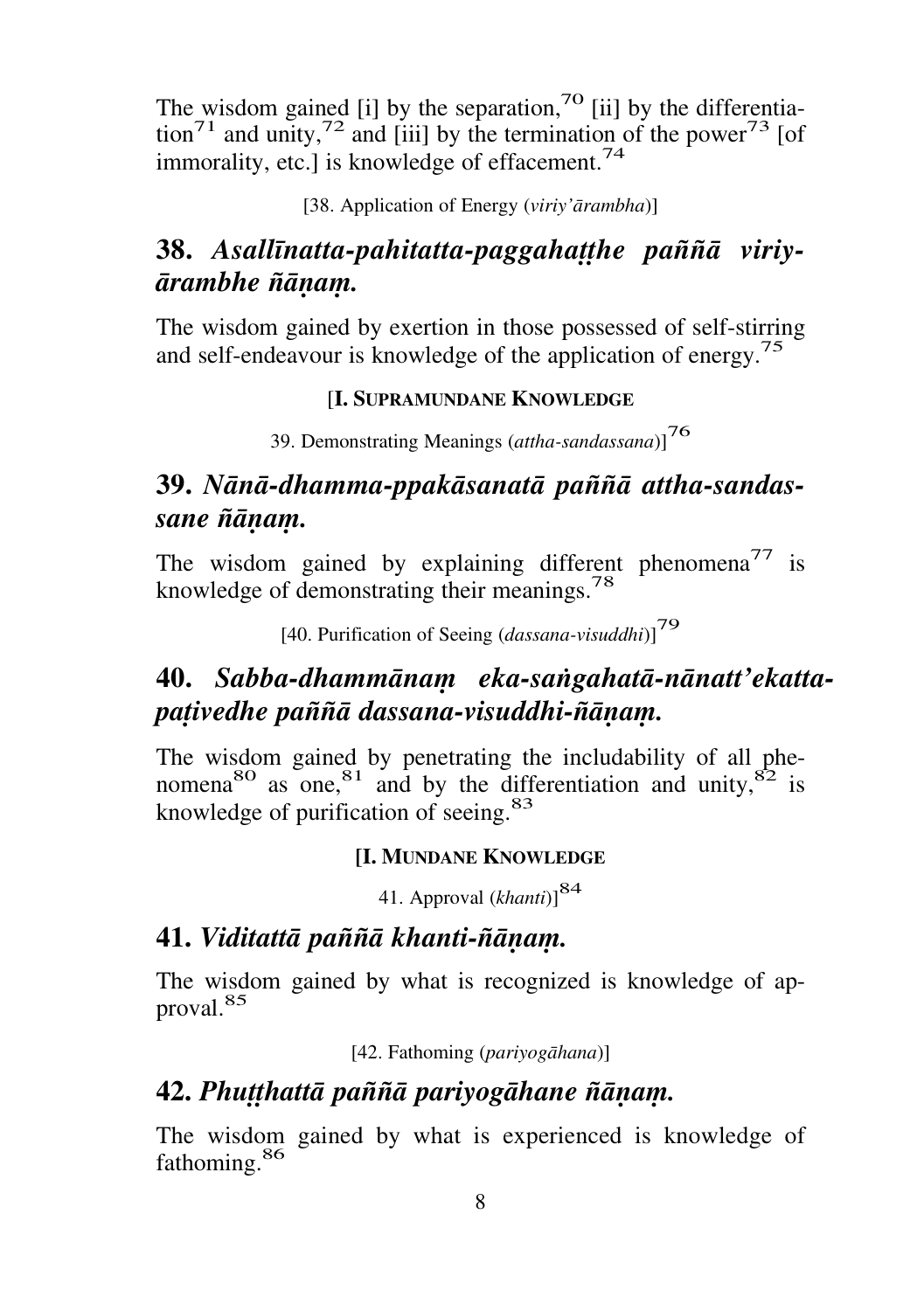#### [**I. SUPRAMUNDANE KNOWLEDGE**

43. Abiding in Parts (*padesa-vihàra*)]<sup>87</sup>

#### **43.** *Samodahane pa¤¤à padesa-vihàre ¤àõaü.*

The wisdom gained by combining<sup>88</sup> is knowledge of abiding in parts.<sup>89</sup>

#### **[I. MUNDANE AND SUPRAMUNDANE KNOWLEDGE**

44-49. Turning Away Through Perception, etc. (*sa¤¤à-vivaññàdi*) 90 44. Turning Away Through Perception (saññā-vivatta)]

### **44.** *Adhipatattà pa¤¤à sa¤¤à-vivaññe ¤àõaü.*

The wisdom gained by what is giving predominance  $91$  is knowledge of turning away through perception.

[45. Turning Away by Will (*ceto-vivatta*)]

### **45.** *Nànatte pa¤¤à ceto-vivaññe ¤àõaü.*

The wisdom gained by differentiating is knowledge of turning away by will. $\frac{95}{2}$ 

[46. Turning Away of Mind (*citta-vivatta*)]

### **46.** *Adhitthāne paññā citta-vivatte ñānam.*

The wisdom gained by establishing  $[one's mind]^{93}$  is knowledge of turning away of one's mind.<sup>94</sup>

[47. Turning Away of Knowledge (*¤àõa-vivañña*)]

#### **47.** *Su¤¤ate pa¤¤à ¤àõa-vivaññe ¤àõaü.*

The wisdom gained by the [contemplation of] voidness is knowledge of turning away of knowledge [from adherence].<sup>95</sup>

[48. Turning Away by Liberation (*vimokkha-vivatta*)]

### **48.** *Vossagge pa¤¤à vimokkha-vivaññe ¤àõaü.*

The wisdom gained by relinquishing is knowledge of turning away by liberation.<sup>96</sup>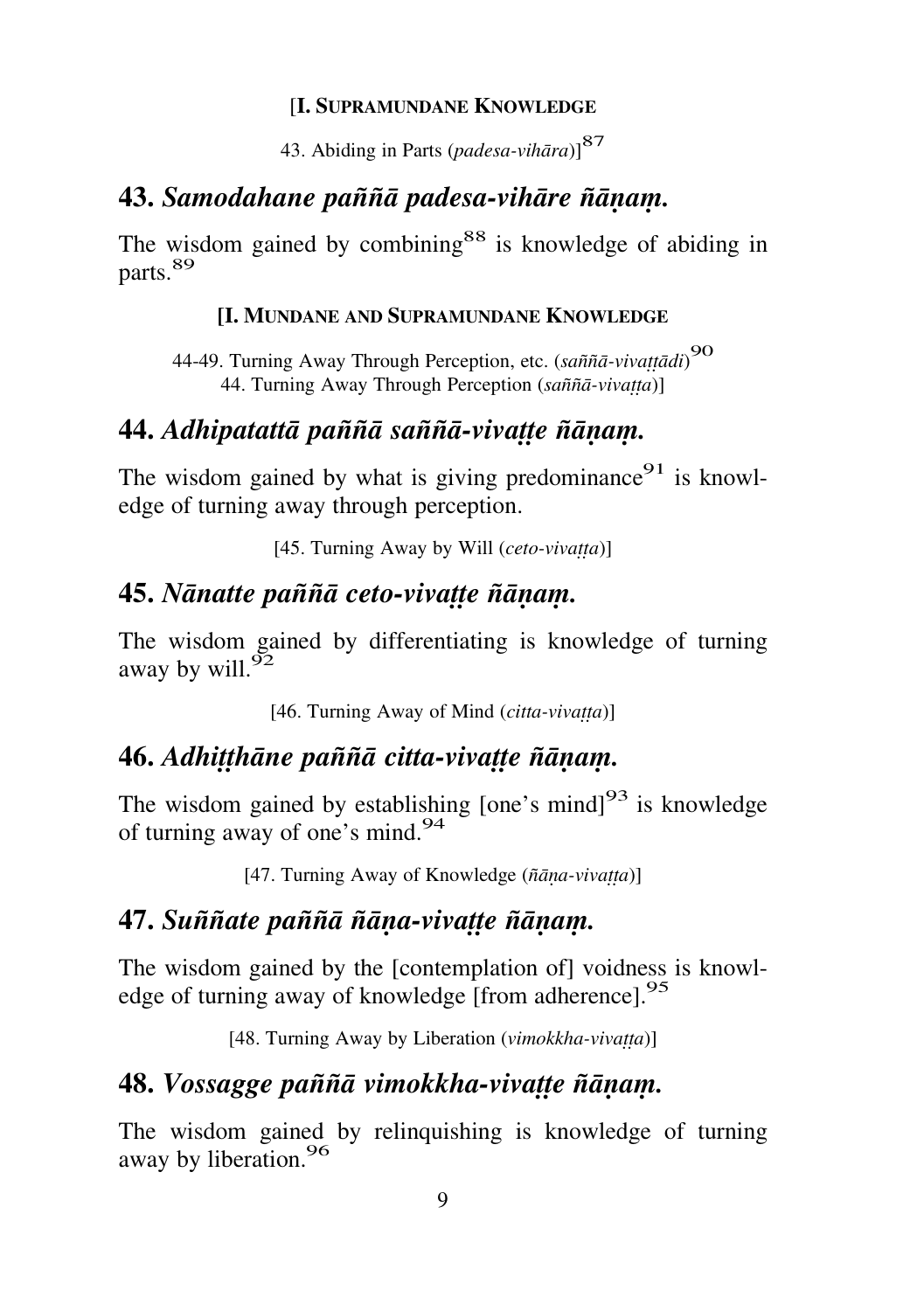#### **49. Tathatthe paññā sacca-vivatte ñānam.**

The wisdom gained by understanding the nature of trueness [of the Four Noble Truths] is knowledge of turning away in the Truths<sup>97</sup>

#### [**I. MUNDANE KNOWLEDGE**

50. Psychic Powers (*iddhi-vidha*)]<sup>98</sup>

### **50.** *Kàyam'pi cittam'pi eka-vavatthànatà sukha-sa¤-*  $\tilde{n}$ añca lahu-saññañca adhitthāna-vasena *ijihanatthe pa¤¤à iddhi-vidhe ¤àõaü.*

The wisdom gained by the will-power of defining body and mind as one<sup>99</sup> and of steadying the perception of bliss and lightness<sup>100</sup> is knowledge of the kinds of psychic power.<sup>101</sup>

[51. Purification of the Ear-element (*sota-dhàtu-visuddhi*)]

# **51.** *Vitakka-vipphàra-vasena nànatt'ekatta-sadda-nimittànaü pariyogàhane pa¤¤à sota-dhàtu-visuddhi-*  $\tilde{n}$ *ānam.*

The wisdom gained by fathoming [i.e. comprehending] sound signs in their diversity and unity through the expansion of applied-thought<sup>102</sup> is knowledge of purification of the ear-element.

[52. Penetration of Others' Mind (*ceto-pariyàya*)]

# **52. Tinnannam cittānam vipphārattā indriyānam** *pasàda-vasena nànatt'ekatta-vi¤¤àõa-cariyà pariyogàhaõe pa¤¤à ceto-pariya-¤àõaü.*

The wisdom gained by fathoming the behaviour of [others'] consciousness in its diversity and unity<sup>103</sup> through the sensitivity [seen] in the [six] physical faculties [of their eye, etc.]<sup>104</sup> due to the expansion of the three types of  $[their]$  mind<sup>105</sup> is knowledge of penetration of [others'] mind.<sup>106</sup>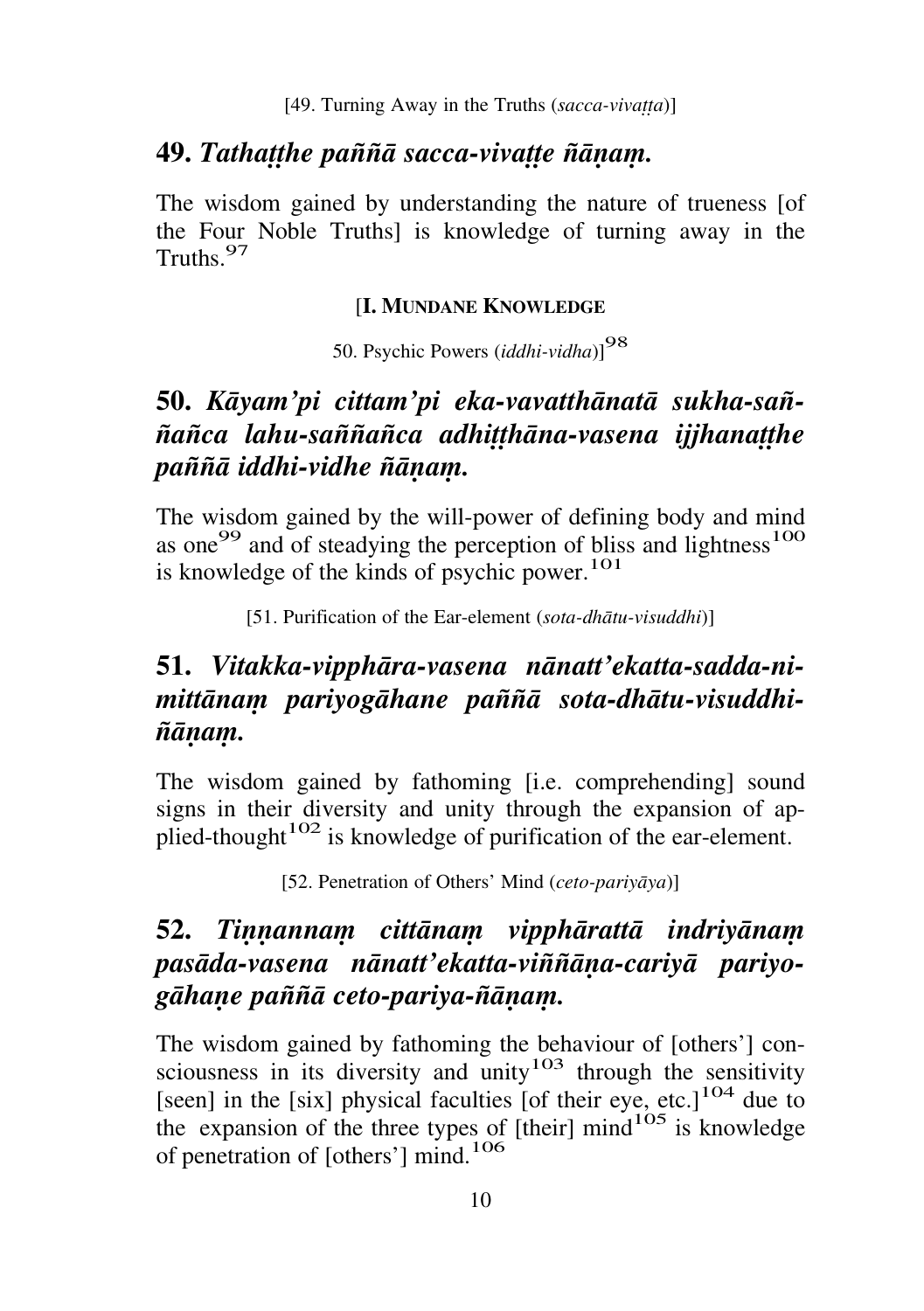# 53. Paccaya-ppavattānam dhammānam nānatt'ekatta*kamma-vipphàra-vasena pariyogàhane pa¤¤à pubbe nivàs'ànussati-¤àõaü.*

The wisdom gained by fathoming conditionally occurring phenomena107 through the expansion of *karma* in its diversity and unity<sup>108</sup> is knowledge of recollection of [one's] past lives.<sup>109</sup>

[54. Divine Eye (*dibba-cakkhu*)]

# **54.** *Obhàsa-vasena nànatt'ekatta-råpa-nimittànaü dassanatthe paññā dibba-cakkhu-ñānam.*

The wisdom gained by seeing signs of visible objects in their diversity<sup>110</sup> and unity<sup>111</sup> by means of illumination<sup>112</sup> is knowledge of the divine eye.<sup>113</sup>

### [**I. SUPRAMUNDANE KNOWLEDGE**

55. Exhaustion of Cankers (*àsava-kkhaya*)]

# 55. Catu-satthiyā ākārehi tinnannam indriyānam vasī*bhāvatā paññā āsavānam khaye ñānam.*

The wisdom gained by the mastery of the three [supramundane] faculties<sup>114</sup> in sixty-four aspects<sup>115</sup> is knowledge of the exhaustion of mental cankers [i.e. of the Path of Arahantship].<sup>116</sup>

> [56-59. The Truths (*sacca*) 117 56. Suffering (*dukkha*)]

# 56. Pariññatthe paññā dukkhe ñānam.

The wisdom gained by fully understanding [the fourfold nature of suffering<sup>118</sup>] is knowledge of suffering.

[57. Origin (*samudaya*)]

# 57. Pahānatthe paññā samudaye ñānam.

The wisdom gained by abandoning [the fourfold nature of suffering's origin<sup>119</sup>] is knowledge of [its] origin.

[58. Cessation (*nirodha*)]

# **58.** Sacchikiriyatthe paññā nirodhe ñānam.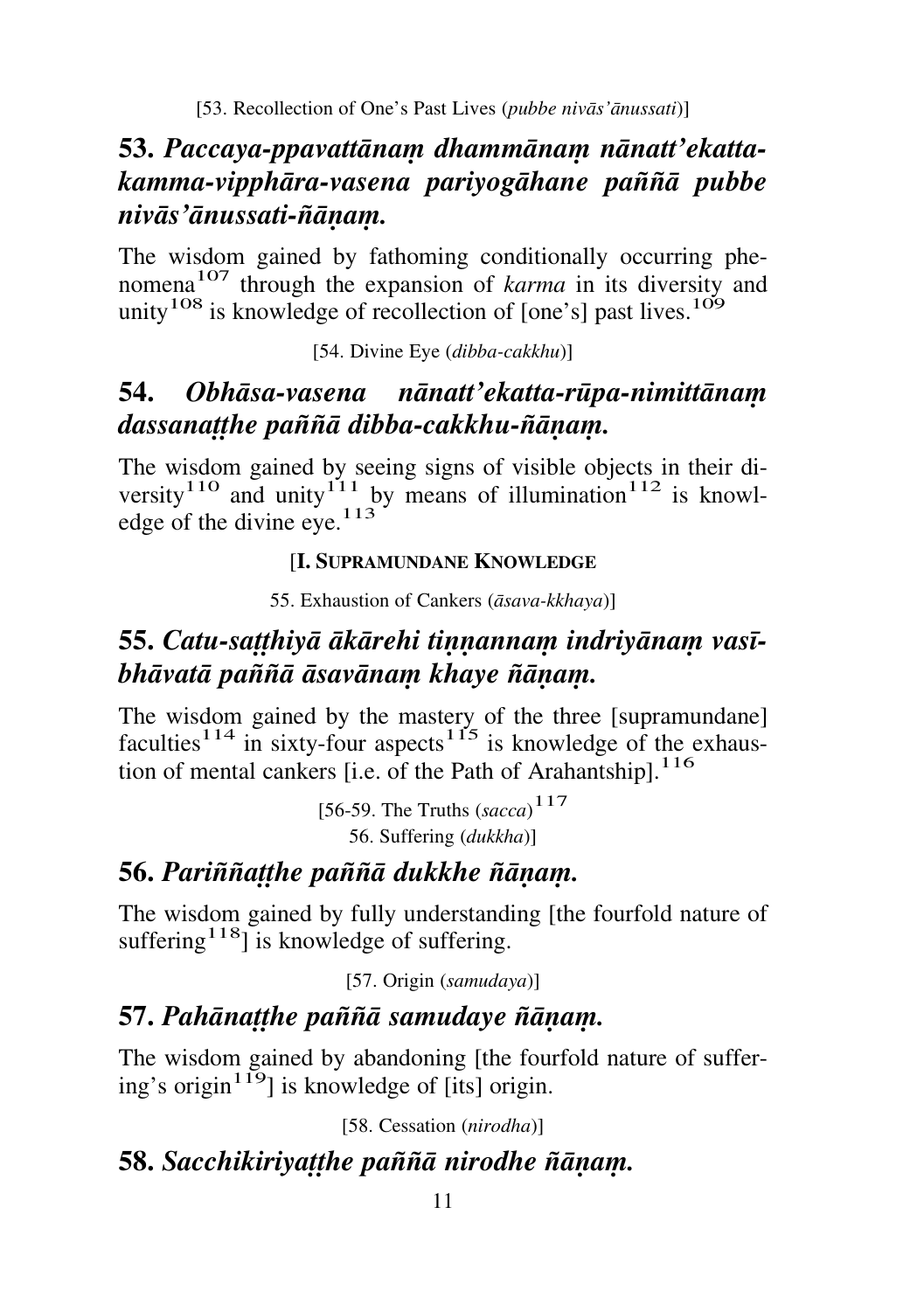The wisdom gained by realizing [the fourfold nature of suffering's cessation<sup>120</sup>] is knowledge of [its] cessation.

[59. The Path (*magga*)]

# 59. *Bhāvanatthe paññā magge ñānam.*

The wisdom gained by developing [the fourfold nature of the  $path<sup>121</sup>$  is knowledge of the path.

### [**I. MUNDANE AND SUPRAMUNDANE KNOWLEDGE**

60-63. Knowledge of the Truths  $(sacca - \tilde{n}\bar{a}na)^{122}$ 

# **60.** *Dukkhe ¤àõaü.*

Knowledge of suffering.

# **61.** *Dukkha-samudaye ¤àõaü.*

Knowledge of suffering's origin.

# **62.** *Dukkha-nirodhe ¤àõaü.*

Knowledge of suffering's cessation.

# **63.** *Dukkha-nirodha-gàminiyà pañipadàya ¤àõaü.*

Knowledge of the way leading to the cessation of suffering.

### [**I. SUPRAMUNDANE KNOWLEDGE**

64-67. The Discriminations (*patisambhidā*)]<sup>123</sup>

# **64.** *Attha-patisambhide ñānam.*

Knowledge of discrimination of meaning.

# **65.** *Dhamma-pañisambhide ¤àõaü.*

Knowledge of discrimination of phenomena.

# **66.** *Nirutti-patisambhide ñānam.*

Knowledge of discrimination of linguistic expression.

# **67.** *Pañibhàna-pañisambhide ¤àõaü.*

Knowledge of discrimination by perspicacity.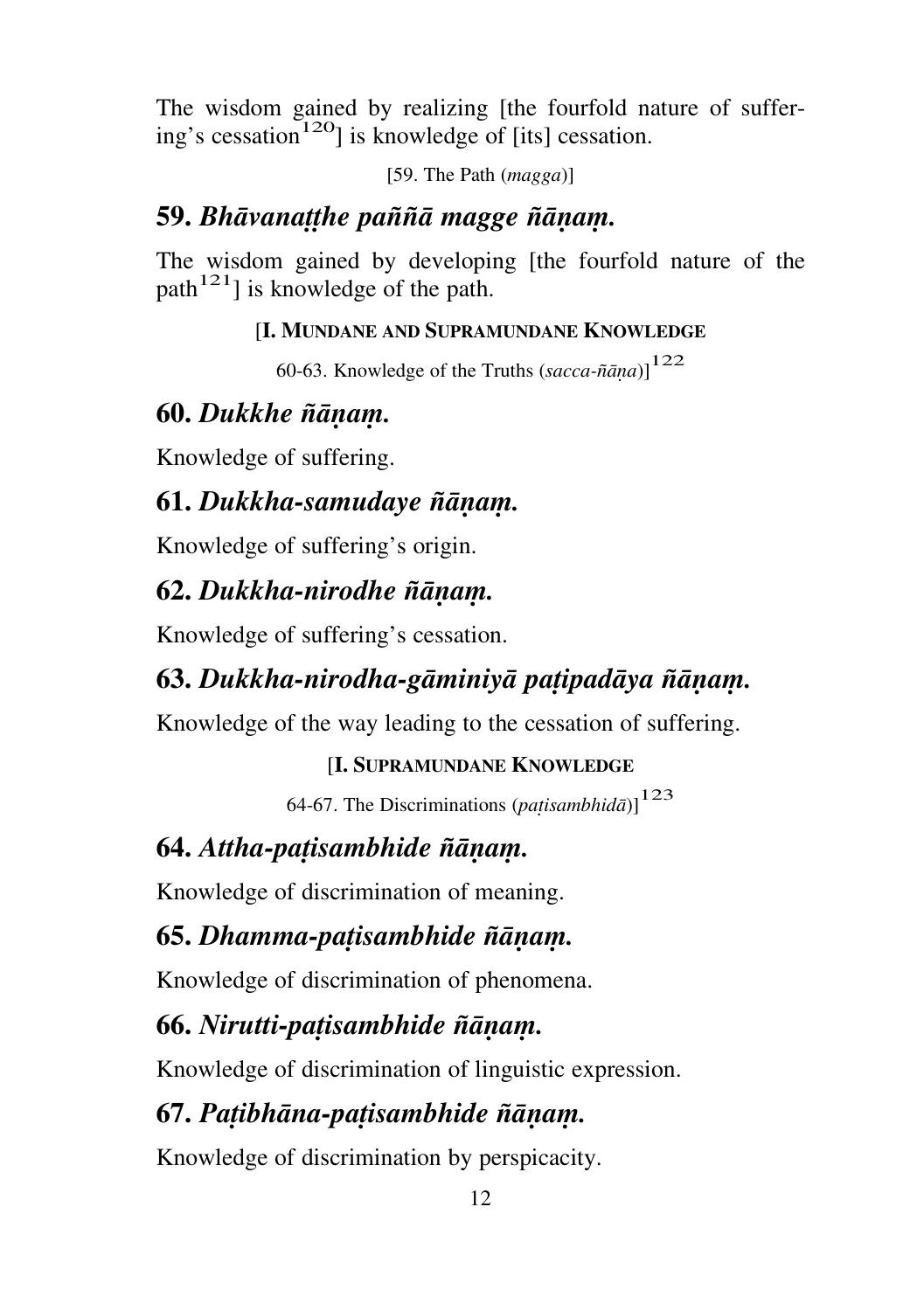[68-73. Six Knowledges Not Shared by Disciples (*cha asādhāraṇa-ñāṇa*)<sup>124</sup> 68. Penetration of Others' Spiritual Faculties (*indriya-paro-pariyatta*)]

### **68.** *Indriya-paro-pariyatte ¤àõaü.*

Knowledge of penetration of the high or low spiritual faculties $125$ [of beings].

[69. Dispositions and Underlying Tendencies (*àsay'ànusaya*)]

# **69.** *Sattànaü àsay'ànusaye ¤àõaü.*

Knowledge of the dispositions<sup>126</sup> and underlying tendencies<sup>127</sup> of beings.

[69. The Twin Miracle (*yamaka-pàñihãra*)]

# **70.** *Yamaka-pàñihãre ¤àõaü.*

Knowledge of the twin miracle.<sup>128</sup>

[69. The Great Compassion (*mahā-kāruna*)]

# **71.** *Mahà-karuõà-samàpattiyà ¤àõaü.*

Knowledge of the attainment of the Great Compassion.<sup>129</sup>

[72-73. Omniscient & Unobstructed Knowledges (sabbaññuta-anāvaraṇa-ñāṇa)]

# **72.** *Sabba¤¤uta-¤àõaü.*

Omniscient knowledge.

# **73.** Anāvaraņa-ñāņam.

Unobstructed Knowledge.<sup>130</sup>

[Conlusion (*nigamana*)]

# Imāni te-sattati ñānāni. Imesam te-sattatiyā ñānā*nam satta-satthi ñānāni sāvaka-sādhāranāni; cha ¤àõàni asàdhàraõàni sàvakehi.*

These are the Seventy-Three Kinds [of Mundane and Supramundane] Knowledge. Sixty-seven of these Seventy-Three kinds of Knowledge are shared by disciples; six kinds of Knowledge are not shared by them.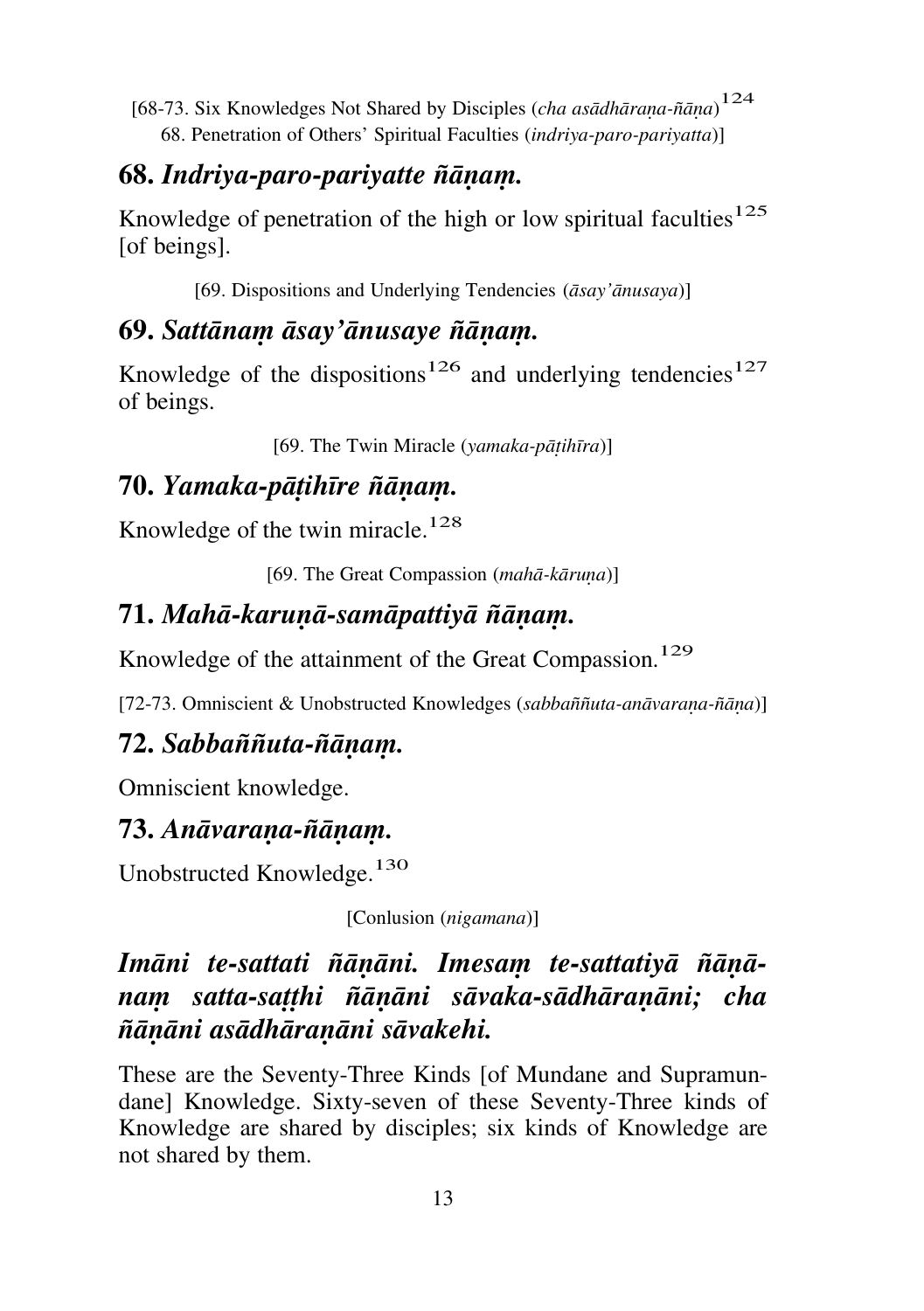#### [**I. Mundane Knowledge**

[1. Learning or Erudition (*suta*)]

Sot'āvadhāne paññā suta-maye ñānam.

#### **The wisdom gained by listening attentively [to the Dhamma<sup>1</sup> ] is knowledge based on what has been heard [or learnt by hearing or reading].**

**1.** *Dhamma*, here in the sense of The Buddha's Teaching, pertains, in brief, to His Teaching classed as aggregates, bases, elements, faculties, truths, dependent origination, [impermanence, suffering, not-self (PsA\_8f)], etc. that are the `soil' (*bhåmi*) in which wisdom grows.' (Vism 443) These are given in detail at Ps i.1ff. Therefore, 'the disciple should fortify his knowledge by learning and questioning about these teachings.' (Vism 443)

For *Sutta*-references on *suta-maye ñānam*, please see e.g. M ii.175; i.480 (*ohita-soto dhammam sunāti*); S i.214 (*sussūsā labhate paññam*).

[2. Virtue or Morality (*sãla*)]

Sutvāna samvare paññā sīla-maye ñānam.

**The wisdom gained by restraining oneself [from misconduct by the body, speech and thought<sup>2</sup> ] after listening to the Dhamma is knowledge based on virtue.** 

**2**. *Kāya-duccaritādīnam samvaranato*. (PsA 10). In a more broad sense, by restraining oneself according to the *Pàtimokkha*-rules, etc. by monks and according to their respective precepts by lay people. (See Ps i.45)

The volitional restraint from misconduct is in each instance the feature of virtue, which is the foundation of the whole practice in the noble eight-fold path, and therewith the first of the three kinds of training (*sikkhà*), namely, virtue, concentration and wisdom.

According to The Buddha, 'wisdom is "cleansed" by virtue (*sīla-paridhotā*), and virtue by wisdom (*paññā-paridhotā*) in the same way as one hand cleanses the other. [Thus] in whom there is virtue there is also wisdom, and in whom there is wisdom there is also virtue. Wisdom is for the virtuous ones and virtue for the wise. Virtue and wisdom are reckoned in the world as the supreme qualities.' (D i.123)

`Virtue is the states beginning with volition present in one who abstains from killing living beings, etc., or in one who fulfils the practice of the duties. For this said in the *Patisambhidā-magga*: "What is virtue? There is virtue as volition, virtue as mental-factor (*cetasika*, [consisting of non-covetousness, non-ill-will, and right view]), virtue as restraint, and virtue as non-transgression: Ps i.44."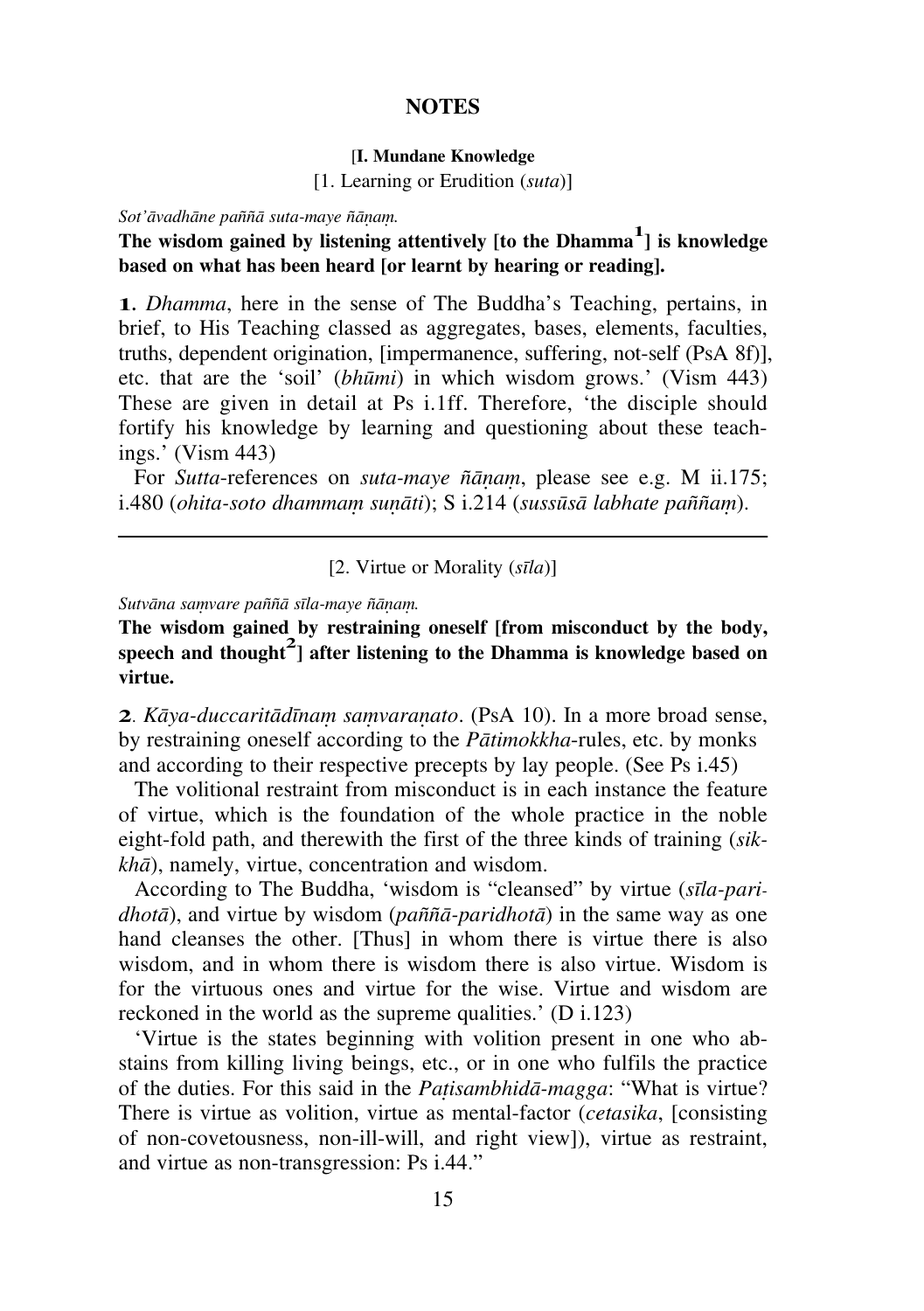The characteristic of virtue is composing oneself. Its function has a double sense: action to stop misconduct, and achievement of blamelessness in virtuous men. It is manifested as the kinds of purity stated thus: "Bodily purity, verbal purity, mental purity: A i.271." Its proximate causes, i.e. its near reasons [for its manifestation] are conscience and shame. For when conscience and shame exist, virtue arises and persists; and when they do not, it neither arises nor persists.' (Vism 6f)

Leading a virtuous life, one experiences a happy and contented life here and in the hereafter. Virtue helps him to be fearless, as he has done no wrong to himself or to others. He feels no remorse, guilt or selfblame; hence he feels joy, rapture, calm and happiness; he achieves concentration, knowledge of seeing things according to reality, and so forth. (See A v.1) In addition, he accrues five blessings: fortune as a consequence of his diligence, good reputation, self-confidence, dying unconfused and heavenly rebirth. (See D ii.86) Other blessings are those beginning with being dear to others and ending with the complete exhaustion of mental cankers (*àsava-kkhaya*: M i.33).

`There are many kinds of virtue, such as temporary and lifelong, mundane and supramundane. All virtue subject to mental cankers (*àsavas*) is *mundane*; that not subject to mental cankers is *supramundane*. The mundane brings about improvement in future *samsāric* existence and is a prerequisite for the escape from *samsāric* existence. The supramundane brings about [at the moment of the supramundane Fruition: see No. 12] the escape from *samsāric* existence and is the ground of Reviewing Knowledge (*paccavekkhana-ñāna*: see No. 14).' (Vism 6f)

For *Sutta*-references on the term *sãla-maya*, please see e.g. A iv.241; Nett 8; Vbh 309.

#### [3. Concentration (*samàdhi*)]

Samvaritvā samādahane paññā samādhi-bhāvanā-maye ñānam.

**The wisdom gained by concentrating one's mind after restraining oneself [from misconduct] is knowledge based on the development of concentra-** $\frac{1}{2}$  tion<sup>3</sup>

**3.** I.e. based on the development of concentration (*samàdhi*) in `the eight attainments [of the four fine-material and immaterial *jhànas*] including their access concentration' (*sa-upacāra-attha-samāpatti*). (Vism 587)

`Concentration (*samàdhi*) is in the sense of centering (*àdhàna*) of mind and mental-factors (*citta-cetasikas*) evenly (*samam*) and rightly (*sammà*) on a single object. So it is the state, on account of which mind and mental-factors remain evenly and rightly on a single object undistracted and unscattered.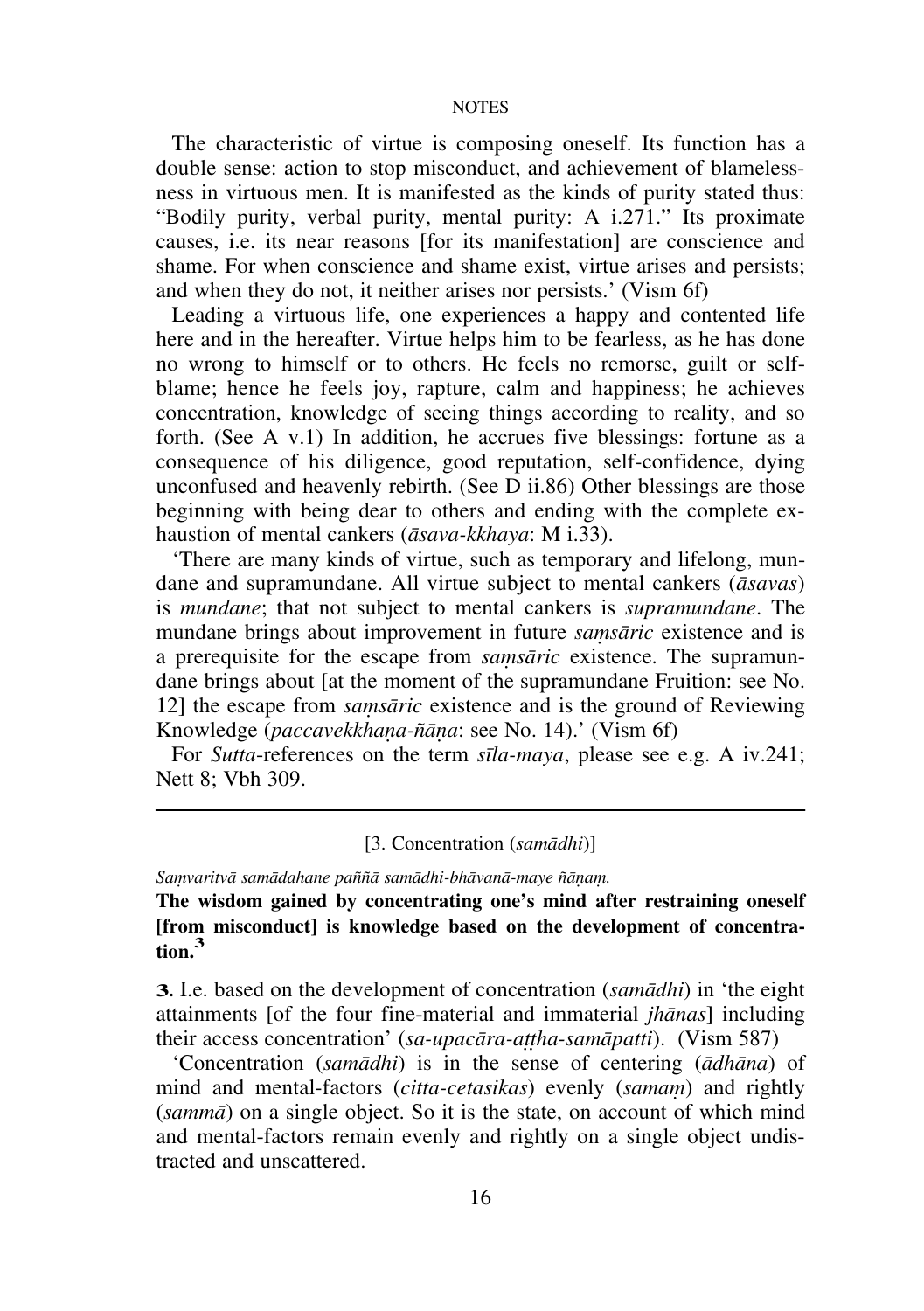Concentration has, thus, non-distraction as its characteristic. Its function is to eliminate distraction. It is manifested as non-wavering. Because of the words [uttered by The Buddha] "Being blissful, his mind becomes concentrated: (D i.73)" its proximate cause is bliss (*sukha*).

Concentration is of many sorts and has various aspects, such as access- and absorption-concentration (*upacàra-, appanà-samàdhi*), with joy and without joy, accompanied by bliss or by equanimity, limited, exalted, and measureless, of difficult progress and sluggish understanding, etc., of the sense-sphere, fine-material sphere, and immaterial sphere, and as mundane and supramundane.

Mundane concentration is the wholesome one-pointedness or unification of mind (*cittass'ekaggatà*) in the three planes of existence, such as in sense-sphere plane. [This concentration is relevant to the serenity as well as to the insight meditation (*samatha*-*vipassanà-bhàvanà*).] Supramundane concentration is the one-pointedness of mind associated with the Noble Path [see No. 11].' (Vism 84f)

Concentration bestows hence a threefold blessing: favourable rebirth in the three planes of existence, present happy life, and purity of mind which are the prerequisites of insight meditation by purifying the mind from the mental hindrances (*nīvarana*) to spiritual progress; whilst insight meditation produces the four supramundane stages and deliverances of mind so that one can see things according to reality. As The Buddha said: `One who is mentally concentrated knows and sees things according to reality (*vathā-bhūtam*).' (A v.3)

For *Sutta*-references on the term *bhàvanà-maya*, please see e.g. A iv.241; Nett 8; Vbh 309.

*Paccaya-pariggahe pa¤¤à dhamma-ññhiti-¤àõaü.*

**The wisdom gained by discerning the conditionality [of ignorance, etc. 12**  links of Dependent Origination<sup>4</sup> is knowledge of the causal relationship of  $\frac{1}{2}$ **phenomena.<sup>5</sup>**

**4.** 'Avijjā ... marana paticca-samuppannesu dhammesu.' Ps i.50

**5.** *Dhamma-tthiti-ñānam*: here *dhamma*, in the sense of physico-mental phenomena, refers to the ignorance, *karma*-formations (*sankhāras*) ... mentality-materiality ..., etc. 12 links of Dependent Origination. (Ps i.50) *Thiti* is here in the sense of 'relation, condition' (PTS Pali-English Dictionary), or of 'reason, cause (*kārana*)' (PsA 168). There are nine such *ñhitis*. Thus, for example, ignorance (*avijjà*) is the reason or cause for the arising (*uppàda-ñhiti*) of *karma*-formations, the reason for their continuance (*pavatta-*), sign (*nimitta-,* of formations), accumulation (*àyåhana-*), bondage (*sa¤¤oga-*), impediment (*paëibodha-*), origin

 <sup>[</sup>PRELIMINARY INSIGHT MEDITATION (*PUBBABHâGA-VIPASSANâ*) [4. Dependent Origination (*Pañicca-samuppàda*)]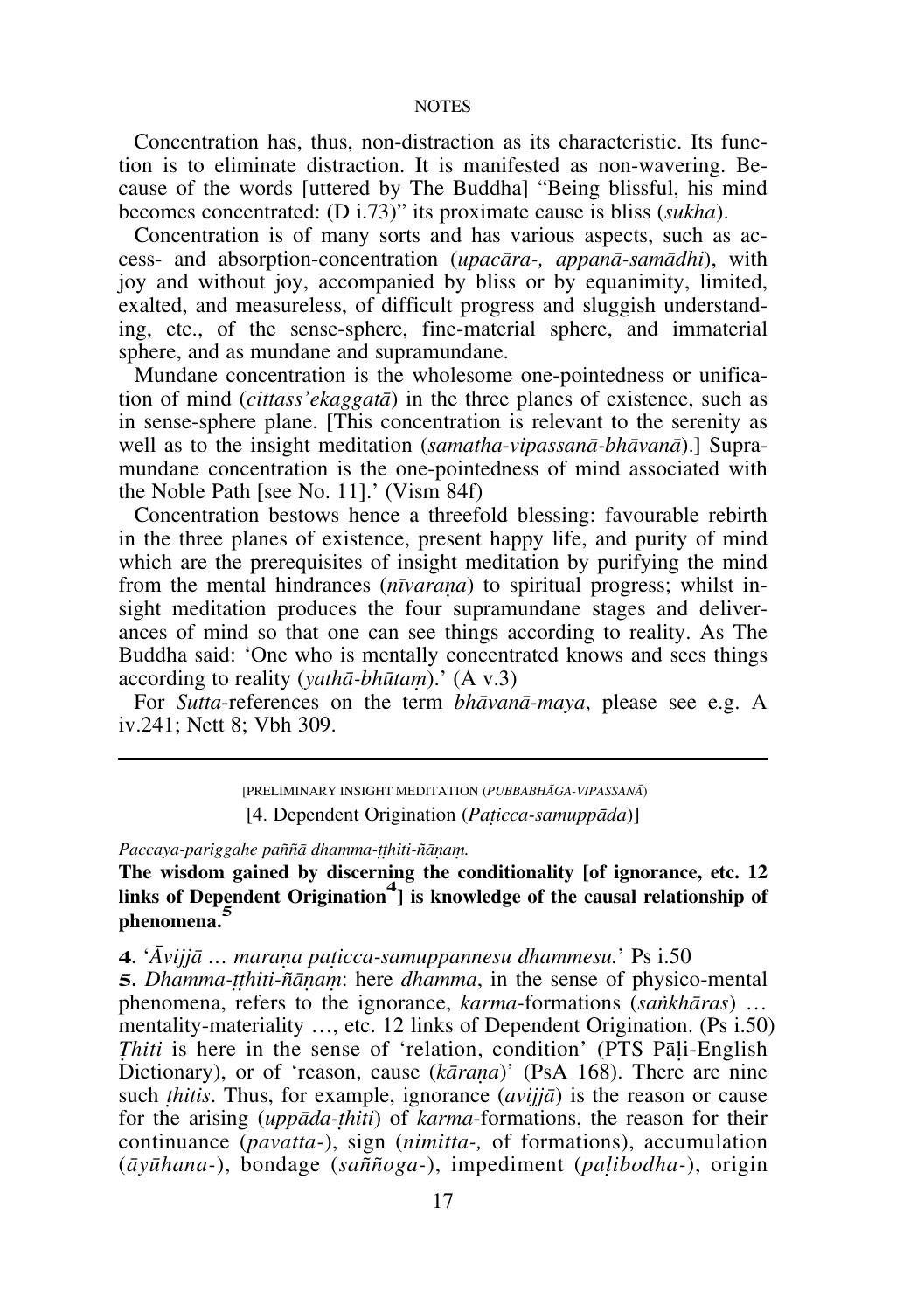(*samudaya-*), causality (*hetu-*), and conditionality (*paccaya-ñhiti*). (Ps i.50)

`The wisdom gained by discerning conditionality of the present, past and future *dhammas* in the above nine aspects thus "Ignorance is, was and will be a condition (*paccaya*), and *karma*-formations are, were and will be conditionally-arisen (*paccaya-samuppannà*); and both these *dhammas* are, were and will be conditionally-arisen" is knowledge of the causal relationship of *dhammas*.' (ibid.) The same conditionality applies for the other 10 links of Dependent Origination. Moreover `when [the meditator] gives attention on impermanence, he knows and sees the sign [of formations, (expled at n. 23 below) according to reality (*yathàbhūtam*). Hence his seeing is called 'right seeing' (*sammā dassanam*). Thus by inference from that (*tad'anvayena*), he clearly sees all formations as impermanent. Herein he abandons doubt (*kaïkhà*). When he gives attention on suffering, he knows and sees continuance (*pavatta*, see n.15 below) according to reality. Hence  $\ldots$  he clearly sees all formations as suffering  $\ldots$  and abandons doubt. When he gives attention as not-self, he knows and sees the sign and continuance according to reality. Hence  $\ldots$  he clearly sees all formations as not-self  $\ldots$  and abandons doubt.

Knowledge According to Reality (*yathā-bhūta-ñānam*) and Right Seeing (*sammā dassanam*) and [Purification by] Overcoming Doubt (*kankhā-vitarana*) – these terms are one in meaning and only the letter is different.' (Ps ii.62f) According to the *Visuddhi-magga* these terms are synonyms of *dhamma-tthiti-ñānam*. (Vism 604)

For *sutta*-references on *dhamma-tthiti-ñānam*, please see e.g. S ii.25, 60, 124.

[5. Comprehension (*sammasana*)]

Atīt'ānāgata-paccuppannānam dhammānam sankhipitvā vavatthāne paññā sammasane  $\tilde{n}$ *ānam.* 

**The wisdom gained by defining [as impermanent, suffering and not-self<sup>6</sup> ] the past, future and present phenomena [here: the five aggregates, etc.]<sup>7</sup>** after summarizing them [in eleven instances<sup>8</sup>] is knowledge of their com**prehension.<sup>9</sup>**

#### **6.** *Anicca, dukkha, anatta.* Ps i.53

**7.** *Dhammas* (i.e. physico-mental phenomena) refer here to the: five aggregates; eye, etc. six doors; visual, etc. six objects; eye, etc. six kinds of consciousness; six kinds of contact and feeling through the eye, etc.; six kinds of perception, and the volition, craving, applied- and sustainedthought through the visual, etc. objects; earth  $\ldots$  consciousness, etc. six kinds of elements; ten *kasinas*; thirty two parts of the body; eye, etc. twelve bases; eye, etc. 18 elements; eye, etc. twenty two faculties;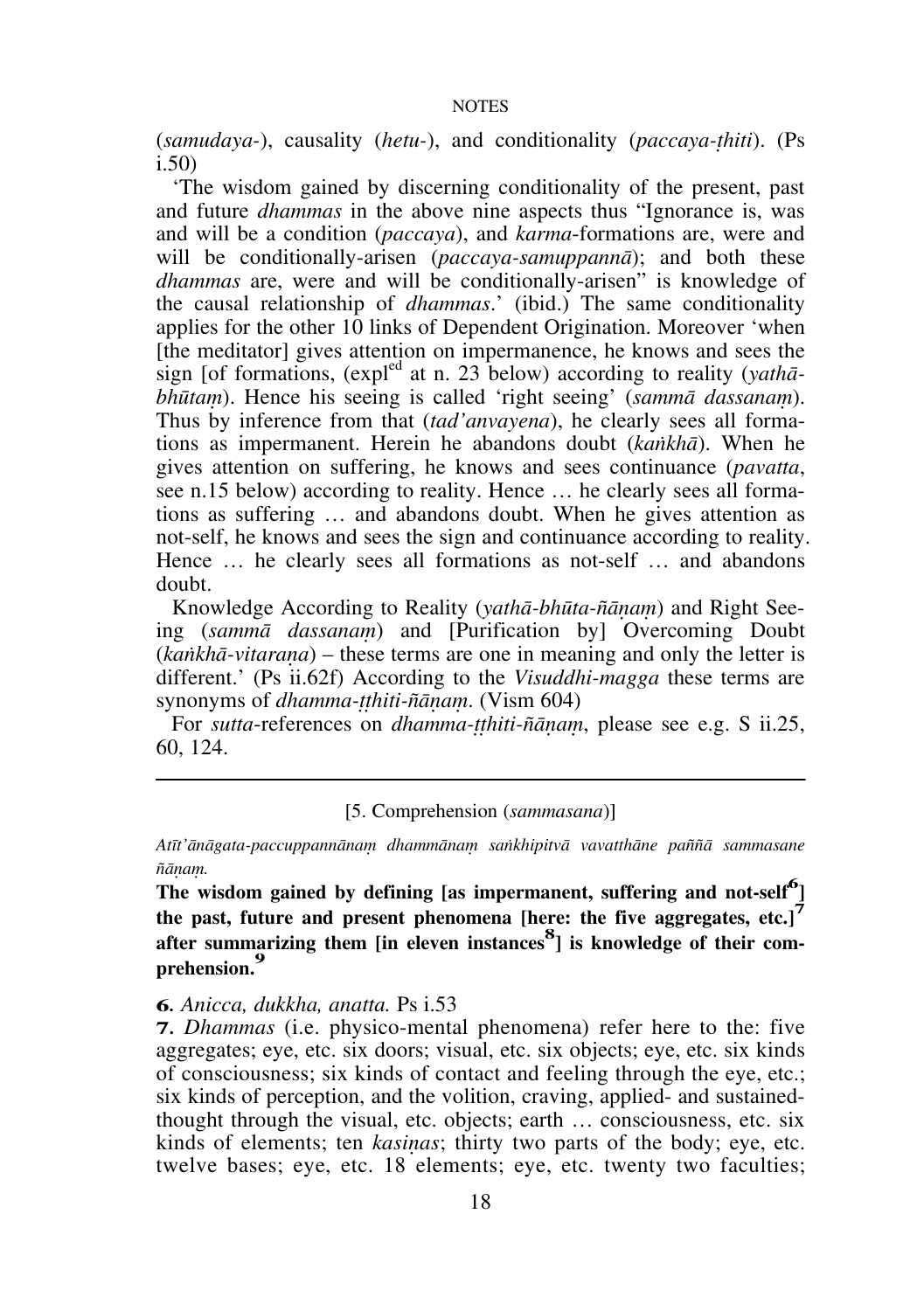sensual, etc. three elements; nine kinds of existence; four *jhànas*; *mettà*, etc. four immeasurable states; four immaterial attainments; and the twelve links of Dependent Origination. (Ps i.5f, elided in Ps i.53, abridged in Vism 608 and quoted here.)

**8.** *Ekàdasahi okàsehi* (PsA 174; Vism 610), i.e. in past-future-present, internal-external, gross-subtle, inferior-superior, and far-near. (Ps i.53)

**9.** He comprehends them 'as impermanent in the sense of their destruction, as suffering in the sense of their fearfulness, not-self in the sense of their having no core, as conditioned and dependently-arisen.' (Ps i.53; cf. the *Sammasana-sutta,* S ii.l07ff.) Knowledge of Comprehension is also called *kalàpa-sammasana* (Comprehension by Groups), because it places together in groups the phenomena differentiated into past, future, etc. (see n. 8), or *naya-vipassanà* (Methodical Insight), because it deals methodically with the phenomena (five aggregates, etc., see n. 7). (Vism 606 explained at Pm ii.386).

#### [ADVANCED INSIGHT MEDITATION (*APARABHâGA-VIPASSANâ*) 6. Rise and Fall (*udaya-bbaya*)]

Paccuppannānam dhammānam viparinām'ānupassane paññā udaya-bbay'ānupassane  $\tilde{n}$ *ānam.* 

**The wisdom gained by contemplating the change of the presently-arisen phenomena [i.e. of the five aggregates, etc.] is knowledge of contemplation of their rise and fall.<sup>10</sup>**

**10.** The meditator `sees the rise (*udaya*) of the phenomena in the sense of their conditioned origin (*paccaya-samudaya*) thus "Because of the arising (*samudaya*) of ignorance, craving, *karma,* and nutriment there is the arising of these phenomena." Or he sees 'the characteristic of their generation (*nibbatti*) [in their momentary continuity (santati-khana*vasena*)].' And he sees 'their fall (*vaya*) in the sense of their conditioned cessation (*paccaya-nirodha*) thus "Because of the cessation (*nirodha*) of ignorance, etc. there is the cessation of these phenomena." Or he sees 'the characteristic of their change (*viparināma*) [in their momentary continuity (*santati-khana-vasena*)].' (Ps i.56; PsA 179)

[7. Dissolution (*bhaïga*)]

*ârammaõaü pañisaïkhà bhaïg'ànupassane pa¤¤à vipassane ¤àõaü.*

**The wisdom gained by contemplating the dissolution [of the consciousness or knowledge11] after reflecting on the object [i.e. five aggregates, etc. that also dissolve12] is knowledge of insight.<sup>13</sup>**

**11.** *Cittassa bhaïgaü* (Ps i.57), or *uppanna-¤àõassa bhaïgam.*

(Vism 641)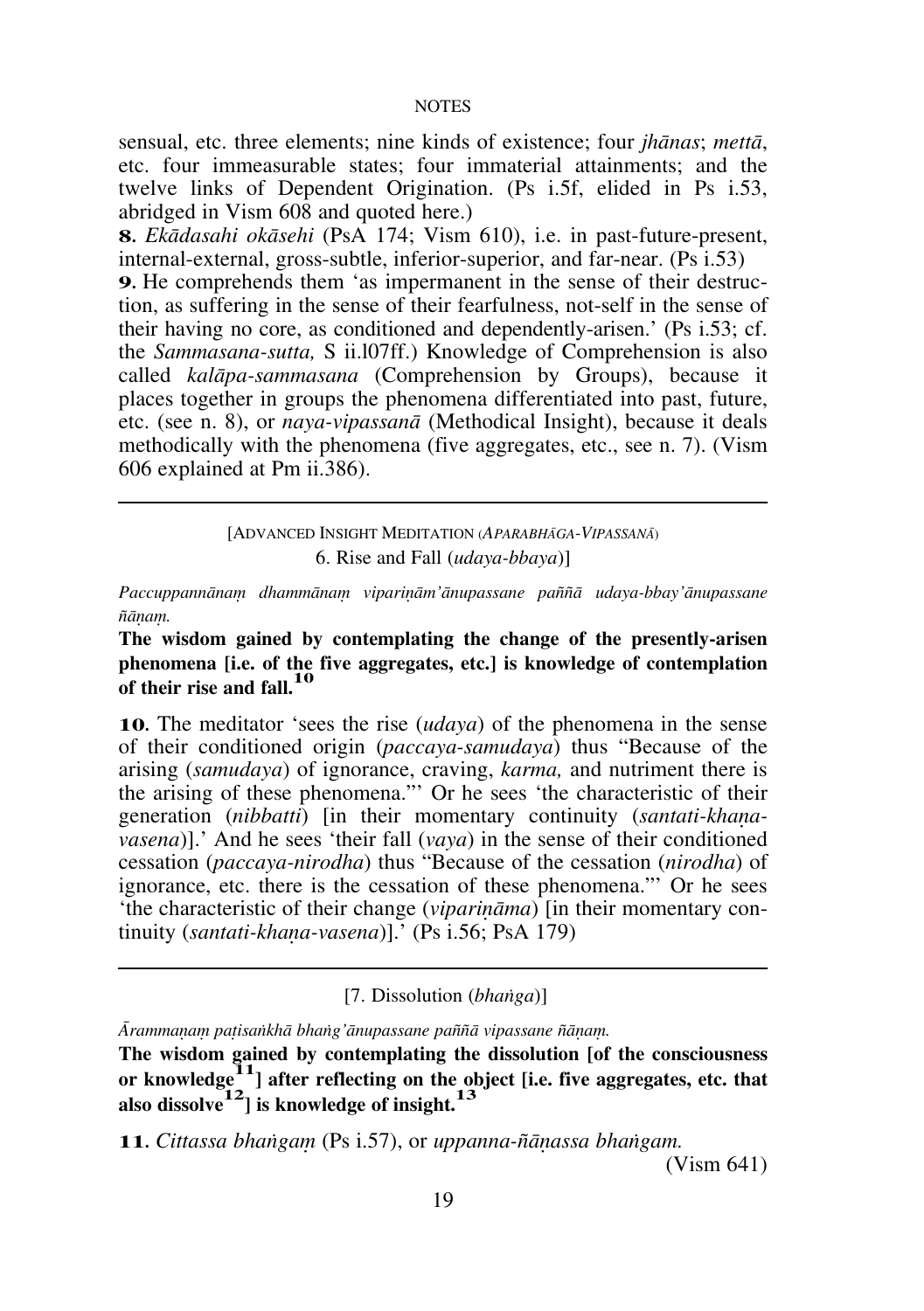**12.** *Rūpa-kkhandhādi-ārammanam bhangato patisankhāya, jānitvā,* 

(PsA14)

**13.** Bhikkhu Ñānamoli's comment on this knowledge in his Introductory Note in *The Path of Discrimination* is worth quoting here:

`[This] step is to recognize that not only do all recognizable ideas [phenomena] rise and fall (appear from nowhere and vanish into nowhere), but also the actual cognizance (consciousness) that recognizes them also rises and falls in the same way. This is a step of first importance because now, <there is> the realization that the law of rise and fall applies to every idea [phenomenon] that can be recognized as having the characteristic of arising and includes the very consciousness itself of those ideas [phenomena].'

Thus, for example, 'Consciousness with materiality, feeling, perception or consciousness as its object arises and dissolves. Having reflected on that, he contemplates the dissolution of that consciousness. How does he contemplate? He contemplates as impermanent, suffering, notself, becomes disenchanted *(nibbindati)* ... dispassionate *(virajjati)* ... causes cessation (*nirodheti*) ... and relinquishes (*patinissajjati*).'

(Ps i. 58)

These contemplations of impermanence up to relinquishment *(patinissagga)* are called `The Seven Contemplations of Insight' (*satt'ànupassana).* See n. 40 and App. I below.

[8. Appearance as Fearful (*bhayat'upatthāna*)]

Bhayat'upatthāne paññā ādīnave ñānam.

**The wisdom gained by the appearance [of all formations <sup>14</sup>] as fearful15 is knowledge of their danger.<sup>16</sup>**

14. Sabba-sankhārānam (i.e. of all mental and physical phenomena (*nàma-råpa*)) of the three planes of existence (*ti-bhàva*)*,* four modes of generation (*catu-yoni*)*,* five destinations of existence (*pa¤ca-gati*)*,* seven stations of consciousness (*satta-viññāna-tthiti*), and nine abodes of beings *(nava-satt'àvàsa);* or of past, present and future *saïkhàra.* (PsA 14; Vism 645)

**15.** `As the meditator develops and cultivates the contemplation of dissolution, the object of which is cessation consisting in the destruction, fall and break-up of all formations, then formations classed according to the three planes of existence, etc., (see n. 14), appear to him as fearful. He sees how past formations have ceased, present ones are ceasing, and those to be generated in the future will cease in just the same way.' (PsA 14; Vism 645) Or, more specifically, these appear to him as fearful due to 15 instances:

*`Uppàda* (arising or being born with previous *karma* as condition); *Pavatta* (continuance [of the present life faculty *(jūvitindriya)* Ps i. 102]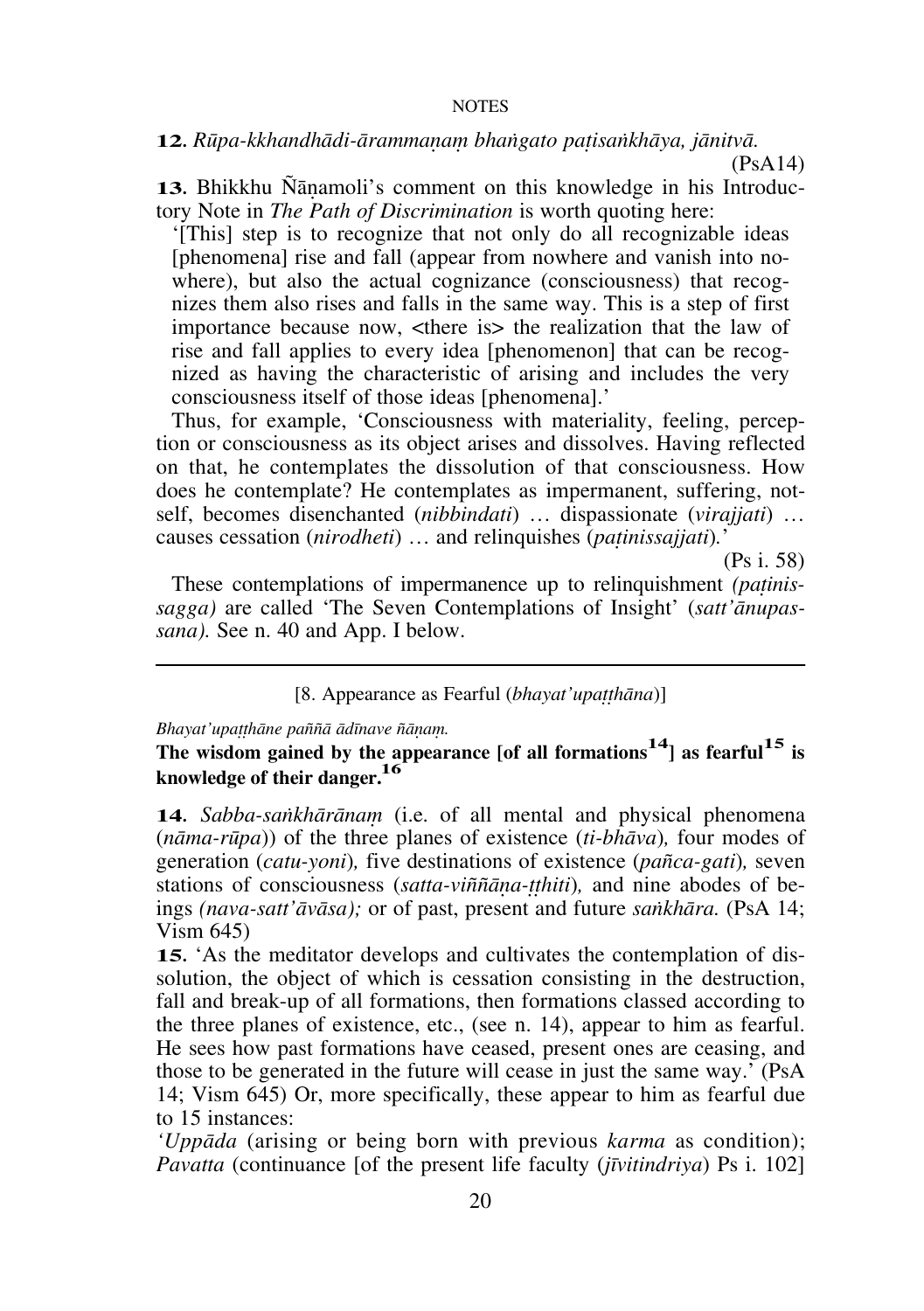after one has been born with *karma* as condition); *Nimitta* (the sign of all formations, i.e. the five aggregates that appear like graspable entities and are a sign [or a gesture] for the arising of mental defilements; see n. 23 below); *âyåhana* **(**accumulation of *karma* for future rebirth-linking (*pañisandhi*))*; Pañisandhi* (rebirth-linking for future reappearance); *Gati*  (destination in which the rebirth-linking takes place); *Nibbatti* (generation of the five aggregates); *Upapatti* (rearising or continuance of the karma-result in one who has been reborn); *Jàti* (birth with becoming (*bhava)* as its condition, itself a condition for ageing and so on); *Jarà*  (ageing); *Vyādhi* (sickness); *Marana* (death); *Soka* (sorrow); *Parideva* (lamentation); and *Upàyàsa* (despair).' (Ps i.59; explained at PsA 65, 184; Vism 649 and Pm ii. 384)

**16.** `As he develops and cultivates the knowledge of appearance as fearful he finds no asylum, no shelter, no place to go to, no refuge in any kind of existence, etc. (see n. 14). In all the kinds of existence, etc. there is not a single formation that he can place his hopes in or hold on. The three kinds of existence appear to him like charcoal pits full of glowing coals, the four primary elements like hideous venomous snakes (see S iv. 174)  $\ldots$  he sees them as utterly destitute of any core or any satisfaction and as nothing but danger.' (Vism 647)

The opposite kind of knowledge to `knowledge of danger' (*àdãnave*   $\tilde{n}$ *ānam*), however, is the 'knowledge of the state of peace' (*santi-pade*  $\tilde{n}$ *ānam*), namely, that *An-uppāda* (non-arising), etc. is safety *(khemam*), bliss (*sukha*), unmaterialistic (*niràmisa*), and Nibbàna. (Ps i.59) Thus `when *Uppàda* (arising), etc., have clearly appeared to him as fearful, his mind inclines towards their opposites, and so this [`knowledge of the state of peace'] is said for the purpose of showing the advantages in the knowledge of danger established by the appearance as fearful.'

(Vism 649)

[CLIMAX OF INSIGHT MEDITATION (*SIKHâ-PATTA-VIPASSANâ*) **17** 9. Equanimity towards Formations (*saïkhàr'upekkhà*)]

*Muñcitu-kamyatā, patisankhā, santitthānā paññā sankhār'upekkhāsu ñānam.* 

**The wisdom gained by [i] being desirous of deliverance, <sup>18</sup> [ii] by reflecting,19 and [iii] by composing oneself20 is knowledge of the kinds of equanimity towards formations.<sup>21</sup>**

**17. When the meditator has reached equanimity towards formations** (No. 9) his insight has reached its climax and leads to emergence (*vutthāna*). Hence it is also called 'Insight Meditation Leading to Emergence' (*vutthāna-gāminī-vipassanā*) because it lends directly to the emergence of the supramundane Path (No. 11: still to be discussed). The supramundane Path is called 'emergence' because it emerges externally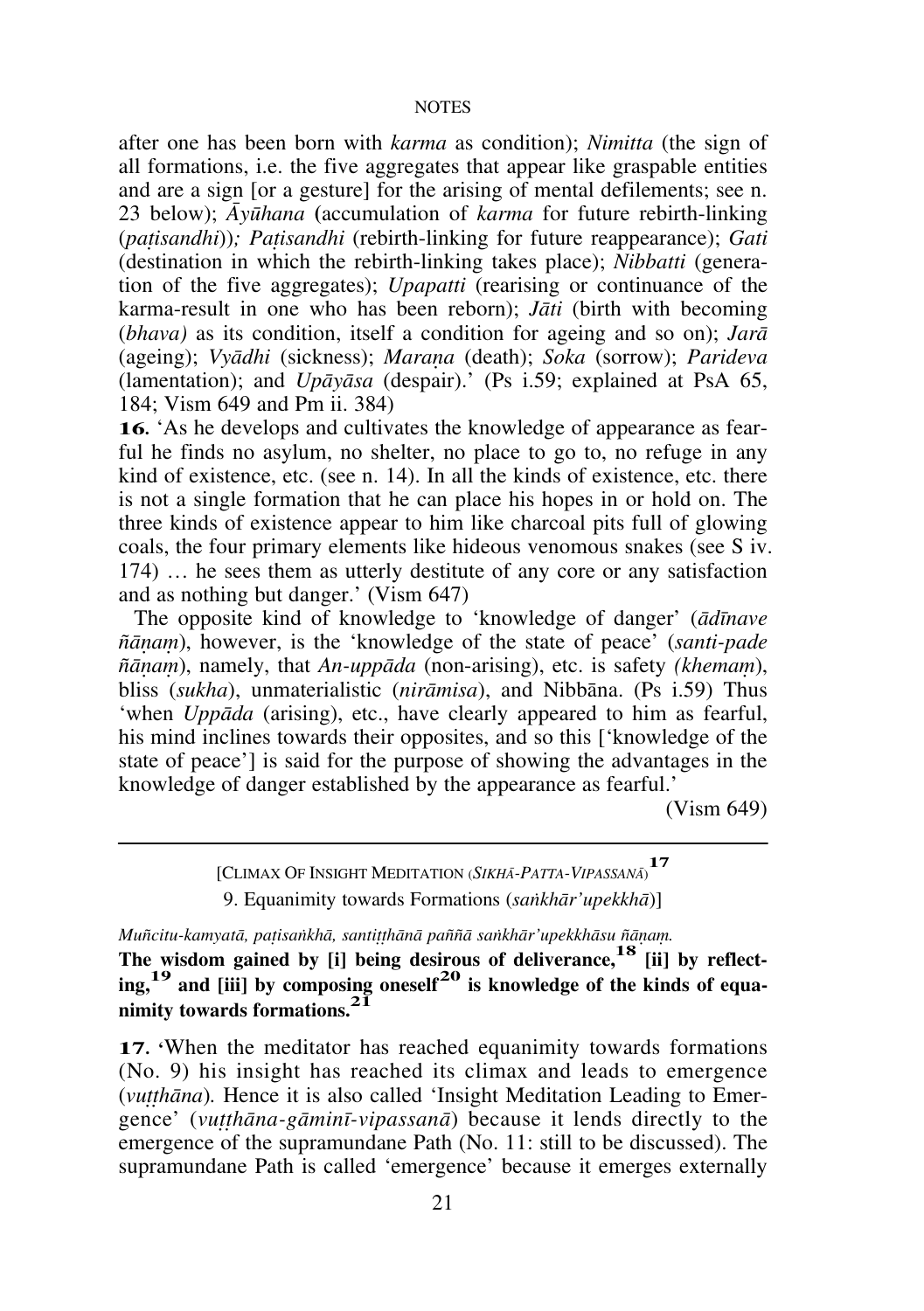from the objective basis interpreted as `a sign of formations' and also internally from the continuance of mental defilements.

`Insight Meditation That Has Reached its Climax' (*sikhà-pattavipassanà*) or `Insight Meditation Leading to Emergence' are names for three kinds of knowledge, namely, fully-matured knowledge of equanimity towards formations (No. 9), conformity knowledge (*anuloma-*  $\tilde{n}$ *āna*: see n. 21), and change-of-lineage (No. 10).' (Vism 661)

**18.** `Desirous of being delivered from the whole field of formations  $(sabbasm\bar{a} \; sa\n ikh\bar{a}ra-gat\bar{a})$  and escaping from it  $\ldots$  [i.e.] from all the manifold formations in any kind of existence, etc. [see n. 14].' (PsA 16; Vism 651). Or, more specifically, `Desirous of being delivered from *Uppàda,* etc. [see n. 15].' (Ps i.60)

**19.** 'By the knowledge of contemplation of reflection (*patisankhānupassana-¤àõa*) he discerns those same formations, attributing to them the three characteristics of impermanence, suffering and not-self ... in order to contrive the means (*upàya*) to deliverance.'

(PsA 17; Vism 652 based on Ps ii.63) **20.** `By calming one's thoughts, by looking on with impartiality, indifference or equanimity *(ajjhupekkhana)*.' (PsA 16; Vism 651 based on *ajjhupekkhati* (Ps i.61)). `When he has discerned formations by attributing the three characteristics to them and seeing them as void (*su¤¤a*), he abandons both fear (*bhaya*) and delight (*nandi*), he becomes indifferent to them and neutral, he neither takes them as `I' nor as `mine'.'

(PsA 17; Vism 656)

**21.** There are ten kinds of equanimity towards formations that arise through insight meditation. The wisdom gained by reflecting on, and composing oneself towards *Uppàda,* etc. (see n. 15) for the purpose of attaining the Path of Stream-entry (*sotàpatti-magga*) is knowledge of equanimity towards formations. This is one kind of equanimity. The other nine kinds of equanimity are for the purpose of attaining the Fruition of Stream-entry (*sotàpatti-phala*) up to the Fruition of Arhantship, the void abiding (*su¤¤atà-vihàra*) and the signless abiding *(animittavihàra).* (Ps i.65)

`When he knows and sees thus (see n. 20), his mind retreats, retracts and recoils from the three planes of existence, etc. and does no longer go out to them. Either equanimity (*upekkhà*) or repulsiveness (*pañikålyatà*) is established. In this way there arises in him `knowledge of equanimity towards formations.' (PsA 17; Vism 656)

`As the meditator repeats and cultivates that equanimity towards formations his faith becomes more resolute, his energy better exerted, his mindfulness better established, his mind better concentrated, while his equanimity towards formations grows more refined.

He thinks "Now the Path will arise." Equanimity towards formations after comprehending formations as impermanent, or as suffering, or as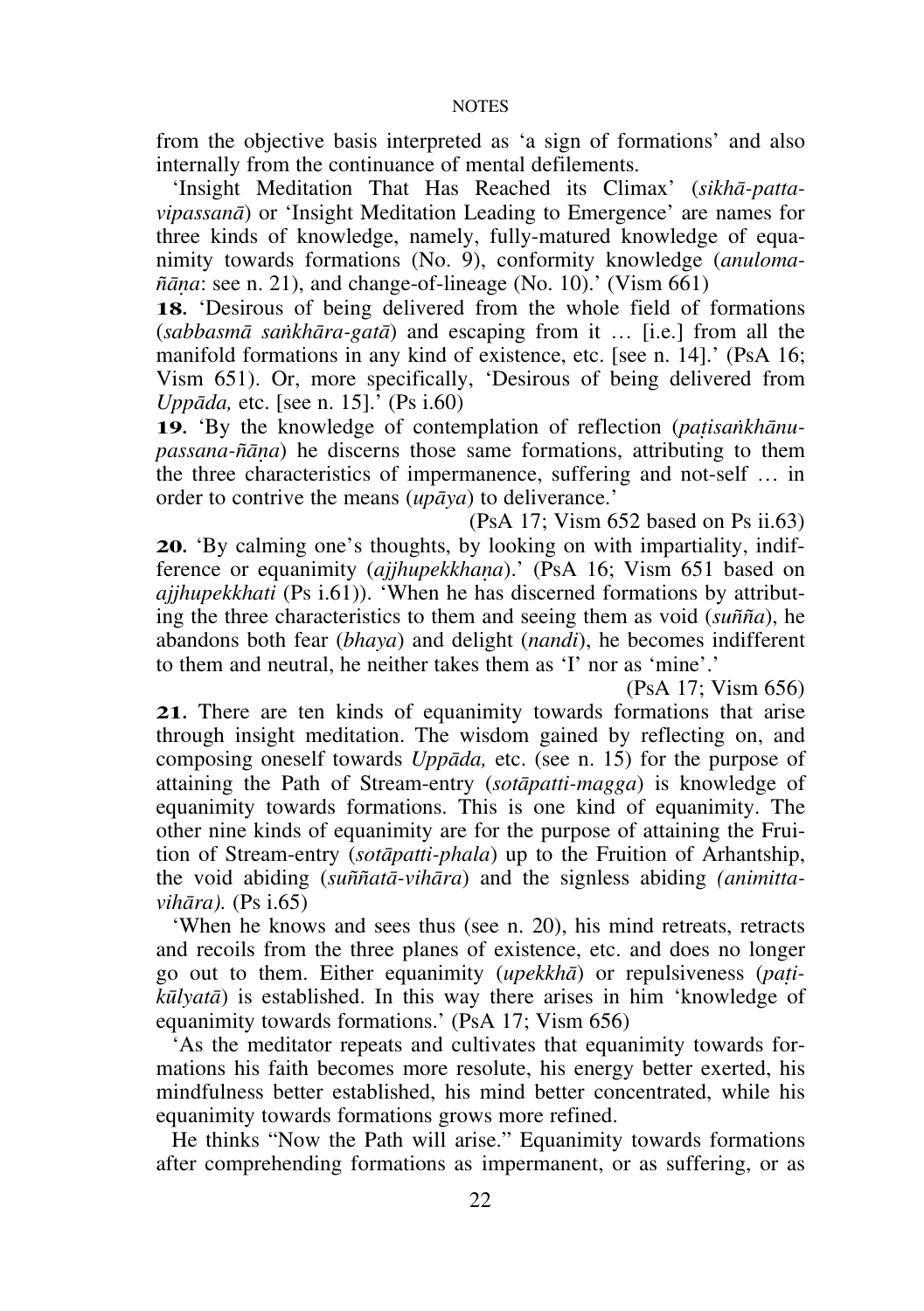not-self, sinks into the life-continuum (*bhavaïga*: see Fig. 1 below). Next to the life-continuum, mind-door adverting *(mano-dvàr'àvajjana*) arises making formations its object as impermanent, or as suffering, or as not-self, according to the way taken by equanimity towards formations. Then next to the functional [adverting] mind that arose displacing the life-continuum, the first `impulsion mind-moment' (*javana-citta*) arises making formations its object in the same way, maintaining the continuity of the mind-process [by absence of interruption]. This is called the `preparatory mind-moment' (*parikamma-citta*). Next to that a second 'impulsion mind-moment' (*javana-citta*) arises making formations its object in the same way. This is called the `access mindmoment' (*upacàra-citta*). Next to that a third impulsion mind-moment (*javana-citta*) also arises making formations its object in the same way. This is called 'conformity mind-moment' (*anuloma-citta*). ... Comformity to what? To what precedes and to what follows. For it conforms to the functions of truth both in the preceding kinds of insight knowledge [Nos. 4-8] and in the thirty-seven states partaking of enlightenment that follow  $\ldots$  because they are to be reached by entering upon it. Hence it is called `Knowledge in Conformity with Truth' (*sacc'ànulomika-¤àõa*).

Though this Conformity Knowledge (*anuloma-¤àõa*) is the end of the 'Insight Meditation Leading to Emergence' (*vutthāna-gāminī-vipassanā*) that has formations as its object, still the next knowledge, i.e. Changeof-Lineage Knowledge (*gotrabhå-¤àõa*: No. 10, to be discussed below) is the last of all the kinds of 'Insight Leading to Emergence'.  $\dots$  It is called 'adverting to the Path' (*maggassa āvajjanam*). For although it is not adverting, it occupies the position of adverting; and then, after, as it were, giving a sign to the Path [No. 11] to come into being, it ceases. And without pausing after the sign given by that Change-of-Lineage Knowledge the Path follows upon it in uninterrupted continuity, and as it comes into being it pierces and explodes the mass of greed, hate, and delusion, never pierced and exploded before. [cf. Ps ii.20].

And not only does it cause the piercing of this mass of greed, etc., but it also dries up the ocean of suffering of the round in the beginningless round of rebirths. It closes all doors to the states of loss. It abandons the eightfold wrong path. ... And it leads to the acquisition of many other blessings.

Immediately next (*anantara*) to the Path Knowledge there arise either two or three Fruition mind-moments (*phala-citta:* No. 12), which are its result (*phala*). For it is owing to this very fact that supramundane wholesome states result immediately that it is said [in the *Ratana-sutta*] "And which He [The Buddha] called the Concentration with Immediate Result (*ānantarika-samādhi*: Sn 226)," [See also No. 32] ... At the end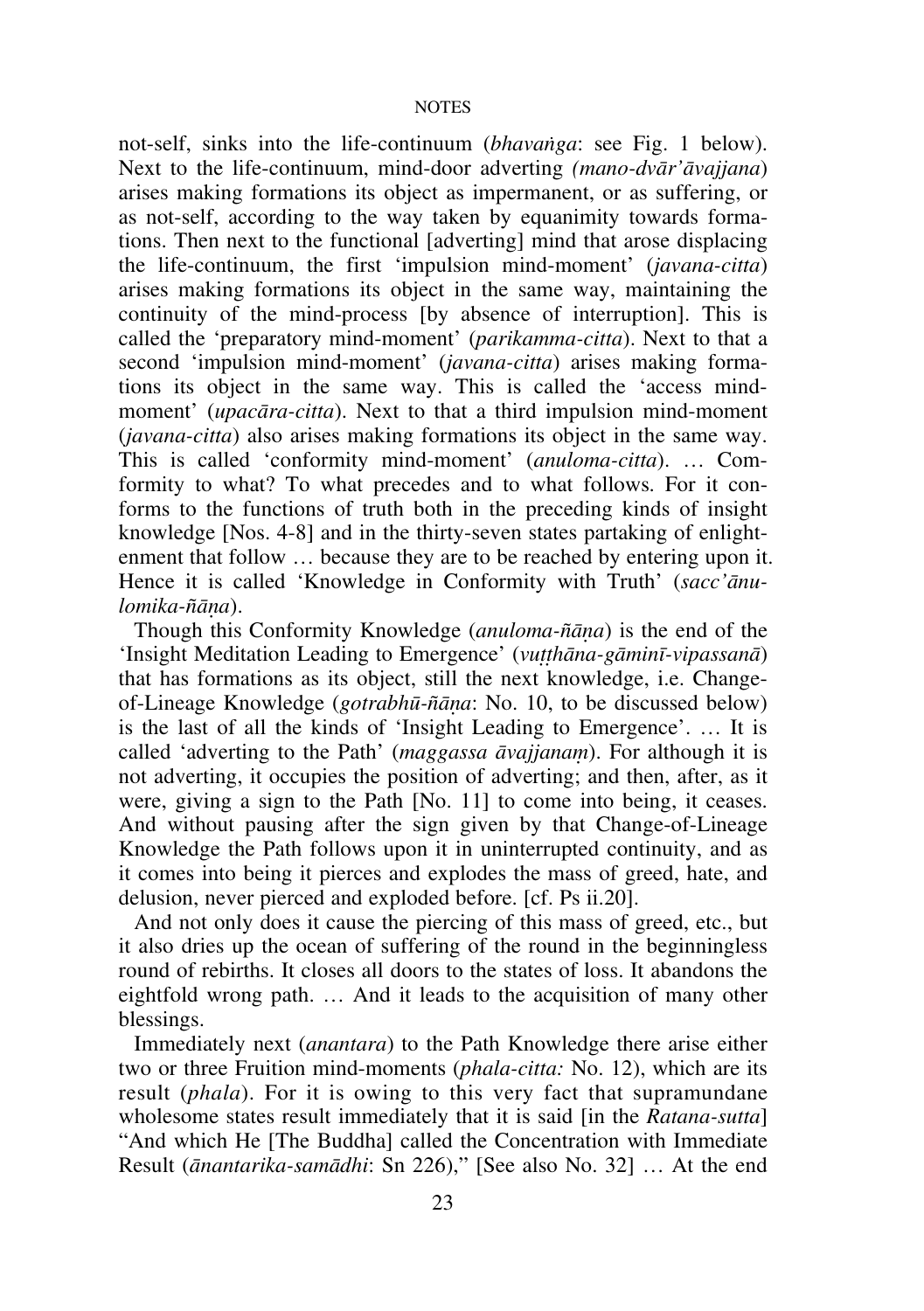of the Fruition the meditator's mind enters the life-continuum. After that, it arises as mind-door adverting (*mano-dvàr'àvajjana*) interrupting the life-continuum for the purpose of reviewing the Path [see No. 14]. When that has ceased, seven impulsions (*javanas*) of Path reviewing arise. After re-entry into the life-continuum, adverting, etc., [seven impulsions] arise again in the same way for the purpose of reviewing Fruition, and so on. [see Nos. 13-14: *Knowledge of Deliverance* and *Reviewing*]*.*' (Vism 669-676)

It should be noted, however, that whereas preparatory, etc. mindmoments are reckoned as mundane (*lokiya*) in the cognitive series, and the Path and Fruition as supramundane (*lokuttara*), Change-of-Lineage has an intermediary position between the mundane and supramundane. (See Vism 673ff.) Moreover, the Path lasts for only a single mindmoment, whereas Fruition occurs, as mentioned above, for either two or three mind-moments: three mind-moments for those of sharp spiritual faculties who skipped the preparatory mind-moment; two mind-moments for others who do not skip it.

The mind at this stage is working with such a rapidity that the entire process has to be reckoned in terms of mind-moments. (See Fig. 1)

 *chedo*)

Legend Fig. 1 Cognitive Series of the Path

| $-$                                               |  |
|---------------------------------------------------|--|
| $b1 = Life-continuum (bhavanga)$                  |  |
| $b2$ = Shaking of b1 ( <i>bhavanga-calana</i> )   |  |
| $b3$ = Interruption of b1 ( <i>bhavang'upac</i> - |  |

|                                           | <i>Impulsion</i> ( <i>javana</i> ) |  |  |  |  |  |  |  |
|-------------------------------------------|------------------------------------|--|--|--|--|--|--|--|
| b1 b2 b3 M 1 2 3 4 5 6 7 b1 b1            |                                    |  |  |  |  |  |  |  |
| Mundane Mind-moments   $\otimes$ Supramun |                                    |  |  |  |  |  |  |  |

**M** = mind-door adverting (*mano-dvàr*'*àvajjana*); **1** = preparatory mind-moment (*parikamma-citta*);  $2 =$  access mind-moment (*upacāra-citta*);  $3 =$  conformity mind-moment (*anuloma-citta*):  $4 = \text{change-of-linear}$  mind-moment (*gotrabhū-citta*):  $5 = \text{Path mind}$ moment (*magga-citta*); **6-7** = Fruition mind-moments (*phala-citta*).

[10. Change-of-Lineage (*gotrabhå*)]

Bahiddhā vutthāna-vivattane paññā gotrabhū-ñānam.

**The wisdom gained by emerging and turning away from the external22 is knowledge of change-of-lineage.<sup>23</sup>**

**22.** `It is the wisdom of the turning away that is being effected, which turning away is emergence from the field of formations (*sankhàra-gata*); this field is termed external because it is external from the unformed element (*asaïkhata-dhàtu*) [i.e. Nibbàna].' (Pm ii.484)

**23.** Change-of-lineage (*gotrabhå*) is the knowledge that takes as its object the signless (*animitta*), non-continuance (*appavatta*), noformation (*visaïkhàra*), cessation (*nirodha*), Nibbàna. It passes out of the lineage or category of the ordinary man (*puthujjana-gotta*) and enters the lineage of the Noble Ones (*ariya-gotta*) which, being the first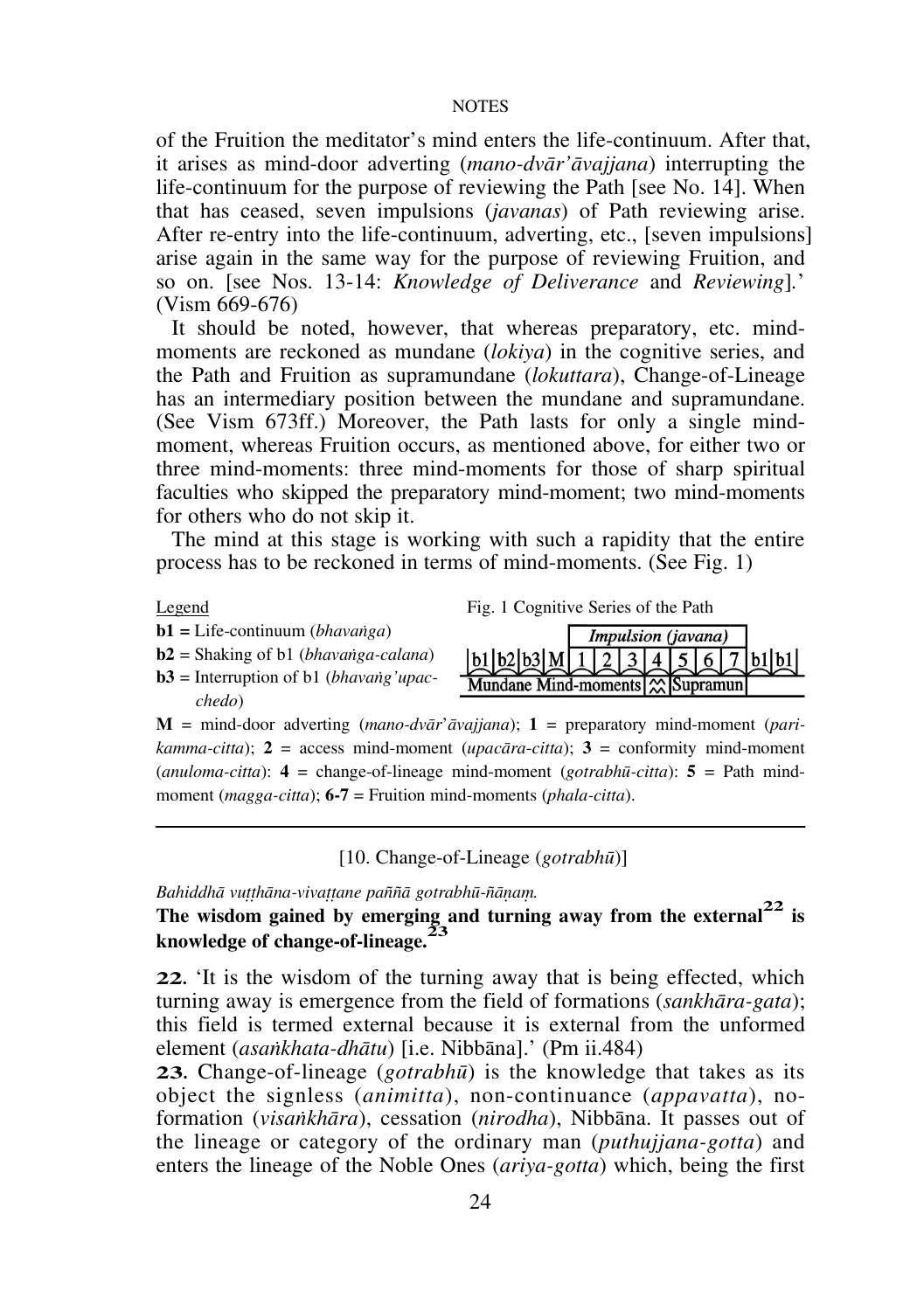`irrevocable.' (PsA 18; Vism 672f) `It overcomes, emerges and turns away from *Uppàda*, *Pavatta, Nimitta,* etc. (see n. 15), and from **the sign of formations** externally (*bahiddhà saïkhàra-nimitta*) and enters into cessation, Nibbàna. Thus it is change-of-lineage.' (Ps i.66f)

`**The sign of formations** (*saïkhàra-nimitta*) refers to the five aggregates (*pa¤ca-kkhandha*) [that form the object externally. See n. 12]. These are a sign because they build the ground for the occurrence of the perception of compactness (*ghana-sa¤¤à*), or because they appear like graspable entities.' (Pm ii.384) Particularly, it refers to the sign of materiality, feeling, perception, mental formations, and consciousness, to the sign of the eye, ear, nose, tongue, body, and mind, etc. all physico-mental phenomena mentioned at n. 7. These are called `worldly formations' (*lokika-saïkhàra*) (PsA 193), `because they are a sign [or a gesture] for the arising of mental defilements, or because they appear in the mode of a sign. Thus they are called a *sign.*  $\ldots$  And although they are included to one's own continuity, they are nevertheless called "external" because they are seen as alien to it.' (Pm ii.384)

#### [**II. Supramundane Knowledge**

[11. The Path (*magga*)]

*Dubhato vuññhàna-vivaññane pa¤¤à magge ¤àõaü.*

#### **The wisdom gained by emerging and turning away from both [the external and internal] is knowledge of the Path.<sup>24</sup>**

**24.** 'At the moment of the Path of Stream-entry (*sotāpatti-magga-khane*) right view emerges **internally** from [the 62 kinds of] wrong view [by cutting it off completely (*samuccheda-vasena*: PsA 194)] and from mental defilements and the feeling, etc. five aggregates associated with wrong view, and **externally** it emerges from all signs [of formations]. Hence it was said: 'The wisdom gained by emerging and turning away from both [the external and internal] is knowledge of the Path.'

(Ps i.69; PsA 18)

The other factors of the Noble Eightfold Path (right thought ... right concentration) emerge likewise from their opposites. The same factors also emerge internally at the moment of the Path of Once-return (sakadāgāmi-magga) from the gross fetters (*olārikā samyojanā*) of, and the gross underlying tendencies (*olārikā anusayā*) to sensual-lust (*kàma-ràga*) and to aversion (*pañigha*), and they emerge from mental defilements and aggregates associated with these fetters, etc., and externally they emerge from all signs  $[$  of formations $] \ldots$ ; at the moment of the Path of Non-return (*anàgàmi-magga*) they emerge internally from the subtle *(anu-sahagata)* fetters of, and the gross underlying tendencies to sensual-lust (*kāma-rāga*) and to aversion (*patigha*) ...; and at the moment of the Path of Arahantship they emerge internally from lust after rebirth in the fine-material or immaterial plane of existence (*råpa-*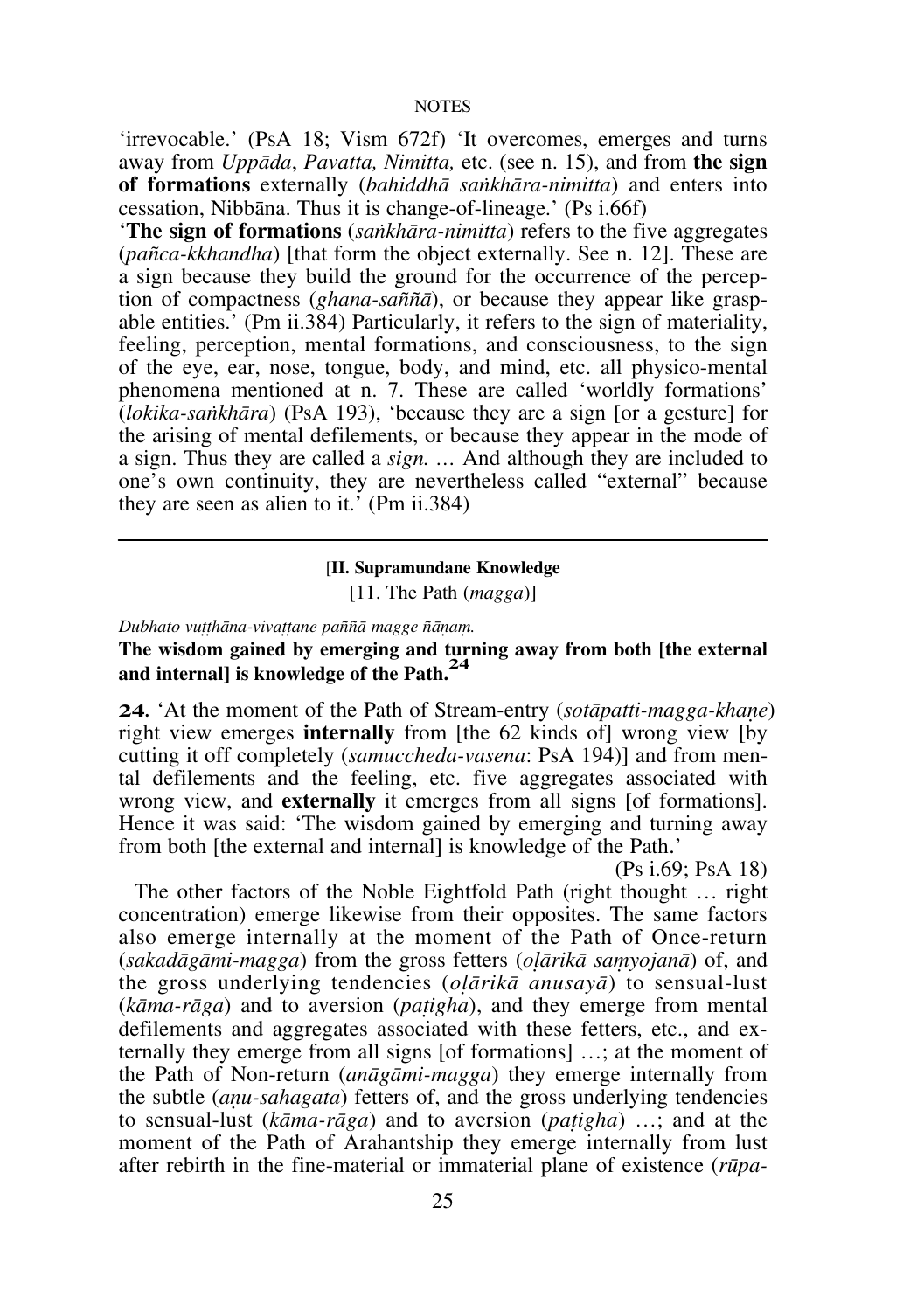*aråpa-ràga*), from conceit (*màna*), restlessness (*uddhacca*), ignorance (*avijjà*), the underlying tendencies to conceit, to lust after existence (*bhava-ràga*), and to ignorance, and they emerge from mental defilements and aggregates associated with these fetters, etc., and externally they emerge from all signs [of formations].' (Ps i.70)

Or, in a more general sense, `the Path of Stream-entry emerges internally from *sakkāya-ditthi* (personality-belief [on which the 62 kinds of wrong view are based]), from *vicikicchà* (sceptical doubt), and from *sãlabbata-paràmàsa* (the misapprehension that only through rules and rituals one may reach ultimate purification), and from the underlying tendencies to wrong view and to sceptical doubt, and from mental defilements and aggregates associated with the personality-belief, etc., and externally it emerges from all signs of formations. The other three Paths emerge as stated above, from their corresponding fetters, etc.' (Ps ii.37)

It should be noted here that mundane insight induces no emergence from the continuance (*pavatta*) of defilements internally, because it does not cut off their origin (*samudaya*, i.e. ignorance, etc.; see n. 10), which is the reason for their continuity (*pavatti*), and no emergence from the sign of formations externally, because it has the sign of formations as object, i.e. the five aggregates.

These four kinds of supramundane Path-knowledge, however, emerge from both, the sign of formations externally, because they have the signless (*animitta,* i.e. Nibbàna) as their object, and internally they emerge from the continuance (*pavatta*) of the *karma*-result of the defilements in the future, because they cut off the origin (*samudaya*) of the defilements, i.e. ignorance, etc. Thus they bring about the cessation of the cause (*hetu-nirodha*). (See Vism 681 and Pm ii.494)

[12. Fruition or Path-result (*phala*)]

#### *Payoga-ppañippassaddhi pa¤¤à phale ¤àõaü.*

#### **The wisdom gained by the tranquilizing of the effort <sup>25</sup> is knowledge of the Fruition.**

**25.** `Here effort (*payoga*) means strong endeavour, namely, the effort to emerge in both ways, internally and externally, by developing the factors of the Path, such as right view, in order to realize the Fruition. Thus the end of that effort is the tranquillizing of the effort.'  $(PsA 20)$  'Right view [etc.] arises now because of the tranquillizing of that effort.' (Ps i.71) The same principle applies for the other three Paths of Once-return, etc. (ibid.) Therefore `by the tranquillizing of the effort is meant the termination of the function or task (*kicca-pariyosàna*) of the four Paths.' (PsA 20)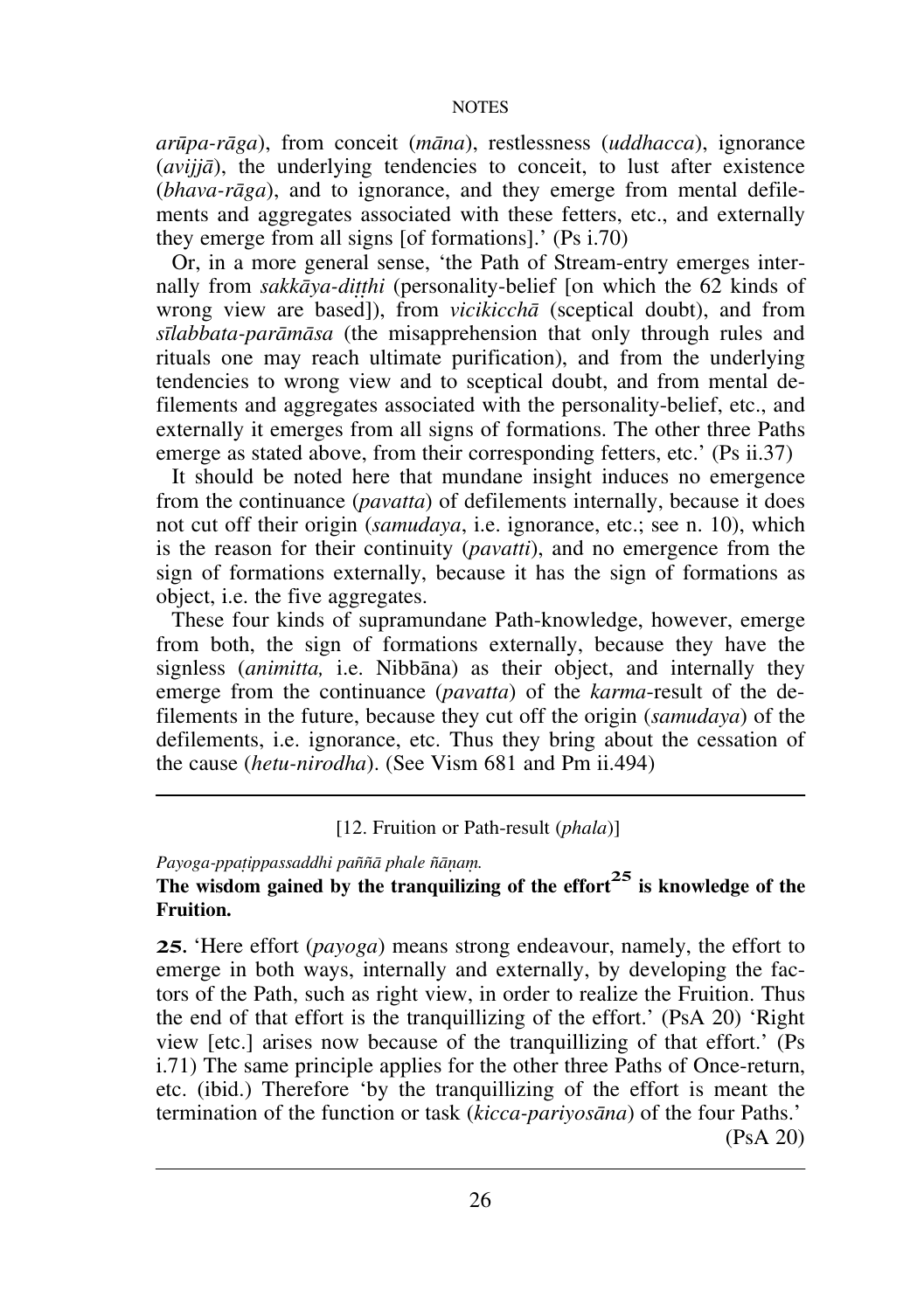#### [13. Deliverance (*vimutti*)]

*Chinna-vañum'ànupassane pa¤¤à vimutti-¤àõaü.*

#### **The wisdom gained by contemplating the round of mental imperfections that are cut off is knowledge of deliverance.<sup>26</sup>**

**26.** By the Path of Stream-entry the five mental imperfections 'personality-belief', etc. (see n. 24) are completely cut off in the meditator's mind. His mind is liberated, completely liberated from them with their modes of obsession. (Ps i.72) `By contemplating this fact the reviewing of the mental defilements that have been abandoned (*pahãna-kilesapaccavekkhana*) takes place. This reviewing corresponds to the stock phrase in the Suttas: 'Vimuttasmim "vimuttam" iti ñānam hoti' (When his mind is liberated the knowledge arises in him "it is liberated.": e.g. D i.84).' (PsA 20)

 For the mental imperfections cut off completely by the other three Paths see n. 24.

#### [14. Reviewing (*paccavekkhana*)]

Tadā samudāgate dhamme passane paññā paccavekkhaņe ñāņam.

**The wisdom gained by seeing27 the phenomena [here: the wholesome states28] that then appeared<sup>29</sup> is knowledge of reviewing.<sup>30</sup>**

**27.** *Passane* (seeing). The PTS edition has *vipassane*.

**28.** *Dhammas* (phenomena) are here the wholesome states of the eight factors of the Noble Eightfold Path beginning with right view; the seven factors of Enlightenment beginning with mindfulness; the mental powers and faculties beginning with faith; the four Foundations of Mindfulness;  $\ldots$  and Nibbāna. (Ps i.73)

**29.** "Then appeared" means: at the moment of the Path, and at the moment of the Fruition.' (PsA 20)

**30.** `Reviewing' means: at the end of the Fruition (*phal'àvasàne*), after emerging from it he reviews thus `These *dhammas* (wholesome states) appeared then.' (See Ps i.73f and PsA 20)

Thus at the end of the Fruition the Stream Enterer, Once-returner and Non-returner review: (i) the mental defilements that have been abandoned, (ii) the Path, (iii) the Fruition, (iv) the defilments still to be eliminated by the higher Paths, and (v) the Deathless Nibbàna. But the Arahant has no reviewing of remaining defilements. So all the kinds of reviewing total nineteen. This is the maximum number. Noble learners (*sekhà*) may or may not have the reviewing of the defilements abandoned and those still remaining. (See Vism 676)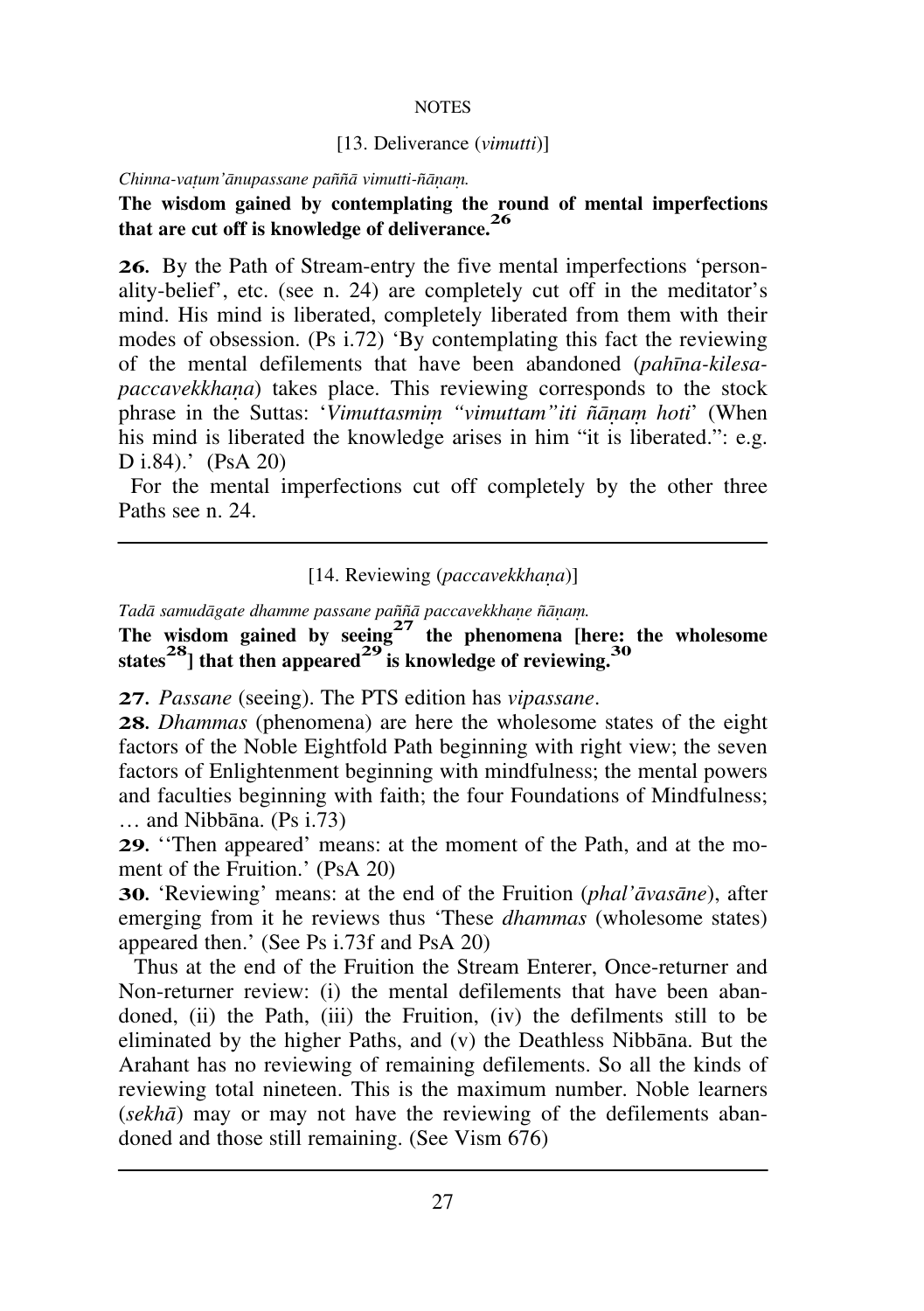# [**I. Mundane Knowledge<sup>31</sup>**

15. Bases (*vatthu*)]

*Ajjhatta-vavatthàne pa¤¤à vatthu-nànatte ¤àõaü.* 

**The wisdom gained by defining internally [the eye, ear, etc. bases32] is knowledge of the diversity of the bases.** 

**31.** `Since the Knowledge of Defining Mentality-Materiality (*nàmaråpa-vavatthàna-¤àõa*) was not explained above in its own form (*saråpena*), the following five kinds of knowledge [Nos.15-19] are specified now in order to show the types of mentality-materiality in five ways.'

(PsA 22)

These five kinds of knowledge [Nos.15-19] are acquired by seeing the diversity or differences, divisions and sections of the physico-mental phenomena. For *sutta*-references on this diversity (*nànatta*) please see S ii.139f (*Nànatta-vagga,* etc.); D ii.69, iii.289; M i.364, iii.160, 220; A iv.385.

**32.** The meditator 'defines the six bases of eye, ear, nose, tongue, body and mind internally that these are [i] produced by ignorance, craving, *karma*, and nutriment; [ii] are derived from the earth, water, etc. elements, and [iii] are impermanent, formed, dependently arisen, ... suffering, ... not-self ...; he then becomes disenchanted *(nibbindati)* ...' (Ps i. 76) See `The Seven Contemplations of Insight', n. 13 and 40.

# [16. Objective Fields (*gocara*)]

*Bahiddhà-vavatthàne pa¤¤à gocara-nànatte ¤àõaü.*

**The wisdom gained by defining externally [the visible objects, sounds, etc.33] is knowledge of the diversity of the objective fields.** 

**33.** By defining visible objects, sounds, odours, flours, tangible and mental objects externally that these are *produced by ignorance*, etc. [as in n. 32] (Ps i. 77) Here, `*visible objects, etc. produced by ignorance* refers to *karma*-produced physical body of living beings.' (PsA 201)

[17. Mental Behaviour (*cariyà*)]

Cariyā-vavatthāne paññā cariyā-nānatte ñānam.

**The wisdom gained by defining the mental behaviour [of consciousness, etc.34] is knowledge of the diversity of mental behaviour.**

**34.** There are three kinds of mental behaviour: of consciousness (*vi¤¤àõa*), of lack of knowledge or wrong knowledge (*a¤.¤àõa*), and of [right] knowledge (*¤àõa*).

 **I. Behaviour of Consciousness** (see Fig. 2 below)

Four kinds are distinguished: (1) functional indeterminate adverting (*àvajjana-kiriya-avyakatà*) that occurs for the purpose of seeing, hear-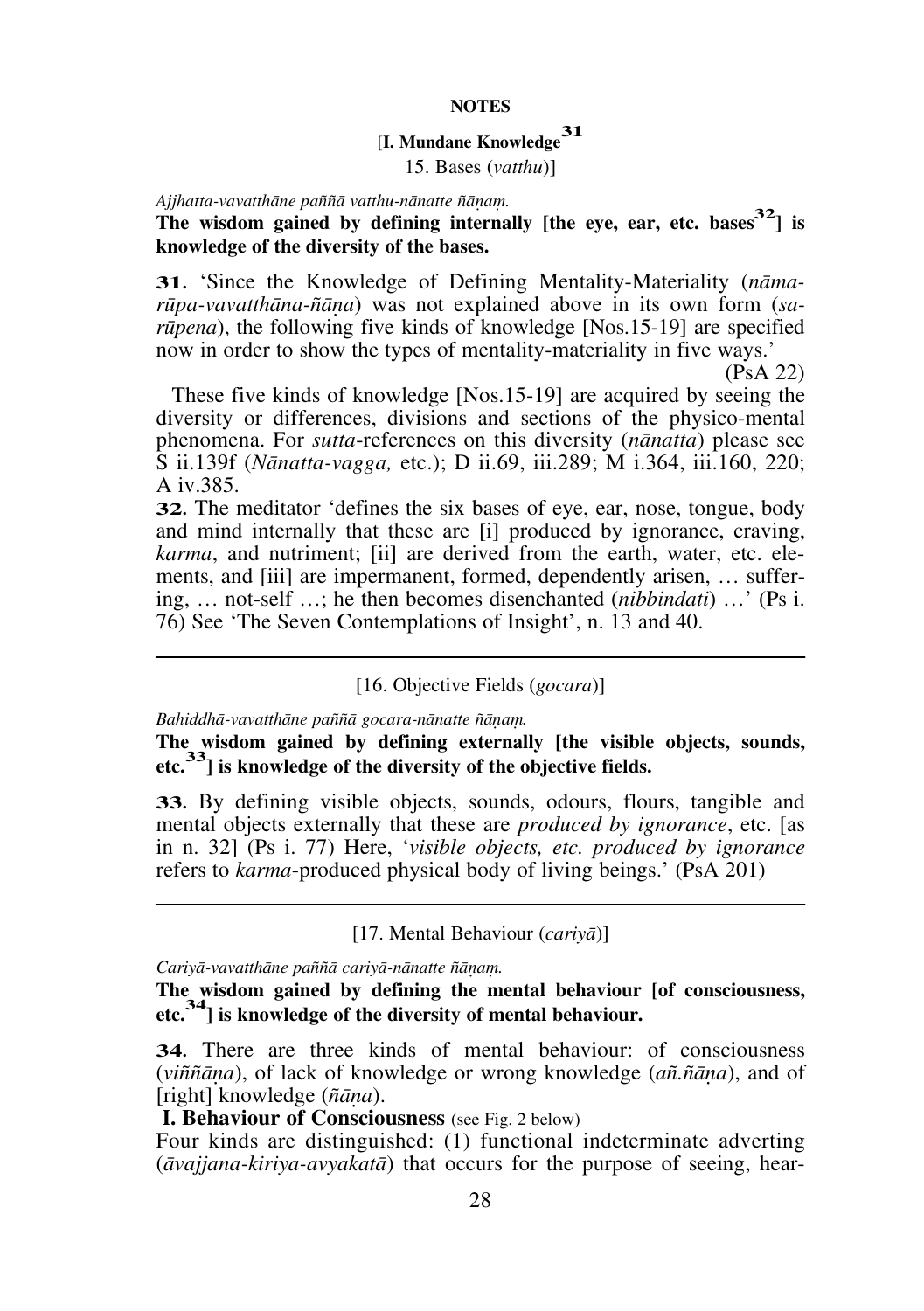ing, etc.; (2) eye-, ear-, etc. consciousness (*vi¤¤àõa*) that sees, hears, etc. objects through the eye, etc. five doors, and is either wholesome or unwholesome resultant (*kusala-/akusala-vipàka*); (3) resultant mindelement (*vipàka-mano-dhàtu*) [commonly called receiving mind-moment (*sampañicchana-citta*)] that directs the mind onto the objects that have been seen, heard, etc.; and (4) resultant mind-consciousness-element (*vipàka-mano-dhàtu*) [commonly called investigating mind-moment (*santãraõa-citta*)] that occurs because the mind has been directed towards the objects that have been seen, heard, etc.

These four kinds behave without greed, anger, delusion, etc. and are the 'naturally pure mind' (*pakati-parisuddham cittam*) in the sense of absence of defilements [because they are Rootless Resultant (*ahetukavipàka*), i.e. they do not contain the three unwholesome roots (greed, anger, delusion), nor the three wholesome roots (non-greed, non-anger, non-delusion) and are thus weaker than those kinds who possess them.] (Ps i.79f) Briefly stated, `the 18 Rootless (*ahetuka*-) *cittas* should be known as the `behaviour of consciousness' that merely cognize the objects (*visaya-vijànana-matta*).' (PsA 203)

 **II. Behaviour of Lack of Knowledge** (see Fig. 2 below)

This kind is the unwholesome consciousness and refers to the 7 impulsion mind-moments (*javana-cittas*) where *karma* takes place and in this case the unwholesome *karma*.

Thus, for example, `functional indeterminate adverting (*àvajjanakiriya-avyakatà*) that occurs for the purpose of the impulsion of lust (*ràgassa javana*) for pleasant objects is behaviour of consciousness. The impulsion of lust (*ràgassa javana*) is itself behaviour of lack of knowledge or wrong knowledge [of the real nature of the objects as impermanent, etc. and thus lusting for them.]' (Ps i.80)

`This happens due to the `unwise reflection' (*ayoniso manasikàra*) at the moment of adverting (*àvajjana*).' (PsA 203)

Briefly stated, `the 12 *akusala-cittas* [beginning with *somanassasahagata-ditthi-gata-sampayutta*] should be known as the 'behaviour of lack of knowledge.' (PsA 204)

# **III. Behaviour of Knowledge** (see Fig. 2 below)

This kind is the wholesome consciousness and also refers to the 7 impulsion mind-moments (*javana-cittas*) where, in this case, wholesome *karma* takes place. It is produced through the `18 Principal Insight Knowledges' (*aññhàrasa mahà-vipassanà*: see App. 1) beginning with the contemplation of impermanence (Ps i.82; Vism 694), and this happens due to the `wise reflection' (*yoniso manasikàra*) at the moment of adverting (*àvajjana*).

Thus, for example, `functional indeterminate adverting (*àvajjanakiriya-avyakatà*) that occurs for the purpose of contemplating imper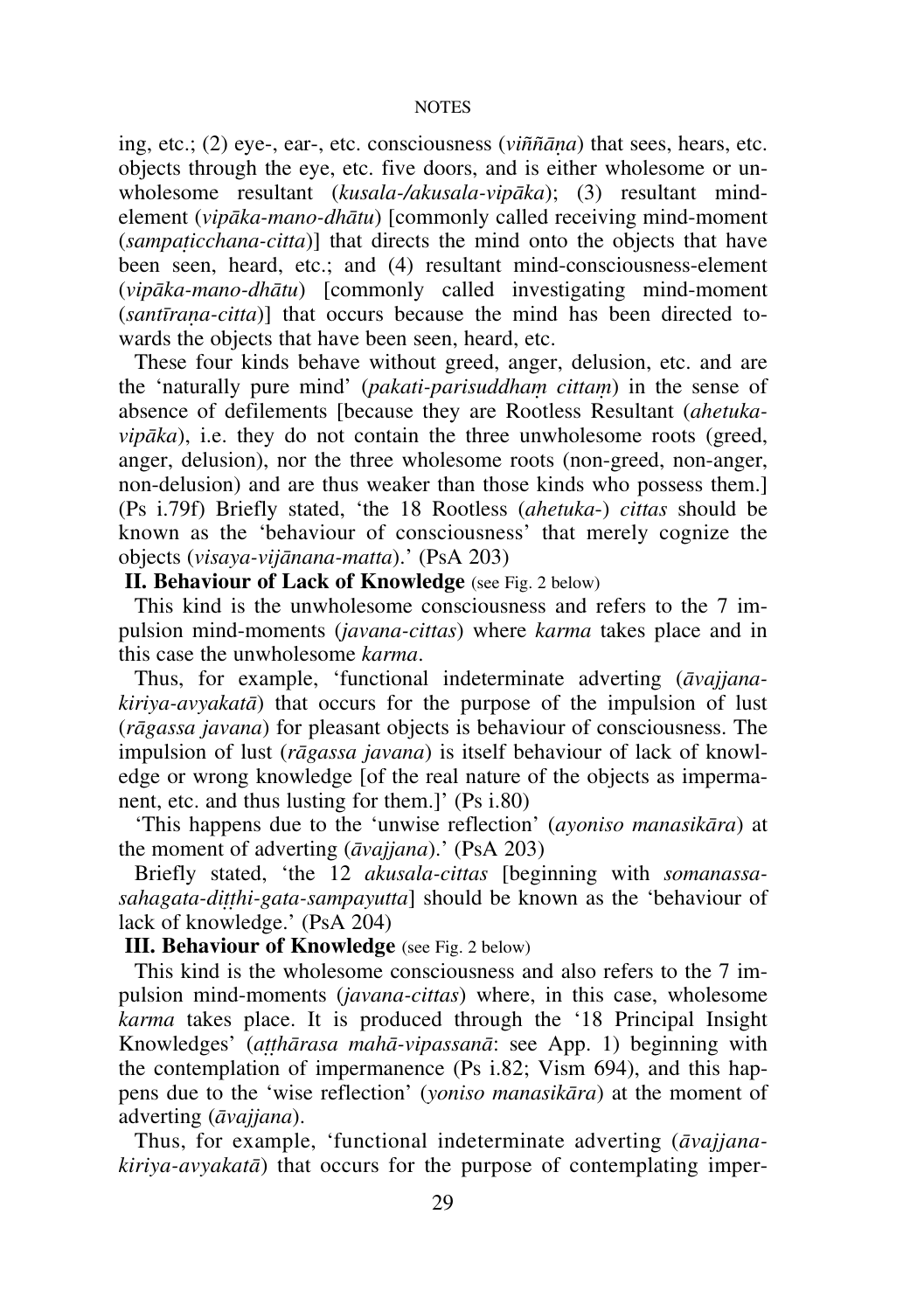manence is behaviour of consciousness. The contemplation of impermanence is behaviour of knowledge.' (Ps i.82)

Briefly stated, the 4 Sense-sphere Wholesome Consciousness with Roots (*sahetuka-kàm'àvacara-kusala-cittas*) beginning with *somanassa sahagata-¤àõa-sampayutta* should be known as the `behaviour of knowledge (*¤àõa-cariyà*).'



- **ife-continuum** (*bhavaïga*)
- $b2$  = Shaking of  $b1$ (*bhavaïga-calana*)

 $b3$  = Interruption of b1





# **I** = **Behaviour of Consciousness**

 $\bf{A}$  = Adverting ( $\vec{a}$ vajjana);  $\bf{C}$  = Eye-, Ear-, etc. Consciousness ( $\vec{v}$ *iññana*).  $\bf{M1}$  = Mindelement (*mano-dhàtu*, or Receiving (*sampañicchana*)); **M2** = Mind-consciousness-element  $(mano-viiñāna-dhātu,$  or Investigating  $(santīrana)$ ;  $M3$  = Functional Mind-consciousness-element (*kiriya-mano-vi¤¤àõa-dhàtu*, or Determining (*votthapana*) which, although not mentioned above, it is implied since it is indispensable for the occurrence of impulsion (*javana*). (PsA 202)).

#### **II = Behaviour of Lack of Knowledge**

**1-7** = 7 impulsions (*javanas*) of unwholesome consciousness

#### **III = Behaviour of Knowledge**

**1-7**= 7 impulsions (*javanas*) of wholesome consciousness

## [18. Planes of Existence (*bhåmi*)]

Catu-dhamma-vavatthāne paññā bhūmi-nānatte ñānam.

# **The wisdom gained by defining four states [of existence] is knowledge of the diversity of the planes of existence.<sup>35</sup>**

**35.** This knowledge comes next since consciousness manifests itself, according to the wholesome/unwholesome *karma*, in the planes of existence and is mutually dependent and inextricably connected with these.

There are four planes of existence: **Sensual-sphere** (*kàmàvacara*) extending from the Avãci Hell up to the Paranimmitavasavattã deities with the corresponding aggregates, bases, etc.. **Fine-material-sphere** (*råpàvacara*) extending from the Brahma world up to Akanitha deities with the correspondoning mental-factors of *jhàna*-attainments. **Immaterial-sphere**  (*aråpàvacara*) extending from the base of boundless space up to the base of neither-perception-nor-non-perception with the corresponding mental-factors of *jhàna*-attainments. **Unincluded Plane** (*apariyàpannabhåmi*) to the above three planes, i.e. the supramundane Paths, Fruitions, and the unformed element (*asaïkhata-dhàtu*, i.e. Nibbàna).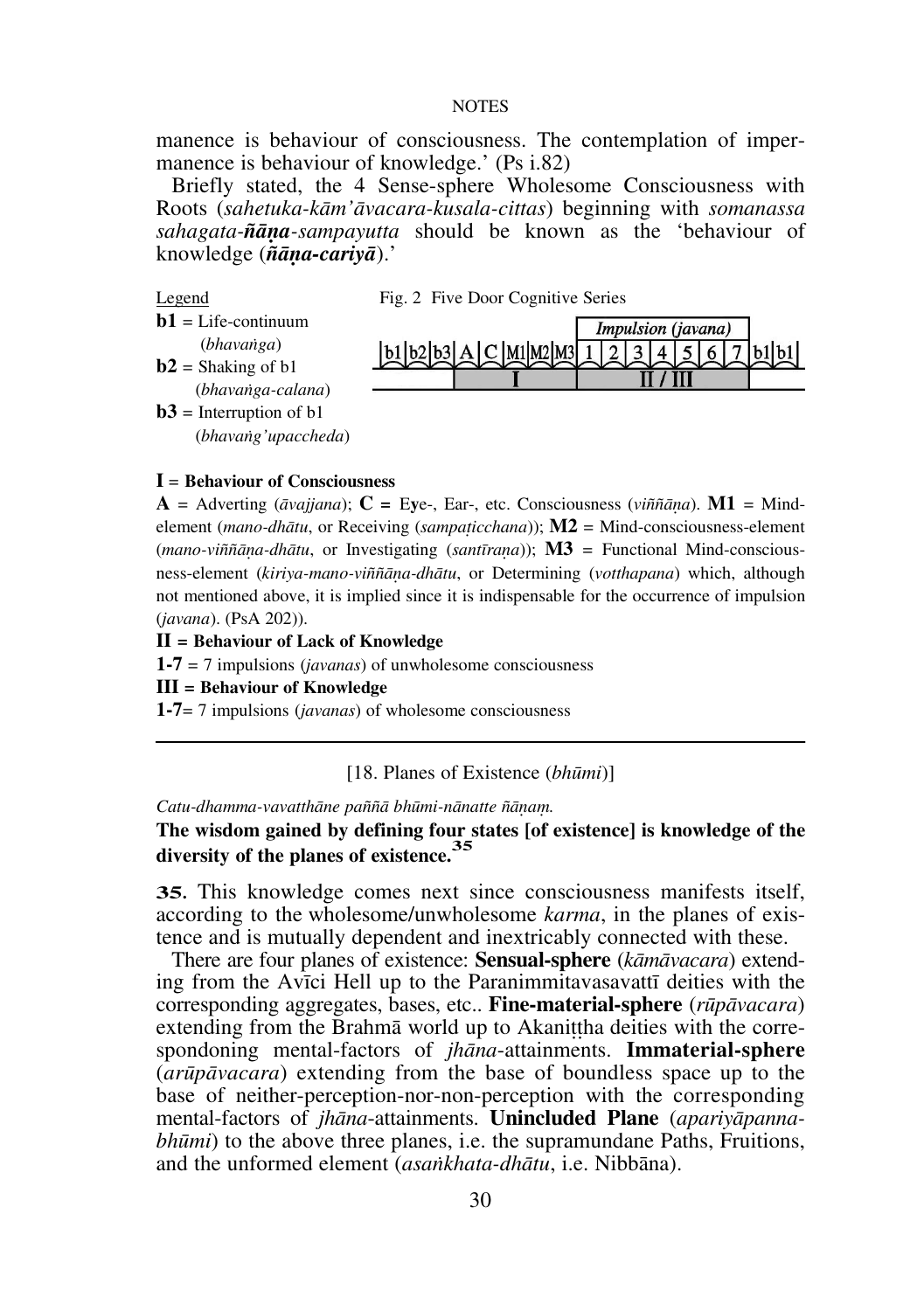Other planes mentioned in the *Pañisambhidà-magga,* albeit in a metaphorical sense, are the Four Foundations of Mindfulness, the Four Right Endeavours, etc. (Ps i.83)

# [19. States (*dhammas*)]

*Nava-dhamma-vavatthàne pa¤¤à dhamma-nànatte ¤àõaü.* 

**The wisdom gained by defining nine states is knowledge of the diversity of states.<sup>36</sup>**

**36.** There are multiple states of 'sets of nines' that the meditator defines. Thus, for example, he defines sensual-sphere as (1) wholesome, (2) unwholesome, and (3) indeterminate; fine-material-sphere/immaterialsphere/and the unincluded plane as wholesome (3x) and indeterminate (3x). Total: 9 states.

Another 'set of nines' is when he gives attention to an object as impermanent there arises in him (1) gladness,  $\dots$  (2) joy  $\dots$  (3) tranquility  $\dots$ (4) happiness  $\ldots$  (5) concentration  $\ldots$  (6) seeing according to reality  $\ldots$  (7) dispassion  $\ldots$  (8) detachment  $\ldots$  and (9) liberation. (Ps i.84)

[20. The Pentad (20-24) of Direct-Understanding, etc. *(abhiññādi*)]

*Abhi¤¤à-pa¤¤à ¤àtaññhe ¤àõaü.* 

**The wisdom gained by the direct-understanding [of the nature of phenomena <sup>37</sup>] is knowledge of their known [nature].** 

**37.** `Nature (s*abhàva*) of phenomena' (PsA 24) refers to each of the five aggregates, etc. Thus `materiality (*råpa*) in the five aggregates has the [nature] or characteristic of being transformed (*ruppana*), feeling of being felt (*vedayita*).  $\ldots$  This is the wisdom that occurs by observing the specific characteristics (*paccatta-lakkhana*) of these and that mental and physical phenomena.' (Vism 606) It is given in the way beginning: 'Bhikkhus, all is to be directly understood (sabbam abhiññeyyam). And what is all that is to be directly understood? The eye [classified under the materiality aggregate] is to be directly understood  $\ldots$  visible objects  $\ldots$  eye-consciousness  $\ldots$  eye-contact  $\ldots$   $\ddot{\cdot}$  (S iv.29f)

[21. Full-Understanding (*pari¤¤à*)]

*Pari¤¤à-pa¤¤à tãraõaññhe ¤àõaü.*

**The wisdom gained by the full-understanding [of the general characteristics of phenomena38] is knowledge of investigating [their impermanence, etc.39**]

38. Sāmañña-lakkhaņa (general characteristics) (PsA 211) 'by attributing a general characteristic to each of the five aggregates, etc. in the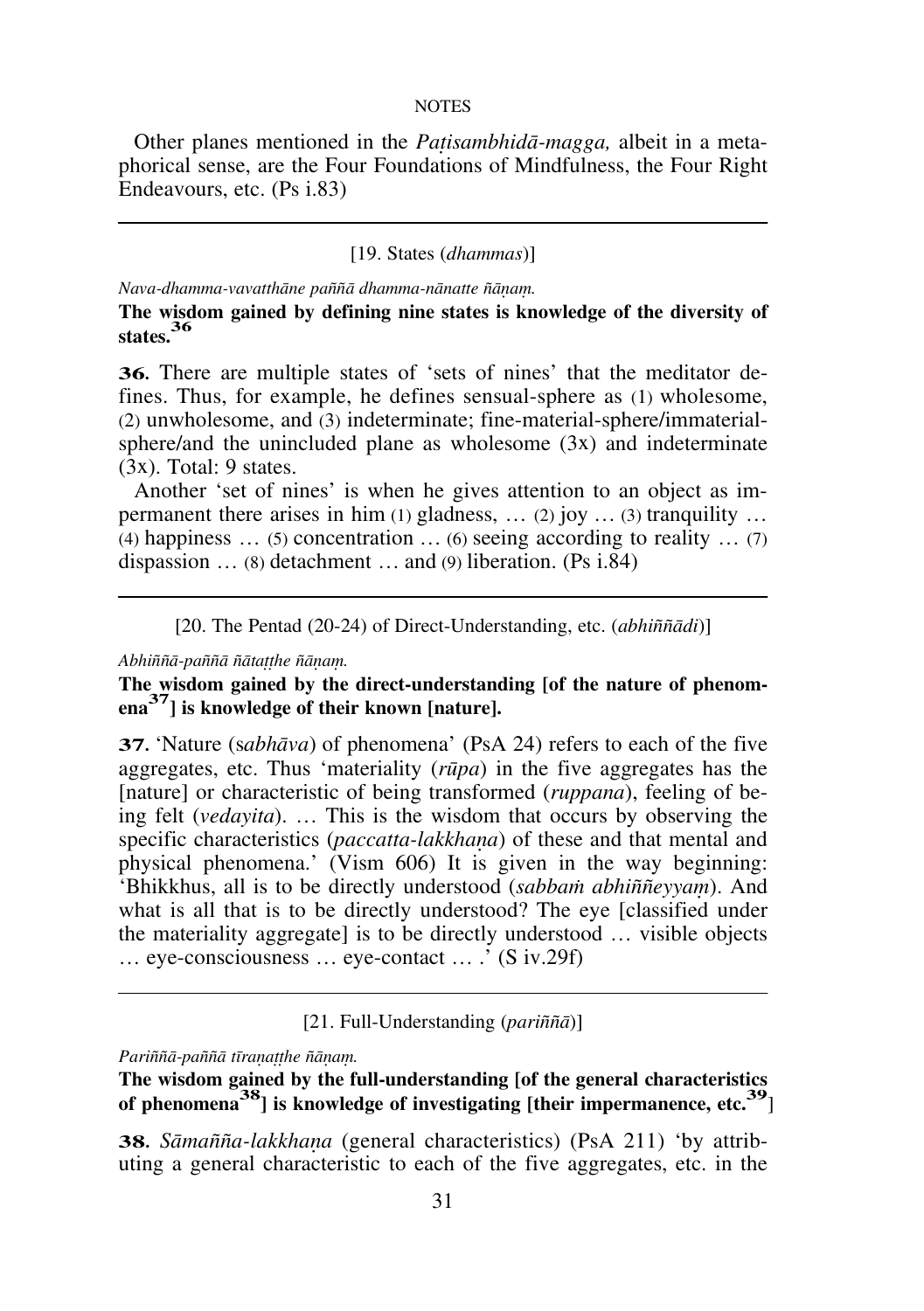way beginning "Materiality is impermanent, feeling is impermanent, ...". etc. This wisdom is called `Insight-wisdom that has the [three] general characteristics as its object' (*lakkhanārammanikā vipassanā-paññā*).' (Vism 606) It is given in the way beginning: `Bhikkhus, all is to be fully understood (*sabbam pariññeyyam*). And what is all that is to be fully understood? The eye is to be fully understood ... visible objects ... eyeconsciousness ... eye-contact ... .' (S iv.29f)

The difference between the specific and the general characteristics should be understood thus: `Hardness, touching, etc., as the respective characteristics of earth, contact, etc., which are observable at all three instances [of arising, presence and dissolution, *uppàda-ñhiti-bhaïga*], are apprehended by their being established as the respective nature (*sabhàva*) of definite materialness, contact, etc. But it is not so with the characteristics of impermanence, and so on. These are apprehended as though they are attributive material and mental instances because they have to be apprehended under the respective headings of dissolution and rise and fall [i.e. impermanence], of oppression [i.e. suffering], and of insusceptibility to the exercise of mastery [i.e. not-self].' (Pm. Ii.387) **39.** *Aniccàdito upaparikkhità honti*. (PsA 211)

# [22. Abandoning (*pahàna*)]

*Pahàne pa¤¤à pariccàgaññhe ¤àõaü.*

# **The wisdom gained by abandoning [the perception of permanence, etc.40] is knowledge of giving it up.**

**40.** *Nicca-saññādīnam pajahanā paññā*. (PsA 24) This wisdom is the same as that above (n. 38), but since it abandons the perception of permanence, etc. (Vism 607) through the knowledge of the contemplation of impermanence, etc. (*aniccànupassanàdinà ¤àõena*) (PsA 211), it occurs in the way beginning `Through the contemplation of impermanence he abandons the perception of permanence,  $\ldots$ .' (Ps i.58)

These three kinds of knowledge (Nos. 20-22) are generally called *Pariññā* (Knowledges of Full-Understanding) and are mundane (*lokiyà*). The first one (No. 20) is called *¤àta-pari¤¤à* (Full-Understanding of the known); the second (No. 21) *tīrana-pariññā* (Full-Understanding as investigating); and the third (No. 22) *pahāna-pariññā* (Full-Understanding as abandoning). (Vism 606)

`The particular ground of *¤àta-pari¤¤à* extends from the `Knowledge of Delimitation of Formations' (sankhāra-pariccheda-ñānam) [i.e. *nàma-råpa-vavatthàna-¤àõaü*, No.15, n.31] up to the `Knowledge of Discernment of Conditionality [No. 4, n.5], for it is in this interval that the penetration of the specific characteristics (*paccatta-lakkhana*) of phenomena predominates.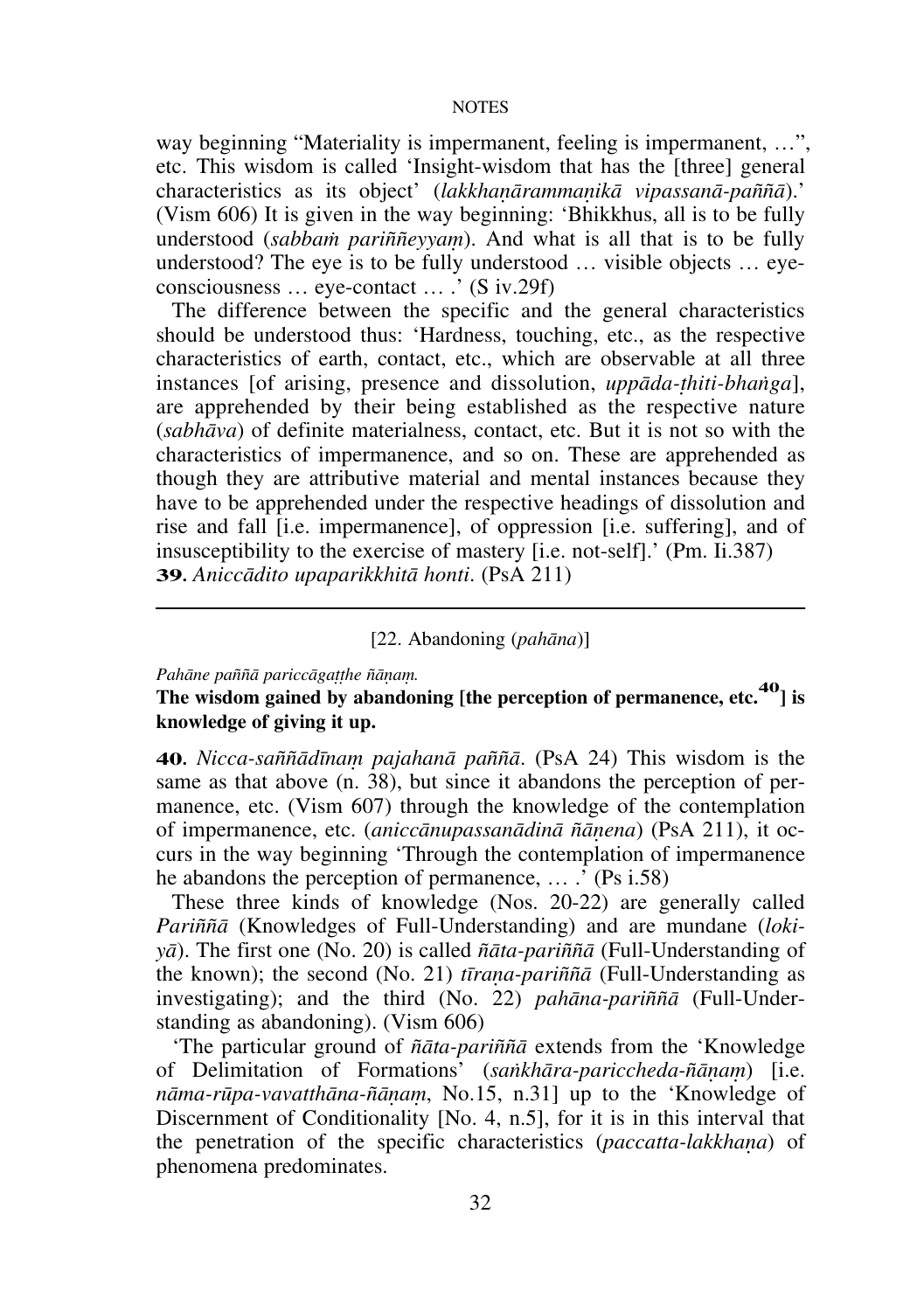The particular ground of *tīrana-pariññā* extends from the 'Knowledge of Comprehension by Groups' [No. 5, n. 9] up to the `Knowledge of the Contemplation of Rise and Fall' [No. 6], for it is in this interval that the penetration of the general characteristics (*sāmañña-lakkhana*) of phenomena predominates.

The particular ground of *pahāna-pariññā* extends from the 'Knowledge of Contemplation of Dissolution' [No. 7] onwards; for it is from there onwards that the `Seven Contemplations of Insight' (*satt'ànupasana*) that effect the abandoning of the perception of impermanence, etc., predominate thus: `[1] Contemplating [formations] as impermanent, he abandons the perception of permanence. [2] Contemplating [them] as suffering, he abandons the perception of pleasure. [3] Contemplating [them] as not-self, he abandons the perception of self. [4] Becoming dispassionate, he abandons delight. [5] Causing fading away, he abandons greed. [6] Causing cessation, he abandons originating. [7] Relinquishing, he abandons grasping. (Ps i.58)' (Vism 607)

Thus the above three kinds of knowledge (Nos. 20-22) are collective knowledges.

# [23. Developing (*bhàvanà*)]

*Bhāvanā-paññā eka-rasatthe ñānam.* 

**The wisdom gained by developing [the contemplation of impermanence, etc.**<sup>41</sup>) is knowledge of single function.<sup>42</sup>

**41.** I.e. by developing *tãraõa-pari¤¤à* and *pahàna-pari¤¤à*. (NettA 65) (see n. 40). Thus this wisdom is derived from these two collective knowledges and its particular ground extents from *tūrana-pariñña* up to the `Knowledge of the Path' (*magga-¤àõa*, No. 11).

**42.** `It is of single function by accomplishing its own function [of contemplation] and by abandoning the opposites [i.e. the perception of permanence, etc.], or it is of single function by the taste of liberation (*vimutti-rasa*) gained through the liberation from opposition [i.e. the perception of permanence, etc.].' (PsA 211)

#### [**I. Supramundane Knowledge**

24. Realizing (*sacchikiriyà*)]

 $Sacchikirivā-paññā phussanat theñānam.$ 

**The wisdom gained by realizing [the Fruition and Nibbàna]<sup>43</sup> is knowledge of experiencing them.<sup>44</sup>** 

**43.** `By realizing the Fruition through its attainment (*pañilàbha*), and Nibbàna through its penetration (*pañivedha*).' (PsA 211)

**44.** `Of experiencing them through attainment and through penetration.' (PsA 211)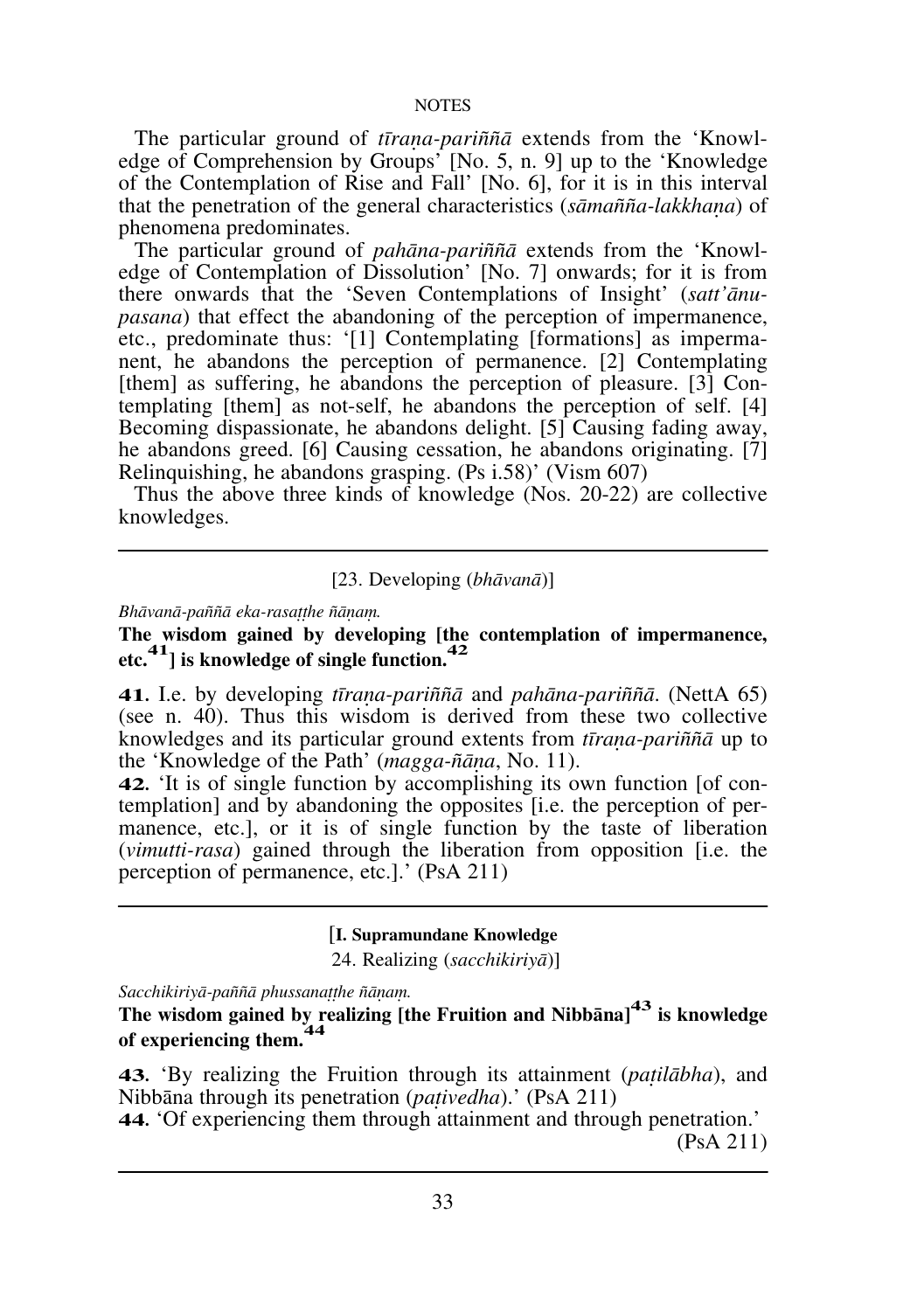# [25-28. The Four Discriminations (*pañisambidà*) **45** 25. Meaning (*attha*)]

*Attha-nànatte pa¤¤à attha-pañisambhide ¤àõaü.*

**The wisdom gained by discerning the different meanings [of** *dhammas* **(here: the mental phenomena)] is knowledge of the discrimination of their meaning.**

[26. Mental Phenomenma (*dhamma*)]

*Dhamma-nànatte pa¤¤à dhamma-pañisambhide ¤àõaü.*

**The wisdom gained by discerning the different** *dhammas* **(mental phenom ena) is knowledge of the discrimination of** *dhammas***.**

[27. Linguistic Expression (*nirutti*)]

*Nirutti-nànatte pa¤¤à nirutti-pañisambhide ¤àõaü.*

**The wisdom gained by discerning the different linguistic expressions [of**  *dhammas* **(mental phenomena) and their meanings] is knowledge of the discrimination of their linguistic expression.** 

[28. Perspicacity (*pañibhàna*)]

Patibhāna-nānatte paññā patibhāna-patisambhide ñānam.

**The wisdom gained by discerning with perspicacity the different [meanings, mental phenomena and linguistic expressions]] is knowledge of the discrimination by perspicacity.** 

**45.** `Since the three preceding knowledges of `Abandoning', `Developing' and `Realizing' (Nos. 22, 23, 24) are associated with the Noble Path, therefore immediately after them are shown the The Four Discriminative Knowledges that are attained by the Noble Ones (*ariya-puggala*).'

(PsA 24)

These Four Discriminative Knowledges are explained in the *Pañisambhidà-magga* and are given here in that order in an abridged form:

# **Discrimination of** *dhammas* **(mental phenomena)**

`The faculty of faith (*saddhindriya*) is a mental phenomenon (*dhamma*). So is the faculty of energy (*viriya*-), mindfulness (*sati*-), concentration (*samàdhi*-) and wisdom (*pa¤¤indriya*).

The faculty of faith is one mental phenomenon (*dhamma*), the faculty of energy another  $\dots$  and the faculty of wisdom another.

The meditator penetrates these different faculties by the same knowledge (*¤àõa*) as that (knowledge) by which they are known (*¤àta*). Hence it was said: ßThe wisdom gained by discerning the different *dhammas* (mental phenomena) is knowledge of the discrimination of *dhammas*."

# **Discrimination of meaning (***attha***)**

The meaning (*attha*) of faith as resolution (*adhimokkha*) is a meaning. The meaning of energy as exertion (*paggaha*) ... of mindfulness as es-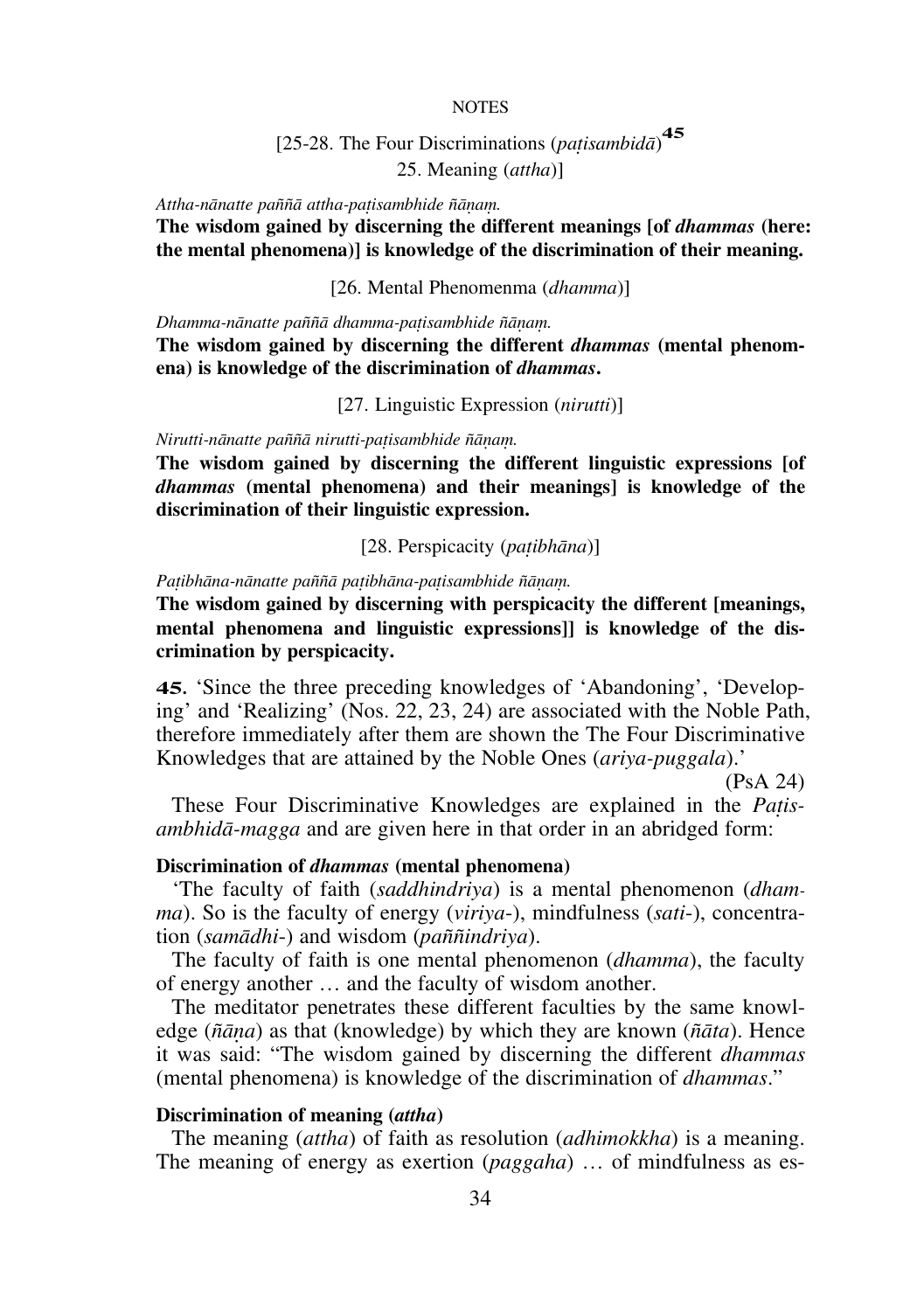tablishing (*upatthāna*) ... of concentration as non-distraction (*avikkhepa*) ... and of wisdom as seeing *(dassana)* is a meaning.

The meditator penetrates these different meanings by the same knowledge (*¤àõa*) as that (knowledge) by which they are known (*¤àta*). Hence it was said: "The wisdom gained by discerning the different meanings [of *dhammas*: here the mental phenomena] is knowledge of the discrimination of their meaning."

# **Discrimination of linguistic expression (***nirutti***)**

In order to indicate these five mental phenomena (*dhammas*) and these five meanings (*attha*) there are linguistic names and expressions. The linguistic expression (*nirutti*) for the mental phenomena is one, and for the meanings is another.

The meditator penetrates these different linguistic expressions by the same knowledge (*¤àõa*) as that (knowledge) by which they are known ( $\tilde{n}$ *āta*). Hence it was said: "The wisdom gained by discerning the different linguistic expressions [of *dhammas* (mental phenomena) and their meanings] is knowledge of the discrimination of their linguistic expression."

# **Discrimination by perspicacity (***pañibhàna***)**

There are five knowledges of the five mental phenomena (*dhammas*), five of their meanings (*attha*) and ten of their linguistic expression (*nirutti*) that are different to each other.

The meditator penetrates these different knowledges by the same knowledge (*¤àõa*) as that (knowledge) by which they are known (*¤àta*). Hence it was said: "The wisdom gained by discerning with perspicacity the different [meanings, mental phenomena and linguistic expressions]] is knowledge of the discrimination by perspicacity."  $(Ps i.88)$ 

The *Patisambhidā-magga* explains the same with the five spiritual powers (*bala*) of faith, etc., the seven factors of enlightenment (*sambojjhaïga*), and the eight factors of the noble eightfold path (*maggaïga*).

According to the *Visuddhi-magga* `these Four Discriminative Knowledges can be placed in two categories: *sekha-bhåmi* (the level of the noble learners) and *asekha-bhåmi* (the level of the no-more-learners, i.e. of Arahants), especially of the chief and great disciples, like Ven. Sàriputta, Ven. Mahàkassapa, etc.' (Vism 442)

The above explanations of the `Four Discriminative Knowledges' by *Patisambhidā-magga* refer, thus, to the first category, namely, *sekhabhåmi*. As for the second category (*asekha-bhåmi*), the reader can look up in the *Vibhanga-ppakarana*, p. 293f, where *attha* (meaning), in the context of the Four Noble Truths, means *hetu-phala* (effect of a cause), and refers to the truth of suffering (*dukkha*) and its cessation (*nirodha*) as being the effects of a cause, while *dhamma* (mental phenomena) means *paccaya* or *hetu* (condition or cause), and refers to the truth of the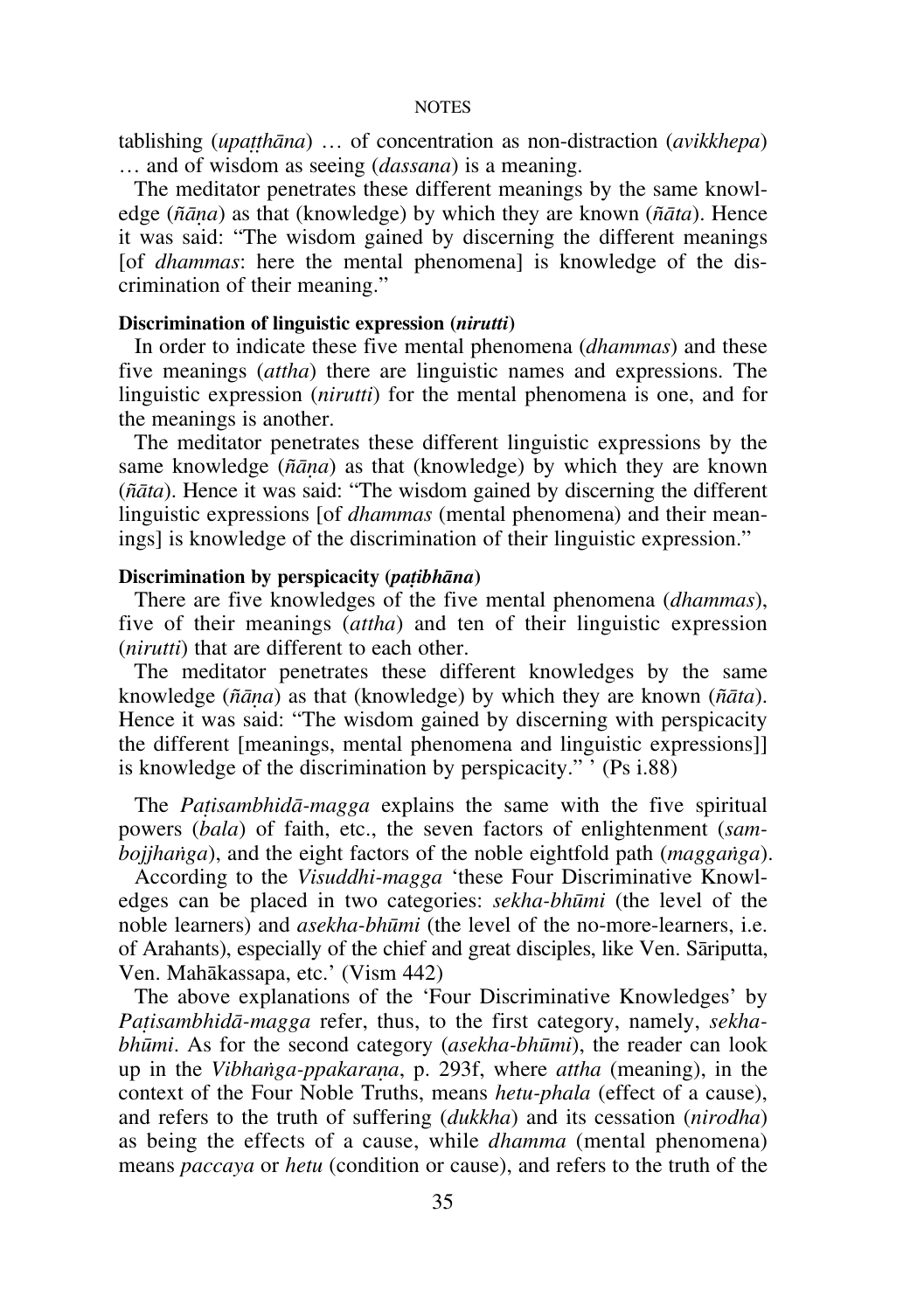origin or cause (*samudaya*) of suffering and of the path (*magga*) leading to or causing suffering's cessation. (See Vism 440; PsA 39)

Compare also the Knowledges Nos. 64-67 and n. 123 below, where the `Four Discriminative Knowledges' refer to all Noble persons and to the Four Noble Truths and where *attha* also means *hetu-phala* (effect of a cause), and *dhamma paccaya* or *hetu* (condition or cause).

Thus both terms, *attha* and *dhamma*, should be understood according to the context. According to the *Visuddhi-magga* `*attha* is briefly a term for *hetu-phala* (effect of a cause) [as in the *Vibhanga-ppakarana* above]. But in particular the five things, namely, (i) anything conditionally produced (*paccaya-samuppannam*), (ii) Nibbana, (iii) the meaning of a spoken word (*bhàsit'attho*), (iv) (*kamma-*) result, and (v) functional consciousness (*kiriya*), should be understood as *attha*. When one reviews that *attha*, any knowledge of his, falling within the category concerned with *attha*, is the 'discrimination of *attha* (meaning)'.

*Dhamma* is briefly a term for *paccaya* or *hetu* (condition or cause) [as in the *Vibhanga-ppakarana* above]. But in particular the five things, namely, (i) any cause that produces effect (*phala-nibbattako hetu*), (ii) the Noble Path (*ariya-maggo*), (iii) the spoken word (*bhàsitaü*), (iv) what is wholesome (*kusala*), and (v) what is unwholesome (*akusala*), should be understood as *dhamma*. When one reviews that *dhamma*, any knowledge of his, falling within the category concerned with *dhamma*, is the `discrimination of *dhamma* (phenomena)'. (Vism 440; PsA 3)

 Moreover `three of the Discriminative Knowledges are mundane, the `discrimination of *attha* (meaning)' is supramundane (AA iii.150), and are thus distinguishable in five aspects: as achievement (*adhigama*) in Stream-entry ... Arahantship; mastery of scriptures (*pariyatti*); hearing the Dhamma carefully and attentively (*savana*); questioning of knotty passages (*paripucchà*); and prior effort (*pubba-yoga*) to insight in the dispensation of former Buddhas, up to the stages of the knowledge of conformity (*anuloma*) and change-of-lineage (*gotrabhå*).

Other aspects are knowledge of languages, living with very learned and intelligent teachers, and having success of good friends.'

(Vism 442; PsA 5)

[29-31. Abidings and Attainments (*vihàra/samàpatti*)]**<sup>46</sup>** [29. Abidings (*vihàra*)]

*Vihāra-nānatte paññā vihāratthe ñānam.* 

**The wisdom gained by discerning the diversity of [insight] abidings47 is knowledge of the nature of [insight] abidings.<sup>48</sup>**

**46.** `These three knowledges [Nos. 29-31] are shown next to the Four Discriminative Knowledges because they occur to Noble Ones [such as the Stream-enterer] and because they are kinds of discriminative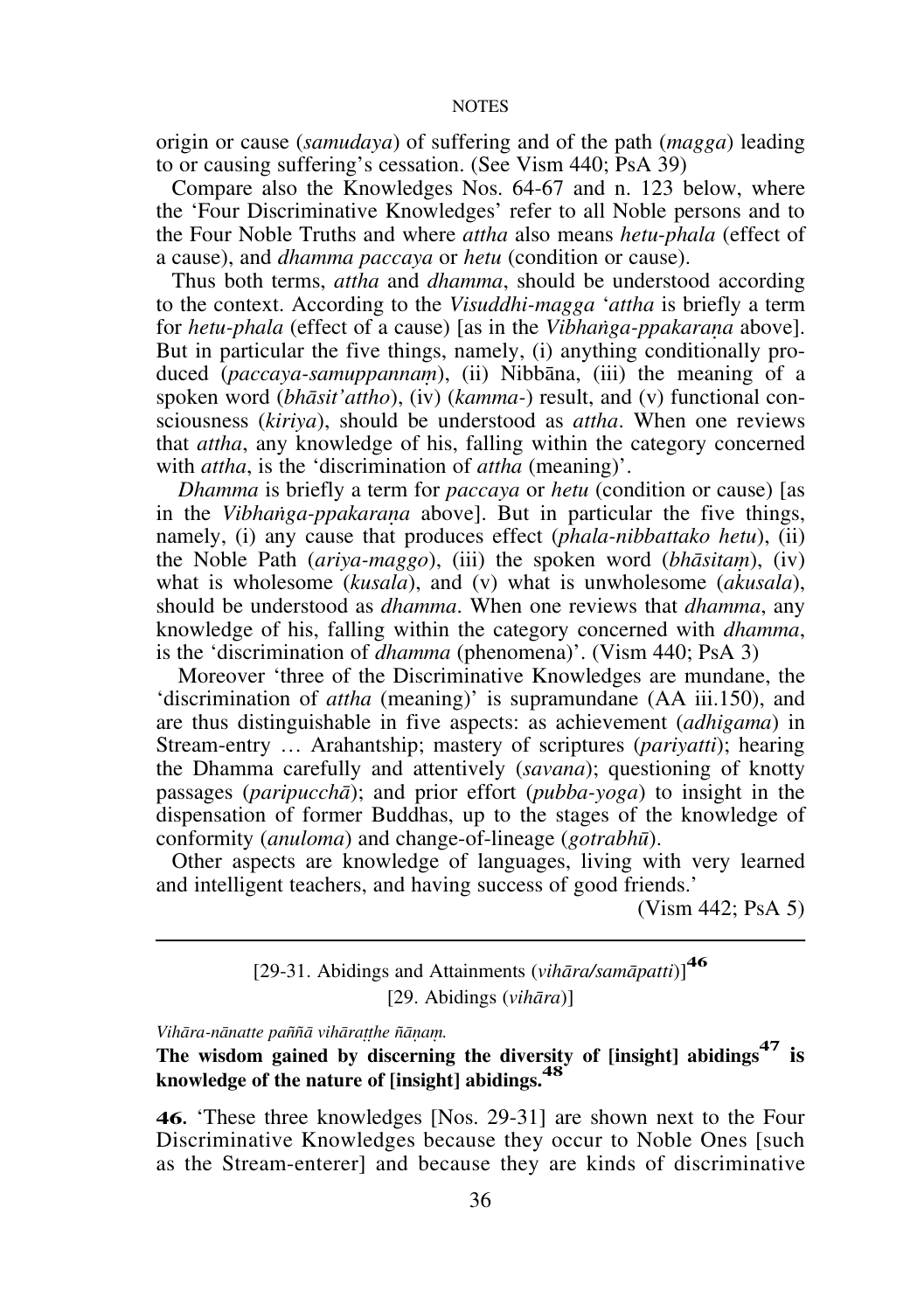knowledge. Thus, the first knowledge [No. 29] belongs to the knowledge of the discrimination of *dhammas* [No. 26] and the second [No. 30] to the knowledge of the discrimination of *attha* (meaning) [No. 26].'

(PsA 25)

Accordingly, a Noble One `who wishes to spend his time with the insight-abiding [No. 29] he spends it so. He who wishes to spend his time with the Fruition-attainment [No. 30] proceeds successively from insight- to insight-knowledge and attains it. He who wishes to spend his time with both [No. 31] he spends it so. Hence it becomes three-fold knowledge according to their personal wish (*puggal'àdhippàya*).'

(PsA 213)

**47.** I.e. `the different insight-abidings (*nànà-vipassanà-vihàra*) through the contemplation of impermanence, etc.' (PsA 25)

There are three kinds of insight-abiding: *Animitta* (signless), *Appanihita* (desireless) and *Su¤¤atà* (void).

*Animitta* (signless): 'When the meditator sees clearly the sign [of formations, see n. 23] as fearful and sees [with insight knowledge] their fall (*vaya*, i.e. their dissolution (*bhaïga*)) each time he applies [his knowledge to formations] because he is resolved upon the signless (*animitte*, i.e. Nibbàna, which is the opposite of the sign of formations), this is the signless abiding [of insight].' (Ps i.91; PsA 212f)

`By this abiding the Contemplation of Dissolution [see No. 7] is established. This contemplation establishes the contemplation of impermanence and because impermanence is suffering, it establishes the contemplation of suffering and because suffering is not-self, it establishes the contemplation of not-self. Thus there are three contemplations here that are explained. This abiding is therefore the abiding in these three insights due to seeing the sign of formations as fearful.' (PsA 213)

Appanihita (desireless): 'When sees clearly as fearful the desire (*panidhi*, i.e. craving (*tanha*) for formations) and sees [with insight knowledge] their fall (*vaya*, i.e. their dissolution (*bhaïga*)) each time he applies [his knowledge to formations] because he is resolved upon the desireless *(appanihite, i.e.* Nibbana, which is the opposite of craving  $(tanh\bar{a})$ , this is the desireless abiding [of insight].'

(Ps i.91; PsA 212f)

**Suññatā** (void): 'When sees clearly as fearful the adherence (to formations as self) and sees [with insight knowledge] their fall (*vaya*) each time he applies [his knowledge to formations] because he is resolved upon the voidness (*su¤¤atà*, i.e. Nibbàna, which is void of self), this is the void abiding [of insight].' (Ps i.91; PsA 213)

**48.** *Vipassanà-vihàra-sabhàve*. (PsA 25)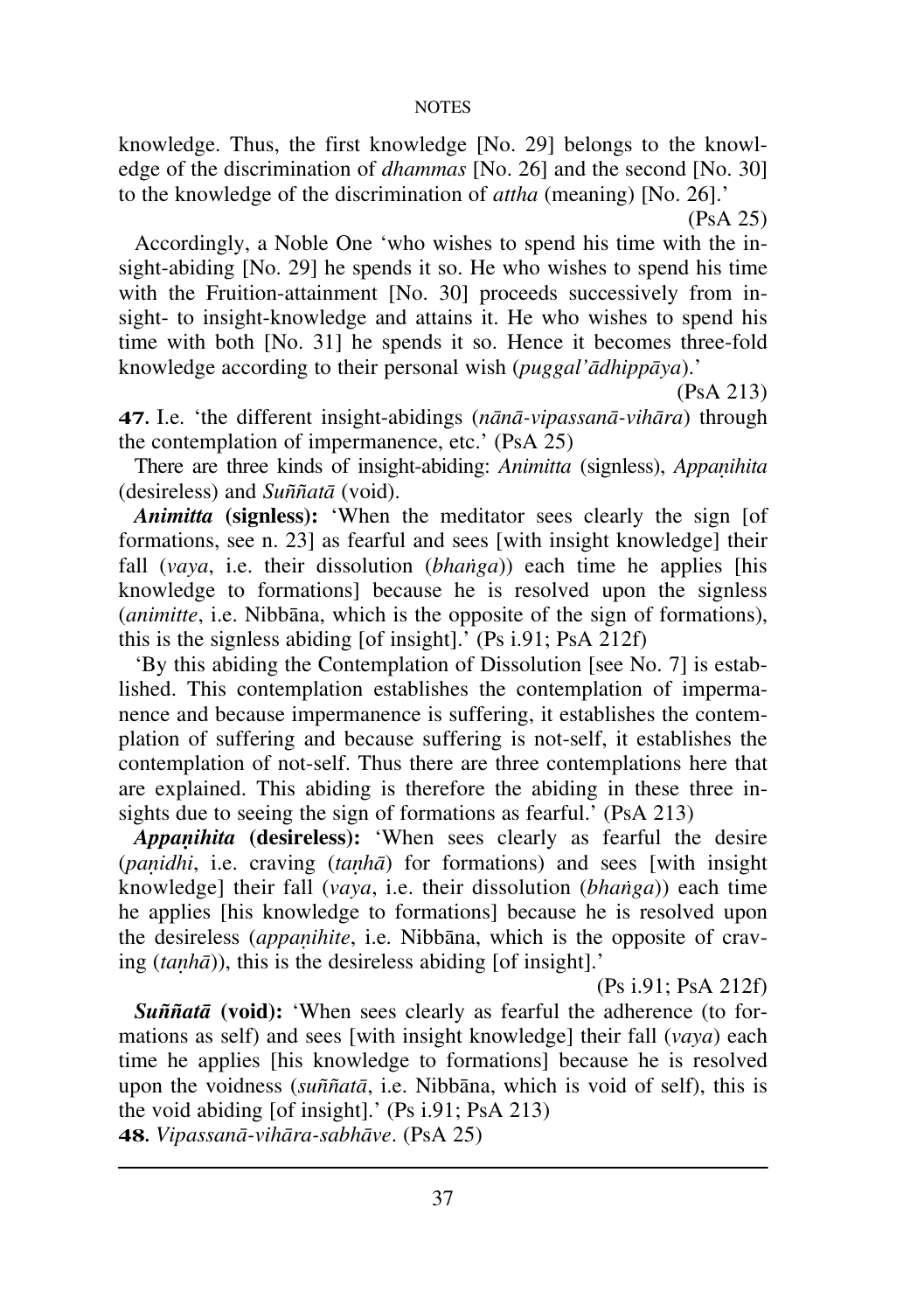## [30. Attainments (*samàpatti*)]

#### Samāpatti-nānatte paññā samāpattatthe ñānam.

# **The wisdom gained by discerning the diversity of [Fruition] attainments<sup>49</sup> is knowledge of the nature of [Fruition] attainments.**

**49.** I.e. `the different Fruition attainments (*nànà-phala-samàpatti*) according to the signless, etc. attainments.' (PsA 25)

There are three kinds of Fruition attainment: *Animitta* (signless), *Appanihita* (desireless) and *Suññatā* (void).

*Animitta* (signless): 'When the meditator sees clearly the sign [of formations] as fearful, he looks on their continuity (*pavatti* [of the *karma*-result]) with equanimity [No. 9], then he adverts [his mind with the adverting mind-moment, see Fig. 1] to the cessation, Nibbàna, the signless, and attains [the Fruition] because he is resolved upon the signless. This is the signless attainment.'(Ps i.91; PsA 213)

The other two Fruition attainments should be understood in a similar way, that is, instead of adverting his mind to the signless, he adverts it to the **desireless** or **void**. (See Ps i.91) Moreover, `by attainment are meant here the supramundane mind-moments and mental factors (*cittacetasikas*).' (PsA 25)

Thus, once `the knowledge of Fruition' [No. 12] has occurred, it may during the practice of insight still recur innumerable times till the attainment of the next higher Path. If thus repeated, it is called Fruition Attainment (*phala-samàpatti*), and it is the absorption in the cessation in which the Noble Fruition consists.  $\ldots$  All Noble Ones attain it and each their own Fruition. They attain it for the purpose of abiding in bliss here and now  $\ldots$  after they decide on the duration they attain it whenever they choose.

Its attainment comes about for two reasons: with not bringing to mind any object other than Nibbàna, and with bringing Nibbàna to mind according as it is said "Friend, there are two conditions for the attainment of the signless mind-deliverance (*animitta-ceto-vimutti*); they are the non-bringing to mind of all signs, and bringing to mind of the signless element (*animitta-dhātu*, i.e. Nibbāna): (M i.296)."

Now the process of attaining it is as follows: the Noble disciple should go into solitary retreat and see formations with insight according to rise and fall (*udaya-bbaya*, No. 6), and so on. When that insight has progressed [as far as Conformity Knowledge (*anuloma-¤àõa*)], then comes Change-of-Lineage Knowledge (*gotrabhå-¤àõa*, No.10) with formations as its object (*sankhār' ārammana*). And immediately next to it the mind (*citta*) becomes absorbed in cessation with the Fruitionattainment. And here it is only Fruition, not Path, that arises even in a Noble learner (*sekha*), because his tendency is to Fruition attainment.'

(Vism 699f)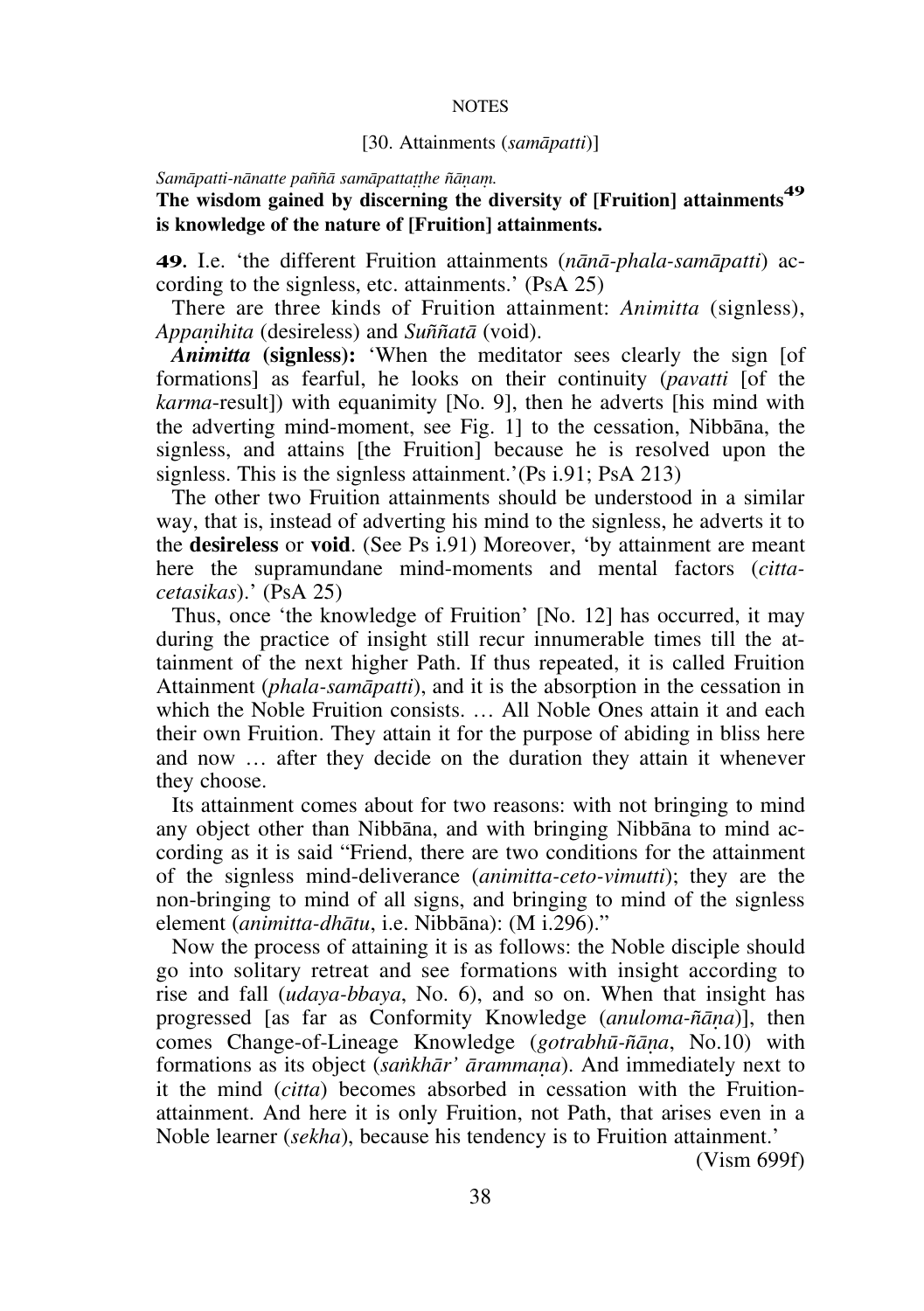`Change-of-Lineage Knowledge (*gotrabhå-¤àõa*) does not have here Nibbàna as its object as it does when it precedes the Path because states belonging to Fruition are not emancipating (*a-niyyànikà*) [as in the case of the Path]. For this is said ßWhat states are emancipating (*niyyànikà*)? The four Paths: Dhs  $1599$ " (Pm ii.518)

#### [31. Abidings and Attainments (*vihàra-samàpatti*)]

Vihāra-samāpatti-nānatte paññā vihāra-samāpattatthe ñānam.

**The wisdom gained by discerning the diversity of [insight] abidings and [Fruition] attainments is knowledge of the nature of [insight] abidings and [Fruition] attainments.<sup>50</sup>**

**50.** As with the other two knowledges, here too there are three kinds of insight-abiding and Fruition-attainment: *Animitta* (signless), *Appanihita* (desireless) and *Su¤¤atà* (void).

All these insight-abidings and Fruition-attainments mentioned above (n. 48, 49) and now here are different to each other, therefore the term `diversity' (*nànatta*) has been used.

[32. Concentration with Immediate Result (*ànantarika-samàdhi*)]**<sup>51</sup>**

*Avikkhepa-parisuddhattà àsava-samucchede pa¤¤à ànantarika-samàdhimhi ¤àõaü.*

**The wisdom gained by cutting off the mental cankers (***àsavas***) <sup>52</sup>due to the**  purity of non-distraction [i.e. concentration]<sup>53</sup> is knowledge of concentra**tion with immediate [result].<sup>54</sup>**

**51.** This knowledge is identical with the Path Knowledge (*magga-¤àõa*, No. 11) but `it is specified here because the three above mentioned knowledges [Nos. 29, 30, 31] can cut off the mental cankers and give an immediate result (*anantara-phala*). Thus the Path Knowledge has been called here by another name.' (PsA 25)

As was explained above at n. 21, Fig. 1, `Immediately next (*anantara*) to the Path Knowledge there arise either two or three Fruition mindmoments, which are its result (*phala*). For it is owing to this very fact that supramundane wholesome states result immediately that it is said [in the *Ratana-sutta*] "And which He [The Buddha] called the Concentration with Immediate Result (*ānantarika-samādhi*: Sn 226)," and "Sluggishly he reaches what has immediate result *(anantarikam)* for the destruction of the cankers: A ii.149) " and so on.' (Vism  $675$ )

**52.** `There are four mental cankers (*àsava*): of sensual-pleasures (*kàma*-), of existence (*bhava*-), of [sixty-two] wrong views (*ditthi*-) and of ignorance (*avijj'àsava*).

`*âsava* [lit. and fig. *Exudation* of mental defilements] is a term for sensual-pleasure, etc. because of exuding (*savana*) [of these mental defilements] from unguarded sense-doors like water from cracks in a pot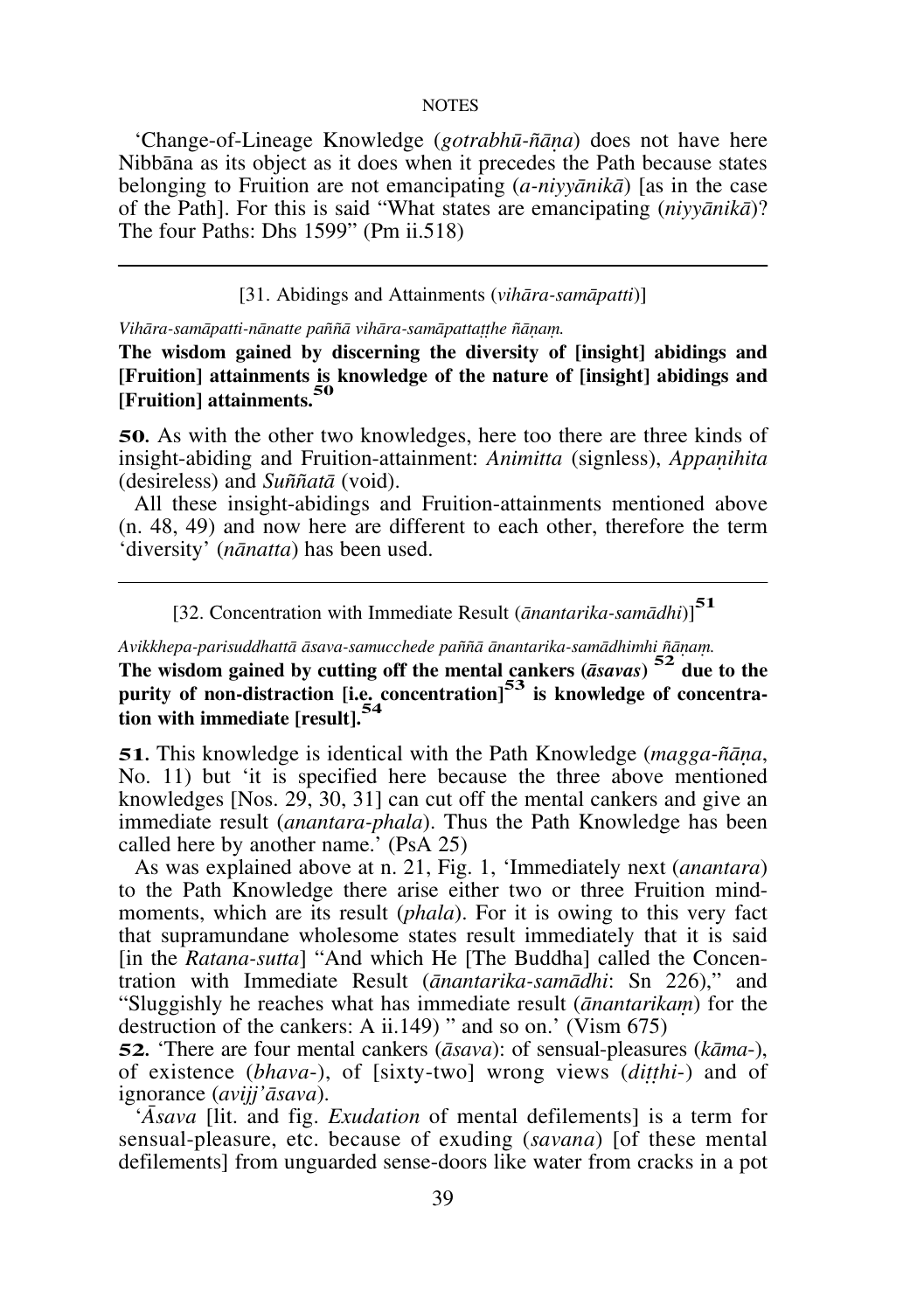in the sense of constant trickling, or because of their producing (*savana*) the suffering of the round of rebirths.' (Vism 683)

The four *àsavas* are gradually cut off or exhausted by the Paths and Fruitions as follows:

a. The *àsava* of wrong views is completely exhausted by the Path of Stream-entry, and the *àsavas* of sensual-pleasures, existence, and ignorance that have the power to lead to the four lower worlds (*apàya*, i.e. animal, ghost, demon world and hell) are exhausted.

b. The gross *àsava* of sensual-pleasures is exhausted by the Path of Once-return, and the *àsavas* of existence and ignorance co-efficient with sensual-pleasures are exhausted.

c. The *àsava* of sensual-pleasures is completely exhausted by the Path of Non-return, and the *àsavas* of existence and ignorance co-efficient with sensual-pleasures are exhausted. And

d. The *àsavas* of existence and ignorance are completely exhausted by the Path of Arahantship.' (Ps i.94)

Please see also `Knowledge of the Exhaustion of Cankers (*àsavas*)' (No. 55) that is relevant only to Arahants, and App. 2.

**53.** `Non-distraction as one-pointedness of the mind (*cittass'ekaggatà*) through renunciation is concentration; owing to that concentration knowledge arises; owing to that knowledge mental cankers are exhausted. In this way concentration comes first, and knowledge afterwards [at the moment of the Path]; through that knowledge there is exhaustion of mental cankers.' (Ps i.94; PsA 214)

**54.** It is the concentration concerning the Path that is called 'with immediate result' because it definitely gives result immediately after its own occurrence. For when it arises there is no obstacle that prevents the manifestation of the Path-result [i.e. Fruition].' (PsA 25f)

[33. Abiding without Conflict (arana-vihāra)]<sup>55</sup>

Dassan'ādhipateyyam santo ca vihār'ādhigamo panīt'ādhimuttatā paññā arana-vihāre  $\tilde{n}$ *ānam.* 

**The wisdom gained [i] by the predominance of seeing, <sup>56</sup> [ii] by the achieve**ment of a peaceful abiding,<sup>57</sup> and [iii] by the resoluteness on the sublime **Fruition58 is knowledge of abiding without conflict.<sup>59</sup>**

**55.** The four knowledges [Nos. 33-36] are shown next to the knowledge of the Path [No. 32] because they occur to Noble Ones who reached Fruition through it [No. 32]

The Knowledge of Abiding without Conflict [No. 33] is shown first because it always occurs to Arahants. Next is shown the Knowledge of the Attainment of Cessation [No. 34] because, though it occurs to Arahants and Anàgàmãs alike, it is brought about by many necessary conditions and, especially, because `cessation' (*nirodha*) is considered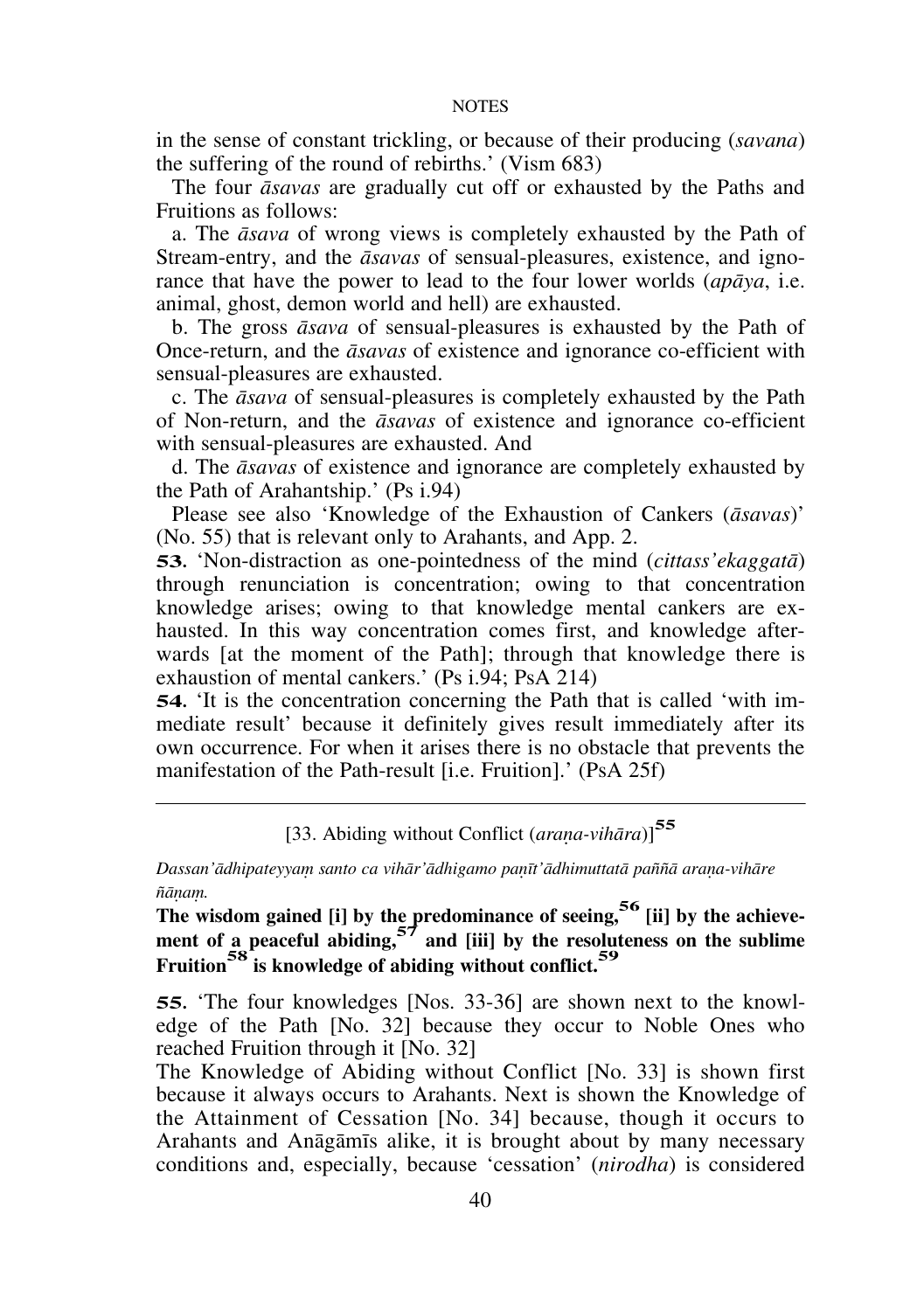as if final Nibbàna. Next is shown the Knowledge of Extinguishment [of the aggregates, No. 35] in its `long term' (*dãgha-kàlika*) because it may be attained after an interval [from the time one has attained Arahantship]; and next is shown the Knowledge of the Simultaneous Appeasing of both Ends [i.e. the simultaneous end of all mental defilements and the end of the process of the aggregates at the death of an Arahant, No. 36] as the `short term extinguishment' (*rassa-kàlika-parinibbàna*) because this knowledge is attained immediately after the extinction of all mental defilements.' (PsA 26)

**56.** I.e. 'by the predominance of insight knowledge (*vipassanā-ñāna*).' (PsA 26) For it is said: `[Each] contemplation of impermanence, suffering and not-self in materiality, feeling, ... consciousness, eye, ear ... [etc. see n. 7]  $\ldots$  is a predominance of seeing.' (Ps i.96)

**57.** There are three kinds of peaceful abiding: `the void (*su¤¤atà*), the signless (*animitta*) and the desireless (*appanihita*).' (Ps i.97)

`The peaceful void abiding is the attainment of the Fruition of Arahantship (*arahatta-phala-samàpatti*) that occurs to him who emerges from the contemplation of not-self (*anatt'ànupassana*) by the mode of voidness; and the peaceful signless and desireless abiding are likewise the attainment of the Fruition of Arahantship but occur to him who emerges from the contemplation of impermanence and suffering by the mode of the signless and desireless respectively.' (PsA 215)

**58.** I.e. `the attainment of the Fruition of Arahantship.' (PsA 28)

There are three kinds of resoluteness of the sublime Fruition: `on voidness (*su¤¤atà*), on the signless (*animitta*) and on the desireless (*appanihita*).' (Ps *i.97*)

`The resoluteness on voidness occurs by means of the wisdom in the attainment of the Fruition of voidness. The other two kinds should be understood in a similar way.' (PsA 216)

**59.** `All the fine-material and immaterial *jhànas* are an abiding without conflict in the sense that they remove the hindrances, etc. and serve as a basis for insight meditation for the attainment of the Fruition of Arahantship.' (Ps i. 97)

Thus 'he who wishes to attain the attainment of the Fruition of Arahantship attains the first, etc. *jhàna* and after emerging from it he contemplates with insight the mentality-materiality associated with that *jhàna* and attains thus that Fruition.' (PsA 26)

# [34. Attainment of Cessation (*nirodha-samàpatti*)]

*Dvãhi balehi samannàgatattà tayo ca saïkhàrànaü pañippassaddhiyà soëasahi ¤àõa*cariyāhi navahi samādhi-cariyāhi vasī-bhāvatā paññā nirodha-samāpattiyā ñāṇaṃ.

**The wisdom gained by the mastery60 owing [i] to the possession of two**  powers,<sup>61</sup> [ii] to the tranquilization of three formations,<sup>62</sup> [iii] to sixteen **kinds of behaviour of knowledge,63 and [iv] to nine kinds of behaviour of concentration64 is knowledge of the attainment of cessation.**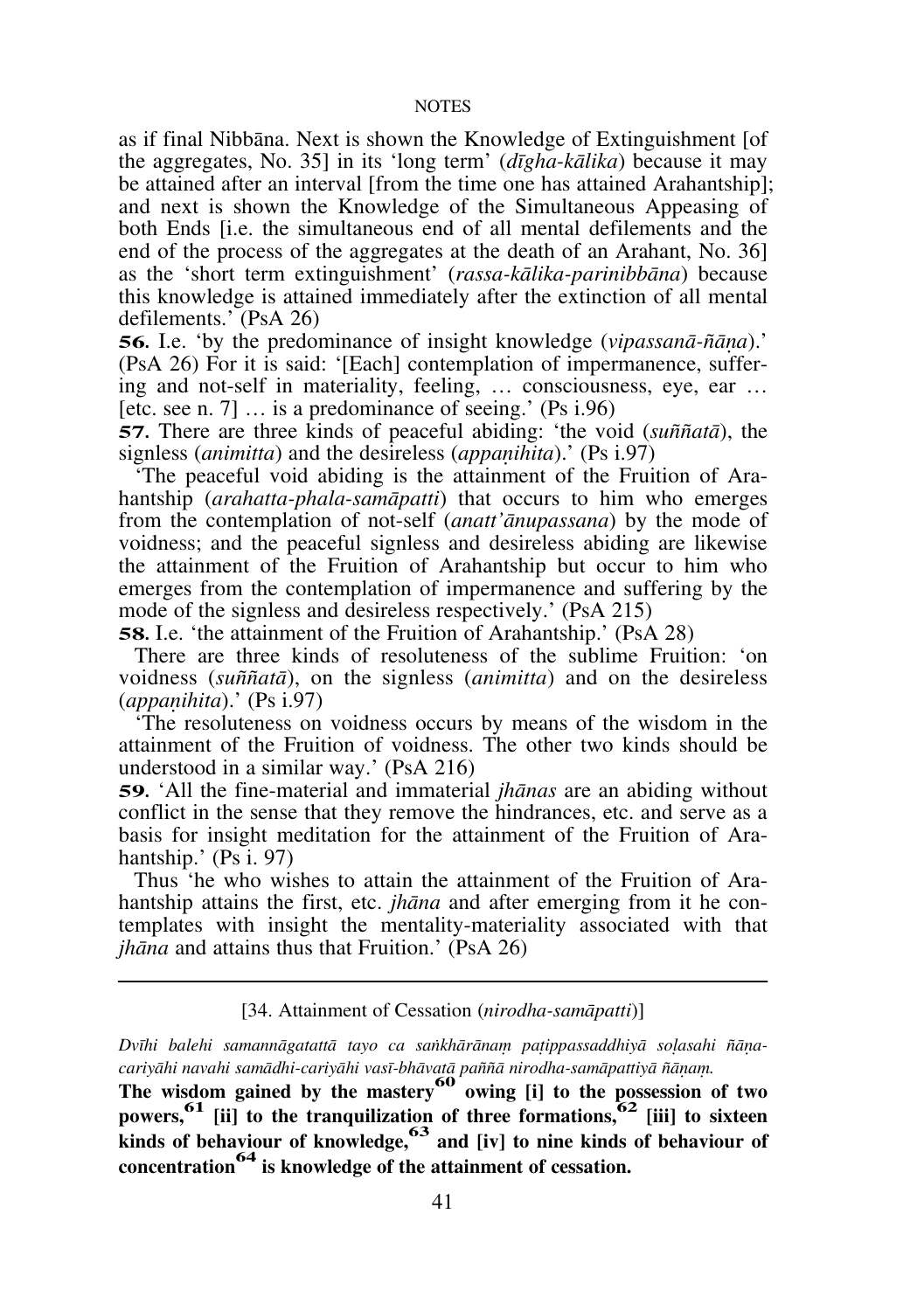**60.** By the mastery (*vasã*) of the *jhànas*. `There are five kinds of mastery in regard to the *jhànas*: mastery in adverting to them (*àvajjana*-), in attaining them *(samāpajiana-)*, in determining them *(adhitthāna-)*, in emerging from them (*vutthāna*-) and in reviewing them (*paccavekkhanāvasã*) where, when, and for as long as one wishes, without difficulty.'

(Ps i.99f; Vism 154)

**61.** I.e. `of the power of serenity and insight (*samatha*-, *vipassanàbala*).' (Ps i.97)

`It is called power of serenity because the concentration (*samàdhi*) that is perfected by Non-returners and Arahants through the complete abandoning of sensual-desire (*kàma-cchanda*), which is opposed to concentration, has reached the climax of the power of concentration [through the *jhànas*]. It refers to these two persons only and not to others. The same applies to the power of insight that has reached the climax of insight knowledge [through the Seven Contemplations of Insight (see n. 40), i.e. contemplation of impermanence, etc. that are insights as power: Ps i.98].' (PsA 216)

Therefore this and the following three qualifications beginning with the tranquilization of the three formations `are not to be found together in any persons other than Non-returners and those whose mental cankers are destroyed (i.e. Arahants) who are obtainers of the eight [finematerial and immaterial *jhàna*-] attainments. That is why only those and no others attain the Attainment of Cessation. ... Why do they attain it? Being wearied by the continuance (*pavatta*) and dissolution (*bhaïga*) of formations, they attain it thinking `Let us dwell in bliss by being without consciousness here and now and reaching the cessation that is Nibbàna [i.e. as though reaching Nibbàna without remainder of results of past clinging (*anupàdisesa-nibbàna*): Pm ii.525]'

(Vism 702f, 705; PsA 216)

**62.** The three formations referred to here are **verbal formations** (*vacãsaïkhàrà*), i.e. applied- and sustained-thought (*vitakka, vicàra*); **bodily formations** (*kàya-saïkhàrà*), i.e. in-and out-breath; and **mental formations** (*citta-saïkhàrà*), i.e. perception and feeling.

The tranquilization of the **verbal formations** occurs at the second *jhàna*, of the **bodily formations** at the fourth *jhàna*, and of the **mental formations** at the Attainment of Cessation (of perception and feeling). (See Ps i. 99; M sutta Nr. 62, 118)

**63.** I.e. of insight knowledge. These sixteen kinds of behaviour of insight knowledge are: The Seven Contemplations of Insight (see n. 40) plus the Contemplation of Turning away (*vivatt'ānupassana*: see n. 22), and the four Path and four Fruition Knowledges. (See Ps ii.99)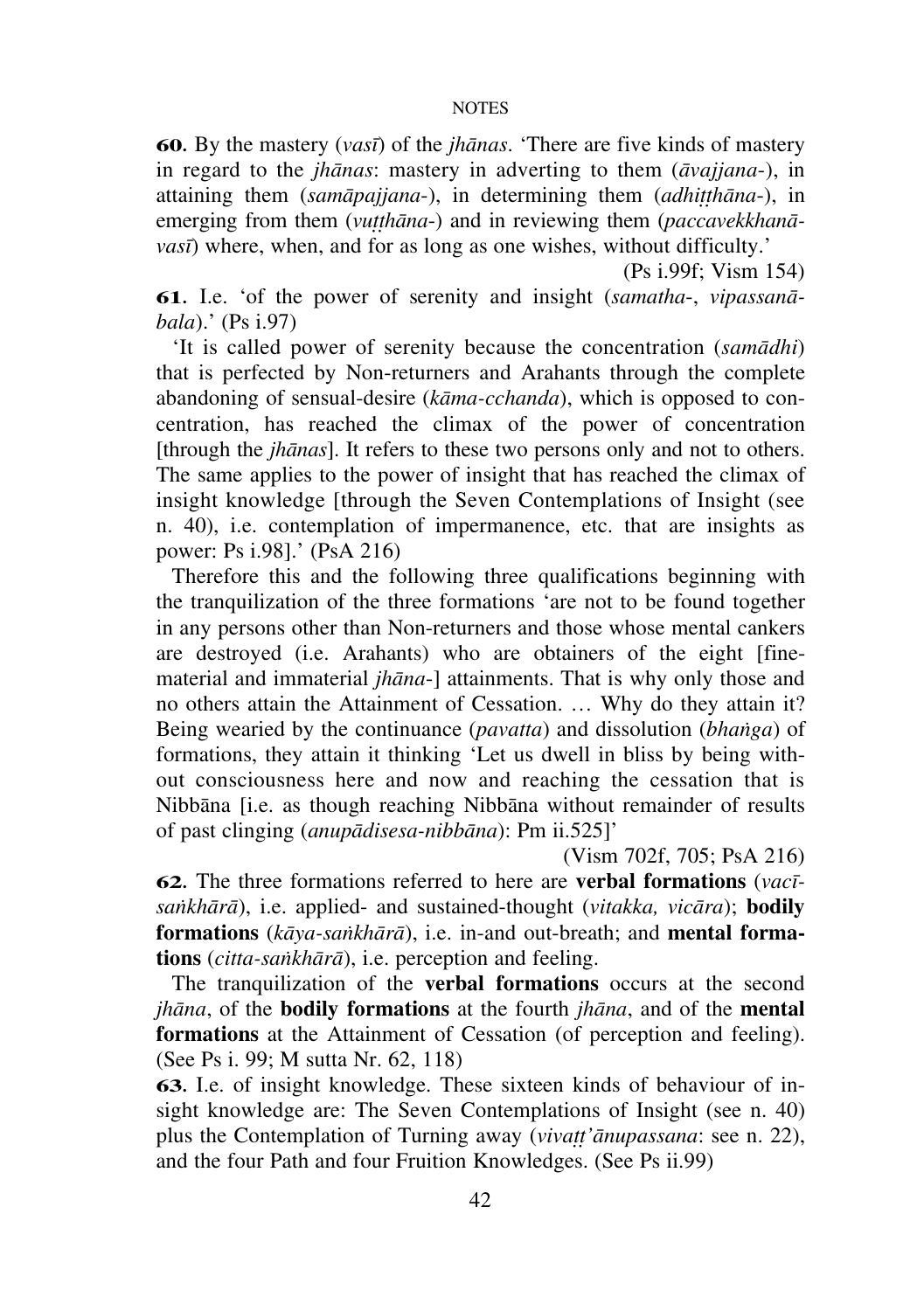**64.** I.e. `the fourfold fine-material and fourfold immaterial *jhàna*concentration and its access concentration (*upacàra-samàdhi*).' (PsA 28) Thus `[each] *jhàna* is a behaviour of concentration. Likewise the applied- and sustained-thought (*vitakka*, *vicàra*), joy (*pãti*), bliss (*sukha*), and one-pointedness of mind (*ekaggatà*) that have the purpose of obtaining (*pañilàbhatthàya*) the first, etc. *jhàna* [through the access concentration] are counted here as one behaviour.' (Ps i.99)

# [35. Extinguishment (*parinibbàna*)]

Sampajānassa pavatta-pariyādāne paññā parinibbāne ñānam.

**The wisdom gained by the termination of occurrence65 in one who is fully aware is knowledge of extinguishment.<sup>66</sup>**

**65.** `*Pavatta*, here in the sense of occurrence (*samudàcàra*)*,* is of two kinds: occurrence of the mental defilemernts (*kilesa-pavatta*) and occurrence of the five aggregates (*khandha-pavatta*).' (PsA 28)

**66.** `*Parinibbàna* (extinguishment) is of two kinds: extinguishment of the mental defilemernts (*kilesa-parinibbàna*) and extinguishment of the five aggregates (*khandha-parinibbàna*).

The first kind, also called `extinguishment with the five aggregates of clinging still remaining' (*sa-upàdi-sesa-parinibbàna*), takes place at the attainment of Arahantship. It occurs gradually in three ways: [i] extinguishment by suppression (*vikkhambhana-parinibbàna*), i.e. temporary suspension of the five hindrances (*nīvarana*) during the access and absorption concentration (*upacàra-àppana-* (*jhàna-*) *samàdhi*). [ii] Extinguishment by the opposite (*tadaïga-parinibbàna*), i.e. by opposing this and that defilement by this or that factor of Insight Knowledge. For example, the view of eternity by contemplation of impermanence, the view of happiness by contemplation of suffering; and [iii] extinguishment by cutting off (*samuccheda-parinibbàna*) through the Knowledge of the Noble Path so that the defilements cannot continue any longer.

The second kind, the extinguishment of the five aggregates, also called `Nibbàna-element with the five aggregates of clinging no-moreremaining' (*an-upàdi-sesa-nibbàna-dhàtu*), which means the no-moreoccurrence (*a-pavatta*) of the physico-mental process of existence, takes place at the death of an Arahant.

Thus the knowledge (*¤àõa*) that occurs to an Arahant about these two kinds of extinguishment after reviewing them (*paccavekkhanto*) is called Knowledge of Extinguishment.' (PsA 28, 222) Hence it is said: `[i] Fully aware he terminates the occurrence (*pavatta*) of sensual-desire through renunciation [at the moment of access concentration]  $\ldots$  he terminates the occurrence of the hindrances through the first *jhāna* ... [and so on with the remaining *jhànas*, the immaterial attainments, and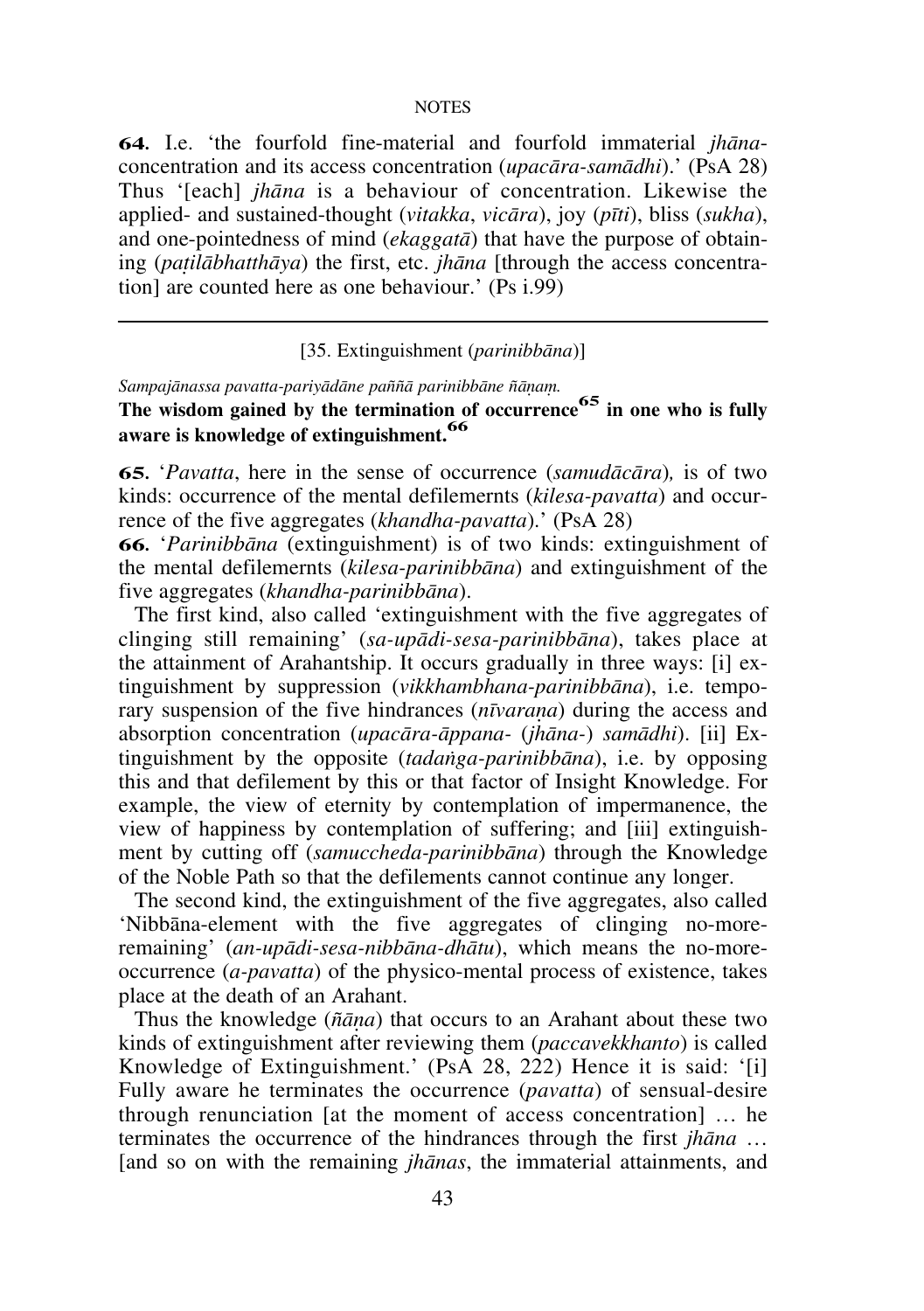the Paths up to  $\overline{\mathbf{a}}$ ... He terminates all mental defilements (*sabba-kilesa*) through the Path of Arahantship. Or alternatively, [ii] when fully aware he attains extinguishment by the `Nibbàna-element with the five aggregates of clinging no-more-remaining', then he terminates the eye-, ear- $\dots$  mind-occurrence and no new eye-, ear-  $\dots$  mind-occurrence arises.'

 (Ps i.100) Here, 'the first kind is Knowledge of Reviewing (*paccavekkhana-¤àõa*) of the extinguishment of the mental defilements (*kilesaparinibbàna*) and the second kind is Knowledge of Reviewing of the extinguishment of the five aggregates (*khandha-parinibbàna*).'

(PsA 222)

## [36. Simultaneous Appeasing of both Ends (*sama-sīsattha*)]

Sabba-dhammānam sammā samucchede nirodhe ca anupatthānatā paññā sama-sīsatthe  $ñānam.$ 

**The wisdom gained [i] by the complete cutting off [of the process] of all phenomena,67 [ii] by their cessation, and [iii] by their non-reappearance is knowledge of the simultaneous appeasing of both ends. 68** 

**67.** `*Sabba-dhamma* (of all phenomena), [i.e.] of the five aggregates, twelve bases, eighteen elements, wholesome, unwholesome and indeterminate states of the three planes of existence, [etc.].' (Ps i.101)

`By the complete cutting off means: by the complete cutting off of their process of continuity (*santati*).' (PsA 28)

Thus 'he completely cuts off sensual-desire  $\dots$  the hindrances  $\dots$  [as n.  $66$ ]  $\ldots$  and all mental defilements [which build the process of continuity] through the Path of Arahantship.' (Ps i. 101)

**68.** '*Sama-sīsattha*: here *sama*(*m*) has the meaning of 'appeasing opposite states' (paccanīka-dhammānam samitattā).' (PsA 29) Thus, for example, `renunciation is appeasing (*samaü*) because it abandons sensual-desire ... the Path of Arahantship is appeasing *(samam)* because it abandons all mental defilements.' (Ps i.102)

`*Sãsa* has here two meanings: *padhàna* (head, chief or ultimate thing), and *koñi, avasàna* (end or termination).' (PsA 29) Thus, for example, 'the *sīsa* (head or chief) of all impediments is craving ... of all mental defilements is ignorance  $\dots$  of right seeing is wisdom  $\dots$  of occurrence is life faculty ... [but] the *sīsa* (end) of all formations is cessation (*nirodha*).' (Ps i.102)

Here, `end of all formations refers to the `extinguishment with the five aggregates of clinging no-more-remaining' (*an-upàdi-sesa-parinibbàna*) or, in other words, to the extinguishment of the five aggregates (*khandhaparinibbàna*: see n. 66) through the absence of formations.' (PsA 223)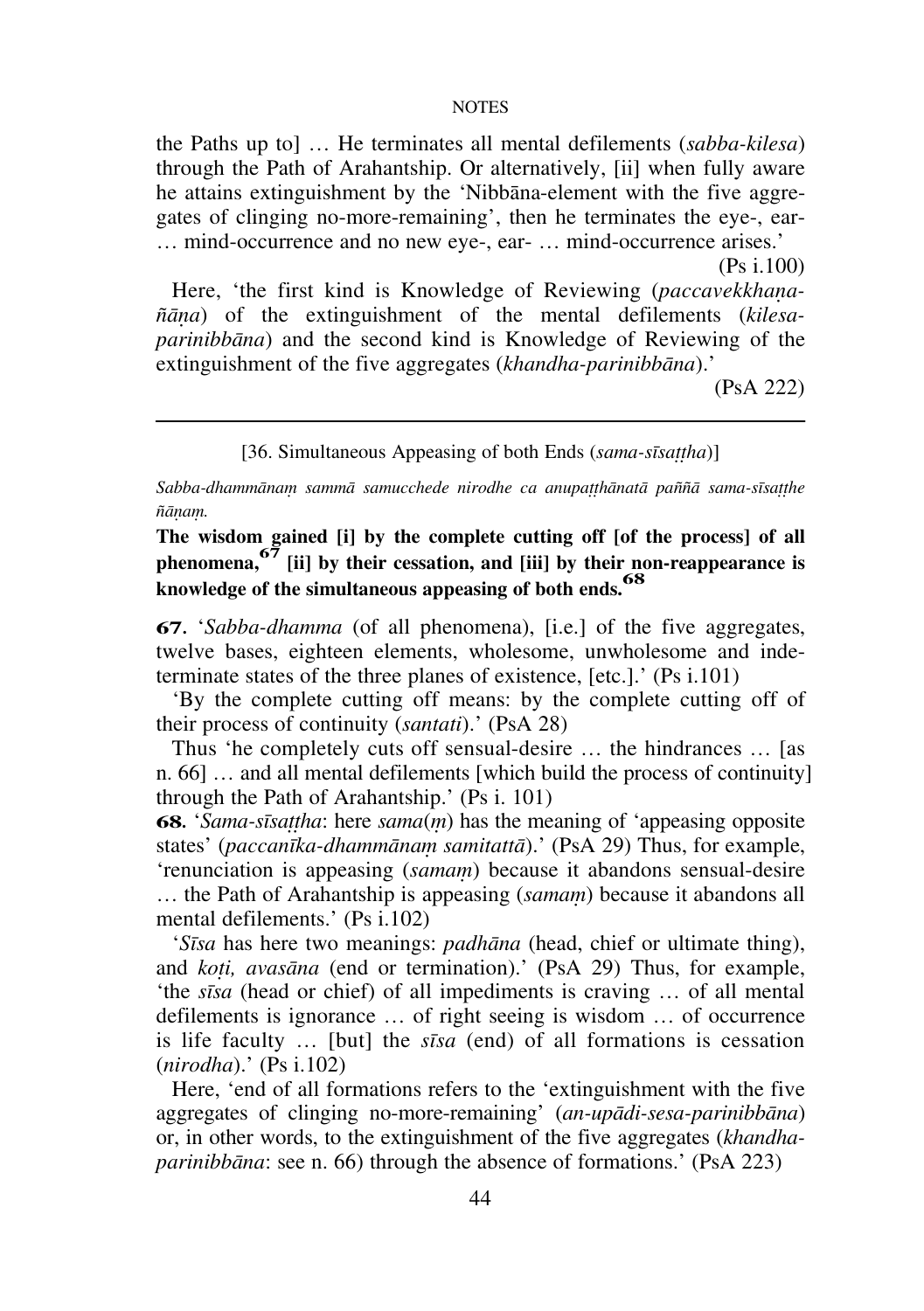Thus by the simultaneous appeasing of both heads or ends (*sama-sãsa*) is meant the simultaneous appeasing or extinguishment [i] of the defilements (*kilesa-parinibbàna*) and [ii] of the five aggregates (*khandhaparinibbàna*). (See n. 66)

As it is said: `That monk is *sama-sãsã* in whom simultaneously [i] the termination of mental cankers (*àsava-pariyàdàna*) and [ii] the termination of life (*jãvita-pariyàdàna*) take place.'(Pug 13; A iv.13) `The knowledge of this fact is the Reviewing Knowledge (*paccavekkhaõa- ¤àõa*) just before the final passing away.' (PsA 29) This can happen to one, for example, who has started insight meditation and, while in the posture of standing, walking, etc., attains the Path and Fruitions, becomes an Arahant and, due to sickness, etc., at one and the same time passes away. (See PsA 29)

# **[I. MUNDANE KNOWLEDGE** [37. Effacement (*sallekha*)]**<sup>69</sup>**

Puthu-nānatta-teja-pariyādāne paññā sallekhatthe ñānam.

**The wisdom gained [i] by the separation,70 [ii] by the differentiation71 and**  unity,<sup> $72$ </sup> and [iii] by the termination of the power<sup> $73$ </sup> [of immorality, etc.] is **knowledge of effacement.<sup>74</sup>**

**69.** `Since the knowledges based on learning, virtue and concentration [Nos. 1-3] are still a basis for the cycle of future lives (*vatta-pādaka*) and are not effacements, and since this knowledge [No. 37] and other [insight] knowledges that are the basis for supramundane states (*lokuttara-pàdaka*) are called `effacements', therefore the Knowledge of Effacement is shown next to the Knowledge of the Simultaneous Appeasing of both Ends [No. 36] in order to point out the knowledges that occur by the mode of effacing the opposites (*paccanãka-sallekhana*) [such as sensual-desire  $\ldots$  and all mental defilements].' (PsA 30)

**70.** By the separation from all mental defilements, such as lust, anger, delusion, all misconduct ... and all *karma* that leads to further lives, since lust, etc. are separate from, not part of, and not mixed with the supramundane states. (See Ps i. 102; PsA 30)

**71.** By the differentiation of sensual-desire  $\ldots$  hindrances  $\ldots$  and all defilements from the supramundane states. (See Ps i. 102; PsA 30)

**72.** By the unity of renunciation [of sensual-desire]  $\ldots$  of the first *jhana*  $\dots$  and of the Path of Arahantship with the supramundane states.

(See Ps i. 102; PsA 30)

**73.** *Teja*, lit. heat, fire, intensity, strength, etc., can also be rendered here as power. (See PED)

There are five kinds of heat or power: of virtuous conduct *(carana)*, of special quality (*guõa*) [of concentration], of wisdom (*pa¤¤à*), of merit (*pu¤¤a*), and of the Buddha's teaching (*dhamma*).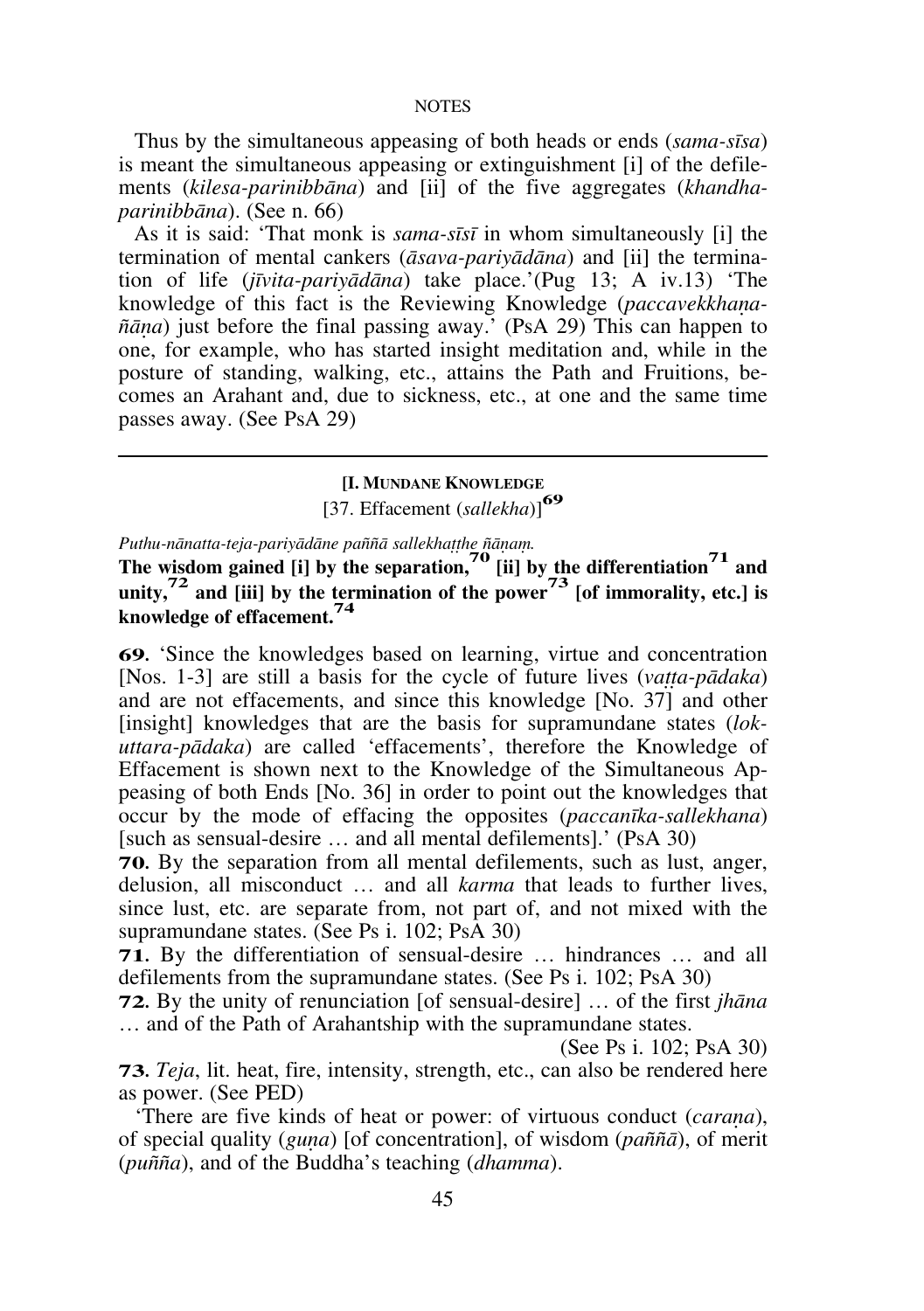[Thus] `the power of immorality is terminated because it is consumed by the power of virtuous conduct. The power of what opposes the special quality [of concentration] is terminated because it is consumed by the power of the special quality [of concentration]. The power of lack of wisdom [i.e. delusion] is terminated because it is consumed by the power of wisdom; and so on with demerit and merit, the non-Buddha's teaching (*adhamma*) and Buddha's teaching (*dhamma*).' Ps i. 203; PsA 224) **74.** `It is effacement `because it effaces or cuts off (*samucchindati*) the opposites.' (PsA 30) Thus `sensual-desire is non-effacement, renunciation [that effaces sensual-desire] is effacement ... the hindrances are non-effacement, the first *jhāna* [that effaces them] is effacement ... all mental defilements are non-effacement, the Path of Arahantship [that effaces them] is effacement.' (Ps i. 103)

`The effacement The Buddha expounded in the *Sallekha-sutta* [M i.40] is also included here.' (PsA 30)

The Knowledge of Effacement is, thus, a collective knowledge for insight knowledges.

## [38. Application of Energy (*viriy'àrambha*)]

*Asallãnatta-pahitatta-paggahaññhe pa¤¤à viriy'àrambhe ¤àõaü.*

**The wisdom gained by exertion in those possessed of self-stirring and selfendeavour is knowledge of the application of energy. 75** 

**75.** `This knowledge is shown next to the Knowledge of Effacement in order to point out the energy of right efforts (*samma-ppadhàna-viriya*) that should be applied by him who practices effacement.' (PsA 30)

This knowledge is, thus, a collective knowledge for the development of insight knowledges.

[**I. SUPRAMUNDANE KNOWLEDGE**

39. Demonstrating Meanings (*attha-sandassana*)]**<sup>76</sup>**

 $N\bar{a}$ nā-dhamma-ppakāsanatā paññā attha-sandassane ñānam.

**The wisdom gained by explaining different phenomena77 is knowledge of demonstrating their meanings.<sup>78</sup>**

**76.** `This knowledge is shown next to the Knowledge of the Application of Energy in order to point out the *dhamma*-talk one [i.e. a Noble person] may deliver for the welfare of the world after attaining the Path and Fruition brought about by right effort (*sammà-vàyàma*).' (PsA 31)

**77.** `By explaining the five aggregates, the twelve bases ... [see n. 67] ... and the unincluded [to the mundane level, i.e. the supramundane] mental phenomena (*apariyàpanna*: Vbh 71, 407). In brief, all formed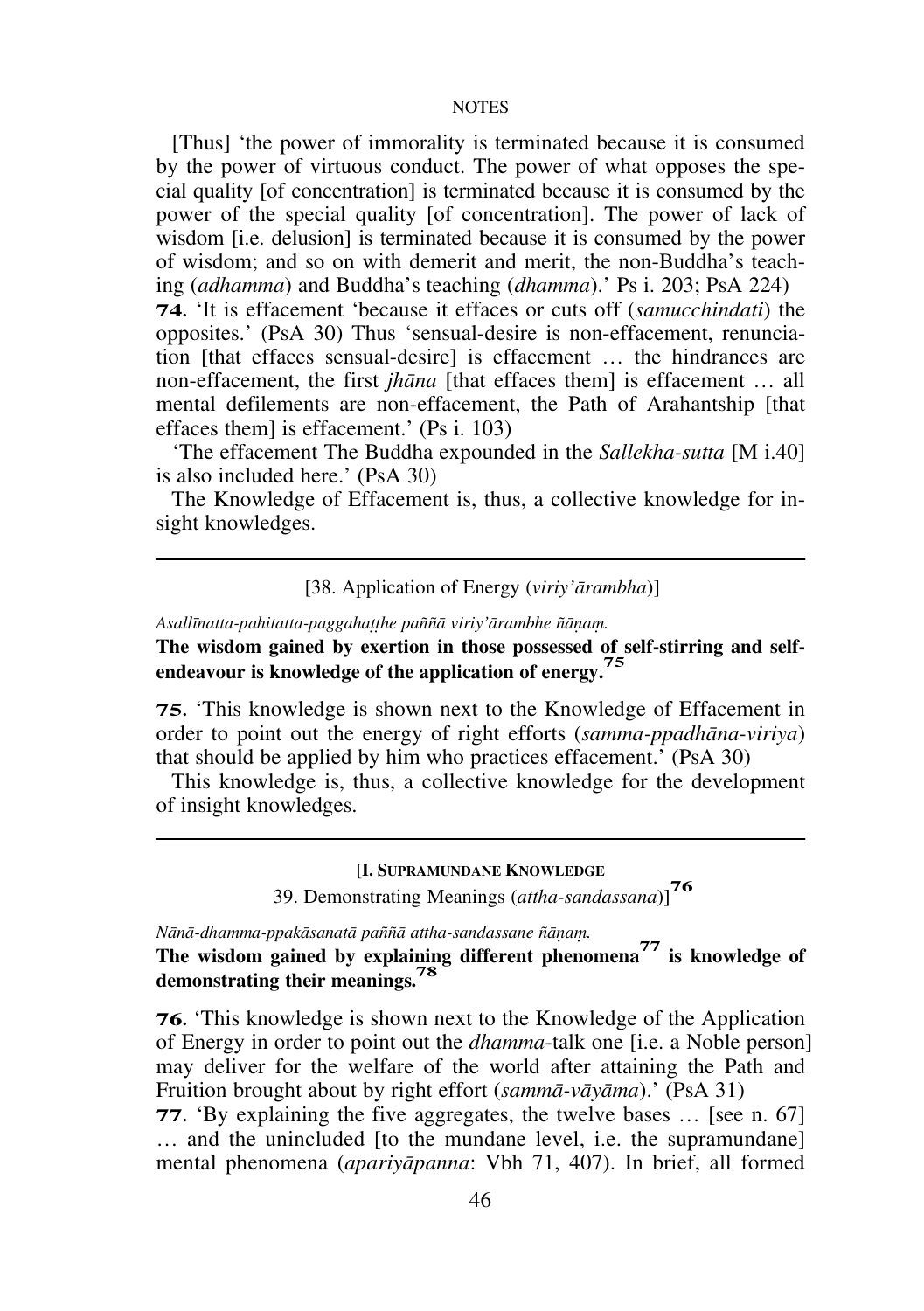and unformed physico-mental phenomena (*saïkhat'àsaïkhatà dhammà*).'  $(PsA 31)$  'And he explains materiality, feeling  $\ldots$  consciousness, eye, ear ... mind [see n. 7] as impermanent, suffering, not-self.'

(Ps i. 104)

**78.** `He who abandons sensual-desire demonstrates the meaning of renunciation  $\ldots$  he who abandons the hindrances demonstrates the meaning of the first *jhāna* [and so on up to]  $\ldots$  he who abandons all mental defilements demonstrates the meaning of the Path of Arahantship.' (Ps i.105)

[40. Purification of Seeing (*dassana-visuddhi*)]**<sup>79</sup>**

Sabba-dhammānam eka-saṅgahatā-nānatt'ekatta-pativedhe paññā dassana-visuddhi-ñānam.

**The wisdom gained by penetrating the includability of all phenomena<sup>80</sup> as <br>The wisdom gained by penetrating the includability of all phenomena<sup>80</sup> as one, <sup>81</sup> and by the differentiation and unity,82 is knowledge of purification of seeing.<sup>83</sup>**

**79.** `This knowledge is shown next to the Knowledge of Demonstrating the Meanings in order to point out the `purification of seeing' in a Noble person which (purification) causes his *dhamma*-talk to be delivered about the nature [of impermanency, etc.] of phenomena, when that person demonstrates the meanings to others.' (PsA 31)

**80.** `By penetrating the truth of suffering with the penetration based on full understanding (*pariñña*); the truth of its origin with the penetration based on abandoning (*pahàna*); the truth of its cessation with the penetration based on realization (*sacchikiriyà*); and the truth of the path with the penetration based on development (*bhàvanà*) in regard to the five aggregates, etc. [see n. 7], [or, in other words, in regard to all formed and unformed physico-mental phenomena (*saïkhat'àsaïkhatà dhammà*).' (Ps i.105; PsA 31)

**81.** `By penetrating the includability of all phenomena as one in twelve ways: in the sense of trueness (*tatha*), not-self (*anatta*), truth (*sacca*), penetration (*pañivedha*), direct understanding (*abhijànana*), full understanding (*parijànana*), nature [of impermanency, etc.] (*dhamma*), elements (*dhàtu*), the known (*¤àta*), realization (*sacchikiriyà*), experiencing (*phusana*), and supramundane Path-comprehension (*abhisamaya*).' (Ps i. 105)

**82.** See n. 71, 72 above.

**83.** 'The knowledge of purification of seeing *(dassana-visuddhi-ñānam)* refers here to the `Purification of Knowing and Seeing' (*¤àõa-dassanavisuddhi*)' (PsA 32) which is the seventh purification of the Seven Stages of Purification. Please see App. 3.

`It is the knowledge of the Path and Fruition (*magga-phala-¤àõa*) because it purifies the Knowledge of the Path, and the Knowledge of the Fruition becomes consequently pure.' (PsA 32) As it said 'At the moment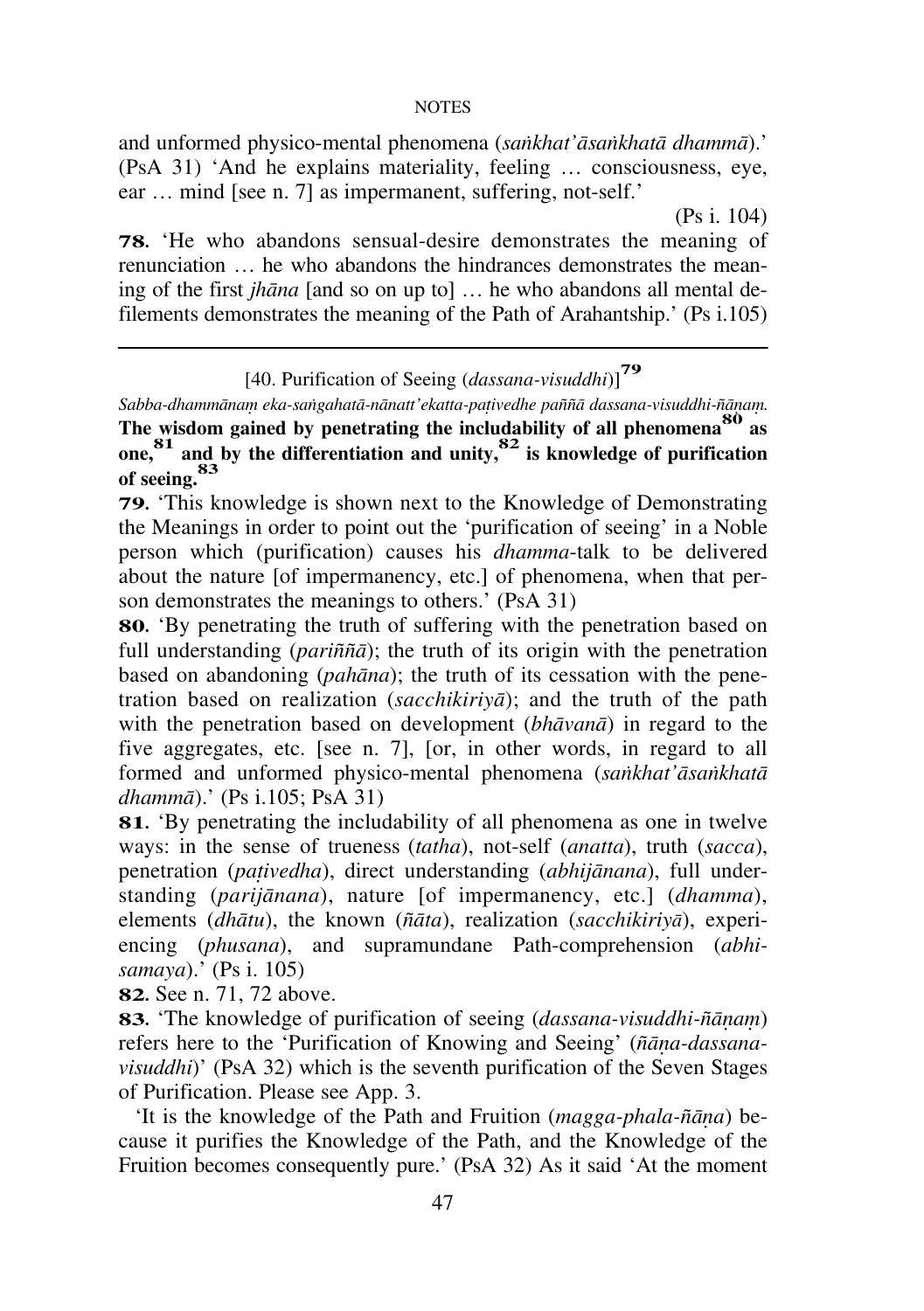of the Path of Stream-entry seeing (*dassana*) is purified (*visujjhati*). At the moment of the Fruition of Stream-entry seeing (*dassana*) is pure  $(visuddham)$ . [Similarly with the other Paths and Fruitions.]' (Ps i.105)

# **[I. MUNDANE KNOWLEDGE**

41. Approval (*khanti*)]**<sup>84</sup>**

Viditattā paññā khanti-ñānam.

# **The wisdom gained by what is recognized is knowledge of approval.<sup>85</sup>**

**84.** `This and the following knowledge [No. 42] are shown next to the Knowledge of Purification of Seeing [No. 40] in order to point in two ways the insight knowledges that bring about the purification of seeing.'

(PsA 32)

**85.** 'Materiality ... consciousness ... eye ... [see n. 7] ... ageing-anddeath is recognized as impermanent, suffering and not-self. Whatever [materiality, etc.] is recognized [as impermanent, etc.] that [materiality, etc.] he approves [as impermanent, etc.]. Thus the wisdom gained by what is recognized [as impermanent, etc.] is knowledge of approval [as impermanent, etc.].' (Ps i.106)

`This knowledge is the `tender insight knowledge' (*taruõa-vipassanà- ¤àõa*) that occurs through the Comprehension by Groups (*kalàpasammasana*: No. 5 see n. 9), etc. [i.e. up to the Knowledge of Rise and Fall (No. 6). See next n. 86, and App. 4].' (PsA 32)

[42. Fathoming (*pariyogàhana*)]

*Phuññhattà pa¤¤à pariyogàhane ¤àõaü.*

# **The wisdom gained by what is experienced is knowledge of fathoming.<sup>86</sup>**

**86.** 'He experiences materiality ... consciousness ... eye ... [see n. 7] ... ageing-and-death as impermanent, suffering and not-self. Whatever [materiality, etc.] he experiences [as impermanent, etc.] that [materiality, etc.] he fathoms [i.e. comprehends deeply as impermanent, etc.]. Thus the wisdom gained by what is experienced [as impermanent, etc.] is knowledge of fathoming [as impermanent, etc.].' (Ps i.106)

`This knowledge is the `mature insight knowledge' (*tikkha-vipassanà- ¤àõa*) that occurs through the Contemplation of Dissolution (*bhaïg'ànupassana*: No. 7), etc. [i.e. up to the Knowledge of Change-of-Lineage (No. 10)].' (PsA 32) See App. 4.

> [**I. SUPRAMUNDANE KNOWLEDGE** 43. Abiding in Parts (*padesa-vihàra*)]**<sup>87</sup>**

Samodahane paññā padesa-vihāre ñāņam.

**The wisdom gained by combining<sup>88</sup> is knowledge of abiding in parts.<sup>89</sup>**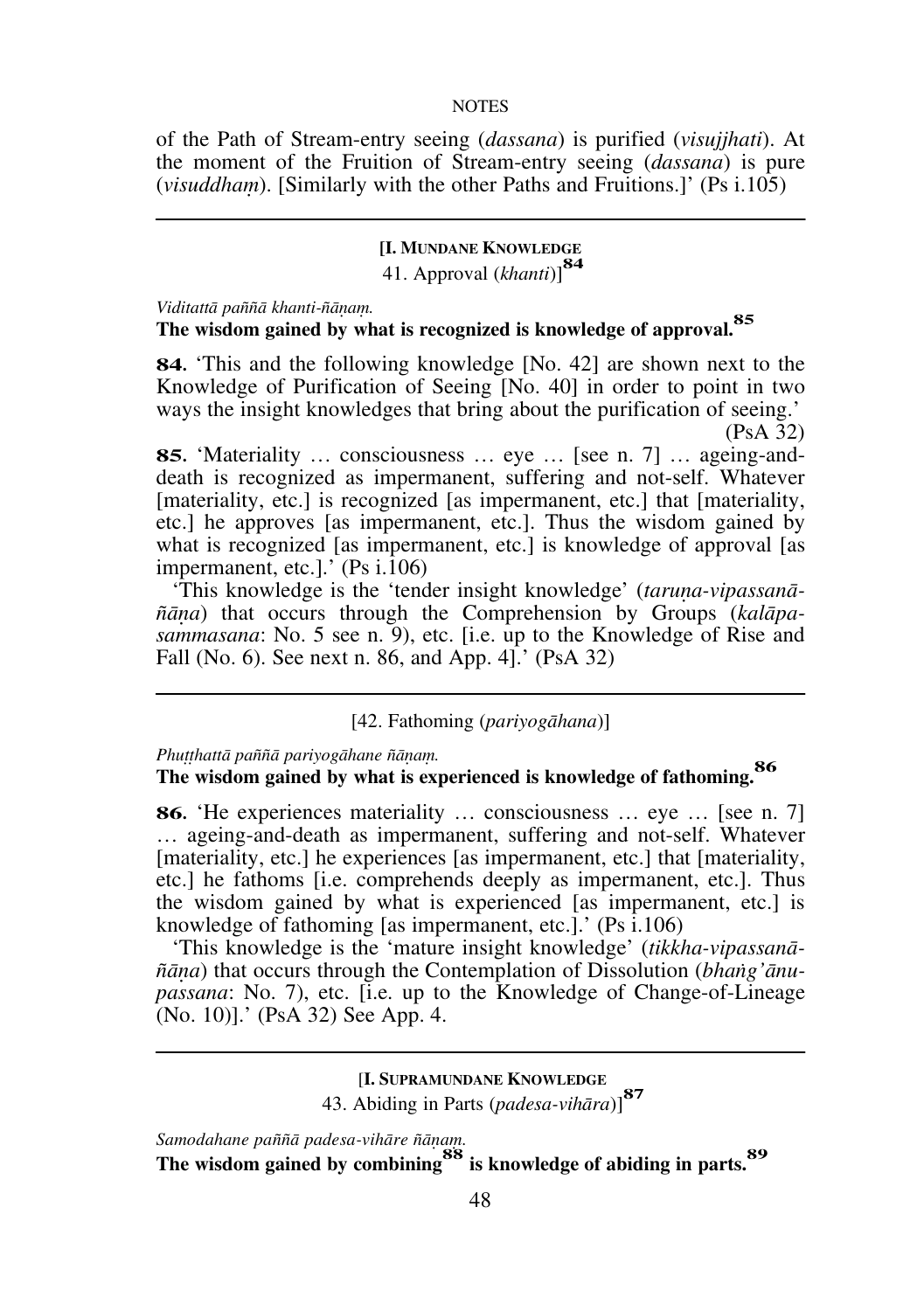**87.** `Ordinary disciples (*puthujjanas*) and Noble learners (*sekhas*) comprehend phenomena accessible to insight, such as the five aggregates, only as a whole *(sakale'veva)*, and not as a part *(eka-desam)*. Hence they do not attain the Knowledge of Abiding in Parts. Only Arahants attain it and at will (*yathà-ruci*). Therefore, after referring to the knowledges [Nos. 41, 42] that bring about the Purification of Seeing [No. 40], next to them is shown the Knowledge of Abiding in Parts [No. 43] that brings about the Purification of Seeing in Arahants.' (PsA 33)

**88.** `By combining feeling (*vedanà*) that is part (*eka-desa*) of the five aggregates, etc. [with other phenomena].' (PsA 33) Therefore it is said `There is what-is-felt (*vedayitaü*, i.e. *vedanà*) conditioned by wrong view  $\ldots$  by right view  $\ldots$  by perception  $\ldots$  [etc.].' (Ps i. 107) **89.** `Feeling is a part of the five aggregates, etc. Abiding in parts means

abiding in parts just by that feeling through reviewing it.

There are manifold parts according to the feeling. Thus, for example: [i] One part of the aggregates among the five aggregates is according to the aggregate of feeling. [ii] One part of the truth of suffering among the Four Truths is according to the [painful] feeling. [iii] One part of the *Satipatthāna* among the Four *Satipatthānas* is according to the contemplation of feeling. [iv] One part of the *jhàna* among the four *jhànas* is according to the pleasant or neutral feeling. [v] One part of the mode of conditions among the 12 links of Dependent Origination is according to feeling conditioned by contact (*phassa*).'(PsA 33)

Feeling is the most prominent part in the categories of mental phenomena. In the *Dhammasanganī-ppakarana* Commentary it is described as the King (*ràjà*) of all mental phenomena, in the sense that it fully enjoys, like a Lord, the taste of objects (*sāmi-bhāvena ārammana-rasam anubhavati*); the others being only its servants. (DhsA 109)

By contemplating that prominent part (*padesa*, i.e. feeling) of all mental phenomena the universality of combinations can clearly be known.

#### [**I. MUNDANE AND SUPRAMUNDANE KNOWLEDGE**

44-49. Turning Away Through Perception, etc. (*sa¤¤à-vivaññ'àdi*) **90** 44. Turning Away Through Perception (*sa¤¤à-vivañña*)]

*Adhipatattà pa¤¤à sa¤¤à-vivaññe ¤àõaü.*

**The wisdom gained by what is being given predominance <sup>91</sup> is knowledge of turning away through perception.**

**90.** `Ordinary disciples (*puthujjanas*) and Noble learners (*sekhas*) who develop the Knowledge based on the Development of Concentration [No. 3], etc., give predominance to these and that wholesome states that should be developed through meditation. Then [i] they review as dangerous the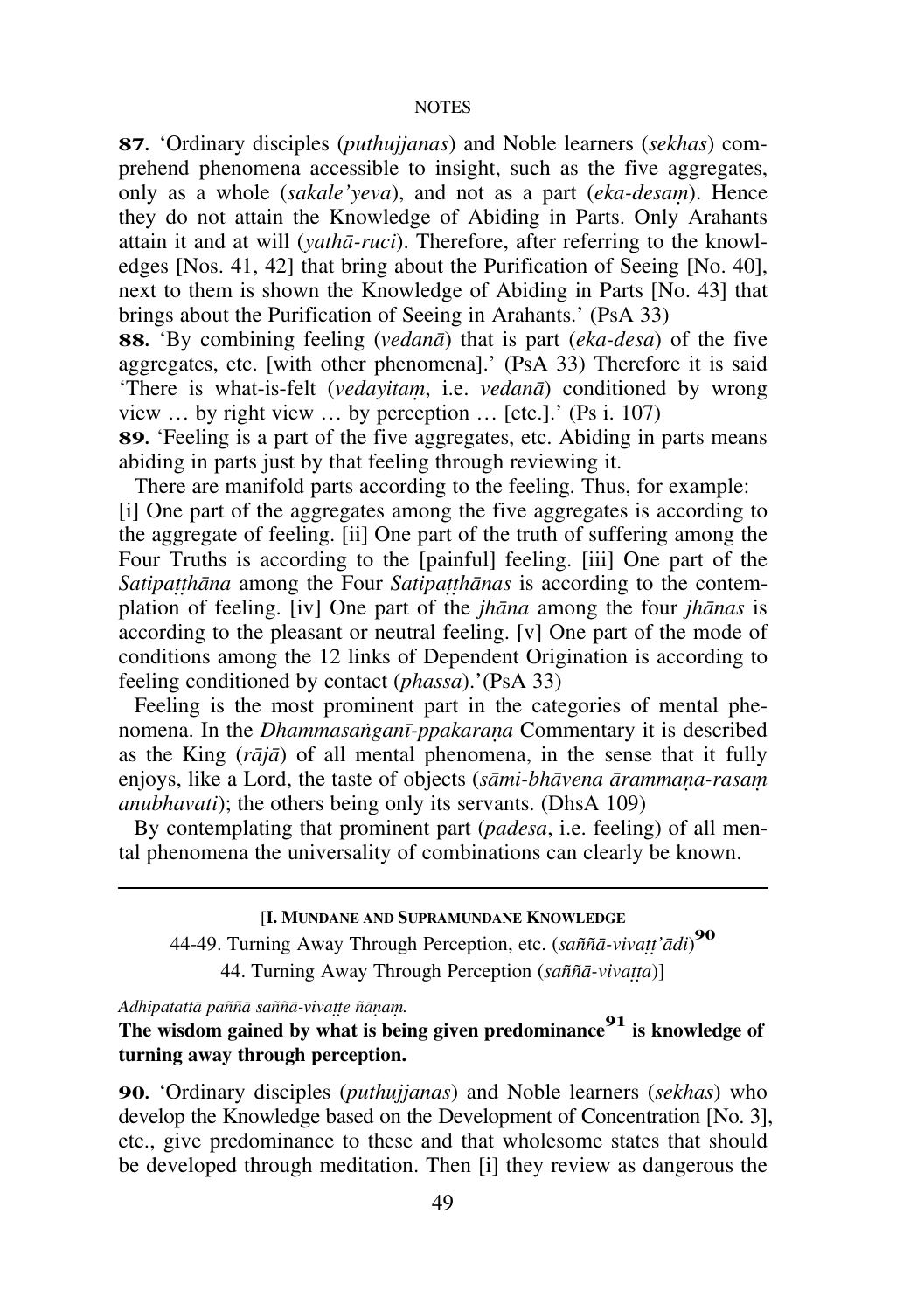numerous dangers in the nature of diverse phenomena and in their opposites that should be abandoned by this and that wholesome states. Then [ii] they establish their minds according to this and that wholesome state to be meditated upon, and abandon these and that opposite states. And [iv] when they abandon them, they firstly see during the time of insight meditation all formations as void and then abandon them by cutting them off (*samucchedena*) [at the moment of the Path]. Thus do all Noble disciples practice according to the aforementioned method. Therefore next to the Knowledge of Abiding in Parts [No. 43] are shown in sequence the six knowledges beginning with the Knowledge of Turning away through Perception [No. 44].' (PsA 33)

**91.** By what is being given predominance to wholesome states. Thus, for example, 'the wisdom gained by giving predominance to renunciation turns away from sensual-desire through perception [accompanied with that wisdom]. ... The wisdom gained by giving predominance to the first *jhàna* turns away from the hindrances through perception [accompanied with that wisdom]. ... The wisdom gained by giving predominance to the Path of Arahantship turns away from all defilements through perception [accompanied with that wisdom].' (Ps i. 107)

# [45. Turning Away by Will (*ceto-vivatta*)]

 $N\bar{a}$ natte pañña ceto-vivatte ñānam.

# **The wisdom gained by differentiating is knowledge of turning away by will.<sup>92</sup>**

**92.** `Sensual desire is different from [the peaceful states (*santa-vutti*)], renunciation is in unity [with them]. When he wills the unity of renunciation [after seeing the danger in the sensual-desire], his mind turns away from sensual-desire.  $\ldots$  The hindrances are different from [the peaceful states], the first *jhàna* is in unity [with them]. When he wills the unity of the first *jhàna* [after seeing the danger in the hindrances], his mind turns away from the hindrances. ... All mental defilements are different from [the peaceful states], the Path of Arahantship is in unity [with them]. When he wills the unity of the Path of Arahantship [after seeing the danger in the mental defilements], his mind turns away from all mental defilements.

Thus the wisdom gained by differentiating is knowledge of turning away by will.' (Ps i.108; PsA 231)

[46. Turning Away of Mind (*citta-vivatta*)]

*Adhiññhàne pa¤¤à citta-vivaññe ¤àõaü.*

**The wisdom gained by establishing<sup>93</sup> [one's mind] is knowledge of turning away of one's mind.<sup>94</sup>**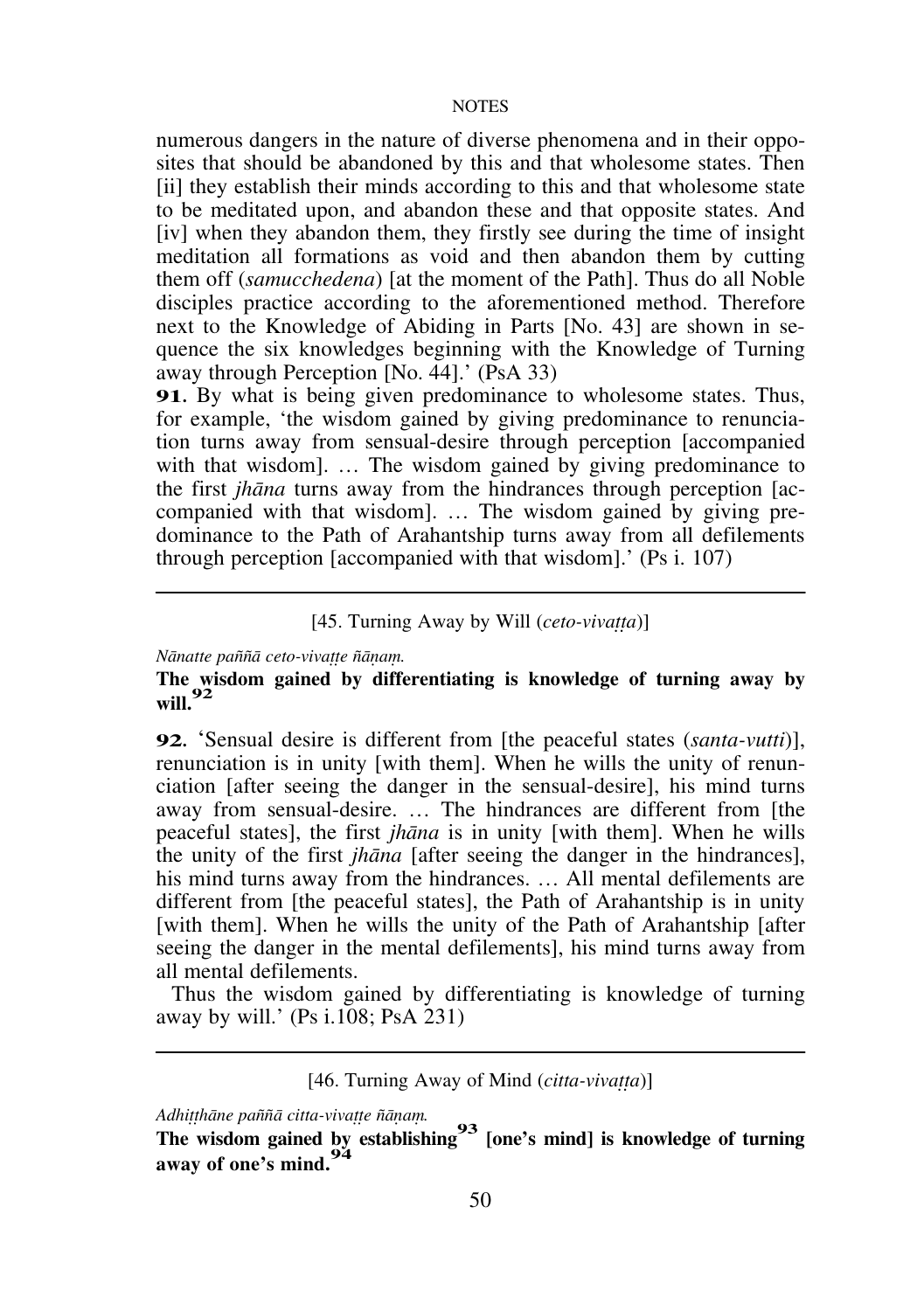**93.** '*Adhitthāna* has here the meaning of *patitthāpana* (establishing).' (PsA 34)

**94.** 'He who abandons [turns away from] sensual-desire [by suppressing it (*vikkhambhanena*)] establishes his mind by means of renunciation.  $\ldots$  He who abandons the hindrances [by suppressing them (*vikkhambhanena*)] establishes his mind by means of the first  $ih\bar{a}na$ .  $\ldots$  [and so on up to]  $\ldots$ he who abandons all mental defilements [by cutting them off (*samucchedena*)] establishes his mind by means of the Path of Arahantship.

Thus the wisdom gained by establishing [one's mind] is knowledge of turning away of one's mind.' (Ps i.108; PsA 231)

[47. Turning Away of Knowledge (*¤àõa-vivañña*)]

 $S$ *uññate paññā ñāna-vivatte ñānam.* 

**The wisdom gained by the [contemplation of] voidness is knowledge of turning away of knowledge [from adherence].<sup>95</sup>**

**95.** 'When he knows and sees according to reality (*vathā-bhūtam*) that the eye, ear, nose, tongue, body and mind are void of self or of what belongs to 'self' or of anything permanent, everlasting, eternal, unchanging, then his knowledge (*¤àõa*) turns away from the adherence [with wrong view] to the eye  $\dots$  and mind.

Thus the wisdom gained by the [contemplation of] voidness is knowledge of turning away of knowledge [from adherence (*abhinivesa*)].'

(Ps i.108; PsA 231) `The above contemplation of voidness is, in other words, Contemplation as Not-self (*anatt'ànupassana*) and the turning away of knowledge from adherence with wrong view (*ditth'abhinivesa*) takes place by Abandoning of Opposites (*tadanga-pahāna*: see also n. 66) [i.e not by Abandoning through cutting them of completely (*samuccheda-pahàna*)].' (PsA 231)

[48. Turning Away by Liberation (*vimokkha-vivatta*)]

Vossagge paññā vimokkha-vivatte ñānam.

**The wisdom gained by relinquishing is knowledge of turning away by liberation.<sup>96</sup>**

**96.** 'He relinquinshes sensual-desire through renunciation ... the hindrances through the first *jhāna* ... [and so on up to] ... all mental defilements through the Path of Arahantship. Thus the wisdom gained by relinquishing is knowledge of turning away by liberation.' (Ps i.109)

`Liberation in the sense that he is liberated from sensual-desire, the hindrances  $\ldots$  and all mental defilements.' (PsA 34)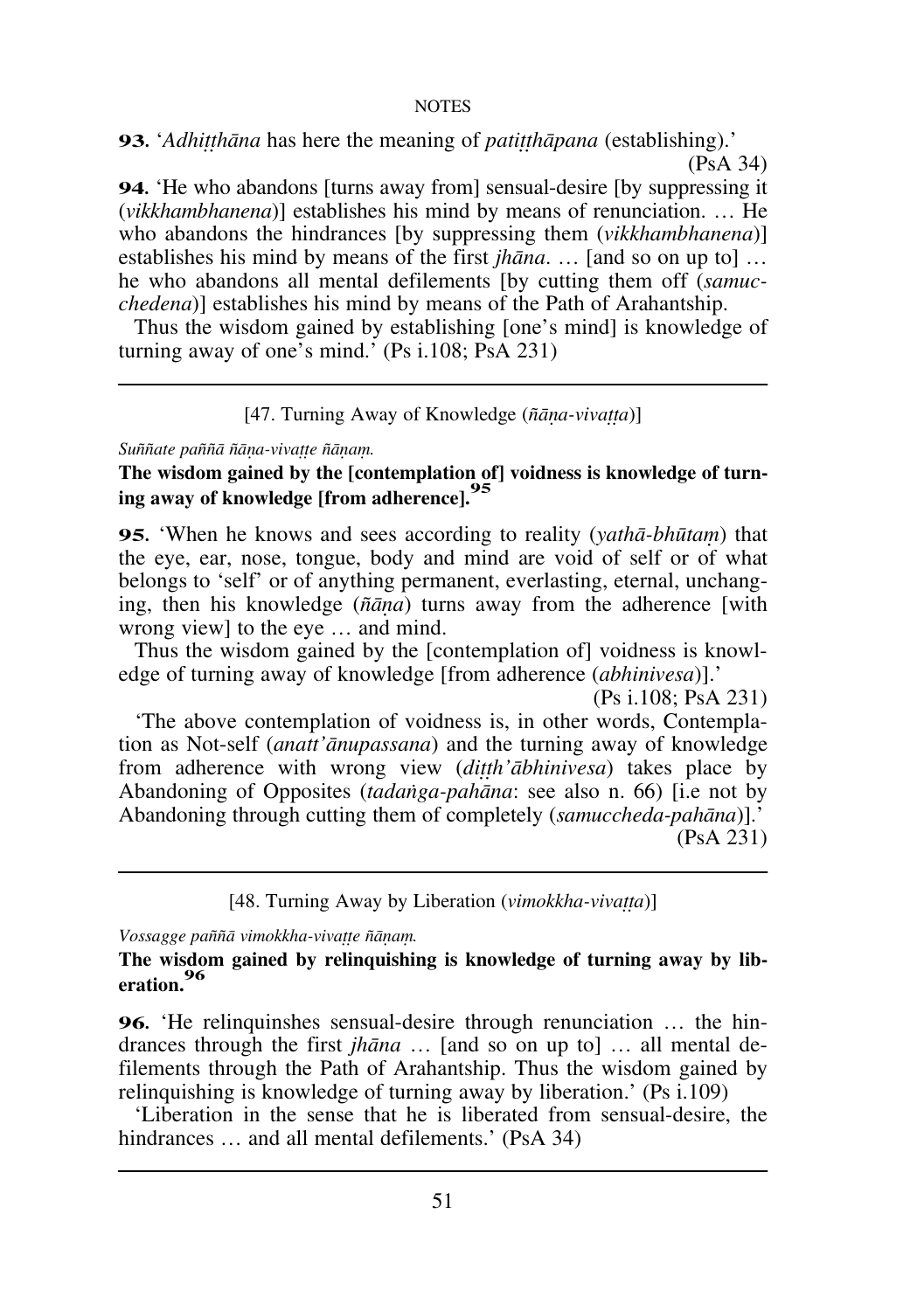# [49. Turning Away in the Truths (*sacca-vivatta*)]

 $Tathat$ he paññā sacca-vivatte ñānam.

# **The wisdom gained by understanding the nature of trueness [of the Four Noble Truths] is knowledge of turning away in the Truths.<sup>97</sup>**

**97.** `He who fully understands (*parijànanto*) suffering's nature of oppressing, being formed, burning, and changing, turns away [in this Truth] ... he who abandons *(pajahanto)* [suffering's] origining's nature of accumulation, source, bondage, and impediment, turns away [in this Truth] ... he who realizes (*sacchikaronto*) [suffering's] cessation's nature of escape, seclusion, not being formed, and deathlessness, turns away [in this Truth] ... he who develops (*bhāvento*) the path's nature of outlet [from suffering], of cause, seeing, and dominance, turns away [in this Truth].

Thus the wisdom gained by understanding the nature of trueness [of the Four Noble Truths] is knowledge of turning away in the Truths.'

(Ps i. 110)

`This knowledge is the Path Knowledge (*magga-¤àõa*). Above it was referred to in two ways: as Knowledge of the Path (*magge ñāna*: No. 11), and Knowledge of Concentration with Immediate Result (*ànantarika*samādhismim ñānam: No. 32). Here it is referred to as Knowledge of Turning Away in the Truths according to its mode of turning away in the Truths.'

## [**I. MUNDANE KNOWLEDGE**

50. Psychic Powers (*iddhi-vidha*)]**<sup>98</sup>**

Kāyam'pi cittam'pi eka-vavatthānatā sukha-saññañca lahu-saññañca adhitthāna-vasena ijjhanatthe paññā iddhi-vidhe ñānam.

**The wisdom gained by the will-power of defining body and mind as one<sup>99</sup>** and of steadying the perception of bliss and lightness<sup>100</sup> is knowledge of **the kinds of psychic power.<sup>101</sup>**

**98.** The following six knowledges (No. 50-55) are very often found in the *Suttas* as in, for example, D i.77, 89 and M i.34, where they are described in detail. They are also found as a list in, for example, D i.281, where they are called the Six Supernormal Knowledges or Powers (*chaë'abhi¤¤à*). The order they occur in the *Suttas* is the same as here, except for the fourth, i.e. the Divine Eye, and the fifth, i.e. the Recollection of Past Lives, that occur in the reverse order: fourth being the Recollection of Past Lives, and fifth the Divine Eye. The reason is that the fourth, fifth, and sixth Supernormal Knowledges frequently appear in the *Suttas* as a separate set called the Threefold Higher Knowledge (*te-vijjà*) and in the order: Recollection of Past Lives, Divine Eye, and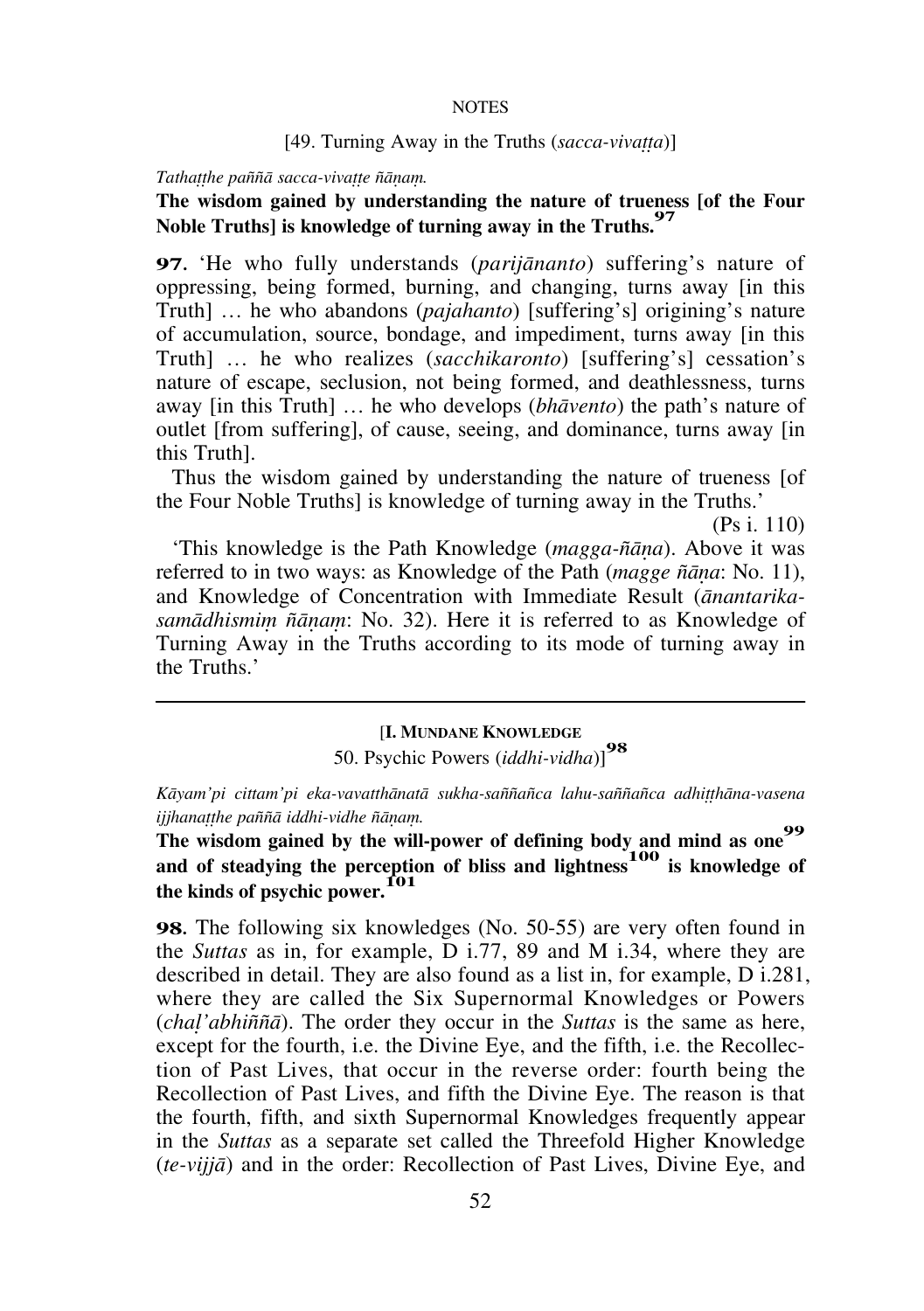Exhaustion of all Mental Cankers (*àsava-kkhaya*, i.e. the Fruition of Arahantship).

The order of the Six Supernormal Knowledges is from the more gross to the subtler. Five of them are mundane knowledges attainable through the utmost purification in mental concentration (*samàdhi*: No. 3), and the sixth one, i.e. the Exhaustion of all Mental Cankers, is supramundane attainable through insight (*vipassanà*).

They are here shown next to the Knowledge of Turning Away in the Truths [No. 49] because the Knowledge of the Exhaustion of all Mental Cankers occurs by means of that knowledge [No. 49] and because the other five Supernormal Knowledges, if not always, but usually precede the Knowledge of the Exhaustion of all Mental Cankers, or any other insight knowledge.

`These five Supernormal Knowledges have been described by The Buddha [who Himself was master of] in order to show the benefits of developing concentration to clansmen whose concentration has reached the fourth *jhàna*, and in order to teach progressively refined *Dhamma*.

They are described in the way beginning "When his concentrated mind is thus purified, bright, unblemished, rid of mental defilements, and has become malleable, wieldy, steady and attained to imperturbability (*àne¤ja*, i.e. the four immaterial attainments, together with the fourth *jhàna*), he directs and inclines his mind to the kinds of psychic power. Having been one, he becomes many  $\dots$  : e.g. D i.77."

When he thus possesses concentration so developed as to have both provided benefits and become more advanced, he will then more easily perfect the development of wisdom.' (Vism 373)

The *Visuddhi-magga* gives in the Chapters XII-XIII a detailed explanation of the five Supernormal Knowledges along with the method of attaining them. See also Ps ii.205f (*Iddhi-kathà*) from where the *Visuddhimagga* draws material.

**99.** `Of defining as one or setting together (*ekato ñhapana*) the physical body and the mind of the basic [i.e. fourth] *jhàna*, by means of the preparatory mind (*parikamma-citta*). Thus, when he wills to go with a visible or invisible body he combines body and mind together.' (PsA 35)

Just before entering a *jhàna* four impulsion mind-moments (*javanacittas*) occur: the preparatory (*parikamma-*), access (*upacàra-*), conformity (*anuloma-*), and change-of-lineage (*gotrabhå-citta*). Thus, for example, when entering the *jhāna* of Earth-kasina the sequence of mindmoments is (see also Fig. 3 below):

**b1** = life-continuum (*bhavanga*); **b2** = shaking of life-continuum (*bhavanga-calana*); **b3** = interruption of life-continuum (*bhavang'upaccheda*) evoked by the constant repeating of 'earth, earth';  $M =$  minddoor adverting (mano-dvār'āvajjana) with the same earth-kasina as its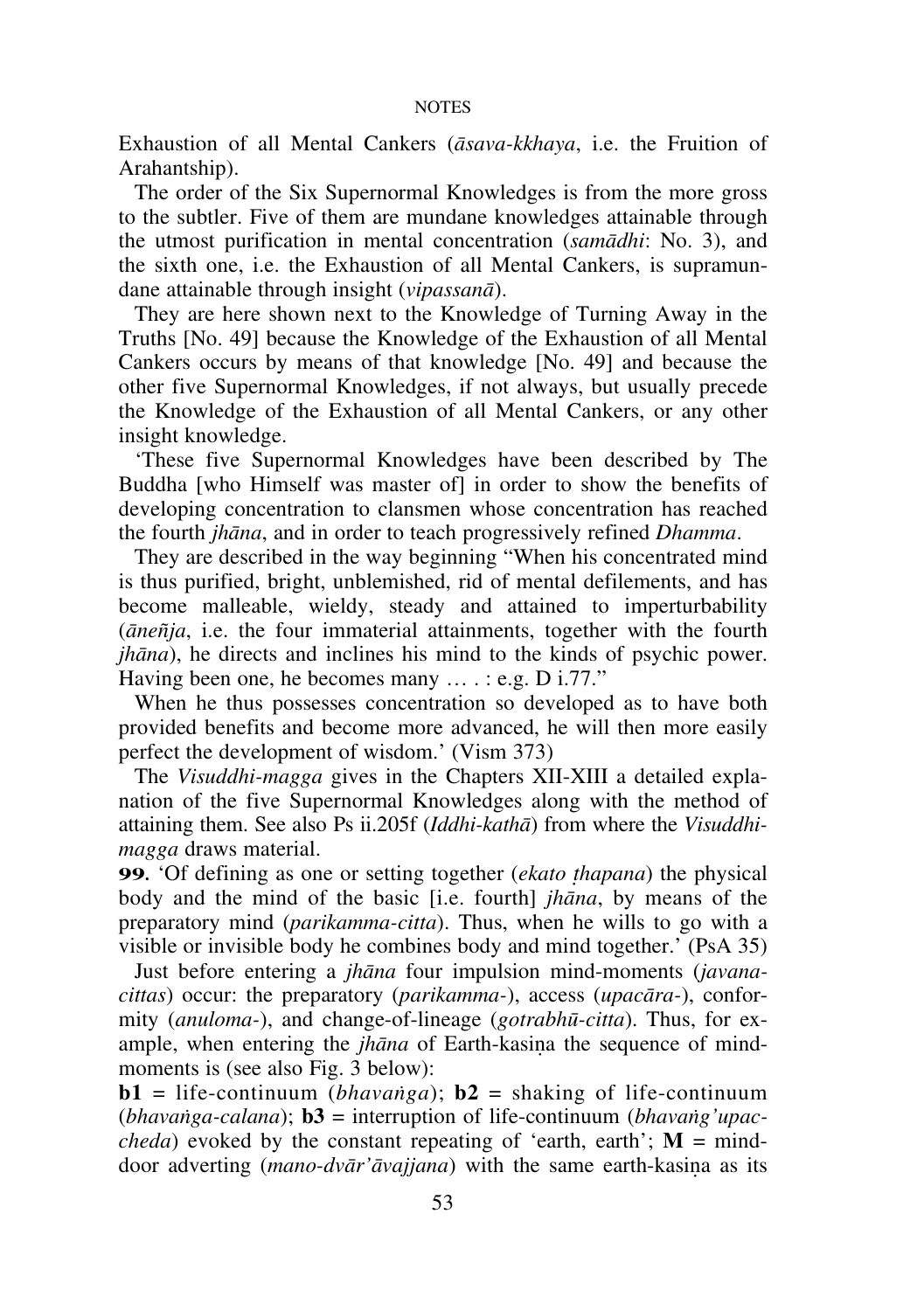object; **1** = preparatory mind-moment (*parikamma-citta*); **2 =** access mind-moment (*upacàra-citta*); **3 =** conformity mind-moment (*anulomacitta*); **4 =** change-of-lineage mind-moment (*gotrabhå-citta*); and **5-8** = *jhàna*-mind-moments.

Whereas preparatory, access and conformity mind-moments belong to the sense-sphere (*kàm'àvàcara*), change-of-lineage, like the *jhàna* mindmoments, belongs to the fine-material sphere (*råp'àvàcara*). This, like the change-of-lineage at n. 23, is also called change-of-lineage but here because it transcends the limited sense-sphere and brings into being the lineage of the exalted fine-material sphere. (See Vism 137f)

It should be also understood that the sequence of mind-moments occurs in a similar way before reaching the Supernormal Knowledges.

(See Vism 480)

| Legend                          | Fig. 3 Cognitive Series of the <i>Jhana</i> |  |  |  |                           |  |  |                      |  |
|---------------------------------|---------------------------------------------|--|--|--|---------------------------|--|--|----------------------|--|
| For the figures see explanation |                                             |  |  |  | <i>Impulsion (javana)</i> |  |  |                      |  |
| at n. 99 above.                 | $ b1 b2 b3 M 1 2 3 4 5 6 7 8  b1 b1 $       |  |  |  |                           |  |  |                      |  |
|                                 | Sense-sphere                                |  |  |  |                           |  |  | Fine-material sphere |  |

**100.** `Here, the same perception that is accompanied with the fourth *jhāna* becomes twofold due to two different aspects: the equanimity (*upekkhà*) in the fourth *jhàna* is peaceful. Hence it is called bliss (*sukha*). Consequently the perception accompanied with it is called `perception of bliss'. The same perception is also called `perception of lightness' due to its being free from the hindrances and the adverse appliedthought (*vitakka*), etc.' (PsA 35)

**101.** `The kinds of psychic power are accomplished by the Four Roads or Means to Will-Power (*cattàro iddhi-pàdà*), namely:

(i) Concentration due to zeal and the will (lit. volitional formation) to strive (*chanda-samàdhi-padhàna-saïkhàra*).

(ii) Concentration due to energy and the will to strive (*viriya-samàdhipadhàna-saïkhàra*).

(iii) Concentration due to the [purity of] mind and the will to strive (*citta-samàdhi-padhàna-saïkhàra*).

(iv) Concentration due to investigation and the will to strive (*vūmamsasamàdhi-padhàna-saïkhàra*). (Ps i.111)

In this way `he completely develops his mind in these Four Roads to Will-Power, and after making it malleable and wieldy he mounts his body upon his mind [of the basic fourth *jhàna*, i.e. he makes his body follow his mind so that he travels with an invisible body], and he mounts his mind upon his body [so that he travels with a visible body. In other words] he converts or steadies his body to accord his mind, and his mind to accord his body. Having done so he dwells with the perception of bliss and lightness permeating his body.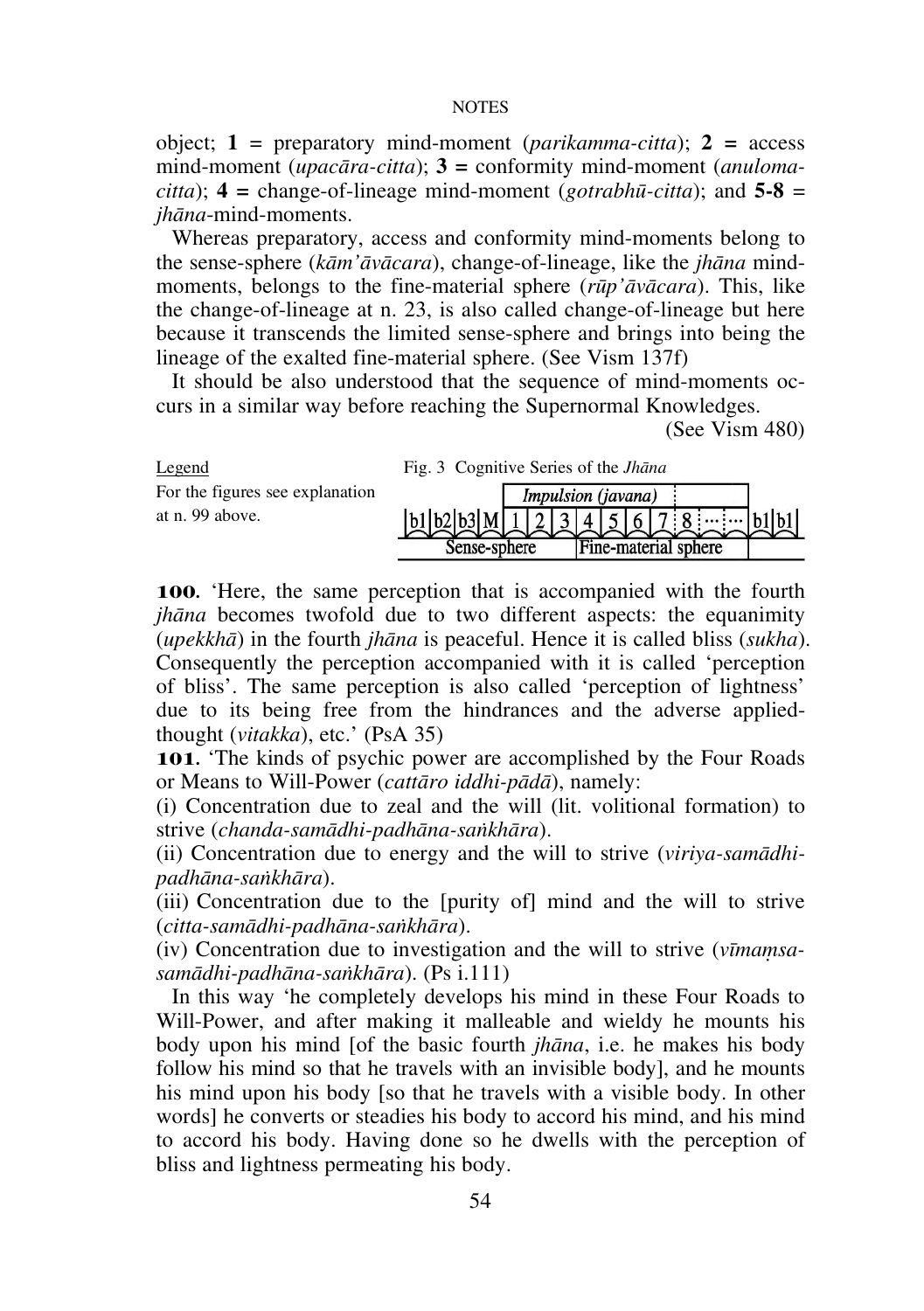When his mind is thus developed, purified and brightened, he directs and inclines it to the Knowledge of the Kinds of Psychic Power: having been one, he becomes many, having been many, he becomes one; he appears and vanishes; he goes unhindered through walls, enclosures and mountains, as though in open space; he goes on unbroken water as though on earth; seated cross-legged he travels in space like a winged bird; with his hands he touches and strokes the moon and sun so mighty and powerful; he wields bodily mastery even as far as the Brahmà World: D i.77.

Thus the wisdom gained by the will-power of defining body and mind as one and of steadying the perception of bliss and lightness is knowledge of the kinds of psychic power.' (Ps i.111)

## [51. Purification of the Ear-element (*sota-dhàtu-visuddhi*)]

Vitakka-vipphāra-vasena nānatt'ekatta-sadda-nimittānam pariyogāhane paññā sota-dhātuvisuddhi-ñānam.

**The wisdom gained by fathoming [i.e. comprehending] sound signs in their diversity and unity through the expansion of applied-thought102 is knowledge of purification of the ear-element.** 

**102.** `Through the expansion or the impetus (*vega*) of one's applied thought (*vitakka*) to the signs of sounds when doing the preparatory work (*parikamma-karane-kāle*) for the arousal of the divine earelement.' (PsA 35)

Thus, `having completely developed his mind in the Four Roads to Will-Power, and made it malleable and wieldy he gives attention to the signs of sounds (*sadda-nimittà*) that are far off, nearby, gross, subtle, soft and either in the east or west, etc. ten directions.

When his mind is thus developed ... he directs ... it to the Knowledge of Purification of the Ear-element, with the divine ear-element, which is purified and surpasses the human, he hears both kinds of sounds, the divine and the human, those that are far as well as near: D i.79.

Thus the wisdom gained by fathoming sound signs in their diversity and unity through the expansion of applied-thought is knowledge of purification of the ear-element.' Ps i.112)

[52. Penetration of Others' Mind (*ceto-pariyàya*)]

*Tiõõannaü cittànaü vipphàrattà indriyànaü pasàda-vasena nànatt'ekatta-vi¤¤àõa-cariyà pariyogàhane pa¤¤à ceto-pariya-¤àõaü.*

**The wisdom gained by fathoming the behaviour of [others'] consciousness in its diversity and unity103 through the sensitivity [seen] in the [six] physical faculties [of their eye, etc.]<sup>104</sup> due to the expansion of the three types of [their] mind105 is knowledge of penetration of [others'] mind.<sup>106</sup>**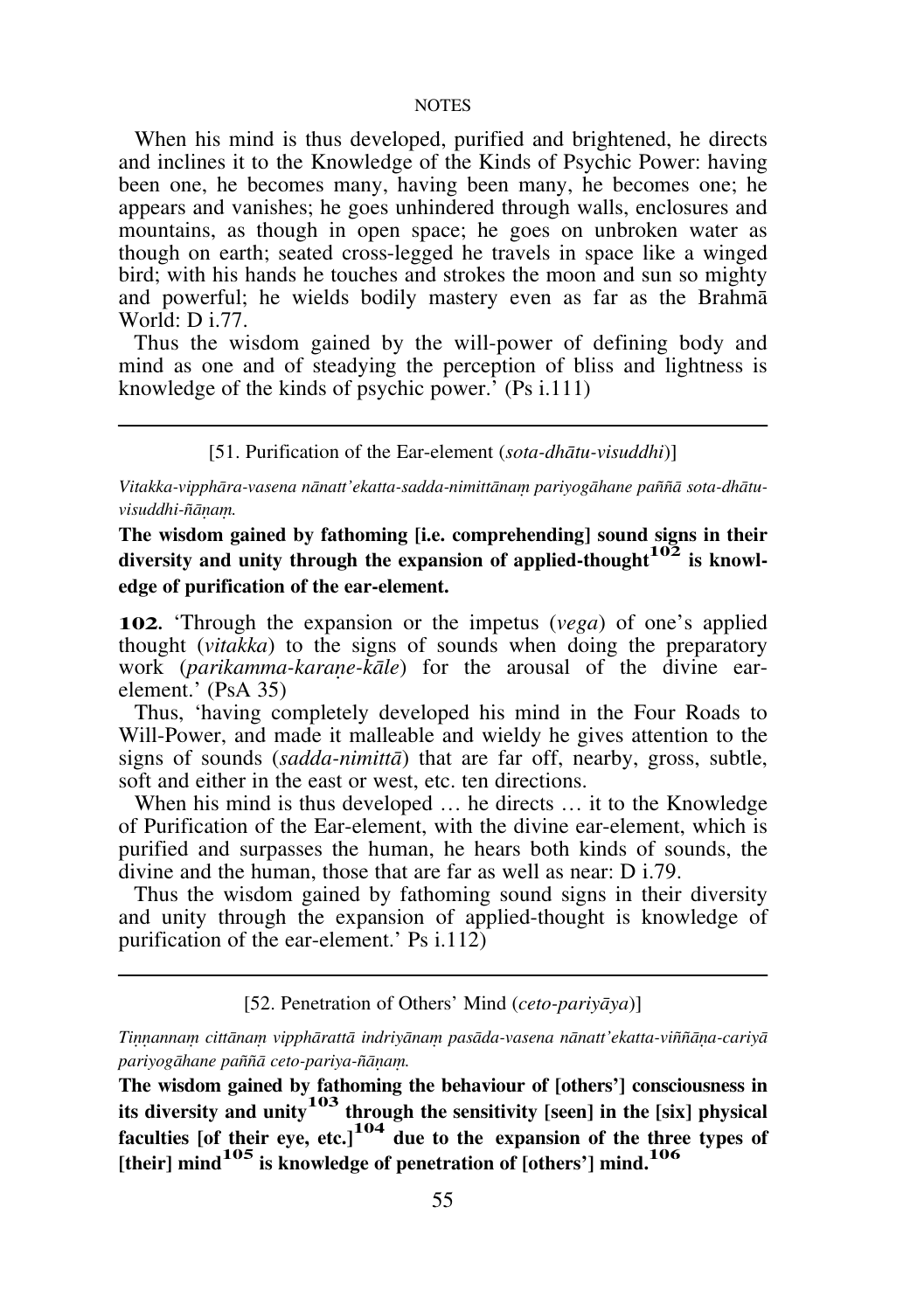**103.** `Behaviour of consciousness (*vi¤¤àõa-cariyà*) refers here [as a collective term] to the 89 types of consciousness [classified as wholesome, unwholesome, indeterminate, sense-sphere, etc., mundane and supramundane]. The wisdom is the wisdom that knows the behaviour or process (*pavatti*) of those types of consciousness in their diversity and unity. Thus, for example, the behaviour of consciousness in an unconcentrated person is diverse, in a concentrated person is unified; or if that person's consciousness is accompanied with lust it is diverse, if it is accompanied without lust it is unified.' (PsA 36)

**104.** 'Cakkhādīnam channam indriyānam **pasāda**-vasena.' (PsA 36)

Here *pasàda* (sensitivity) refers to the sensitivity of matter (*pasàdaråpa*) in the sense-organs that respond to sense-stimuli. Thus, for example, `the eye's characteristic is sensitivity of primary elements (*mahàbhåta*) that is ready for the impact of visible stimuli. It is manifested as the footing of eye-consciousness. Its proximate cause is primary elements born of *karma* sourcing from desire to see.' (Vism 444)

**105.** Three types of [their] mind according to being accompanied by gladness (*somanassa-sahagata*), sadness (*domanassa-sahagata*) and equanimity (*upekkha-sahagata*).' (PsA 36) As it is said: '[The meditator who] developed his mind in the Four Roads to Will-Power knows [the expansion of the three types of others' mind] thus "This matter is originated by the mental faculty of gladness (*somanass'indriya*), this is originated by the mental faculty of sadness (*domanass'indriya*) and this is originated by the mental faculty of equanimity (*upekkh'indriya*)."

(Ps i.113)

`These instructions are given in order to show the way a beginner should arouse this knowledge. That is successfully done through the divine eye, which constitutes its preparatory work. Therefore he should extend light, and should seek out another's behaviour of consciousness by keeping under observation with the divine eye the colour of the blood present with the matter of the physical heart as its support. For when a behaviour of consciousness accompanied by gladness is present, the blood is red; when a behaviour of consciousness accompanied by sadness is present, it is blackish; when a behaviour of consciousness accompanied by equanimity is present, it is clear like sesamum oil. So he should seek out another's behaviour of consciousness by keeping under observation the colour of the blood in the physical heart thus "This matter is originated by the mental faculty of gladness; this is originated by the mental faculty of sadness; and this is originated by the mental faculty of equanimity" and so consolidate his knowledge of penetration of others' mind.

It is when it has been consolidated in this way that he can gradually get to understand not only all behaviour of sense-sphere consciousness but those of fine-material and immaterial consciousness as well by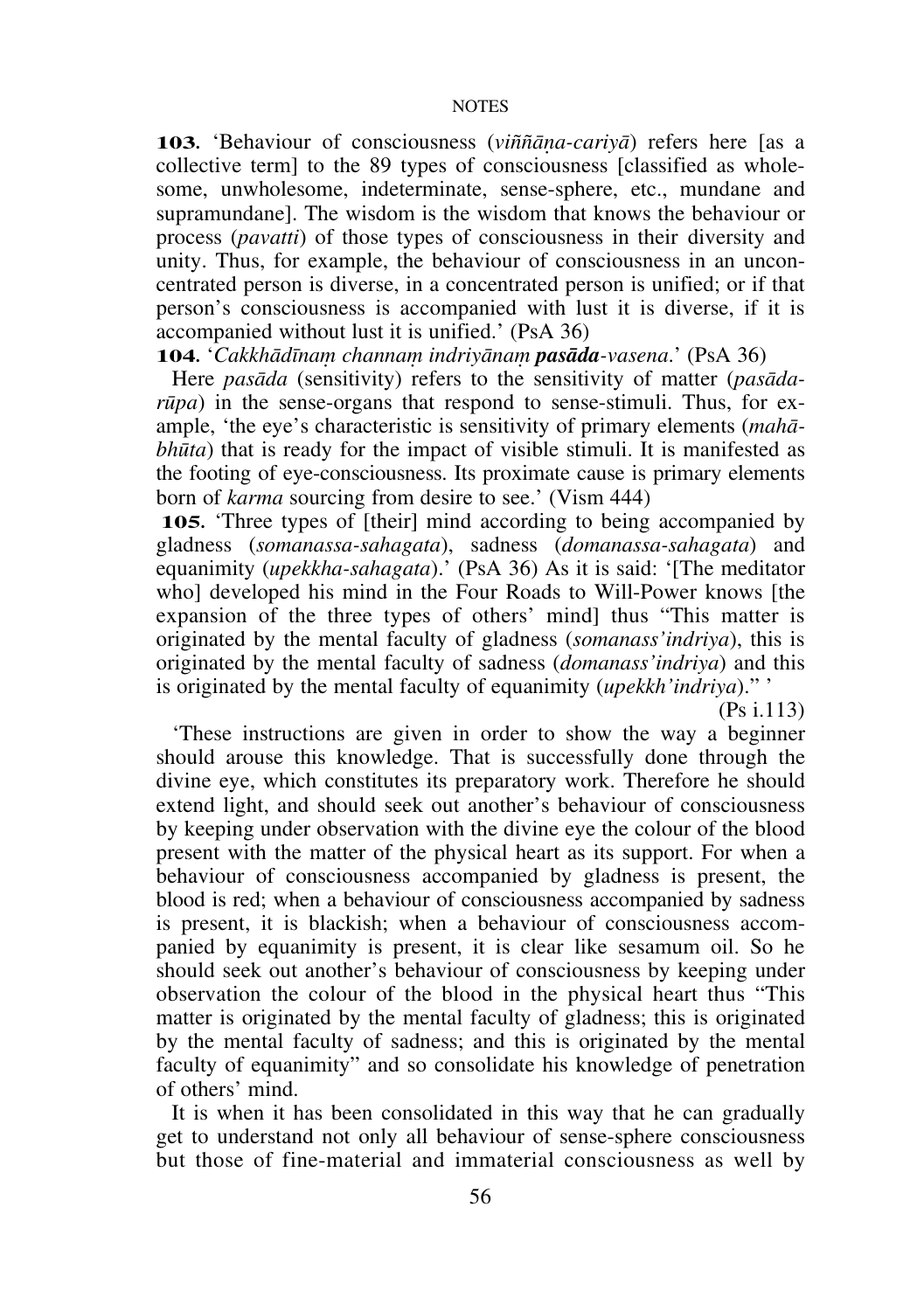tracing one behaviour of consciousness from another without any more seeing the physical heart's matter.' (Vism 409)

**106.** With his mind thus developed  $\ldots$  he directs it to the Knowledge of Penetration of [Others'] Mind. Penetrating with his mind the mind of other beings (*para-sattānam*) ... he knows their lustful mind as lustful or not lustful mind as not lustful; their angry mind as angry or not angry mind as not angry  $[etc.].'$  (D i.79; Ps i.113)

[53. Recollection of One's Past Lives (*pubbe nivàs'ànussati*)]

Paccaya-ppavattānam dhammānam nānatt'ekatta-kamma-vipphāra-vasena pariyogāhane *pa¤¤à pubbe nivàs'ànussati-¤àõaü.*

**The wisdom gained by fathoming conditionally occurring phenomena<sup>107</sup> through the expansion of** *karma* **in its diversity and unity<sup>108</sup> is knowledge of recollection of [one's] past lives.<sup>109</sup>**

**107.** I.e. `conditionally arisen physico-mental phenomena (*paccay'uppanna-dhammà*) that occur due to conditions on account of the Law of Dependent Origination (*pañicca-samuppàda-vasena*).' (PsA 37) As it is said `Having completely developed his mind in the Four Roads to Will-Power he knows thus "When this [condition] exists, that [effect] comes to be; with the arising of this [condition], that [effect] arises. That is to say: with ignorance as condition there are *karma*-formations; with *karma*-formations as condition there is [rebirth-linking] consciousness ... [and so with the other twelve links of Dependent Origination]. Thus there is the arising of this whole mass of suffering.' (Ps i.114)

`By seeing Dependent Origination he sees series of births (*jàtiparamparam*). Thus attention to Dependent Origination is very useful for the Knowledge of Recollection of [One's] Past Lives. Moreover, by seeing the conditions the fatalistic Doctrine of Non-causality (*ahetukavàda*) is rejected. By seeing the effects both the Doctrine of Eternity and Non-causality (*sassat'àhetuka-vàda*) are rejected.' (PsA 243)

**108.** Here, `the unwholesome *karma* is diverse, the wholesome *karma* is unified; or the *karma* in the sense-sphere is diverse, that in the finematerial-sphere is unified.' (PsA 37)

**109.** 'With his mind thus developed ... he directs it to the Knowledge of Recollection of [One's] Past Lives. He recollects his manifold past life: one birth, two births, three births, ... hundred ... thousand births ... .'

(D i.81; Ps i.114)

[54. Divine Eye (*dibba-cakkhu*)]

Obhāsa-vasena nānatt'ekatta-rūpa-nimittānam dassanaṭṭhe paññā dibba-cakkhu-ñāṇam. **The wisdom gained by seeing signs of visible objects in their diversity<sup>110</sup> and unity111 by means of illumination112 is knowledge of the divine eye.<sup>113</sup>**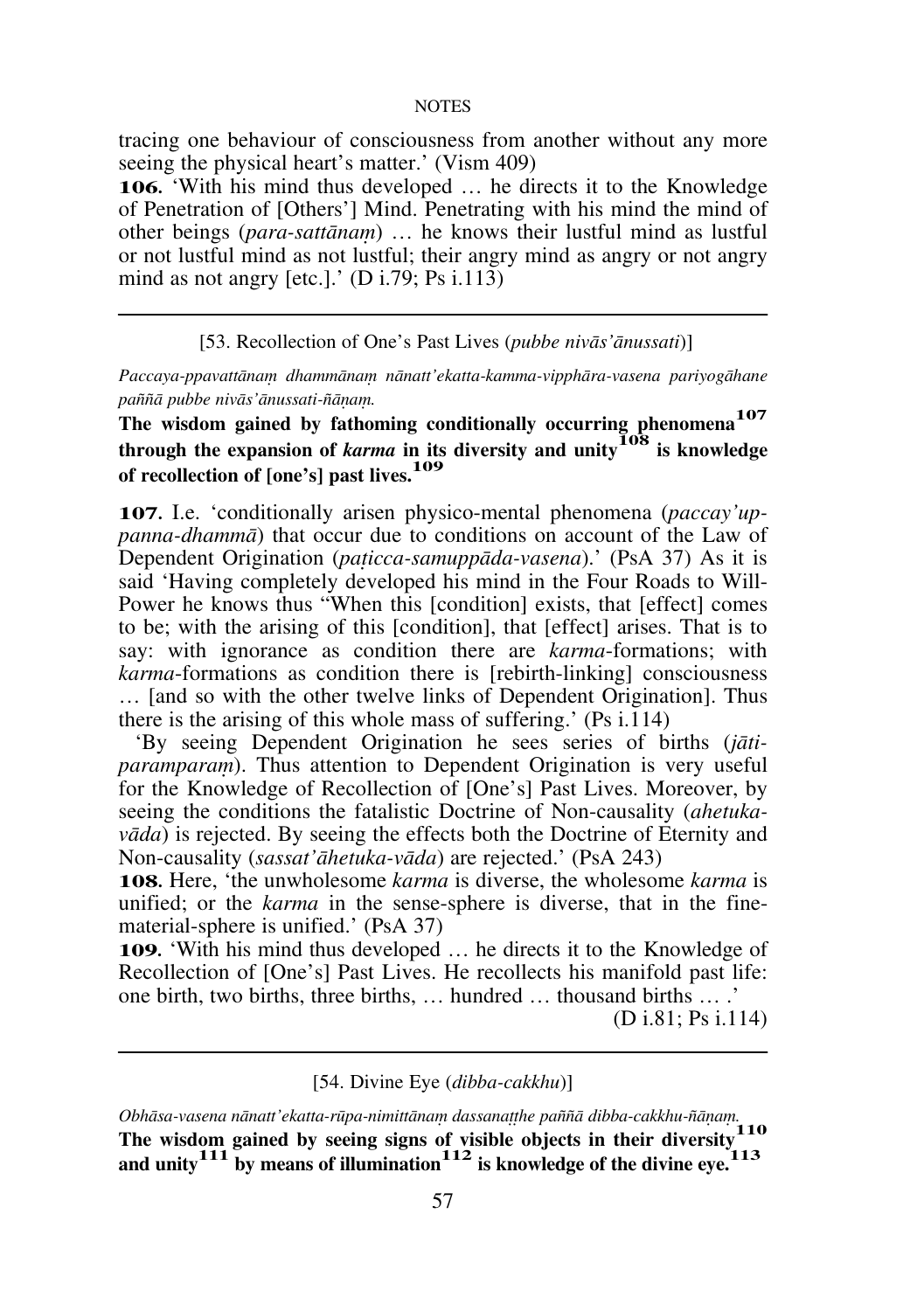**110.** I.e. `forms (*råpàni*) of diverse beings, or forms of beings born in diverse bodies, or forms in diverse directions.' (PsA 37)

**111.** I.e. `the form of a being, or the form of a being born in a body, or forms of beings in one direction or mixed forms in unity.' (PsA 37)

**112.** `By means of the illumination of the fire-, white-, or light-*kasinas* that are the object of the fourth *jhàna* and are extended (*pasàrità*) in order to see forms with the divine eye.' (PsA 37)

'The light- ( $\bar{a}$ loka-) *kasina* is the best of the three *kasinas*. The other two have been mentioned in accordance with that. So either that, or one of the others should be worked up.' (PsA 258; Vism 428) Hence it is said `Having completely developed his mind in the Four Roads to Will-Power he gives attention to the perception of light ( $\bar{a}$ loka-*sañña*), he determines the perception of day: "As the day is, so should be the night; as the night is, so should be the day". With his mind thus open and unenclosed he develops his mind accompanied with illumination.'

(Ps i.114)

**113.** `It is *divine* because of its similarity to the divine; for deities have as divine eye the sensitivity that is produced by *karma* consisting on good conduct and is unimpeded by bile, phlegm, blood, etc., and capable of receiving an object even though far off because it is free from imperfections. And this eye, consisting in knowledge, which is produced by the power of the meditator's energy in developing meditation, is similar to the divine. Also it is `divine' because it is obtained by means of divine abiding, and because it has divine abiding as its support. And it is `divine' because it greatly illuminates by discerning light. And it is `divine' because it has a great range through seeing objects that are behind walls, and so on.' (PsA 37; Vism 423)

The divine eye can be even developed to the extent of seeing the passing away and reappearance of beings. As it said `With his mind thus developed  $\ldots$  he directs it to the Knowledge of the Passing Away and Reappearance of Beings (*cut'åpapàta-¤àõa*). With the divine eye, which is **purified** and surpasses the human, he sees beings passing away and reappearing, inferior and superior, fair and ugly, happy or unhappy in their destiny; he understands beings as faring according to their deeds (*karma*) ... .' (Ps i. 115; D i.82)

`The divine eye is **purified** since it is a cause for Purification of View (*ditthi-visuddhi*), owing to seeing passing away and reappearance of beings. One who sees only passing away and not reappearance assumes the annihilation view *(uccheda-ditthi)*; and one who sees only reappearance and not passing away assumes the view that new beings appear (*nava-satta-pàtubhava-diññhi*). But since one who sees both outstrips that twofold [false] view, that vision of his is therefore a cause for Purification of View. And the Buddha's sons see both of these.'

(PsA 259; Vism 423)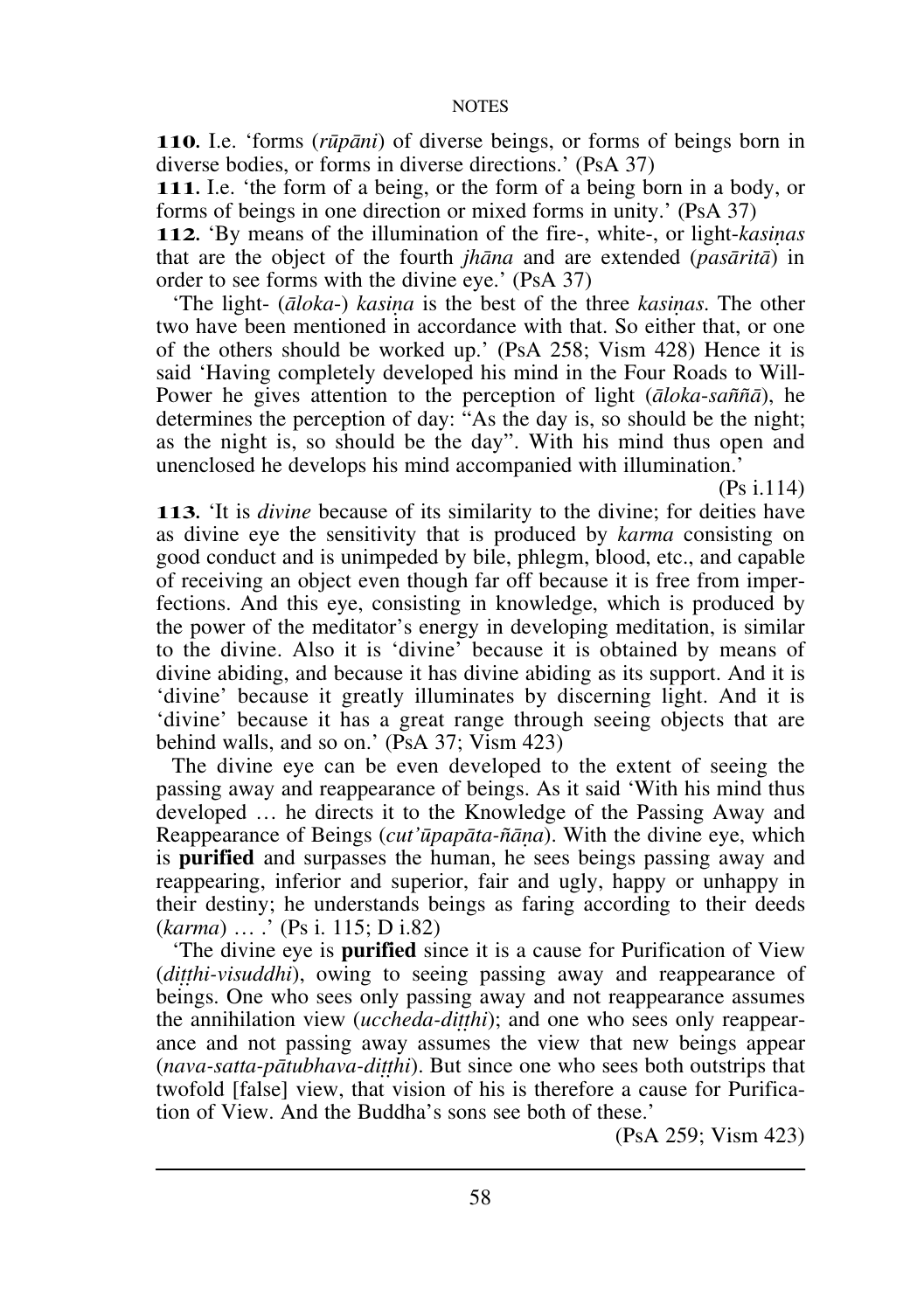# [**I. SUPRAMUNDANE KNOWLEDGE**

# 55. Exhaustion of Mental Cankers (*àsava-kkhaya*)]

Catu-satthiyā ākārehi tinnannam indriyānam vasī-bhāvatā paññā āsavānam khaye ñānam. **The wisdom gained by the mastery of the three [supramundane] faculties114 in sixty-four aspects115 is knowledge of the exhaustion of mental cankers [i.e. of the Path of Arahantship].<sup>116</sup>**

**114.** I.e. `the faculty of (i) I-shall-come-to-know-the-unknown (*ana¤¤àta¤'¤assàmã't'indriya*), (ii) the Known (*a¤¤'indriya*), and (iii) Finalknower (*a¤¤àtàv'indriya*).' (Ps i.115)

`The first is called the `Faculty of I-shall-come-to-know-the-unknown' because it arises in the initial stage [of the Path of Stream-entry] in one who has entered on the way thus "I shall come to know the deathless state, or the Teaching (*Dhamma*) of the Four Noble Truths, not known to me", and because it carries the meaning of faculty (i.e. mind-power). The second is called the `Faculty of the Known' because of knowing [the deathless state, etc.], and because it carries the meaning of faculty. The third is called the `Faculty of the Final-knower' because it arises in one who has exhausted the mental cankers, who possesses final knowledge, and whose task of getting to know the Four Truths is finished, and because it carries the meaning of faculty.' (Vism 491)

`The first faculty arises in one instance: in the Path of Stream-entry. The second arises in six instances: in the Fruition of Stream-entry, in the Path and Fruition of Once-return, in the Path and Fruition of Non-return, and in the Path of Arahantship. The third arises in one instance: in the Fruition of Arahantship.' (Ps i.115f)

**115.** The three supramundane faculties (see n. 114) do not arise unequipped or unaided. They are equipped in their corresponding eight instances of the Paths and Fruitions with eight mental faculties, namely, with the faith-, energy-, mindfulness-, concentration-, wisdom-, mind-, cognition-, gladness-, and life-faculty. (See Ps i.116)

Thus `these eight mental faculties amount to sixty four aspects of the three supramundane faculties when counted at each of the eight instances of the Paths and Fruitions [i.e.  $8 \times 8 = 64$ ]. Moreover, the three supramundane faculties are fully mastered at the Fruition of Arahantship by the faculty of the Final-knower by means of these eight mental faculties in their eight aspects [of faith, etc.].' (PsA 37)

**116.** About the four kinds of mental cankers (*àsavas*) of sensualpleasure, existence, wrong views, and ignorance that are gradually exhausted by the Paths and Fruitions of Stream-entry, etc. see n. 52.

Here, however, 'only the Knowledge of the Path of Arahantship (*arahatta-magga-¤àõa*) is called the Knowledge of the Exhaustion of Cankers ( $\bar{a}$ *sava-kkhaya-ñāna*) because it exhausts the cankers leaving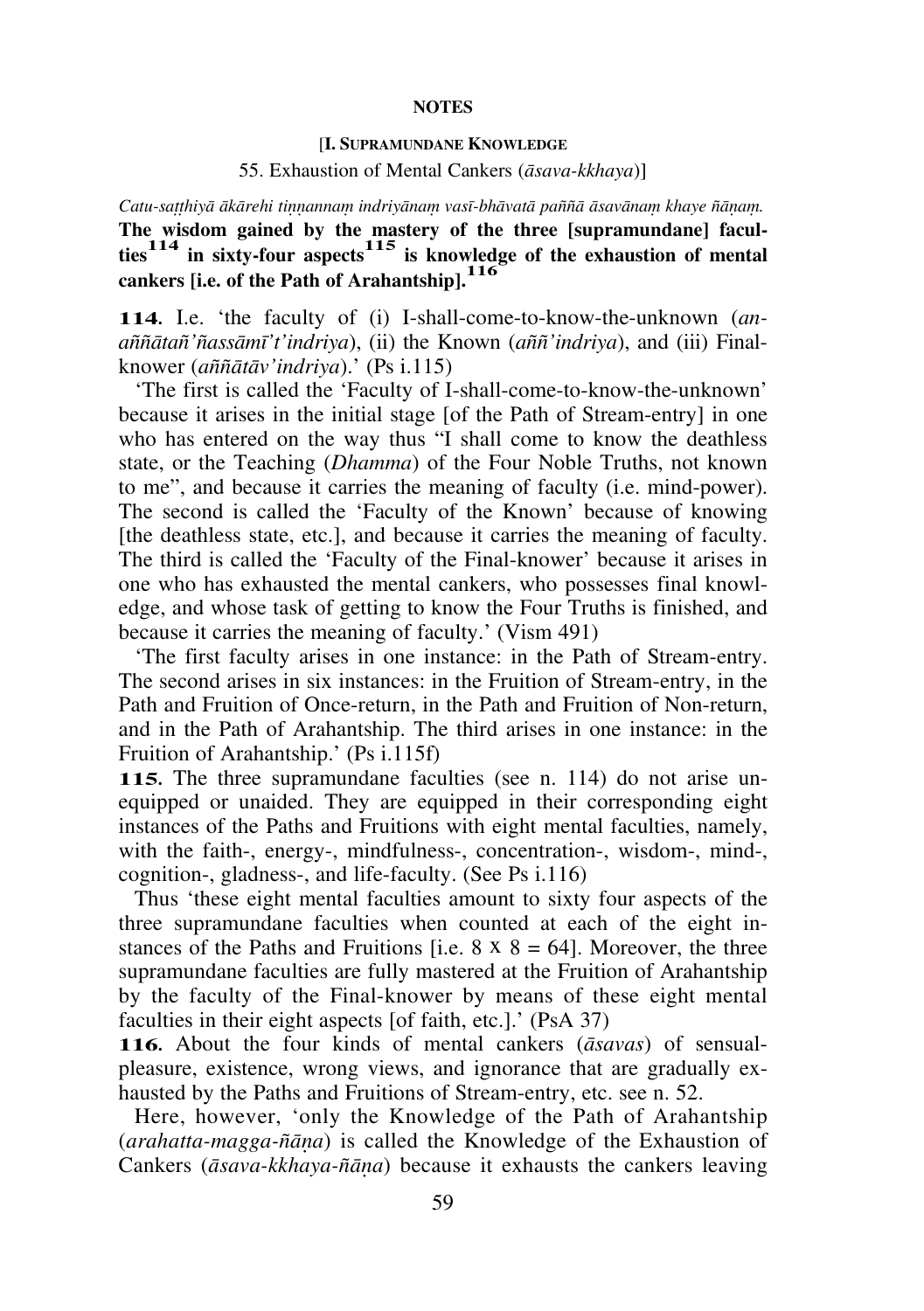none of them. Hence it is only the Arahant who is called *khūn'āsava* (One whose cankers are exhausted).' (PsA 263)

# [56-59. The Truths (*sacca*) **117** 56. Suffering (*dukkha*)]

 $Pariññat$ he paññā dukkhe ñānam.

**The wisdom gained by fully understanding [the fourfold nature of suffering118] is knowledge of suffering.**

[57. Origin (*samudaya*)]

*Pahānatthe paññā samudaye ñānam.* 

**The wisdom gained by abandoning [the fourfold nature of suffering's origin119] is knowledge of [its] origin.**

[58. Cessation (*nirodha*)]

 $Sacchikirivat$ the paññā nirodhe ñānam.

**The wisdom gained by realizing [the fourfold nature of suffering's cessation120] is knowledge of [its] cessation.**

[59. The Path (*magga*)]

*Bhāvanatthe paññā magge ñānam.* 

**The wisdom gained by developing [the fourfold nature of the path121] is knowledge of the path.** 

**117.** `The four knowledges of the Four Truths [Nos. 56-59] are shown next to the Knowledge of the Exhaustion of Cankers [No. 55] in order to point out each Path-comprehension (*ekàbhisamaya*) by each Pathknowledge (*magga-¤àõa*) that is related to the Path-knowledge of Arahantship which is called Knowledge of the Exhaustion of Cankers.'

(PsA 38)

**118.** I.e. fully understanding its fourfold nature of: `oppressing (*pãlana*), being formed (*saïkhata*), burning (*santàpa*), and change (*vipariõàma)*.'

(Ps i.118)

**119.** I.e. abandoning its fourfold nature of: `accumulating (*àyåhana*), source (*nidāna*), bondage (*saññoga*), and impediment (*palibodha*).

(ibid.)

**120.** I.e. realizing its fourfold nature of: 'escape *(nissarana)*, seclusion (*viveka*), not being formed (*asaïkhata*), and deathlessness (*amata*).

(ibid.)

**121.** I.e. developing its fourfold nature of: `*niyyàna* (leading out [of formations]), *hetu* (cause [for reaching Nibbàna]), *dassana* (seeing [Nibbàna]), and *àdhipateyya* (predominance).' (ibid.; PsA 67)

The order of the Truths is here as taught by The Buddha in His discourses. `The truth of suffering is given first since it is easy to understand because of its grossness and because it is common to all living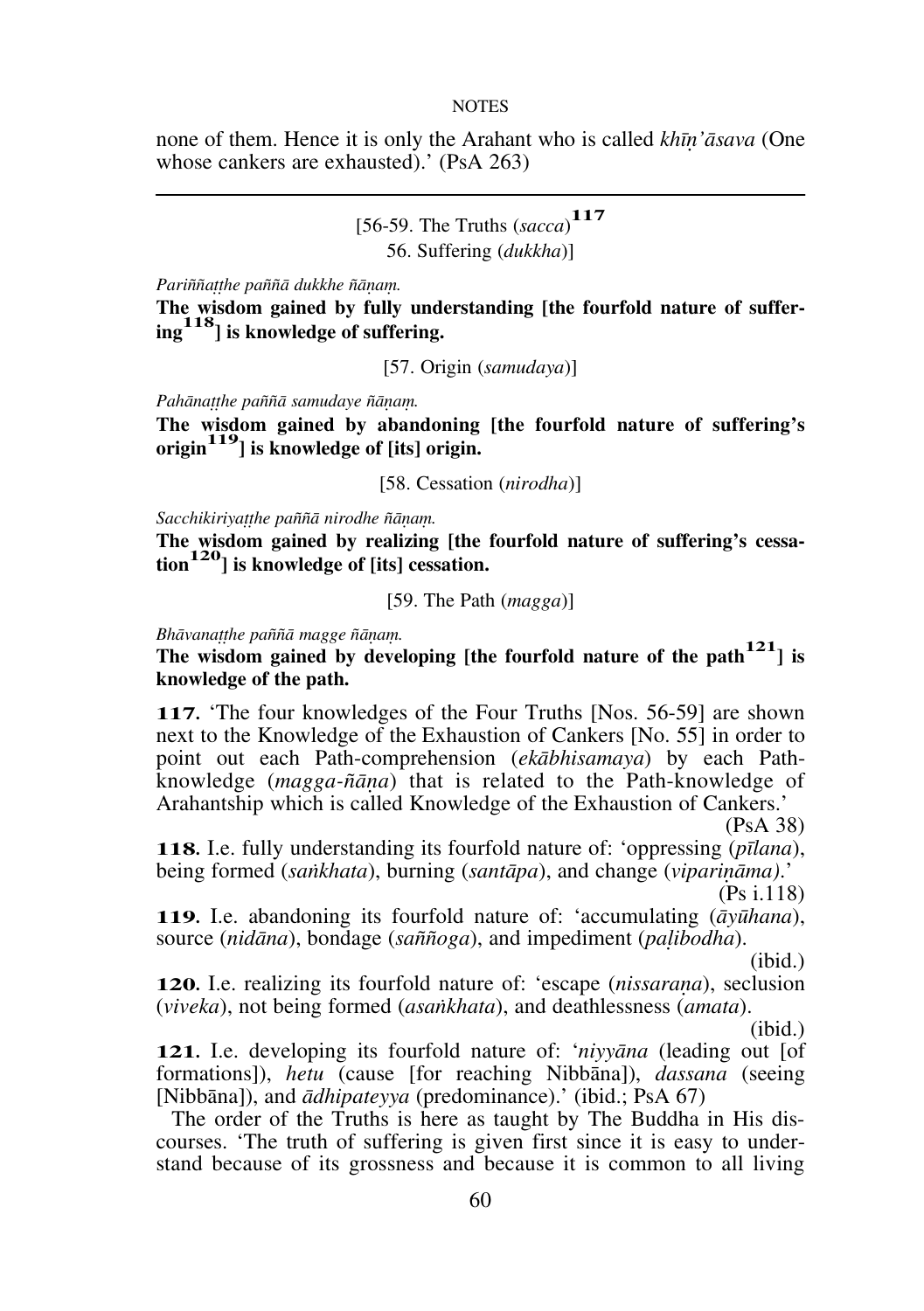beings. The truth of origin is given next to show its cause. Then the truth of cessation, to make it known that with the cessation of the cause there is the cessation of the effect. The truth of the path comes last to show the means to achieve that.

Or alternatively, the truth of suffering is given first to instill a sense of urgency into living beings caught up in the enjoyment of the pleasure of existence; and next to that, the truth of origin to make it known that that [suffering] neither comes about of itself as something not made nor is it due to creation by an overlord, etc., but that on the contrary it is due to this [cause, i.e. craving]; after that is given the truth of cessation to instill comfort by showing the escape to those who seek the escape from suffering with a sense of urgency because overwhelmed by suffering with its cause. And after that, the path that leads to cessation, to enable them to attain cessation.' (Vism 497)

The Four Noble Truths are, for a better understanding, shown below as an overview in Tables according to their definition, ultimate sense, fourfold nature, characteristics, etc., and simile.

| $\nu$ ennuon        |                                             |                     |                            |
|---------------------|---------------------------------------------|---------------------|----------------------------|
| <b>Suffering</b>    | Origin                                      | <b>Cessation</b>    | <b>Path</b> (to Cessation) |
| <b>Birth</b>        | Craving for sen-                            | Nibbāna (non-       | Right view                 |
| Ageing              | sual-pleasures                              | <i>craving</i> )    |                            |
| <b>Sickness</b>     | Craving for exis-                           |                     | Right thinking             |
| Death               | tence                                       | (Remainderless)     |                            |
| Sorrow              |                                             | detachment and      | Right speech               |
| Lamentation         | Craving for non-                            | cessation of that   |                            |
| Pain                | existence                                   | same craving)       |                            |
| Grief               |                                             |                     | Right action               |
| Despair             | (Producing further)                         |                     |                            |
| Association with    | existence)                                  | (Giving it up)      | Right livelihood           |
| the unloved         | (Accompanied by                             |                     |                            |
| Separation from     | delight and lust)                           | (Relinquishing it)  | Right effort               |
| the loved           |                                             |                     |                            |
| Not to get what     | (Delighting in this                         | (Letting it go)     | Right mindfulness          |
| one wants           | and that personality<br>or visual, etc. ob- |                     |                            |
| The five aggregates |                                             | (Not relying on it) |                            |
| of clinging         | jects)                                      |                     | Right concentration        |

| Ultimate sense (paramattha) |  |
|-----------------------------|--|
|-----------------------------|--|

*Definition* 

| <b>Suffering</b>     | Origin           | <b>Cessation</b> | <b>Path</b> (to Cessation) |
|----------------------|------------------|------------------|----------------------------|
| Materiality          | Mental-factor of | Nibbāna-element  | Faculty of wisdom          |
| $(28 \text{ kinds})$ | greed (lobha)    |                  | Applied-thought            |
|                      |                  |                  | Three Abstinences          |
| Mundane mind         |                  |                  | (by right speech,          |
| $(81 \text{ kinds})$ |                  |                  | action and livelihood)     |
|                      |                  |                  | Energy                     |
|                      |                  |                  | <b>Mindfulness</b>         |
| Mundane mental-      |                  |                  | One-pointedness of         |
| factors (52 kinds)   |                  |                  | mind                       |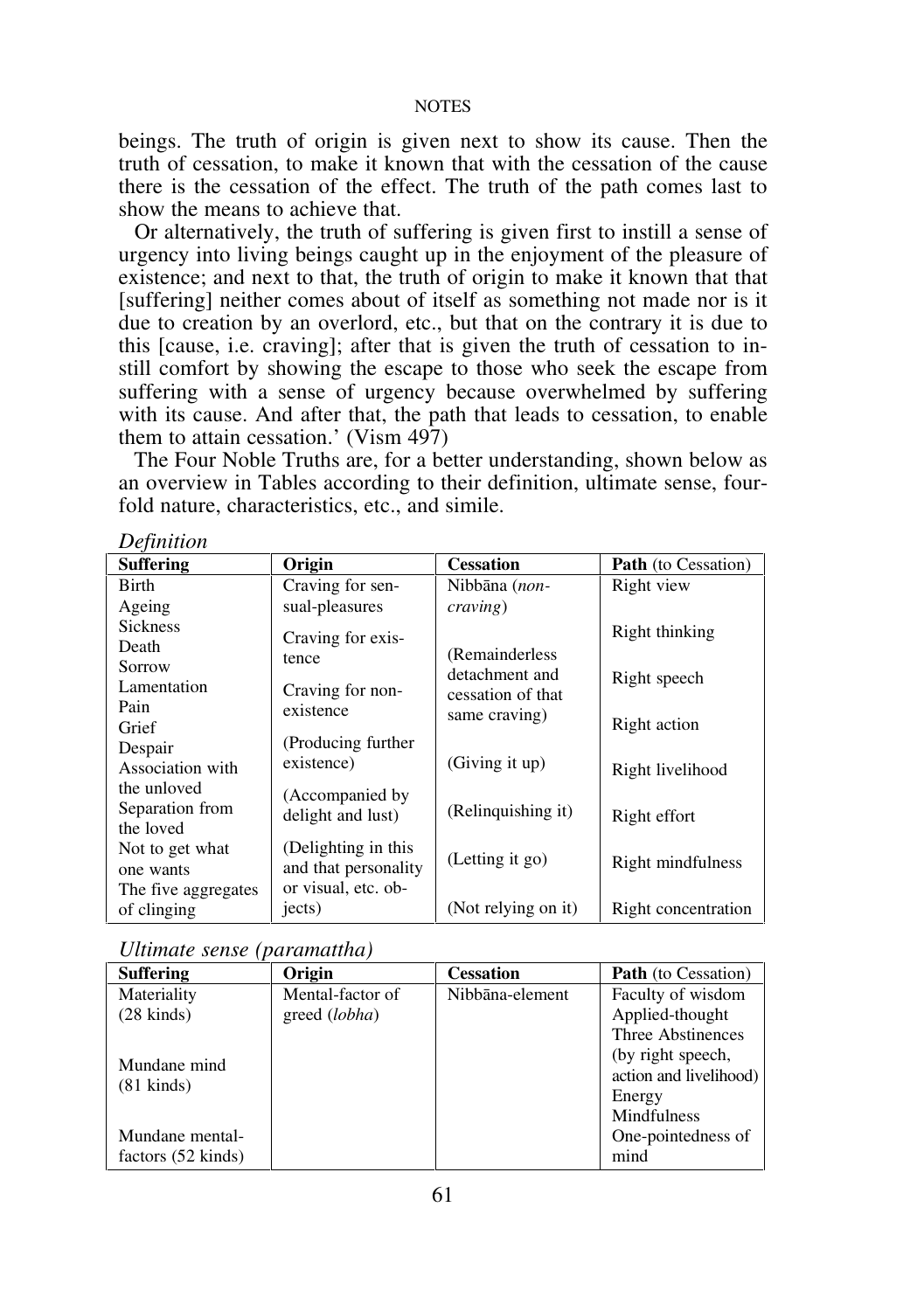# *Fourfold Nature*

| <b>Suffering</b> | Origin       | <b>Cessation</b> | <b>Path</b> (to Cessation) |
|------------------|--------------|------------------|----------------------------|
| Oppressing       | Accumulating | Escape           | Leading out                |
| Being formed     | Source       | Not being formed | Cause for Nibbana          |
| Burning          | Bondage      | Seclusion        | Seeing Nibbāna             |
| Change           | Impediment   | Deathlessness    | Predominance               |

# *Characteristics, etc.*

| <b>Suffering</b>            | Origin                       | <b>Cessation</b>     | Path (to Cessation)                   |  |  |
|-----------------------------|------------------------------|----------------------|---------------------------------------|--|--|
| Characteristic              | Characteristic               | Characteristic       | Characteristic                        |  |  |
| Afflicting                  | Producing                    | Peace                | Outlet                                |  |  |
| <i>Function</i>             | Function                     | <i>Function</i>      | <i>Function</i>                       |  |  |
| Burning                     | Preventing inter-<br>ruption | Not dying            | Abandoning defile-<br>ments           |  |  |
| Manifestation               | <i>Manifestation</i>         | <b>Manifestation</b> | <b>Manifestation</b>                  |  |  |
| Continuance                 | Impediment                   | Signless             | Emergence                             |  |  |
| Special characteristics     |                              |                      |                                       |  |  |
| Continuance                 | Causing Continu-             | Non-continuance      | Causing non-                          |  |  |
|                             | ance                         |                      | continuance                           |  |  |
| Formed                      | Craving                      | Unformed             | Seeing the unform-<br>ed              |  |  |
| Basis for craving           | Craving                      | Cessation of craving | Means for the<br>cessation of craving |  |  |
| To be fully under-<br>stood | To be abandoned              | To be realized       | To be developed                       |  |  |

# *Simile*

| <b>Suffering</b> | Origin               | <b>Cessation</b>    | <b>Path</b> (to Cessation) |
|------------------|----------------------|---------------------|----------------------------|
| Burden           | Taking up of the     | Putting down of     | Means to putting           |
|                  | burden               | the burden          | down of the burden         |
| Disease          | Cause of the disease | Cure of the disease | Medicine                   |
| Famine           | Drought              | Plenty              | Timely rain                |
| Enmity           | Cause of the enmity  | Removal of the      | Means to remove            |
|                  |                      | enmity              | the enmity                 |
| Poison tree      | The tree's root      | Cutting of the root | Means to cut the           |
|                  |                      |                     | root                       |
| Fear             | Cause of fear        | Freedom from fear   | Means to attain it.        |
| Hither shore     | Great flood          | Further shore       | Effort to reach it         |
|                  |                      | $\sim$              |                            |

(Compiled from Vism 496f)

# [**I. MUNDANE AND SUPRAMUNDANE KNOWLEDGE**

60-63. Knowledge of the Truths (*sacca-¤àõa*)]**<sup>122</sup>**

Dukkhe ñānam. **Knowledge of suffering.** 

*Dukkha-samudaye ¤àõaü.* **Knowledge of suffering's origin.**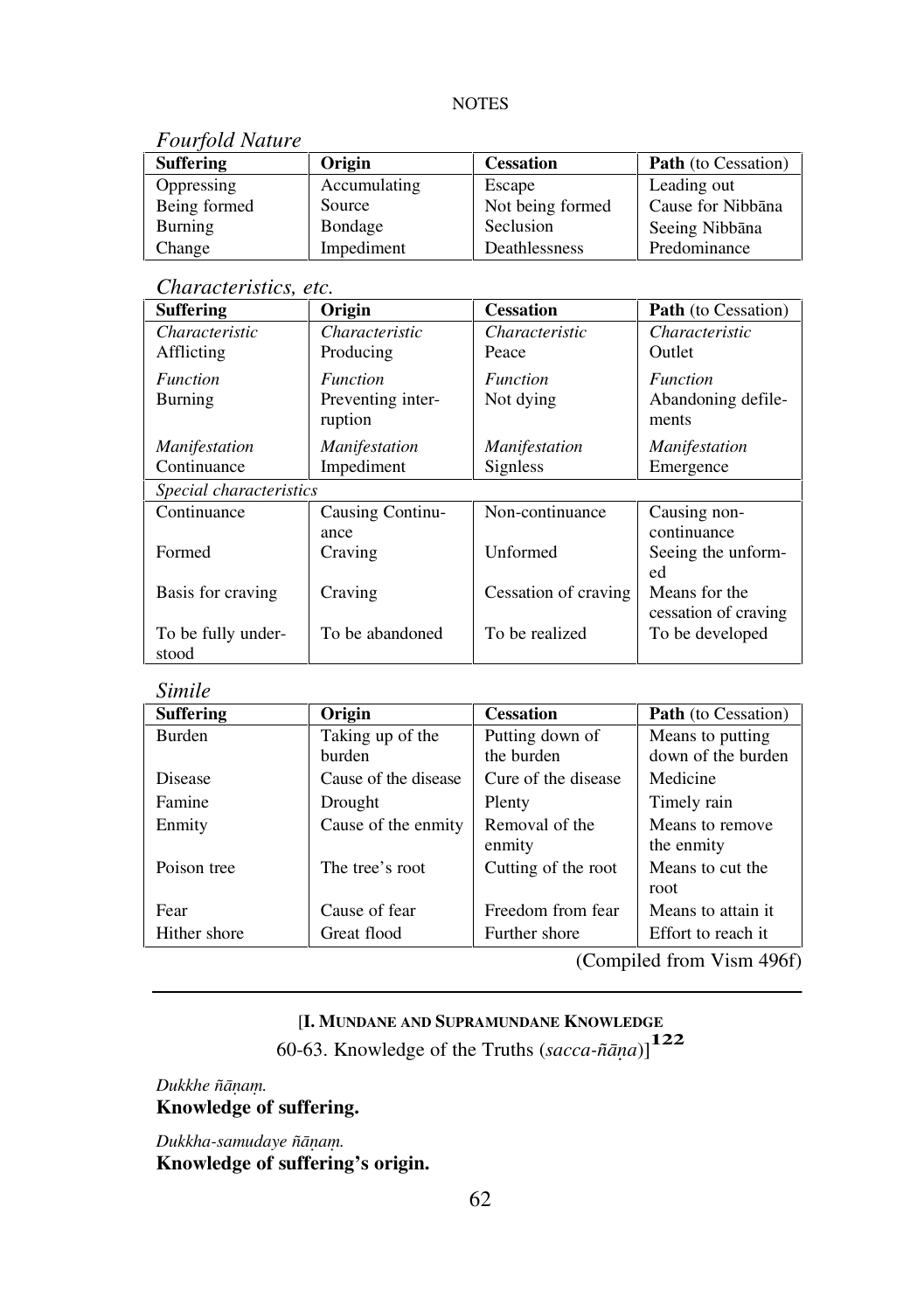# *Dukkha-nirodhe ¤àõaü.* **Knowledge of suffering's cessation.**

# *Dukkha-nirodha-gàminiyà pañipadàya ¤àõaü.* **Knowledge of the way leading to the cessation of suffering.**

**122.** `These four knowledges [Nos. 60-63] are shown next to the Four Truths [Nos. 56-59] in order to point out each of the four truths separately and according to the reviewing *(paccavekkhana)* by him who developed the path, or according to hearsay (*anussava*) by him who did not develop it.' (PsA 38)

`For knowledge of the truths is twofold, namely, knowledge as appropriate understanding (*anubodha-¤àõa*), and knowledge as penetration (*pañivedha-¤àõa*: cf. S v.431f). Herein, knowledge as appropriate understanding is mundane and occurs through hearsay, etc., about the cessation (*nirodha*) and the path (*magga*). Knowledge consisting in penetration, which is supramundane, penetrates the four truths as its function by making cessation its object according as it is said [by The Buddha], "He who sees suffering sees also its origin, its cessation, and also the way leading to its cessation: S v.437), and it should be repeated thus of all [four truths].

When this knowledge is mundane, then, occurring as the overcoming of obsessions (*parivutthāna*), the knowledge of suffering therein forestalls the [false] view of personality (*sakkàya-diññhi*); the knowledge of origin forestalls the annihilation view *(uccheda-ditthi)*; the knowledge of cessation forestalls the eternity view (*sassata-ditthi*); the knowledge of the path forestalls the moral-inefficacy-of-action view (*akiriya-ditthi*). Or alternatively the knowledge of suffering forestalls wrong theories of effect, in other words, [seeing] lastingness, beauty, pleasure, and self, in the aggregates, which are devoid of lastingness, beauty, pleasure, and self; and the knowledge of origin forestalls wrong theories of cause that occur as finding a reason where there is none, such as "The world occurs owing to an Overlord, a Basic Principle, Time, Nature", etc.; the knowledge of cessation forestalls such wrong theories of cessation as taking final release to be in the immaterial world, in a World Apex, etc.; and the knowledge of the path forestalls wrong theories of means that occur by taking to be the way of purification what is not the way of purification and constists in devotion to indulgence in the pleasures of sense-desire and in self-mortification. Hence it is said:

> As long as a man is vague about the world, About its origin, about its ceasing, About the means that lead to its cessation, So long he cannot recognize the truths.' (Vism 510)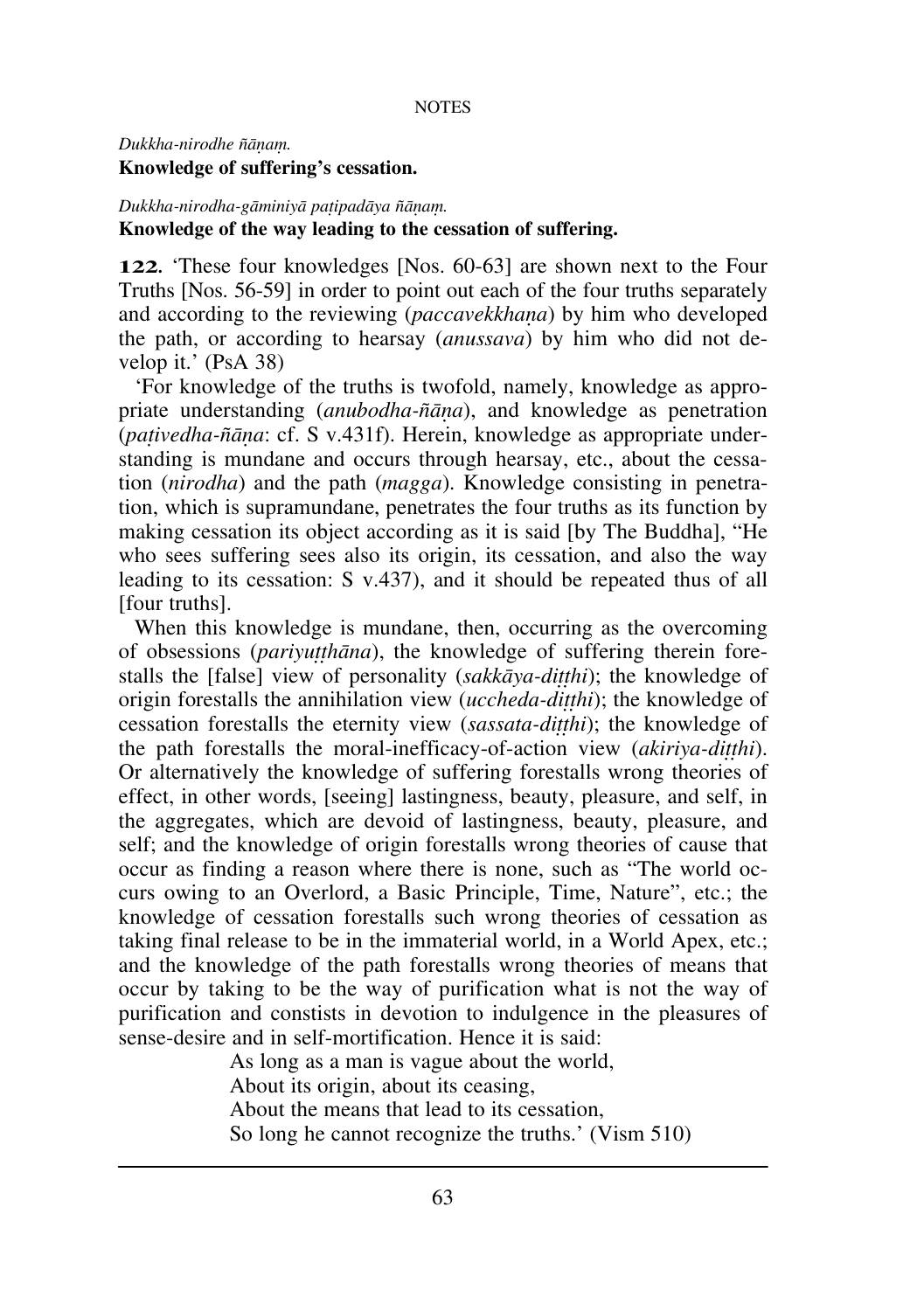### [**I. SUPRAMUNDANE KNOWLEDGE**

64-67. The Discriminations (*pañisambhidà*)]**<sup>123</sup>**

### 64. Attha-patisambhide ñānam. **Knowledge of discrimination of meaning.**

65. *Dhamma-pañisambhide ¤àõaü.*

### **Knowledge of discrimination of phenomena.**

66. Nirutti-patisambhide ñānam. **Knowledge of discrimination of linguistic expression.** 

67. *Pañibhàna-pañisambhide ¤àõaü.*

#### **Knowledge of discrimination by perspicacity.**

**123.** 'The Four Discriminative Knowledges are shown here again [cf.] Nos. 25-28] in order to point out that these occur by the very power of the Noble Path to all Noble persons (*ariya-puggala*). These are thus shown here plain without any analysis as being common *(sādhārana)* to all Noble persons. They are also shown in order to point out their special meaning in the context of the preceding Four Noble Truths [Nos. 60-63]. Thus discrimination of meaning (*attha*) is the knowledge that has suffering and cessation as its objects [cf. n. 45 (*Vibhanga-ppakarana*) where *attha* has the special meaning of 'effect of a cause']. Discrimination of phenomena (*dhamma*) is the knowledge that has the origin and the Path as its objects. Discrimination of linguistic expression is the knowledge of expression of the meaning (*attha*) and the phenomena (*dhamma*); and discrimination by perspicacity is the knowledge of the kinds of knowledge (*¤àõesu ¤àõaü*).' (PsA 39)

[68-73. Six Knowledges Not Shared by Disciples (*cha asàdhàraõa-¤àõa*) **<sup>124</sup>** 68. Penetration of Others' Spiritual Faculties (*indriya-paro-pariyatta*)]

#### *Indriya-paro-pariyatte ¤àõaü.*

**Knowledge of penetration of the high or low spiritual faculties125 [of beings].** 

**124.** `Having shown successively the sixty-seven kinds of knowledge shared by Buddhas and disciples alike, in order to point out now the extraordinary ( $\bar{a}$ *venika*) knowledges of The Buddhas that are not shared by disciples, these six kinds of knowledge [Nos. 68-73] are here specified.' (PsA 39)

These six kinds of knowledge are outside the range of any but a Buddha. Besides other abilities, these six kinds of knowledge gave The Buddha the ability to find suitable meditation subjects for everybody without error (SnA i.18), since He could see their spiritual faculties, dispositions,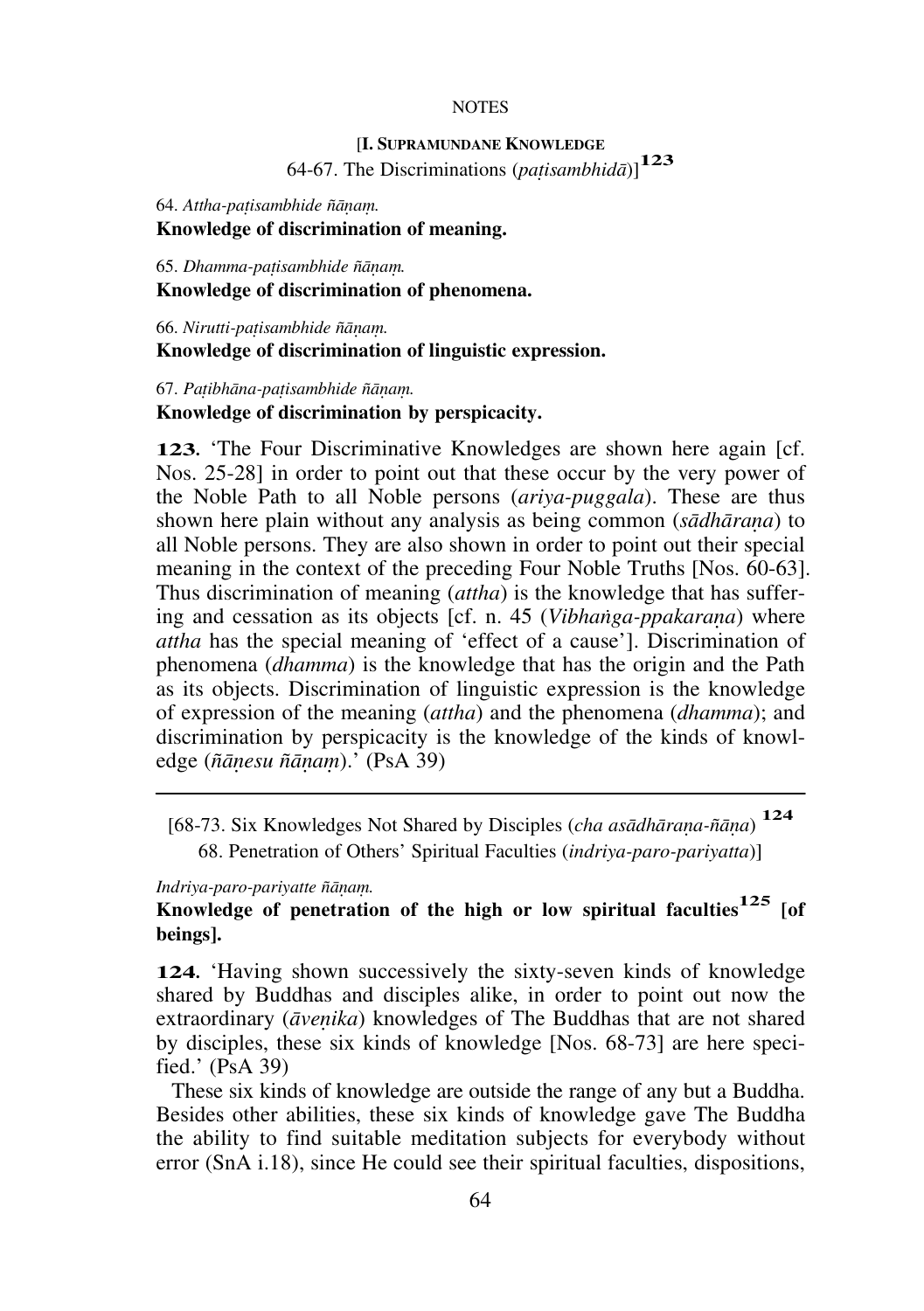underlying tendencies, and past lives unobstructed and without limitation – an ability beyond even Venerable Sāriputta.

`Moreover, when Buddhas survey beings suitable to be taught His Teaching (*Dhamma*), They survey them with Their Buddha-eye (*Buddhacakkhu*). Their Buddha-eye is the twofold knowledge, namely, Penetration of Others' Spiritual Faculties [No.68], and Dispositions and Underlying Tendencies [No.69]. As it is said `While surveying the world with His Buddha-eye, The Buddha saw beings that have little or much dust on their eyes, keen or dull spiritual faculties [of faith, etc.]  $\dots$ : Vin i.60'. And when They survey the mind-process of beings, They first survey the maturity or immaturity of their spiritual faculties. After knowing their maturity, They survey their dispositions, Underlying Tendencies, and character (*carita*) in order to teach them in accordance with their dispositions, etc. Hence the Knowledge of Penetration of Others' Spiritual Faculties is shown first and next to it is shown the Knowledge of Dispositions and Underlying Tendencies [No. 69]. And since The Buddhas accomplish a miracle for beings to be guided, therefore next to the Knowledge of Dispositions and Underlying Tendencies is shown the Knowledge of the Twin Miracle [No. 70]. And in order to elucidate the reason for these three knowledges, next to them is shown the Knowledge of the Great Compassion [No. 71]. And in order to elucidate the purity of the Knowledge of the Great Compassion, next to it is shown the Omniscient Knowledge [No. 72]. And in order to elucidate the readiness of The Omniscient Buddha to adverting (*àvajjana*) to all objective phenomena, and the unobstructability of the Omniscient Knowledge, next to it is shown the Unobstructed Knowledge [No. 73].

This is how the order [of these six kinds of Knowledge] should be understood.' (PsA 40)

**125.** I.e. the five spiritual faculties of faith (*saddhà-*), energy (*viriya-*) mindfulness (*sati-*), concentration (*samādhi-*), and wisdom (*paññ'indriya*).

The *Patisambhidā-magga* quotes a canonical passage that shows how a Buddha sees the high or low faculties of beings according to ten modes:

`Here, The Tathàgata (Buddha) sees beings that have

[1] little or [2] much dust [of lust, etc.] on their eyes [of wisdom];

[3] keen or [4] dull faculties [of faith, etc.];

[5] good or [6] bad qualities [of faith, etc.]; that are

[7] easy or [8] hard to instruct;

[9] some who see fear in the other world and in what is censurable, and

[10] some who do not see fear in the other world and in what is censurable.'

(Vin i.6; M i.69; S i.138)

Then it explains:

`A person with faith, energy, mindfulness, concentration, or wisdom, has little dust on his eyes, has keen spiritual faculties, has good qualities,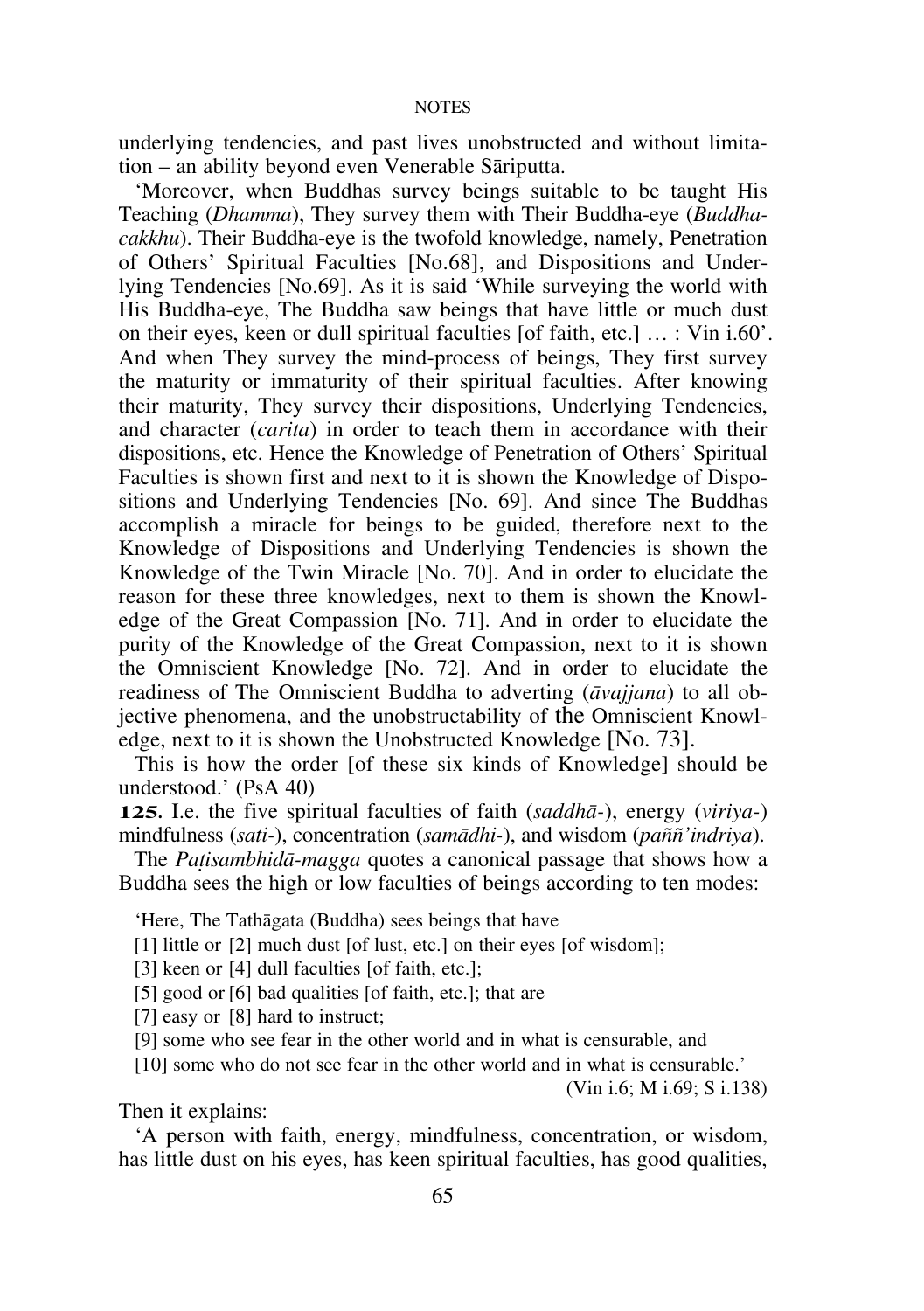is easy to instruct, and sees fear in the other world and in what is censurable; while a person without faith, etc. has much dust on his eyes, [and so on].

Thus The Tathàgata knows and sees and recognizes and penetrates these five spiritual faculties in fifty aspects [i.e. the above 10 modes combined with each of the five spiritual faculties].' (Ps i.121; PsA 268)

Other canonical passages on this Knowledge can be found in, for example, S v.205; A v.34, 38; Nett 101; and Vbh 340, 342.

[69. Dispositions and Underlying Tendencies (*àsay'ànusaya*)]

Sattānam āsay'ānusaye ñānam.

# **Knowledge of the dispositions126 and underlying tendencies127 of beings.**

**126.** *âsaya* (disposition, i.e. natural qualities of mind and character of beings), `is a term for the process of mind set round with wrong or right view, sensual-pleasures or renunciation, etc.' (PsA 40)

A Buddha knows beings' dispositions how `they are either supported by some such view of existence or non-existence as this "The world is eternal or not eternal; finite or infinite; the soul and the body are the same or different; a being exists after death, does not exist, both exists and does not exist, or neither exists nor does not exist.' (Ps i.123)

These views are called the `10 Antinomies or Extreme Wrong Views' (*anta-ggāhikā micchā-ditthi*). See, for example, D iii.45, 48; Ps i.151.

`Or else avoiding these extreme views beings either accept in conformity [with supramundane knowledge] the dependently arisen phenomena through [seeing] conditionality (*idappaccayatà pañicca-samuppannesu dhammesu*), or they acquire knowledge according to reality (*yathàbhåta-¤àõa*).

He also knows beings as pursuing sensual-pleasures or renunciation; ill-will or non-ill-will; sloth and torpor or perception of light.

He knows also that even though a being pursues sensual-pleasures, etc., yet he is disposed towards renunciation, etc.' (Ps i.123)

**127.** *Anusaya* (underlying tendencies) 'is a term for the inveterate (deep-rooted, long established) sensual-lust, etc. in the process of beings's mind: (PsA 41)', 'because these underlie as a cause for the arising ever and again of sensual-lust, etc.' (Vism 684)

`There are seven underlying tendencies, namely, sensual-lust (*kàma* $r\bar{a}ga$ ), aversion (*patigha*), conceit (*m* $\bar{a}na$ ), wrong view (*ditthi*), sceptical doubt (*vicikicchà*), lust for existence (*bhava-ràga*), and ignorance (*avijjà*).' (Ps i.123)

The way the underlying tendencies occur is as follows:

`Wherever in the world there is anything pleasant and agreeable [to the senses], there the underlying tendency to sensual-lust underlies. Wherever in the world there is anything unpleasant and disagreeable [to the senses],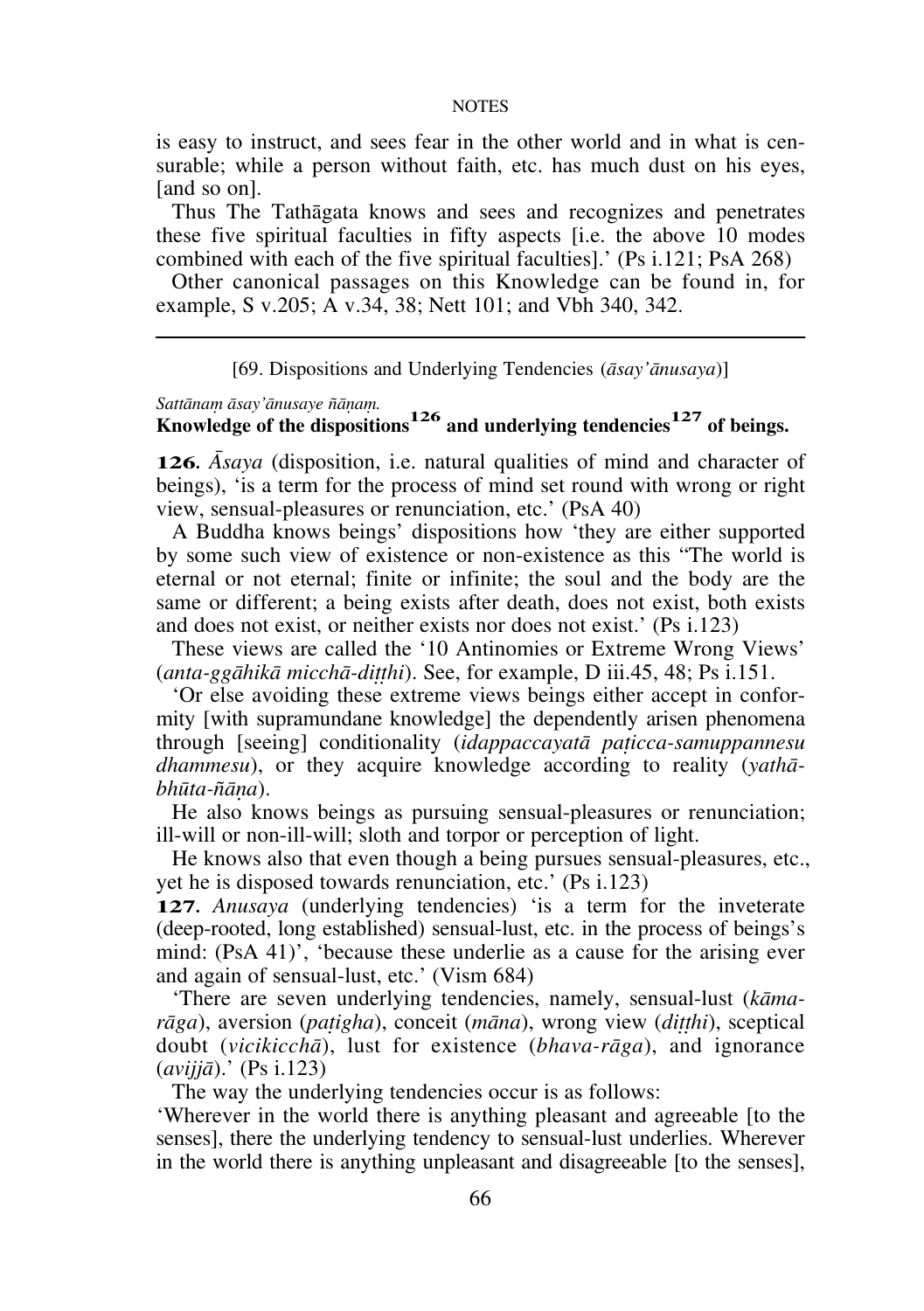there the underlying tendency to aversion underlies. So upon these two [pleasant or unpleasant objective] phenomena ignorance grows, and the conceit, wrong view and sceptical doubt may be regarded as co-efficient with them.' (Ps i. 123; PsA 273)

Please see also n. 24 and App. 2 on how the underlying tendencies are gradually eliminated by the Noble Paths.

The Buddha knows beings' underlying tendencies. `He also knows their character or moral nature (*carita*) according to their meritorious, demeritorious, and imperturbable [i.e. immaterial-sphere] *karma*formations, either with minor or major result.

He knows their inclinations (*adhimutti*) according to whether they are inclined upon what is inferior or superior, and how those inclined upon what is inferior or superior associate with their equals, and that was the case in the past, and will also be in the future.

And He knows beings capable (*bhabba*) or incapable (*abhabba*) to enter on the right way *(sammatam niyāmam, i.e. the Noble Path)* according to whether they are obstructed or not:

- ! by *karma* [with immediate result leading to hell, *ànantarika-kamma*];
- ! by mental defilements [such as the Three Wrong Views with Fixed Bad Destination (*niyata-micchā-ditthi*), i.e. views of non-causality of existence (*ahetuka-ditthi*), of the inefficacy of action (*akiriya-ditthi*), and nihilism (*natthika-ditthi*); cf D Nr. 2, M Nr. 60]
- ! by *karma*-result [due to being born without or with only two rootconditions (*ahetuka-/duhetuka-pañisandhi*)]; and
- ! according to whether they have or not have faith, zeal and wisdom.'

(Ps i.124)

|  |  |  | [70. The Twin Miracle (yamaka-pāṭihīra)] |
|--|--|--|------------------------------------------|
|--|--|--|------------------------------------------|

*Yamaka-pàñihãre ¤àõaü.*

## **Knowledge of the twin miracle.<sup>128</sup>**

**128.** `The Buddha performs the Twin Miracle, which is not shared by disciples, by producing a mass of fire from the upper part of his body and a shower of water from the lower, and then alternatively. He does the same from the east and west side of his body  $\ldots$  from each finger and toe  $\dots$  and he even produces a mass of fire and a shower of water from each hair.

In the same way as with fire and water, He produces the six colours of blue, yellow, red, white, pink and radiant in twin mode from different parts of His body. And he walks, stands, etc. while His created image stands or sits or lies down, and then alternatively.'

Thus `it is a Twin Miracle because the mass of fire and shower of water, etc. occur at once simultaneously.' (PsA 41)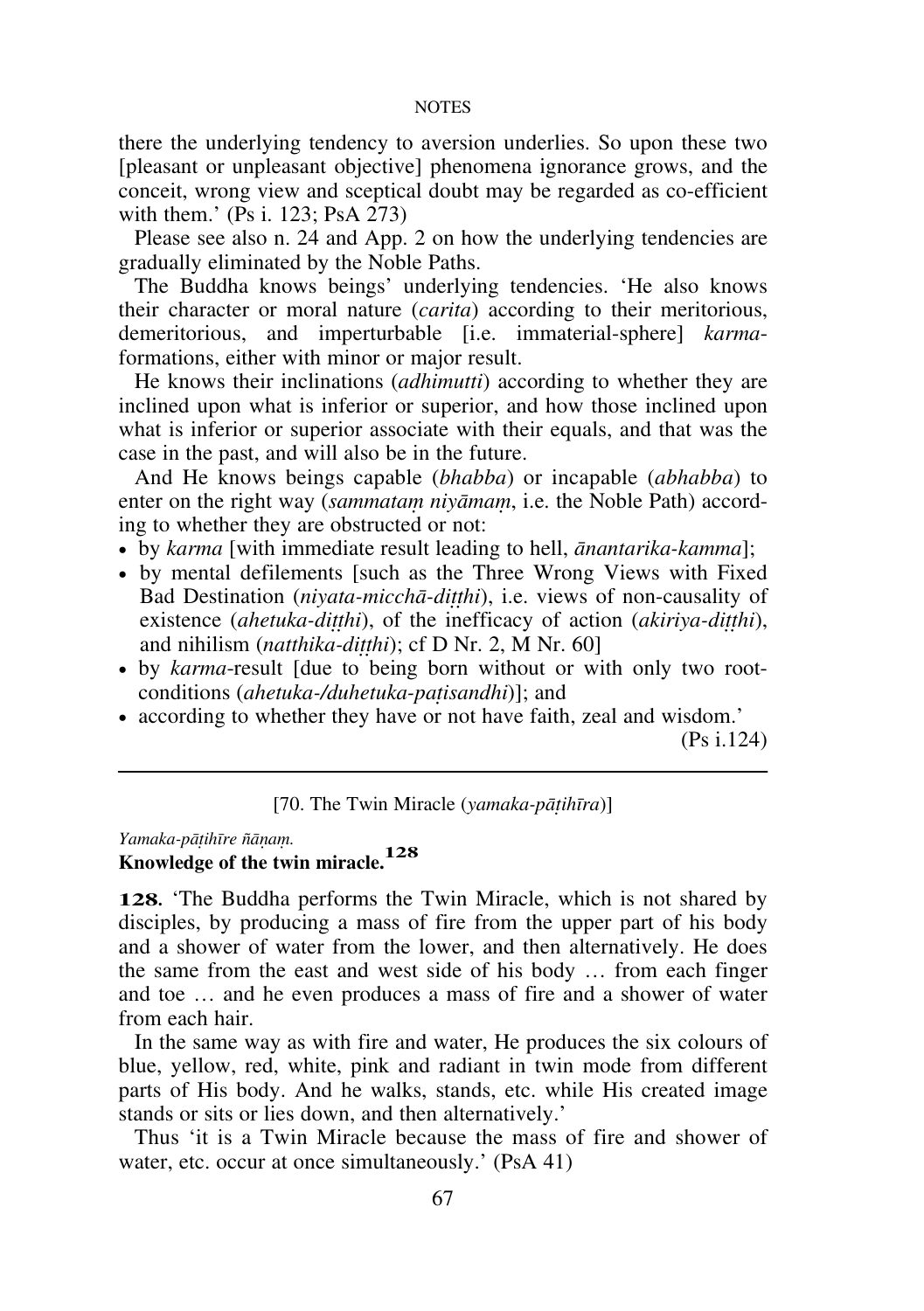According to Pali Texts there is no quicker mastery than the Twin Miracle. (e.g. Vism 154)

The Twin Miracle was evidently repeatedly performed by The Buddha, and it is often referred to in, for example, Ap ii.504 (as *pātiheram*); J i.77, 88, 193; SnA i.36; AA i.37; MA ii.962; Miln 349; Vism 390; PvA 137; *Dāthā-vamsa* i.50. The miracle was also performed by The Buddha's relics; see, e.g., *Mahà-vaüsa* xvii.52; *Vinaya Commentary* i.88, 92. In *Buddha-vamsa*, pp. 33, 55, where it is referred to as *pātiheram*, accounts are given of how it was also performed by Nàrada and Vessabhå, two former Buddhas.

The most famous incidence of the present Buddha's performance was that at the foot of the Gandamba-tree, at the gate of Savatthi, that is, in the city where all Buddhas perform this Miracle. This was in the seventh year after His Enlightenment (DA i.57). A great multitude that extended to a distance of thirty-six leagues assembled to witness it. The Miracle lasted for a long while, and He preached to the multitude from time to time. He also performed other miracles and preached sermons during sixteen days according to the various dispositions of those present. At the end conclusion of the Twin Miracle two hundred millions of beings [including gods] penetrated to an understanding of the Dhamma.

(Miln 349)

Please see *Dictionary of Pàëi Proper Names*, G.P. Malalasekera, Routledge & Kegan Paul Ltd., London, 1974: **Yàmaka-pàñihàriya**.

[71. The Great Compassion (*mahā-kāruna*)]

*Mahà-karuõà-samàpattiyà ¤àõaü.*

# **Knowledge of the attainment of the Great Compassion. 129**

**129.** 'Buddhas who see in many aspects [with Their eye of knowledge (*¤àõa-cakkhu*) and Buddha-eye] are filled with Great Compassion for [the sufferings of] beings.

They see how worldly life is burning, how the world has no lastingness and is led on [from ageing to death: M ii.68], has no shelter and no protector [M ii.68], has nothing of its own, for beings have to leave all and pass away [ibid.], it is incomplete, insatiate, and the slave of craving [ibid]. They see how worldly life is agitated and uncalm, is wounded by darts and are filled with Compassion for [the sufferings of] beings thinking `There is none other but myself to draw out the dart.' They see how worldly life fares in ignorance, it is blind, it is enclosed in an egg [of ignorance: Vin iii.3], is like a tangled skein, a knotted ball of thread, a matted web of tares [D ii.55], and is not exempt from the round of rebirth in the states of deprivation [i.e. animal, ghost, demon states and hell]. How worldly life is a maze of lust, hate, and delusion, is enveloped in the net of craving and views, is committed by birth, underlain by ageing,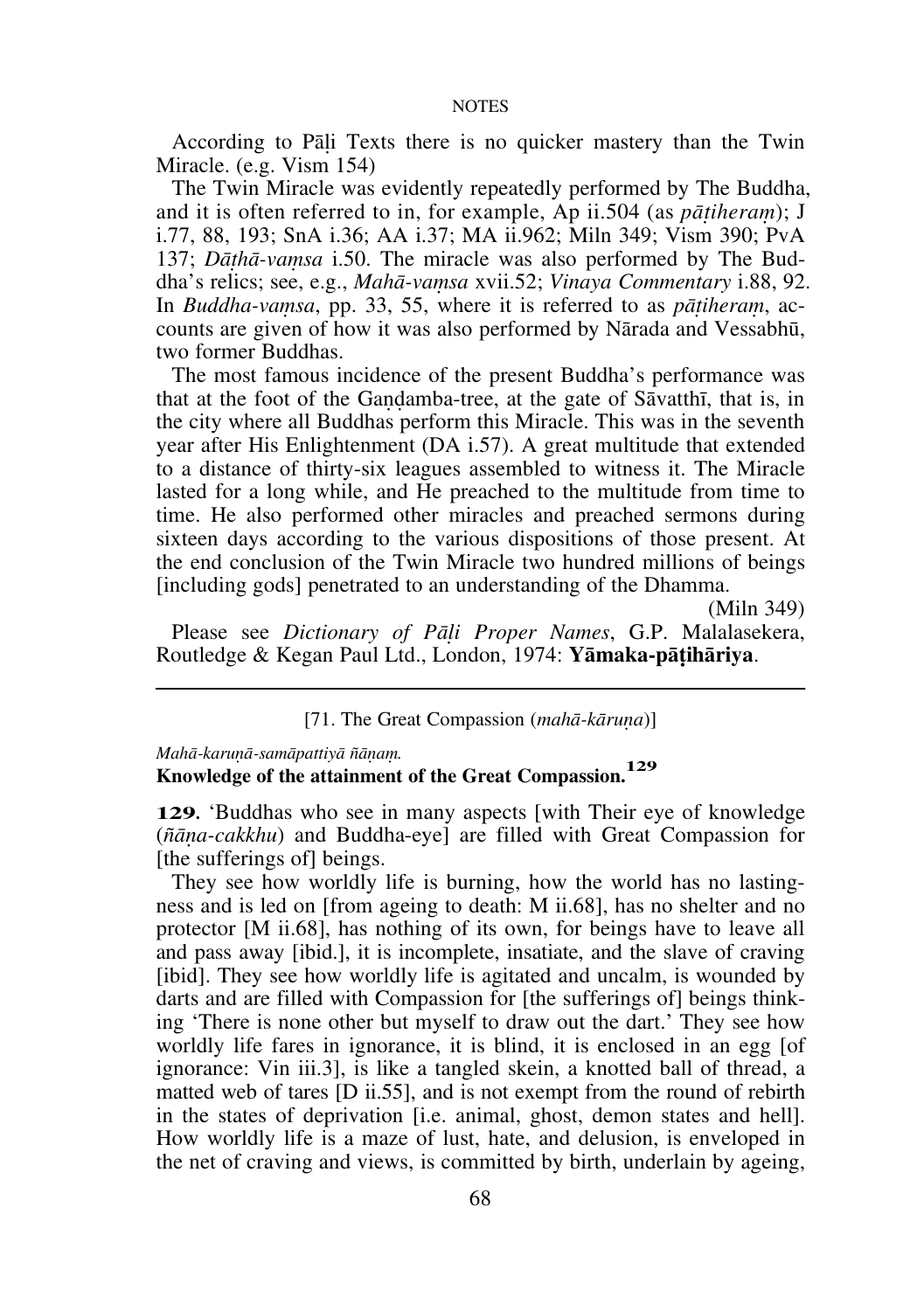haunted by affliction, struck down by death, based on suffering, is vulnerable, is ever hungry, ever thirsty. How it has got lost on the wrong way and missed the straight road, is fettered by seven fetters [A iv.8], proud with seven conceits [Vbh 383], corrupted by eight corruptions of man [Vbh 387], and is illusioned by the one hundred and eight varieties of illusion caused by craving [Vbh 400].

Buddhas who see thus are filled with Great Compassion for [the sufferings of] beings. Upon them who also see thus `I have crossed over and the world has not crossed over; I am liberated and the world is not liberated; I am controlled and the world is not controlled; I am at peace and the world is not at peace; I am comforted and the world is not comforted. I, having crossed over, can bring across; I, being liberated, can liberate; I, being controlled, can teach control; I, being at peace, can pacify; I, being comforted, can comfort', there descents the Great Compassion.

This is The Buddha's knowledge of the attainment of the Great Compassion.' (Ps 126f)

[72-73. Omniscient &Unobstructed Knowledges (sabbaññuta-anāvarana-ñāna)]

72. *Sabba¤¤uta-¤àõaü.* **Omniscient knowledge.** 

73. Anāvarana-ñānam. **Unobstructed Knowledge.<sup>130</sup>**

**130.** These two knowledges [Nos. 72, 73] are one kind of knowledge, namely, Omniscient Knowledge that is called in two ways according to the different modes it occurs, as in the case of the terms `faculty of faith' and 'power of faith'.' (PsA 293) Thus 'two ways in which a single kind of knowledge's field occurs are described for the purpose of showing by means of this difference how it is not shared by others. But it is called Omniscient Knowledge because its field consists of formed (*saïkhata*), unformed (*asaïkhata*) and conventional (*sammuti*) [i.e. conceptual] phenomena without remainder, and it is called Unobstructed Knowledge because of its unrestricted access to any field, due to its absence of obstruction.' (Pm i.230) For it is said in the *Patisambhidamagga*:

`It knows all the formed and the unformed without remainder (*anavasesa*), thus it is Omniscient Knowledge. It has no obstruction therein, thus it is Unobstructed Knowledge.

It knows all that is past, thus it is Omniscient Knowledge. It has no obstruction therein, thus it is Unobstructed Knowledge. It knows all that is future  $\ldots$  present  $\ldots$  the extend of what is seen, heard, sensed, cognized, encountered, sought and considered by the mind in the world with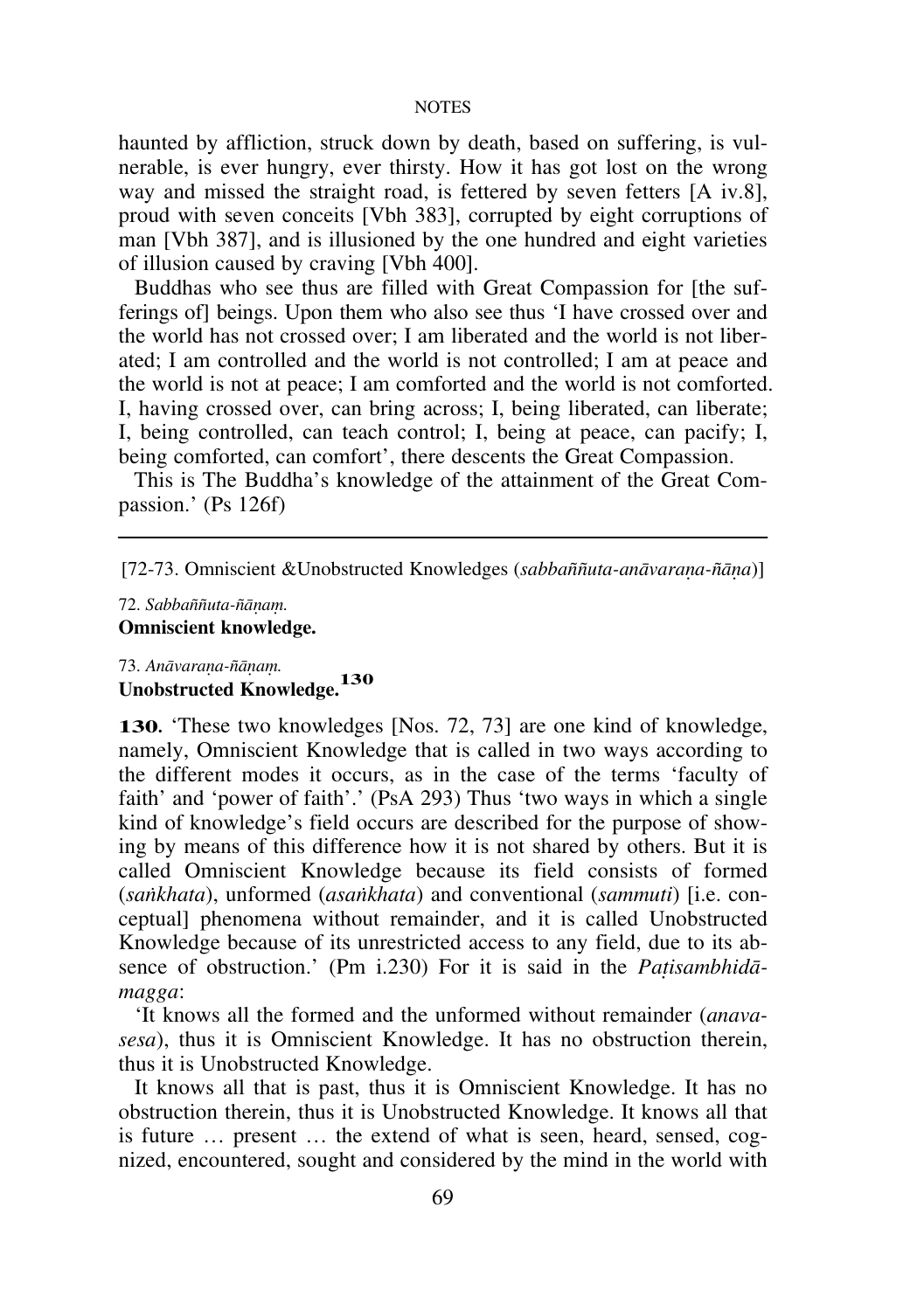its deities, its Màras and Bràhma gods, in this generation with its recluses and brahmans, with its princes and men: all that it knows, thus it is Omniscient Knowledge. It has no obstruction therein, thus it is Unobstructed Knowledge.

In this world is naught unseen by Him,

Naught uncognized, and naught unknowable;

He has thoroughly known **all** (*sabbam*) that can be known ( $\tilde{n}evvam$ ): Therefore The Buddha is called All-seer (*samanta-cakkhu*).'

(Ps i.131f)

All-seer (*samanta-cakkhu*) is a term for the Omniscient Knowledge [cf. Nd1 360; Nd2 138], and specifically refers to the fourteen knowledges beginning with the knowledge of suffering *(dukkhe ñānam*: No. 60) up to the Unobstructed Knowledge (No. 73). These are called the Fourteen Kinds of Buddha's Knowledge (*cuddasa Buddha-ñānāni*) out of which eight, i.e. Nos. 60-67, are shared by disciples and six, i.e. Nos. 68-73, are not shared. (Ps i. 133 abridged)

For the term All-seer (*samanta-cakkhu*) please see also Vin i.5; D ii.39; M i.168, etc., where Mahàbrahma calls The Buddha so when, soon after The Buddha's Enlightenment, he requests Him to teach the Dhamma to the world.

The word 'all' (*sabbam*), mentioned in the stanza above has, according to the context, four meanings:

- ` [**1**] *Sabba-sabbaü* (the entirely all), and refers to the All-seer (*samanta-cakkhu*), or Omniscient Knowledge.
- $[2]$  *Ayatana-sabbam* (the 'all' about the eye, ear, etc. twelve bases), as in the passage "Monks, I will teach you the 'all' *(sabbam)* ... What is 'all'? The eye and visual objects  $\dots$  " (e.g. S iv.15).
- [3] *Sakkāya-sabbam* (the 'all' about the Group of Existence, i.e. the five aggregates that build up the Personality Belief), as in the passage "Monks, I will teach you the root of existence of all phenomena (*sabba-dhamma-mūla-pariyāyam*)." (M i.1), and
- [4] *Padesa-sabbam* (the 'all' of a part), as in the passage about the mind-process and the six objects: "By the first reflection on 'all' [i.e. on every] objective phenomena (*sabba-dhammesu*) there arises a mind-process." (Vbh 89; cf. also M i.190, where this reflection is called *samannàhàro*).' (SA ii.357)

Here also the three last meanings  $(2, 3, 4)$  of 'all' *(sabbam)*, are shared by disciples. The first (**1**) is not shared.

It should be understood, besides, that `The Buddha is known as Omniscient (*sabba¤¤å*), All-seer (*samanta-cakkhu*), or Perfectly Enlightened One (*sammà Sambuddha*), not because of His awareness (*avabodha*) of every phenomenon at once, simultaneously *(sakim yeva)* [see M iii.127 *sakideva sabbam ñassati*] ... But whatever He wants to know, either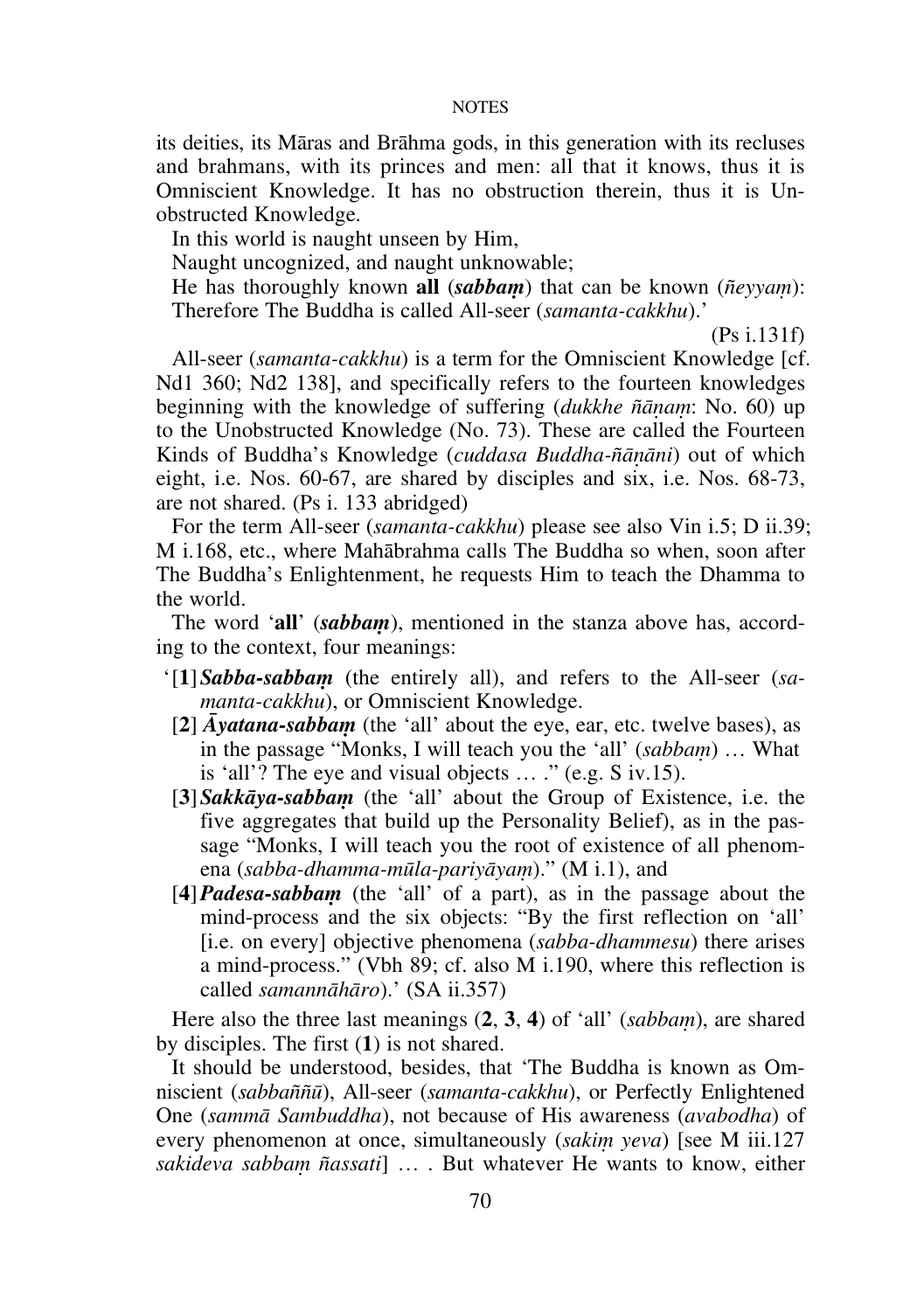entirely or partially, there His knowledge occurs as actual experience (*paccakkha*) because it does so without hindrance. And it has constant concentration because of the absence of distraction. And it cannot occur in association with wishing of a kind that is due to absence from the field of something that He wants to know. There can be no exception to this because of the words ßAll phenonena (*sabba-dhammà*) are available to the Buddha's adverting (*àvajjana-ppañibaddhà*), are available at His wish (*àkaïkha-ppañibaddhà*), are available to His attention (*manasikàrappañibaddhà*), are available to the rise of His intent (*citt'uppàdappañibaddhà*): Ps ii.195).û And The Buddha's knowledge (*Buddha-¤àõa*) that has the past and future as its field is entirely actual experience (*paccakkha*) since it is devoid of assumption based on inference (*anumāna*), tradition (*āgama*) or conjecture (*takka-ggahana*).' (Pm i.231)

It is on this account that it was said in the stanza above:

*In this world is naught unseen by Him, Naught uncognized, and naught unknowable; He has thoroughly known all (sabbam) That can be known (ñevyam): Therefore The Buddha is called All-seer (samanta-cakkhu).'* (Ps i.131f)

[Conlusion (*nigamana*)]

Imāni te-sattati ñānāni. Imesam te-sattatiyā ñānānam satta-satthi ñānāni sāvakasādhāranāni; cha-ñānāni asādhāranāni sāvakehi.

**These are the Seventy-Three Kinds [of Mundane and Supramundane] Knowledge. Sixty-seven of these Seventy-Three kinds of Knowledge are shared by disciples; six kinds of Knowledge are not shared by them.**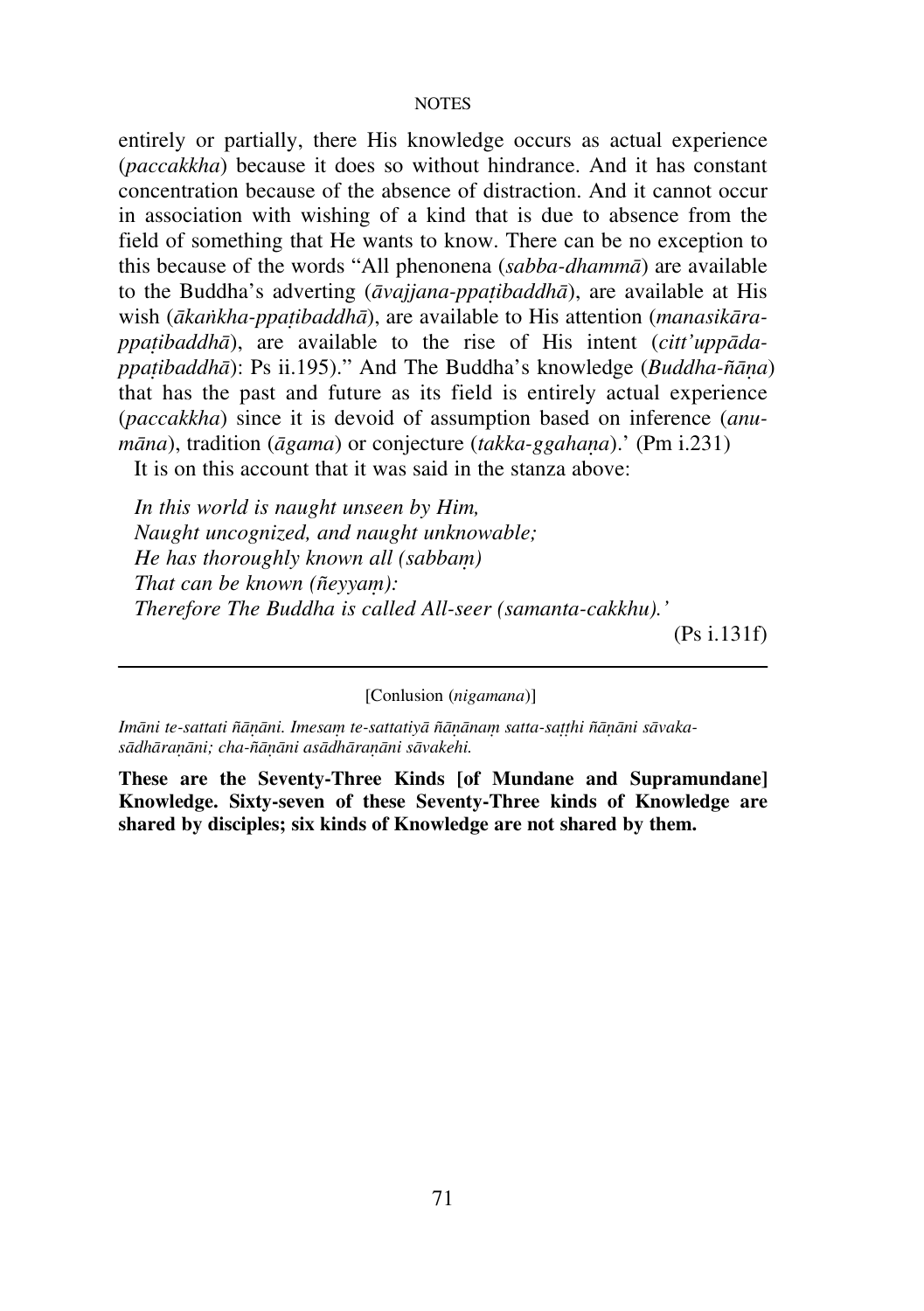## APPENDIX 1

## **The Eighteen Principal Insights**

## (*aññhàrasa mahà-vipassanà*) and their Characteristics (lakkhana)

| The contemplation of:             | Abandons:                       | Characteristic of: |  |  |
|-----------------------------------|---------------------------------|--------------------|--|--|
| 1. impermanence                   | perception of permanence        | impermanence       |  |  |
| (anicca)                          | (nicca-saññā)                   |                    |  |  |
| 2. suffering                      | perception of pleasure          | suffering          |  |  |
| (dukkha)                          | (sukha-saññā)                   |                    |  |  |
| 3. not-self (anatta)              | perception of self (atta-saññā) | not-self           |  |  |
| 4. disenchantment                 | delighting                      | suffering          |  |  |
| (nibbidā)                         | (nandi)                         |                    |  |  |
| 5. dispassion (virāga)            | lust $(rāga)$                   | suffering          |  |  |
| 6. cessation (nirodha)            | originating (samudaya)          | impermanence       |  |  |
| 7. relinquishment                 | grasping                        | not-self           |  |  |
| (patinissagga)                    | $(\bar{a}d\bar{a}na)$           |                    |  |  |
| 8. fading away                    | perception of compactness       |                    |  |  |
| (khaya)                           | (ghana-saññā)                   | impermanence       |  |  |
| 9. fall $(vaya)$                  | accumulation (āyūhana)          | impermanence       |  |  |
| [of formations]                   | [of karma]                      |                    |  |  |
| 10. change                        | perception of stability         | impermanence       |  |  |
| (viparināma)                      | (dhuva-saññā)                   |                    |  |  |
| 11. signless (animitta)           | sign (nimitta)                  | impermanence       |  |  |
| 12. desireless                    | desire                          | suffering          |  |  |
| (appanihita)                      | (panidhi)                       |                    |  |  |
| 13. voidness                      | adherence (abhinivesa)          | not-self           |  |  |
| $(su\tilde{n}\tilde{n}at\bar{a})$ | [to the notion of self]         |                    |  |  |
| 14. higher wisdom of in-          | adherence due to grasping       |                    |  |  |
| sight into phenomena              | at a core (sār'ādān'ābhi-       | impermanence       |  |  |
| (adhipaññā-vipassanā)             | nivesa)                         |                    |  |  |
| 15. knowledge and vision          | adherence due to confusion      |                    |  |  |
| of reality (yathā-bhūta-          | (sammoh'ābhinivesa)             | not-self           |  |  |
| ñāna-dassana)                     |                                 |                    |  |  |
| 16. danger                        | adherence due to attach-        | suffering          |  |  |
| $(\bar{a}d\bar{a}nava)$           | ment (ālay'ābhinivesa)          |                    |  |  |
| 17. reflection                    | non-reflection                  | not-self           |  |  |
| (patisankhā)                      | (appatisankhā)                  |                    |  |  |
| 18. turning away                  | adherence due to bondage        | not-self           |  |  |
| (vivatta)                         | (samyog'ābhinivesa)             |                    |  |  |

(Compiled from Vism 628; Ps i.32f., ii.63)

NOTE: The first seven of these Insights are known as the `Seven Contemplations' (*satt'ànupassana*). See n. 13, 31, 34, 40 and 63.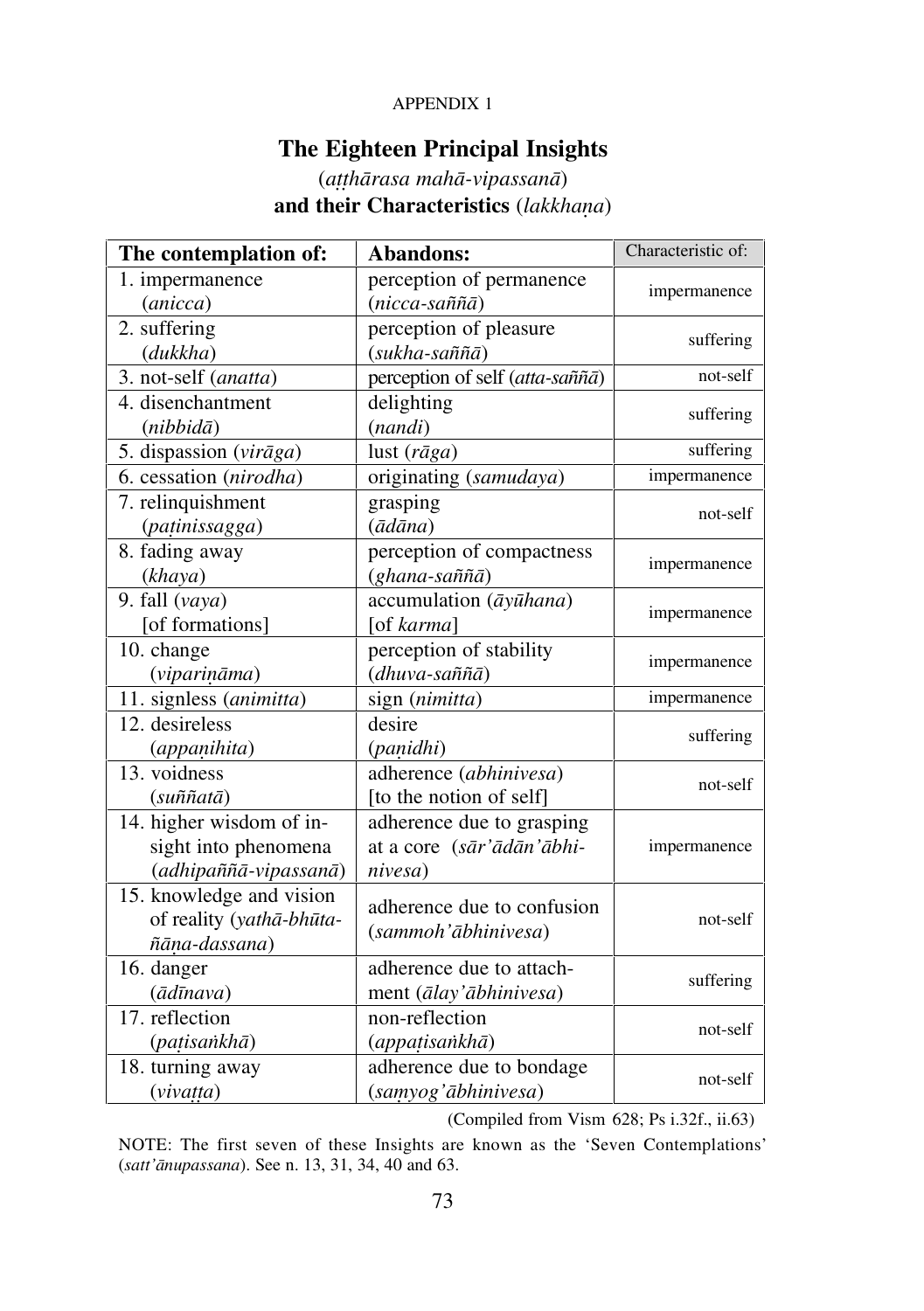## APPENDIX 2

|                                                    | Sotāpatti                                                                                                                                              | Sakadāgāmi                       | Anāgāmi                                                           | <b>Arahatta</b>                                                                              |
|----------------------------------------------------|--------------------------------------------------------------------------------------------------------------------------------------------------------|----------------------------------|-------------------------------------------------------------------|----------------------------------------------------------------------------------------------|
| Samyojana<br>(mental fet-<br>ters)                 | sakkāya-ditthi,<br>vicikicchā.<br>sīlabbata-<br>paramāsa, &<br>apāya-<br>gāmanīya<br>kāma-rāga,<br>patigha                                             | olārikā<br>kāma-rāga,<br>patigha | sukhumā<br>kāma-rāga,<br>patigha                                  | rūpa-rāga,<br>arūpa-rāga,<br>māna.<br>uddhacca,<br>avijjā                                    |
| <b>Kilesa</b><br>(mental de-<br>filements)         | ditthi,<br>vicikicchā                                                                                                                                  |                                  | dosa                                                              | lobha, moha,<br>māna, thīna,<br>uddhacca.<br>ahirika,<br>anottappa                           |
| <b>Micchatta</b><br>(Falsehoods)                   | micchā-ditthi,<br>musā-vāda,<br>micchā-<br>kammanta,<br>micchā-ājīva                                                                                   |                                  | micchā-saṅ-<br>kappa, pisu-<br>nā-vācā.<br>pharusā-<br>vācā       | samphap-<br>palāpa, mic-<br>chā-vāyāma,<br>-sati, -samā-<br>dhi. -vimutti.<br>micchā-ñāna    |
| Loka-<br>dhamma<br><i>(vicissitudes</i><br>of life |                                                                                                                                                        |                                  | alābha, ayasa,<br>dukkha. nindā<br>(due to absence<br>of patigha) | lābha, vasa,<br>sukha, pasa-<br>$ms\bar{a}$ (due to ab-<br>sence of anuna-<br>ya (approval)) |
| <b>Macchariya</b><br>(avarices)                    | āvāsa, kula,<br>lābha, dham-<br>ma, vanna                                                                                                              |                                  |                                                                   |                                                                                              |
| Vipallāsa<br>(illusions)                           | saññā-, citta-,<br>ditthi-vipal-<br>lāsa (of anic-<br>ce niccam/an-<br>attani attā) &<br>ditthi-vipallā-<br>sa (of dukkhe<br>sukham/ asubhe<br>subham) |                                  | saññā-, citta-<br>vipallāsa<br>(of asubhe<br>subham)              | saññā-, citta-<br>vipallāsa<br>(of dukkhe<br>sukham)                                         |
| <b>Gantha</b><br>(mental ties)                     | sīlabbata-<br>paramāsa-,<br>idam sac-<br>cābhinivesa-<br>kāya-gantha                                                                                   |                                  | vyāpāda-<br>kāya-gantha                                           | abhijjā-<br>kāya-gantha                                                                      |

# **Mental Fetters, etc. Abandoned by Each Path-Knowledge**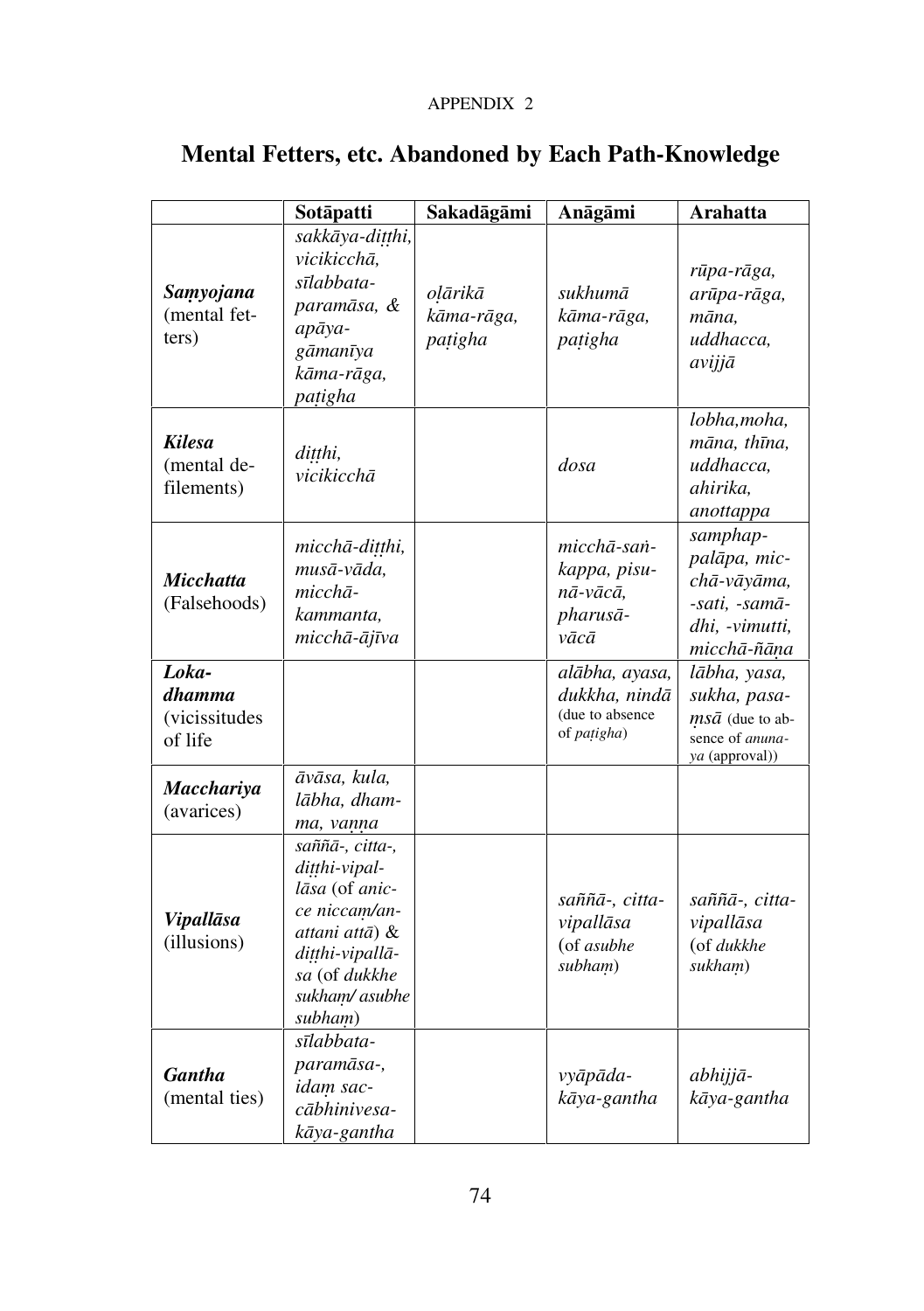|                                                                       | Sotāpatti                                                                | Sakadāgāmi | Anāgāmi                                      | <b>Arahatta</b>                                                   |  |  |  |
|-----------------------------------------------------------------------|--------------------------------------------------------------------------|------------|----------------------------------------------|-------------------------------------------------------------------|--|--|--|
| Agati (wrong<br>courses of<br>action)                                 | chanda, dosa,<br>moha, bhaya                                             |            |                                              |                                                                   |  |  |  |
| Āsava<br>(mental<br>cankers)                                          | ditthi                                                                   |            | kāma-rāga                                    | bhava-rāga,<br>avijjā                                             |  |  |  |
| <b>Ogha</b><br>(mental)<br>floods)                                    | ditthi                                                                   |            | kāma-rāga                                    | bhava-rāga,<br>avijjā                                             |  |  |  |
| Yoga<br>(mental-<br>bonds)                                            | ditthi                                                                   |            | kāma-rāga                                    | bhava-rāga,<br>avijjā                                             |  |  |  |
| Nīvarana<br>(mental hin-<br>drances)                                  | vicikicchā                                                               |            | kāmacchanda,<br>vyāpāda,<br>kukkucca         | thīna,<br>middha,<br>uddhacca                                     |  |  |  |
| Parāmāsa<br>(misappre-<br>hensions)                                   | sīlabbata,<br>sanditthi,<br>iti-sacca                                    |            |                                              |                                                                   |  |  |  |
| Upādāna<br>(clingings)                                                | ditthi,<br>sīlabbata,<br>atta-vāda                                       |            |                                              | kāmupādāna<br>$(=\!\overline{rip'ar} \bar{u}pa -$<br>rāga)        |  |  |  |
| Anusaya<br>(underlying<br>tendencies)                                 | ditthi,<br>vicikicchā                                                    |            | kāma-rāga,<br>patigha                        | bhava-rāga,<br>māna, avijjā                                       |  |  |  |
| Mala (men-<br>tal stains)                                             |                                                                          |            | dosa                                         | lobha, moha                                                       |  |  |  |
| Akusala-<br>kammapatha<br>(unwhole-<br>some ways<br>of action)        | panātipāta,<br>adinnādāna.<br>micchācāra,<br>musā-vāda,<br>micchā-ditthi |            | pisunā-vācā,<br>pharusa-<br>vācā.<br>vyāpāda | Samphap-<br>palāpa,<br>abhijjhā                                   |  |  |  |
| Akusala-<br>citt'uppāda<br>(unwhole-<br>some<br>thought-<br>arisings) | ditthi-gata-<br>sampayutta<br>(4)<br>vicikicchā-<br>sampayutta<br>(1)    |            | patigha-<br>sampayutta<br>(2)                | ditthi-gata-<br>vippayutta<br>(4)<br>uddhacca-<br>sahagata<br>(1) |  |  |  |

(Compiled from Vism 682)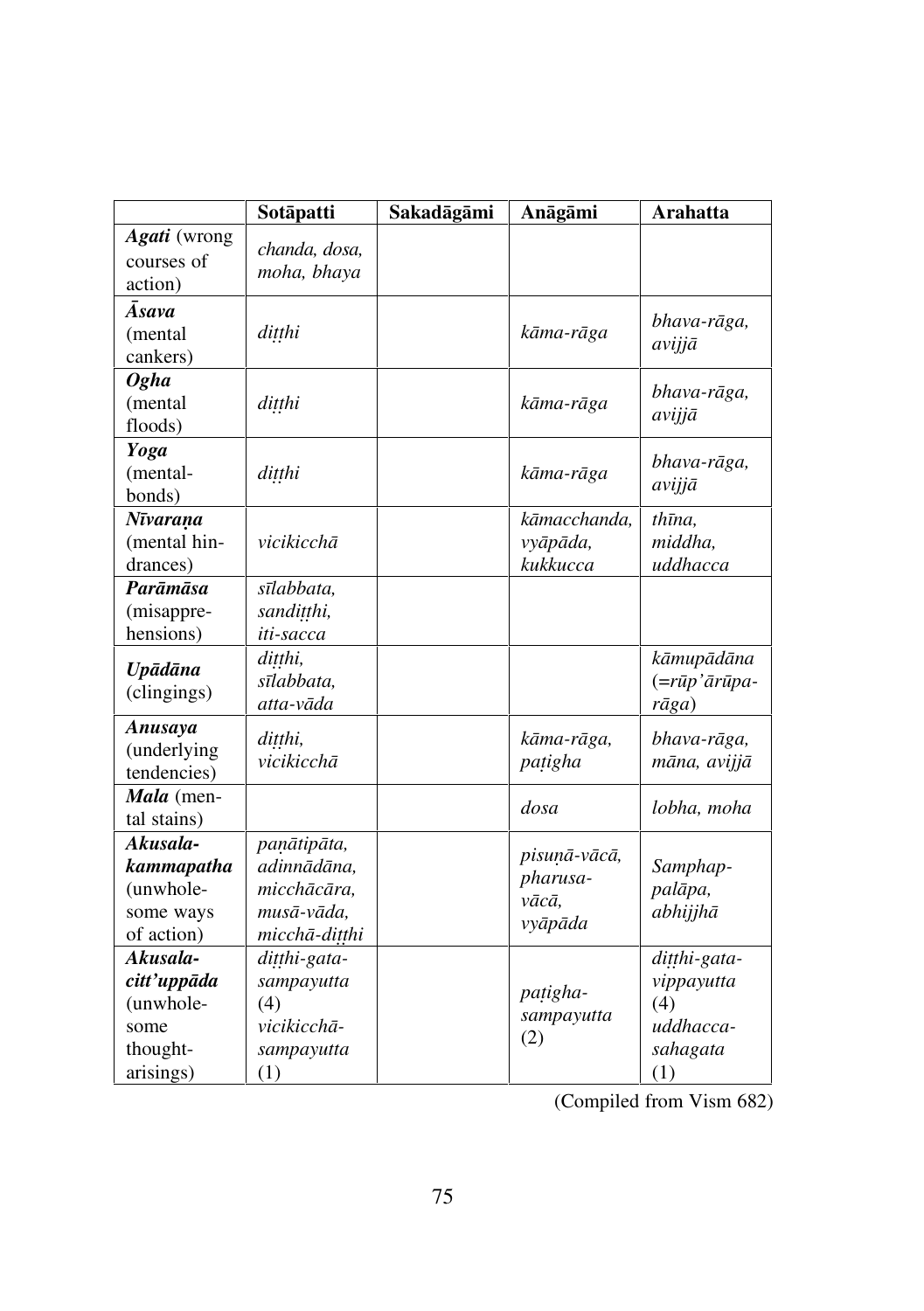## APPENDIX  $3 & 4$ (See opposite pages)

These two Appendixes contain two Tables that serve as a `map' for insight meditators. The first Table gives an overview of the Seventy-three Kinds of Mundane and Supramundane Knowledge in also their relation to the Seven Stages of Purification (*sattavisuddhi*).

The second Table gives an overview of technical terms of insight meditation (found in Pàëi Texts and especially in the *Visuddhimagga*) that are related to the Seventy-three Kinds of Mundane and Supramundane Knowledge and the Seven Stages of Purification.

Both Tables are to be read from the bottom to the top, and it should be understood that the terms therein are related to each other horizontally as well as vertically.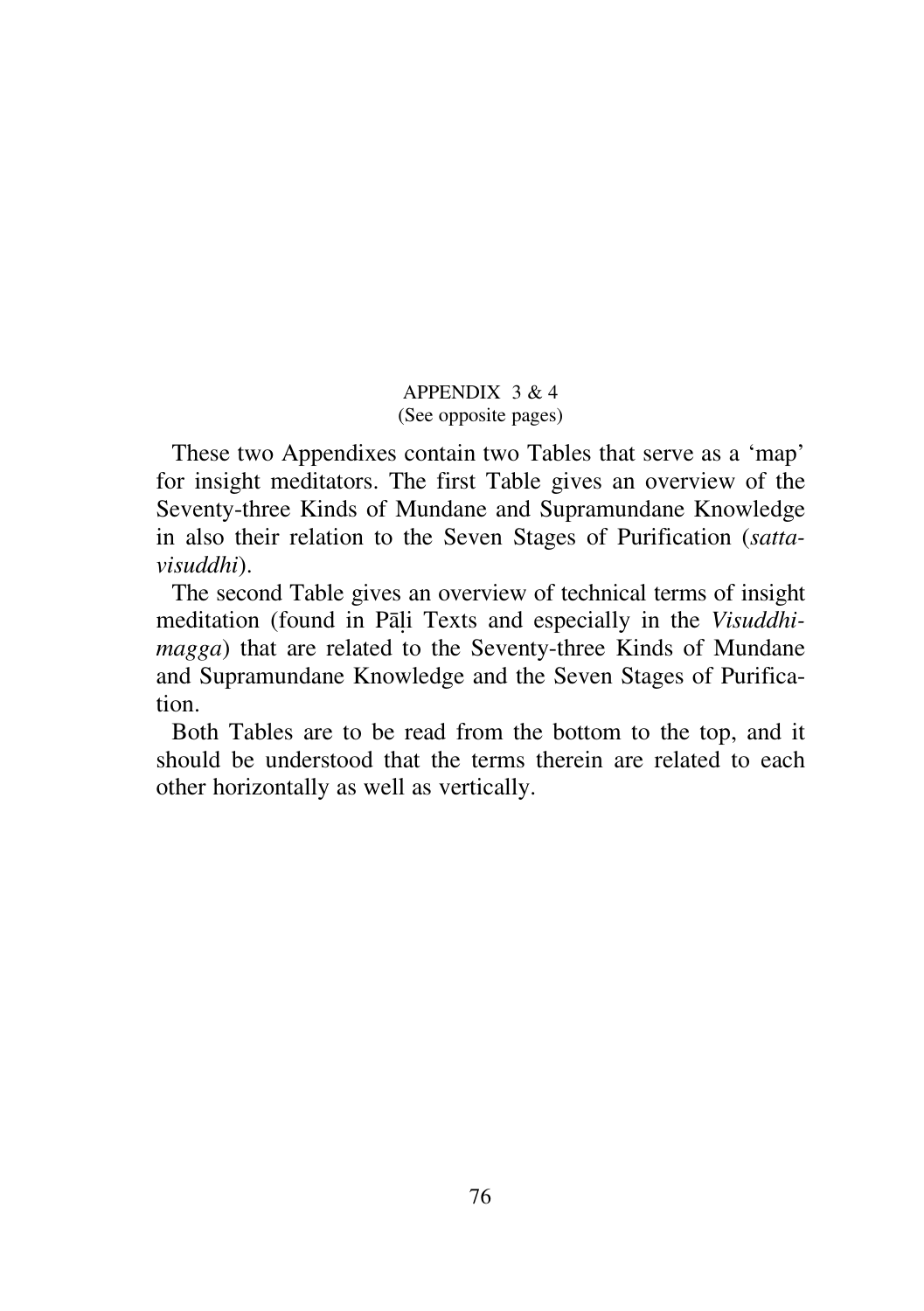| ${\bf S}$<br>$\mathbf U$<br>$\, {\bf P}$<br>$\mathbb{R}$<br>$\mathbf{A}$<br>$\mathbf M$<br>$\mathbf U$<br>$\, {\rm N}$<br>$\mathbf D$ |                                                                                                       | 14. Tadā samud-<br>āgate dhamme<br>passane paññā<br>paccavekkhane<br>ñāṇaṃ<br>13. Chinna-vatu-<br>mānupassane paññā<br>vimutti-ñānam<br>12. Payogappati-<br>ppassaddhi paññā<br>phale ñāṇaṃ                                                                                                                  |                                                                                                                                                                         | 24. Sacchikiriyā-<br>paññā phussanaț-<br>the ñānam                                                                  |                                                                              | 33-36 araņa-vihāre<br>nirodhasamāpat-<br>tiyā/parinibbāne<br>samasīsaṭṭhe ñāṇaṃ<br>30. Samāpatti-nānatte<br>paññā samāpattaṭṭhe<br>ñānam           |                                                                   | 39<br>attha-<br>sandas-<br>sane<br>ñāṇaṃ              | $40.$<br>pative-<br>dhe                                            | 43<br>padesa-<br>vihāre |                                                  | 55. $\dots$<br>āsavā-<br>nam | 60-63. dukkhe<br>samudaye,<br>nirodhe,<br>patipadāyā<br>ñāṇaṃ                                                                                                                                                                           |                                    | <b>Main Insight</b><br><b>Knowledges in brief</b><br>19. Paccavekkhana-ñānam<br>18. Vimutti-ñānam<br>17. Phala-ñānam                                                                                                                                             | The Seven<br><b>Stages of</b><br><b>Purification</b><br>VIMUTTI-ÑĀNA-<br>DASSANAM<br><b>VIMUTTI</b> |
|---------------------------------------------------------------------------------------------------------------------------------------|-------------------------------------------------------------------------------------------------------|--------------------------------------------------------------------------------------------------------------------------------------------------------------------------------------------------------------------------------------------------------------------------------------------------------------|-------------------------------------------------------------------------------------------------------------------------------------------------------------------------|---------------------------------------------------------------------------------------------------------------------|------------------------------------------------------------------------------|----------------------------------------------------------------------------------------------------------------------------------------------------|-------------------------------------------------------------------|-------------------------------------------------------|--------------------------------------------------------------------|-------------------------|--------------------------------------------------|------------------------------|-----------------------------------------------------------------------------------------------------------------------------------------------------------------------------------------------------------------------------------------|------------------------------------|------------------------------------------------------------------------------------------------------------------------------------------------------------------------------------------------------------------------------------------------------------------|-----------------------------------------------------------------------------------------------------|
| $\mathbf{A}$<br>${\bf N}$<br>$\,$ E                                                                                                   |                                                                                                       | 11. Dubhato<br>vuṭṭhāna-vivaṭṭane<br>paññā <b>magge ñāṇaṃ</b>                                                                                                                                                                                                                                                |                                                                                                                                                                         | 23. Bhāvanā-<br>paññā eka-<br>rasatthe ñānam                                                                        | 25-28.<br>Attha-,                                                            | 32.  āsavasamuc-<br>chede  ānantarika-<br>samādhihi ñānam                                                                                          |                                                                   |                                                       | paññā<br>dassana-<br>visuddhi<br>$\tilde{n} \bar{a}$ nam           | ñānam                   |                                                  | khaye<br>ñāṇaṃ               | 56-59. dukkhe<br>samudaye,<br>nirodhe,<br>magge ñānam                                                                                                                                                                                   | 64-67.<br>Four<br>Paṭisam<br>bhidā | <b>16.</b> Magga-ñānam                                                                                                                                                                                                                                           | (7)<br>ÑĀŅA-<br>DASSANA-<br><b>VISUDDHI</b>                                                         |
| $\widetilde{\widetilde{\phantom{m}}}\hspace{-0.2cm}m$                                                                                 | Climax<br>of Insight<br>Meditation<br>Advanced<br>Insight                                             | 10. Bahiddhā<br>Vutthāna-vivațțane<br>paññā <b>gotrabhū-</b><br>ñāṇaṃ<br>9. Muñcitu-kamyatā,<br>patisaṅkhā, san-<br>titthānā paññā<br>saṅkhār'upekkhāsu<br>ñāṇaṃ<br>8. Bhayat'upatthāne<br>paññā <b>ādīnave</b><br>ñānam<br>7. Arammanam<br>patisankhā<br>bhangānupassane<br>paññā <b>vipassane</b><br>ñānam |                                                                                                                                                                         | 22.<br>Pahāne paññā<br>pariccāgaṭṭhe<br>ñāṇaṃ<br>(Pahāna-<br>pariññā,<br>predominance<br>of the<br>satt'ānupassanā) | Dham-<br>ma-,<br>Nirutti-.<br>Pati-<br>bhāna-<br>paṭisa-<br>mbhide<br>ñāņam. | 31. Vihāra-samāpatti-<br>nānatte paññā vihāra-<br>samāpattaṭṭhe ñāṇam<br>29. Vihāranānatte<br>paññā <b>vihāratthe</b><br>$\tilde{n} \bar{a} n a m$ | 37.<br>Puthu-<br>nānatta                                          | 38.<br>Asal-<br>līnatta-<br>pahitat-<br>ta-<br>pagga- | 42.<br>Phut-<br>thattā<br>paññā<br>pari-<br>yogā-<br>hane<br>ñāṇaṃ |                         | 44-49.<br>saññā-<br>ceto-<br>citta-<br>ñāna-     |                              |                                                                                                                                                                                                                                         |                                    | <b>15.</b> Gotrabhū-ñāṇaṃ<br>14. Anuloma-ñānam<br>13. Sankhārupekkhā-ñāṇaṃ<br>12. Patisankhānupassanā-<br>ñānam<br>11. Muñcitu-kamyatā-ñānam<br>10. Nibbidānupassane ñānam<br>9. Adīnavānupassane ñāņam<br>8. Bhayat'upatthāne ñānam<br>7. Bhangānupassane ñānam | (6)<br>PATIPADĀ-<br>ÑĀŅA-<br>DASSANA-<br><b>VISUDDHI</b>                                            |
| M<br>$\mathbf U$<br>${\bf N}$<br>$\mathbf D$<br>$\mathbf{A}$<br>${\bf N}$<br>$\mathbf E$<br>K<br>${\bf N}$<br>$\mathbf{O}$<br>W       | Meditation<br>Preliminary<br>Insight                                                                  | 6. Paccuppannānam<br>dhammānam vipari-<br>nām'ānupassane<br>paññā <b>udayab-</b><br>bay'ānupassane<br>ñāṇaṃ<br>5. Atītānāgata-<br>paccuppannānam<br>dhammānam<br>sankhipitvā vavat-<br>thāne paññā s <b>amma-</b><br>sane ñānam                                                                              |                                                                                                                                                                         | 21. Pariññā<br>paññā tīraņatthe<br>ñānam<br>(Tīraņa-pariññā,<br>sāmañña-lakkha-<br>na)                              |                                                                              |                                                                                                                                                    | $teja-$<br>pari-<br>yādāne<br>paññā<br>sallekh-<br>aṭṭhe<br>ñāṇaṃ | haṭṭhe<br>paññā<br>viriyā-<br>rambhe<br>ñāṇaṃ         | 41.<br>Viditattā<br>paññā<br>khanti-<br>ñāṇaṃ                      |                         | vimo-<br>kkha<br>&<br>sacca-<br>vivatte<br>ñāṇaṃ |                              |                                                                                                                                                                                                                                         |                                    | 6. Udayabbay'ānupassane<br>ñānam<br>5. Maggāmagga-ñānam                                                                                                                                                                                                          | (5)<br>MAGG'Ā-<br>MAGGA-<br>ÑĀŅA-<br>DASSANA-<br><b>VISUDDHI</b>                                    |
| $\lfloor$ L<br>$\mathbf E$<br>${\bf D}$<br>${\bf G}$<br>E                                                                             | Meditation<br><b>THE TRUNK</b><br>$(SAR\overline{I}RA)$<br><b>OF WISDOM</b>                           | 4. Paccaya-<br>pariggahe paññā<br>dhammatthiti-<br>ñāṇaṃ                                                                                                                                                                                                                                                     | 15-19. Ajjhatta-<br>vavatthāne<br>vatthu-nānatte/<br>Bahiddhā-<br>gocara-/Cariyā-<br>.cariyā-/Catu-<br>dhamma- <b>bhūmi-</b><br>Nava dhamma-<br>dhamma-nānatte<br>nāņam | 20. Abhiññā-<br>paññā <b>ñātatthe</b><br>ñāṇaṃ<br>$(Nāta$ -pariññ $\bar{a}$ ,<br>paccatta-lakkha-<br>na)            |                                                                              |                                                                                                                                                    |                                                                   |                                                       |                                                                    |                         |                                                  |                              |                                                                                                                                                                                                                                         |                                    | 4. Tayo-addhā-ñānam<br>3. Paccaya-pariggaha-<br>ñānam<br>2. Arūpa-pariggaha-ñāṇam<br>1. Rūpa-pariggaha-ñānam                                                                                                                                                     | (4)<br>KANKHĀ-<br>VITARANA-<br><b>VISUDDHI</b><br>(3)<br>DITTHI-<br><b>VISUDDHI</b>                 |
|                                                                                                                                       | THE SOIL<br>$(BH\bar{U}MI)$<br>OF WISDOM<br><b>THE</b><br><b>ROOTS</b><br>$(M\bar{U}LA)$<br>OF WISDOM | 1. Sotāvadhāne<br>paññā s <b>uta-maye</b><br>ñānam<br>3. Samvaritvā<br>samādhi-bhāvanā<br>maye ñānam<br>2. Sutvāna samvare<br>paññā <b>sīla-maye</b><br>ñāṇaṃ                                                                                                                                                |                                                                                                                                                                         |                                                                                                                     |                                                                              |                                                                                                                                                    |                                                                   |                                                       | 50-54. iddhi-vidhe-/sota-dhātu-<br>visuddhi-/ceto-pariya-/pubbe-   |                         |                                                  |                              | 60-63. dukkhe-ñānam<br>samudaye-, nirodhe-,<br>patipadāya-ñānam<br>68-73. indriya-paro-pariyatte-/sattānam<br>āsayānusaye-/yamakapāṭihīre-/mahā-karuṇā-<br>nivāsānussati-/dibba-cakkhu-ñānam   samāpattiyā-/sabbaññuta-/anāvarana-ñānam |                                    |                                                                                                                                                                                                                                                                  | (2)<br>CITTA-<br>VISUDDHI<br>(1)<br>SĪLA-<br>VISUDDHI                                               |